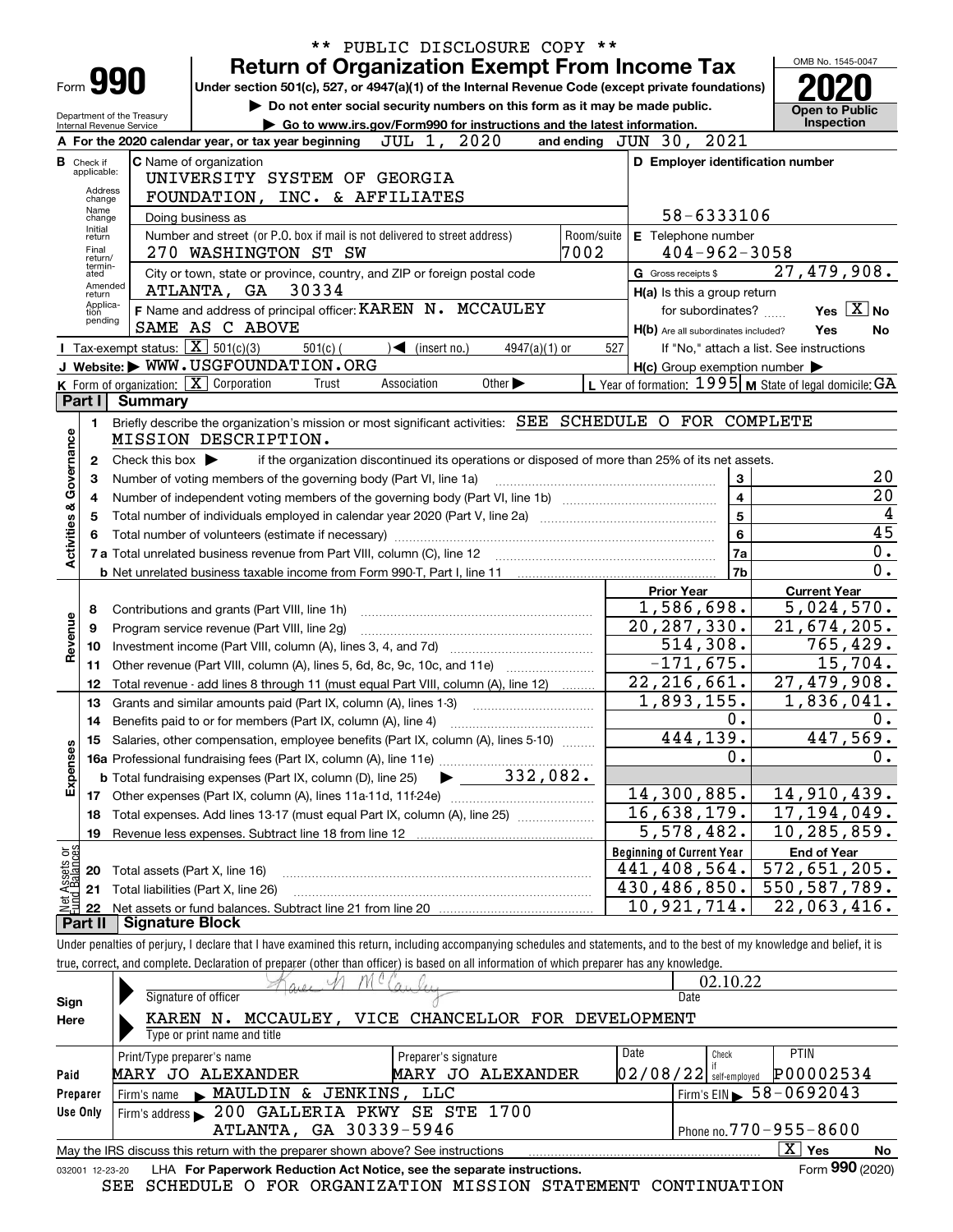|              | UNIVERSITY SYSTEM OF GEORGIA                                                                                                                 |                         |                                           |
|--------------|----------------------------------------------------------------------------------------------------------------------------------------------|-------------------------|-------------------------------------------|
|              | FOUNDATION, INC. & AFFILIATES<br>Form 990 (2020)                                                                                             | 58-6333106              | Page 2                                    |
|              | <b>Statement of Program Service Accomplishments</b><br>Part III                                                                              |                         |                                           |
|              |                                                                                                                                              |                         |                                           |
| 1            | Briefly describe the organization's mission:                                                                                                 |                         |                                           |
|              | THE MISSION OF THE UNIVERSITY SYSTEM OF GEORGIA, A COOPERATIVE                                                                               |                         |                                           |
|              | ORGANIZATION OF THE BOARD OF REGENTS, IS TO SUPPORT AND ADVANCE THE<br>WORK OF THE UNIVERSITY SYSTEM OF GEORGIA CONSISTENT WITH THE          |                         |                                           |
|              | UNIVERSITY SYSTEM'S STRATEGIC PLAN.                                                                                                          |                         |                                           |
| $\mathbf{2}$ | Did the organization undertake any significant program services during the year which were not listed on the                                 |                         |                                           |
|              | prior Form 990 or 990-EZ?                                                                                                                    |                         | $\overline{\ }$ Yes $\overline{\rm X}$ No |
|              | If "Yes," describe these new services on Schedule O.                                                                                         |                         |                                           |
| 3            | Did the organization cease conducting, or make significant changes in how it conducts, any program services?                                 |                         | $\sqrt{}$ Yes $\sqrt{}$ X $\sqrt{}$ No    |
|              | If "Yes," describe these changes on Schedule O.                                                                                              |                         |                                           |
| 4            | Describe the organization's program service accomplishments for each of its three largest program services, as measured by expenses.         |                         |                                           |
|              | Section 501(c)(3) and 501(c)(4) organizations are required to report the amount of grants and allocations to others, the total expenses, and |                         |                                           |
|              | revenue, if any, for each program service reported.                                                                                          |                         |                                           |
| 4a -         | 14,935,144.<br>$727,710.$ (Revenue \$<br>) (Expenses \$<br>including grants of \$<br>(Code:                                                  | 21,674,205.             |                                           |
|              | REAL ESTATE SUPPORT: THE USG REAL ESTATE FOUNDATIONS WERE FORMED FOR                                                                         |                         |                                           |
|              | THE PURPOSE OF CONSTRUCTING PROJECTS AND RENTING THE PROJECTS TO                                                                             |                         |                                           |
|              | COLLEGES AND UNIVERSITIES WITHIN THE UNIVERSITY SYSTEM OF GEORGIA ON                                                                         |                         |                                           |
|              | REAL ESTATE OWNED BY THE BOARD OF REGENTS OF THE UNIVERSITY SYSTEM OF                                                                        |                         |                                           |
|              | GEORGIA. TO DATE, 25 PROJECTS ON 18 CAMPUSES TOTALING \$556 MILLION HAVE                                                                     |                         |                                           |
|              | BEEN FINANCED THROUGH THE USG REAL ESTATE FOUNDATIONS.                                                                                       |                         |                                           |
|              |                                                                                                                                              |                         |                                           |
|              |                                                                                                                                              |                         |                                           |
|              |                                                                                                                                              |                         |                                           |
|              |                                                                                                                                              |                         |                                           |
|              |                                                                                                                                              |                         |                                           |
| 4b           | 886, 584. including grants of \$<br>886,584. ) (Revenue \$<br>) (Expenses \$<br>(Code:                                                       |                         |                                           |
|              | SCHOLARSHIPS AND AWARDS: USG FOUNDATION PROVIDES SCHOLARSHIP FUNDS TO                                                                        |                         |                                           |
|              | ALL USG INSTITUTIONS SO THAT THEY CAN OFFER NEEDS-BASED SCHOLARSHIPS TO                                                                      |                         |                                           |
|              | QUALIFIED STUDENTS. ADDITIONALLY, THE USG FOUNDATION ANNUALLY PROVIDES                                                                       |                         |                                           |
|              | MONETARY AWARDS TO OUTSTANDING FACULTY SELECTED BY THE USG DEPARTMENT                                                                        |                         |                                           |
|              | OF ACADEMIC AFFAIRS.                                                                                                                         |                         |                                           |
|              |                                                                                                                                              |                         |                                           |
|              |                                                                                                                                              |                         |                                           |
|              |                                                                                                                                              |                         |                                           |
|              |                                                                                                                                              |                         |                                           |
|              |                                                                                                                                              |                         |                                           |
|              |                                                                                                                                              |                         |                                           |
|              | 775, 102.<br>$221,747.$ (Revenue \$                                                                                                          |                         |                                           |
| 4с           | including grants of \$<br>(Expenses \$<br>(Code:<br>THE FOUNDATION PARTNERS WITH THE USG TO PROVIDE FISCAL MANAGEMENT                        |                         |                                           |
|              | SERVICES TO MANY OF THE USG'S INITIATIVES DESIGNED TO ENHANCE THE                                                                            |                         |                                           |
|              | QUALITY OF EDUCATION AND RESEARCH IN GEORGIA.                                                                                                | THE FOUNDATION SUPPORTS |                                           |
|              | THESE PROGRAMS WITH EFFICIENT OPERATIONS, SO THEY FOCUS ON FURTHERING                                                                        |                         |                                           |
|              | THE USG STRATEGIC PLAN IN INCREASING THEIR ECONOMIC IMPACT AND                                                                               |                         |                                           |
|              | COMPETITIVENESS.                                                                                                                             |                         |                                           |
|              |                                                                                                                                              |                         |                                           |
|              |                                                                                                                                              |                         |                                           |
|              |                                                                                                                                              |                         |                                           |
|              |                                                                                                                                              |                         |                                           |
|              |                                                                                                                                              |                         |                                           |
|              |                                                                                                                                              |                         |                                           |
| 4d           | Other program services (Describe on Schedule O.)                                                                                             |                         |                                           |
|              | (Expenses \$<br>Revenue \$<br>including grants of \$                                                                                         |                         |                                           |
| 4e           | 16, 596, 830.<br>Total program service expenses                                                                                              |                         |                                           |
|              | 032002 12-23-20                                                                                                                              |                         | Form 990 (2020)                           |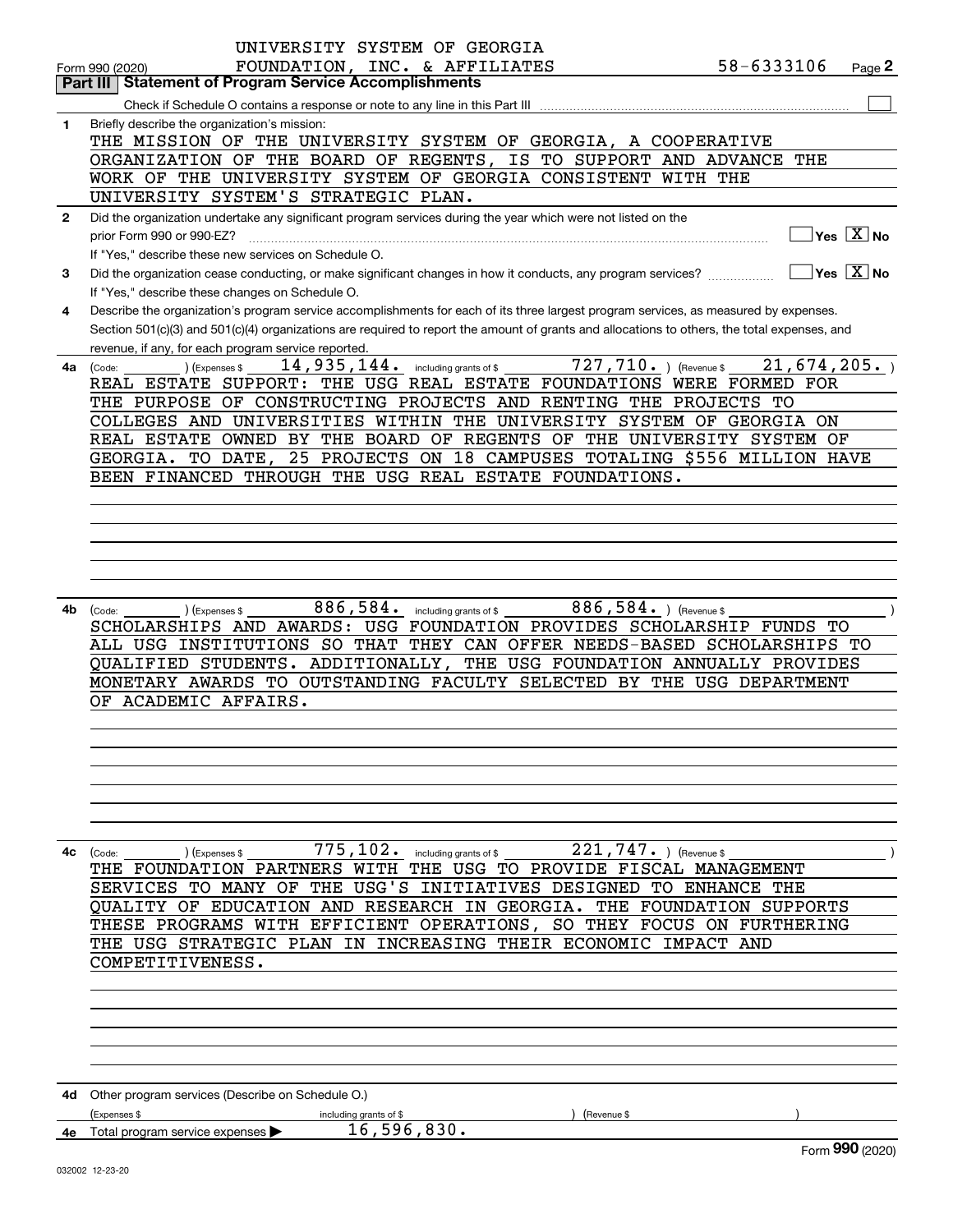|     |                                                                                                                                       |                 | Yes | No |
|-----|---------------------------------------------------------------------------------------------------------------------------------------|-----------------|-----|----|
| 1.  | Is the organization described in section $501(c)(3)$ or $4947(a)(1)$ (other than a private foundation)?                               |                 |     |    |
|     |                                                                                                                                       | 1               | х   |    |
| 2   |                                                                                                                                       | $\mathbf{2}$    | x   |    |
| 3   | Did the organization engage in direct or indirect political campaign activities on behalf of or in opposition to candidates for       |                 |     |    |
|     |                                                                                                                                       | 3               |     | X. |
| 4   | Section 501(c)(3) organizations. Did the organization engage in lobbying activities, or have a section 501(h) election in effect      |                 |     |    |
|     |                                                                                                                                       | 4               |     | X. |
| 5   | Is the organization a section 501(c)(4), 501(c)(5), or 501(c)(6) organization that receives membership dues, assessments, or          |                 |     |    |
|     |                                                                                                                                       | 5               |     | X. |
| 6   | Did the organization maintain any donor advised funds or any similar funds or accounts for which donors have the right to             |                 |     |    |
|     | provide advice on the distribution or investment of amounts in such funds or accounts? If "Yes," complete Schedule D, Part I          | 6               |     | X. |
| 7   | Did the organization receive or hold a conservation easement, including easements to preserve open space,                             |                 |     |    |
|     |                                                                                                                                       | $\overline{7}$  |     | X. |
| 8   | Did the organization maintain collections of works of art, historical treasures, or other similar assets? If "Yes," complete          |                 |     |    |
|     |                                                                                                                                       | 8               |     | x  |
| 9   | Did the organization report an amount in Part X, line 21, for escrow or custodial account liability, serve as a custodian for         |                 |     |    |
|     | amounts not listed in Part X; or provide credit counseling, debt management, credit repair, or debt negotiation services?             |                 |     |    |
|     |                                                                                                                                       | 9               |     | x  |
| 10  | Did the organization, directly or through a related organization, hold assets in donor-restricted endowments                          |                 |     |    |
|     |                                                                                                                                       | 10              | х   |    |
| 11  | If the organization's answer to any of the following questions is "Yes," then complete Schedule D, Parts VI, VII, VIII, IX, or X      |                 |     |    |
|     | as applicable.                                                                                                                        |                 |     |    |
|     | a Did the organization report an amount for land, buildings, and equipment in Part X, line 10? If "Yes," complete Schedule D,         |                 |     |    |
|     |                                                                                                                                       | 11a             |     | x  |
|     | <b>b</b> Did the organization report an amount for investments - other securities in Part X, line 12, that is 5% or more of its total |                 |     |    |
|     |                                                                                                                                       | 11 <sub>b</sub> |     | x  |
|     | c Did the organization report an amount for investments - program related in Part X, line 13, that is 5% or more of its total         |                 |     |    |
|     |                                                                                                                                       | 11c             | х   |    |
|     | d Did the organization report an amount for other assets in Part X, line 15, that is 5% or more of its total assets reported in       |                 |     |    |
|     |                                                                                                                                       | 11d             | X   |    |
|     |                                                                                                                                       | 11e             | X   |    |
| f   | Did the organization's separate or consolidated financial statements for the tax year include a footnote that addresses               |                 |     |    |
|     | the organization's liability for uncertain tax positions under FIN 48 (ASC 740)? If "Yes," complete Schedule D, Part X                | 11f             | X   |    |
|     | 12a Did the organization obtain separate, independent audited financial statements for the tax year? If "Yes," complete               |                 |     |    |
|     |                                                                                                                                       | 12a             |     | X. |
|     | <b>b</b> Was the organization included in consolidated, independent audited financial statements for the tax year?                    |                 |     |    |
|     | If "Yes," and if the organization answered "No" to line 12a, then completing Schedule D, Parts XI and XII is optional                 | 12 <sub>b</sub> | х   |    |
| 13  | Is the organization a school described in section 170(b)(1)(A)(ii)? If "Yes," complete Schedule E                                     | 13              |     | X  |
| 14a | Did the organization maintain an office, employees, or agents outside of the United States?                                           | 14a             |     | X  |
|     | b Did the organization have aggregate revenues or expenses of more than \$10,000 from grantmaking, fundraising, business,             |                 |     |    |
|     | investment, and program service activities outside the United States, or aggregate foreign investments valued at \$100,000            |                 |     |    |
|     |                                                                                                                                       | 14b             |     | X. |
| 15  | Did the organization report on Part IX, column (A), line 3, more than \$5,000 of grants or other assistance to or for any             |                 |     |    |
|     |                                                                                                                                       | 15              |     | X. |
| 16  | Did the organization report on Part IX, column (A), line 3, more than \$5,000 of aggregate grants or other assistance to              |                 |     |    |
|     |                                                                                                                                       | 16              |     | X. |
| 17  | Did the organization report a total of more than \$15,000 of expenses for professional fundraising services on Part IX,               |                 |     |    |
|     |                                                                                                                                       | 17              |     | X. |
| 18  | Did the organization report more than \$15,000 total of fundraising event gross income and contributions on Part VIII, lines          |                 |     |    |
|     |                                                                                                                                       | 18              |     | X. |
| 19  | Did the organization report more than \$15,000 of gross income from gaming activities on Part VIII, line 9a? If "Yes."                |                 |     |    |
|     |                                                                                                                                       | 19              |     | X  |
| 20a |                                                                                                                                       | 20a             |     | x  |
|     | b If "Yes" to line 20a, did the organization attach a copy of its audited financial statements to this return?                        | 20 <sub>b</sub> |     |    |
| 21  | Did the organization report more than \$5,000 of grants or other assistance to any domestic organization or                           |                 |     |    |
|     |                                                                                                                                       | 21              | X   |    |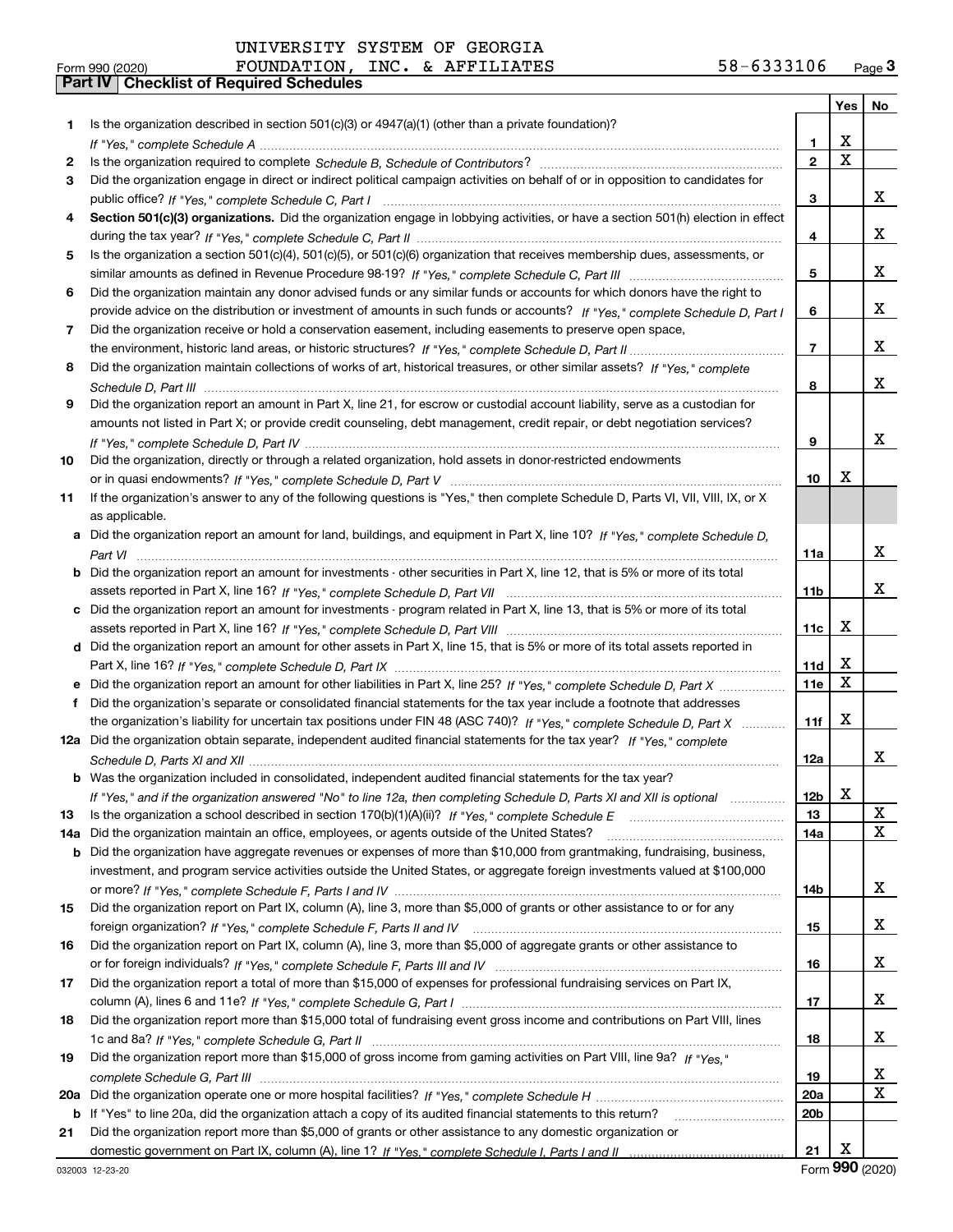| Form 990 (2020) | <b>FOUNDATION,</b>                                           |  | INC. & AFFILIATES | 58-6333106 | Page $4$ |
|-----------------|--------------------------------------------------------------|--|-------------------|------------|----------|
|                 | <b>Part IV   Checklist of Required Schedules (continued)</b> |  |                   |            |          |

|    | <b>Failly</b><br>Critical Continued Scribution (Continued)                                                                   |                 |          |    |
|----|------------------------------------------------------------------------------------------------------------------------------|-----------------|----------|----|
|    |                                                                                                                              |                 | Yes      | No |
| 22 | Did the organization report more than \$5,000 of grants or other assistance to or for domestic individuals on                |                 |          |    |
|    |                                                                                                                              | 22              | X        |    |
| 23 | Did the organization answer "Yes" to Part VII, Section A, line 3, 4, or 5 about compensation of the organization's current   |                 |          |    |
|    | and former officers, directors, trustees, key employees, and highest compensated employees? If "Yes," complete               |                 |          |    |
|    |                                                                                                                              | 23              | х        |    |
|    | 24a Did the organization have a tax-exempt bond issue with an outstanding principal amount of more than \$100,000 as of the  |                 |          |    |
|    | last day of the year, that was issued after December 31, 2002? If "Yes," answer lines 24b through 24d and complete           |                 |          |    |
|    |                                                                                                                              | 24a             | X        |    |
|    | <b>b</b> Did the organization invest any proceeds of tax-exempt bonds beyond a temporary period exception?                   | 24b             |          | x  |
|    | c Did the organization maintain an escrow account other than a refunding escrow at any time during the year to defease       |                 |          |    |
|    |                                                                                                                              | 24c             |          | x  |
|    |                                                                                                                              | 24d             |          | X  |
|    | 25a Section 501(c)(3), 501(c)(4), and 501(c)(29) organizations. Did the organization engage in an excess benefit             |                 |          |    |
|    |                                                                                                                              | 25a             |          | x  |
|    |                                                                                                                              |                 |          |    |
|    | b Is the organization aware that it engaged in an excess benefit transaction with a disqualified person in a prior year, and |                 |          |    |
|    | that the transaction has not been reported on any of the organization's prior Forms 990 or 990-EZ? If "Yes," complete        |                 |          | x  |
|    | Schedule L. Part I                                                                                                           | 25b             |          |    |
| 26 | Did the organization report any amount on Part X, line 5 or 22, for receivables from or payables to any current              |                 |          |    |
|    | or former officer, director, trustee, key employee, creator or founder, substantial contributor, or 35%                      |                 |          |    |
|    |                                                                                                                              | 26              |          | x  |
| 27 | Did the organization provide a grant or other assistance to any current or former officer, director, trustee, key employee,  |                 |          |    |
|    | creator or founder, substantial contributor or employee thereof, a grant selection committee member, or to a 35% controlled  |                 |          |    |
|    | entity (including an employee thereof) or family member of any of these persons? If "Yes," complete Schedule L. Part III     | 27              |          | x  |
| 28 | Was the organization a party to a business transaction with one of the following parties (see Schedule L, Part IV            |                 |          |    |
|    | instructions, for applicable filing thresholds, conditions, and exceptions):                                                 |                 |          |    |
|    | a A current or former officer, director, trustee, key employee, creator or founder, or substantial contributor? If           |                 |          |    |
|    |                                                                                                                              | 28a             |          | x  |
|    |                                                                                                                              | 28 <sub>b</sub> |          | x  |
|    | c A 35% controlled entity of one or more individuals and/or organizations described in lines 28a or 28b? If                  |                 |          |    |
|    |                                                                                                                              | 28c             |          | x  |
| 29 |                                                                                                                              | 29              |          | х  |
| 30 | Did the organization receive contributions of art, historical treasures, or other similar assets, or qualified conservation  |                 |          |    |
|    |                                                                                                                              | 30              |          | x  |
| 31 | Did the organization liquidate, terminate, or dissolve and cease operations? If "Yes," complete Schedule N, Part I           | 31              |          | х  |
| 32 | Did the organization sell, exchange, dispose of, or transfer more than 25% of its net assets? If "Yes," complete             |                 |          |    |
|    | Schedule N. Part II                                                                                                          | 32              |          | х  |
| 33 | Did the organization own 100% of an entity disregarded as separate from the organization under Regulations                   |                 |          |    |
|    |                                                                                                                              | 33              | х        |    |
| 34 | Was the organization related to any tax-exempt or taxable entity? If "Yes," complete Schedule R, Part II, III, or IV, and    |                 |          |    |
|    |                                                                                                                              | 34              |          | x  |
|    | 35a Did the organization have a controlled entity within the meaning of section 512(b)(13)?                                  | <b>35a</b>      |          | X  |
|    |                                                                                                                              |                 |          |    |
|    | b If "Yes" to line 35a, did the organization receive any payment from or engage in any transaction with a controlled entity  |                 |          |    |
|    |                                                                                                                              | 35b             |          |    |
| 36 | Section 501(c)(3) organizations. Did the organization make any transfers to an exempt non-charitable related organization?   |                 |          |    |
|    |                                                                                                                              | 36              |          | x  |
| 37 | Did the organization conduct more than 5% of its activities through an entity that is not a related organization             |                 |          |    |
|    | and that is treated as a partnership for federal income tax purposes? If "Yes," complete Schedule R, Part VI                 | 37              |          | x  |
| 38 | Did the organization complete Schedule O and provide explanations in Schedule O for Part VI, lines 11b and 19?               |                 |          |    |
|    | Note: All Form 990 filers are required to complete Schedule O                                                                | 38              | х        |    |
|    | <b>Part V</b><br><b>Statements Regarding Other IRS Filings and Tax Compliance</b>                                            |                 |          |    |
|    | Check if Schedule O contains a response or note to any line in this Part V                                                   |                 |          |    |
|    |                                                                                                                              |                 | Yes   No |    |

|                                                                                                                      |    |  |    |  | No |
|----------------------------------------------------------------------------------------------------------------------|----|--|----|--|----|
| <b>1a</b> Enter the number reported in Box 3 of Form 1096. Enter -0- if not applicable                               | 1a |  |    |  |    |
| <b>b</b> Enter the number of Forms W-2G included in line 1a. Enter -0- if not applicable                             | 1b |  |    |  |    |
| c Did the organization comply with backup withholding rules for reportable payments to vendors and reportable gaming |    |  |    |  |    |
| (gambling) winnings to prize winners?                                                                                |    |  | 1c |  |    |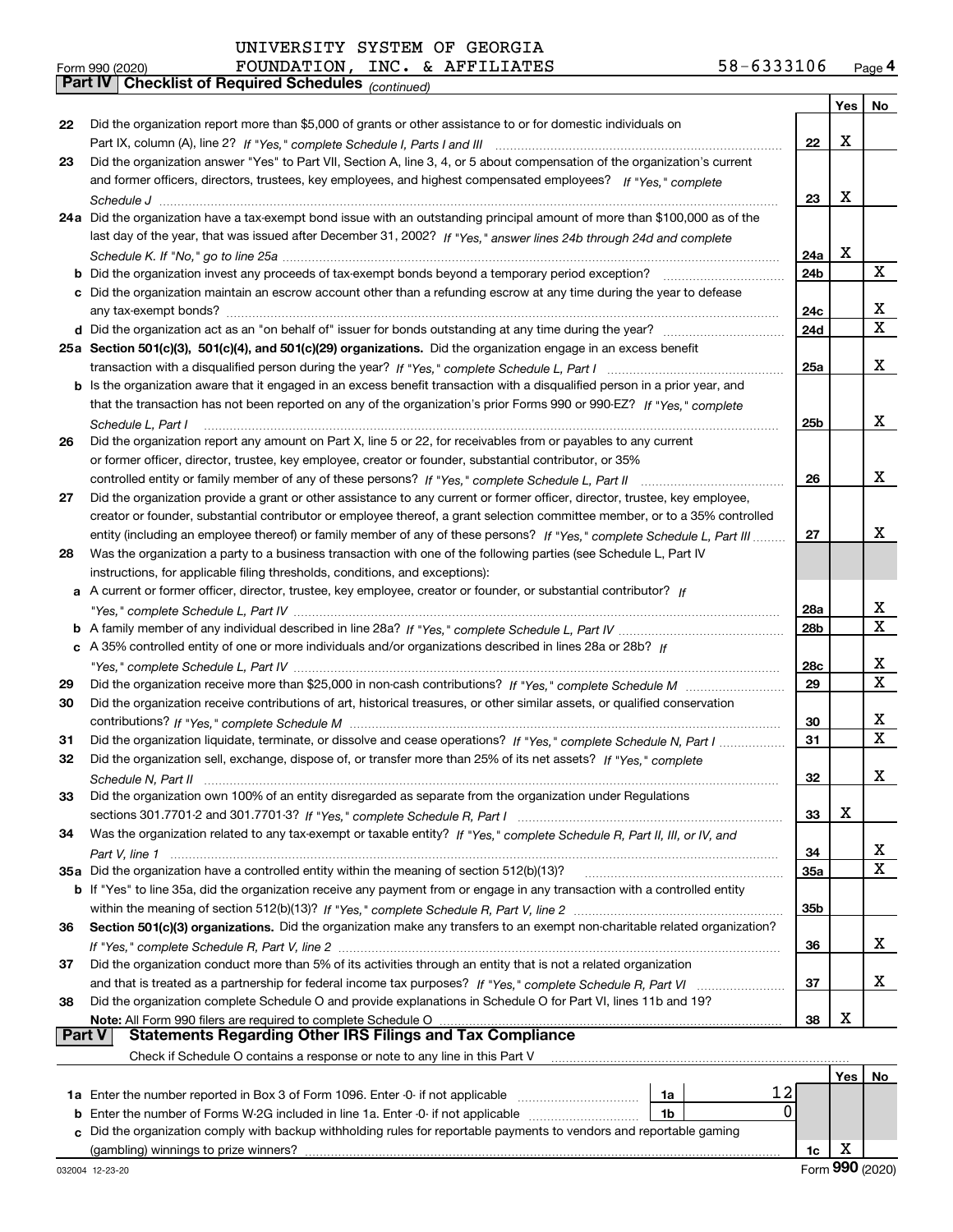| rai l V | Statements Regarding Other IRS Fillings and Tax Compilance $_{(continued)}$                                                                     |                |     |        |  |  |  |
|---------|-------------------------------------------------------------------------------------------------------------------------------------------------|----------------|-----|--------|--|--|--|
|         |                                                                                                                                                 |                | Yes | No     |  |  |  |
|         | 2a Enter the number of employees reported on Form W-3, Transmittal of Wage and Tax Statements,                                                  |                |     |        |  |  |  |
|         | 4<br>filed for the calendar year ending with or within the year covered by this return <i>manumumumum</i><br>2a                                 |                |     |        |  |  |  |
|         |                                                                                                                                                 | 2 <sub>b</sub> | X   |        |  |  |  |
|         |                                                                                                                                                 |                |     |        |  |  |  |
|         | 3a Did the organization have unrelated business gross income of \$1,000 or more during the year?                                                | За             |     | x      |  |  |  |
|         |                                                                                                                                                 | 3b             |     |        |  |  |  |
|         | 4a At any time during the calendar year, did the organization have an interest in, or a signature or other authority over, a                    |                |     |        |  |  |  |
|         |                                                                                                                                                 | 4a             |     | x      |  |  |  |
|         | <b>b</b> If "Yes," enter the name of the foreign country                                                                                        |                |     |        |  |  |  |
|         | See instructions for filing requirements for FinCEN Form 114, Report of Foreign Bank and Financial Accounts (FBAR).                             |                |     |        |  |  |  |
|         | 5a Was the organization a party to a prohibited tax shelter transaction at any time during the tax year?                                        | 5a             |     | х      |  |  |  |
|         |                                                                                                                                                 | 5b             |     | х      |  |  |  |
|         |                                                                                                                                                 | 5c             |     |        |  |  |  |
|         | 6a Does the organization have annual gross receipts that are normally greater than \$100,000, and did the organization solicit                  |                |     |        |  |  |  |
|         | any contributions that were not tax deductible as charitable contributions?                                                                     | 6a             |     | x      |  |  |  |
|         | <b>b</b> If "Yes," did the organization include with every solicitation an express statement that such contributions or gifts                   |                |     |        |  |  |  |
|         | were not tax deductible?                                                                                                                        | 6b             |     |        |  |  |  |
| 7       | Organizations that may receive deductible contributions under section 170(c).                                                                   |                |     |        |  |  |  |
| а       | Did the organization receive a payment in excess of \$75 made partly as a contribution and partly for goods and services provided to the payor? | 7a             |     | x      |  |  |  |
|         | <b>b</b> If "Yes," did the organization notify the donor of the value of the goods or services provided?                                        | 7b             |     |        |  |  |  |
|         | c Did the organization sell, exchange, or otherwise dispose of tangible personal property for which it was required                             |                |     |        |  |  |  |
|         | to file Form 8282?                                                                                                                              | 7c             |     | x      |  |  |  |
|         | 7d<br>d If "Yes," indicate the number of Forms 8282 filed during the year                                                                       |                |     |        |  |  |  |
|         | e Did the organization receive any funds, directly or indirectly, to pay premiums on a personal benefit contract?                               | 7е<br>7f       |     | х<br>х |  |  |  |
|         | Did the organization, during the year, pay premiums, directly or indirectly, on a personal benefit contract?                                    |                |     |        |  |  |  |
| g       | If the organization received a contribution of qualified intellectual property, did the organization file Form 8899 as required?                |                |     |        |  |  |  |
|         | h If the organization received a contribution of cars, boats, airplanes, or other vehicles, did the organization file a Form 1098-C?            |                |     |        |  |  |  |
| 8       | Sponsoring organizations maintaining donor advised funds. Did a donor advised fund maintained by the                                            |                |     |        |  |  |  |
|         | sponsoring organization have excess business holdings at any time during the year?                                                              | 8              |     |        |  |  |  |
| 9       | Sponsoring organizations maintaining donor advised funds.                                                                                       |                |     |        |  |  |  |
|         | a Did the sponsoring organization make any taxable distributions under section 4966?                                                            | 9а             |     |        |  |  |  |
|         | <b>b</b> Did the sponsoring organization make a distribution to a donor, donor advisor, or related person?                                      | 9b             |     |        |  |  |  |
| 10      | Section 501(c)(7) organizations. Enter:                                                                                                         |                |     |        |  |  |  |
|         | 10a                                                                                                                                             |                |     |        |  |  |  |
|         | b Gross receipts, included on Form 990, Part VIII, line 12, for public use of club facilities<br>10b                                            |                |     |        |  |  |  |
| 11.     | Section 501(c)(12) organizations. Enter:                                                                                                        |                |     |        |  |  |  |
|         | 11a                                                                                                                                             |                |     |        |  |  |  |
|         | <b>b</b> Gross income from other sources (Do not net amounts due or paid to other sources against                                               |                |     |        |  |  |  |
|         | 11b                                                                                                                                             |                |     |        |  |  |  |
|         | 12a Section 4947(a)(1) non-exempt charitable trusts. Is the organization filing Form 990 in lieu of Form 1041?                                  | 12a            |     |        |  |  |  |
|         | 12b<br><b>b</b> If "Yes," enter the amount of tax-exempt interest received or accrued during the year                                           |                |     |        |  |  |  |
| 13      | Section 501(c)(29) qualified nonprofit health insurance issuers.                                                                                |                |     |        |  |  |  |
|         | a Is the organization licensed to issue qualified health plans in more than one state?                                                          | 13а            |     |        |  |  |  |
|         | Note: See the instructions for additional information the organization must report on Schedule O.                                               |                |     |        |  |  |  |
|         | <b>b</b> Enter the amount of reserves the organization is required to maintain by the states in which the                                       |                |     |        |  |  |  |
|         | 13 <sub>b</sub>                                                                                                                                 |                |     |        |  |  |  |
|         | 13с                                                                                                                                             |                |     |        |  |  |  |
|         | 14a Did the organization receive any payments for indoor tanning services during the tax year?                                                  | 14a            |     | X      |  |  |  |
|         |                                                                                                                                                 | 14b            |     |        |  |  |  |
| 15      | Is the organization subject to the section 4960 tax on payment(s) of more than \$1,000,000 in remuneration or                                   |                |     |        |  |  |  |
|         |                                                                                                                                                 | 15             |     | х      |  |  |  |
|         | If "Yes," see instructions and file Form 4720, Schedule N.                                                                                      |                |     |        |  |  |  |
| 16      | Is the organization an educational institution subject to the section 4968 excise tax on net investment income?                                 | 16             |     | x      |  |  |  |
|         | If "Yes," complete Form 4720, Schedule O.                                                                                                       |                |     |        |  |  |  |

Form (2020) **990**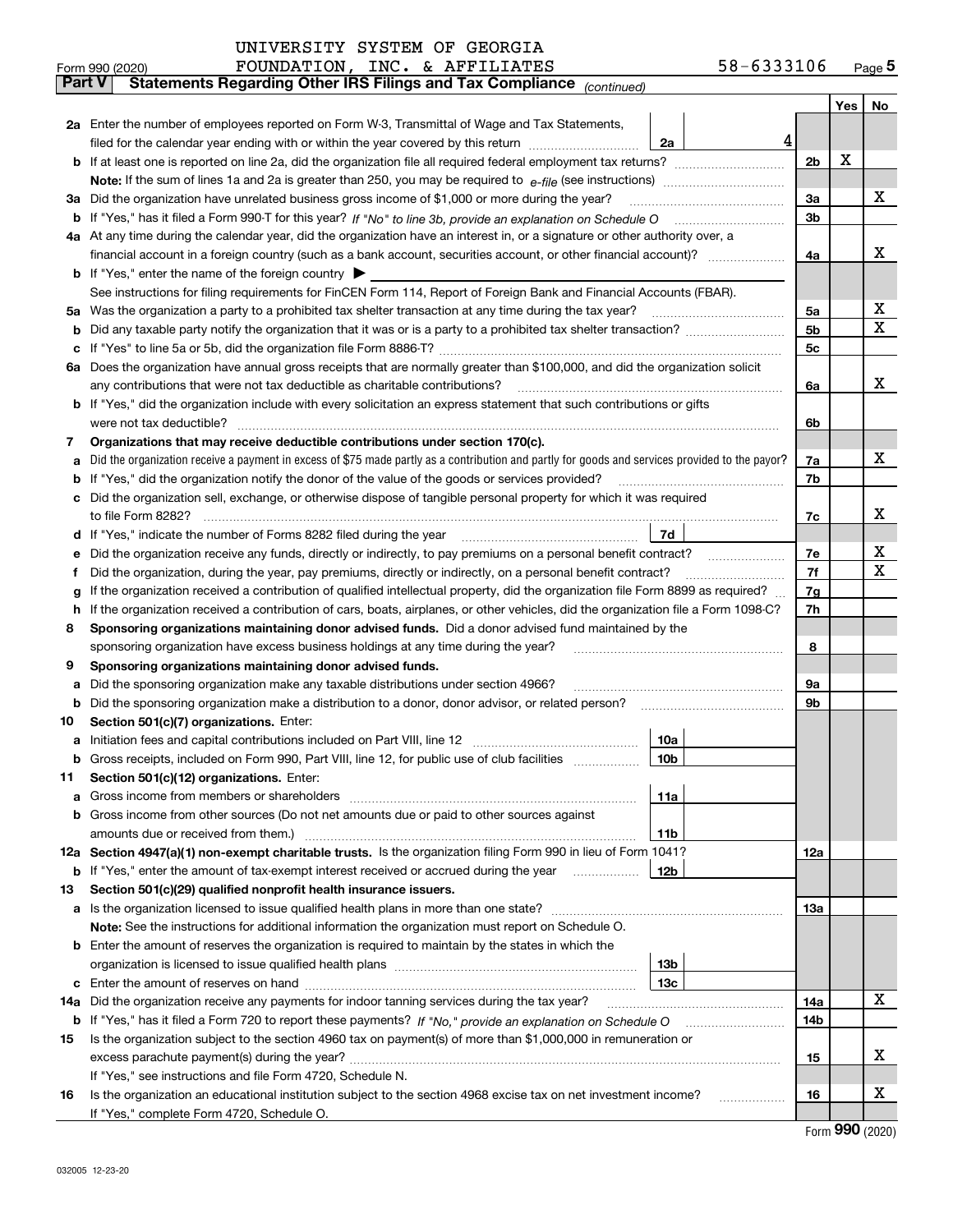*For each "Yes" response to lines 2 through 7b below, and for a "No" response*

|     | to line 8a, 8b, or 10b below, describe the circumstances, processes, or changes on Schedule O. See instructions.                                                             |                         |             |                         |  |
|-----|------------------------------------------------------------------------------------------------------------------------------------------------------------------------------|-------------------------|-------------|-------------------------|--|
|     | Check if Schedule O contains a response or note to any line in this Part VI                                                                                                  |                         |             | $\overline{\mathbf{x}}$ |  |
|     | <b>Section A. Governing Body and Management</b>                                                                                                                              |                         |             |                         |  |
|     |                                                                                                                                                                              |                         | Yes         | No                      |  |
|     | 20<br>1a Enter the number of voting members of the governing body at the end of the tax year<br>1a                                                                           |                         |             |                         |  |
|     | If there are material differences in voting rights among members of the governing body, or if the governing                                                                  |                         |             |                         |  |
|     | body delegated broad authority to an executive committee or similar committee, explain on Schedule O.                                                                        |                         |             |                         |  |
| b   | 20<br>Enter the number of voting members included on line 1a, above, who are independent<br>1b                                                                               |                         |             |                         |  |
| 2   | Did any officer, director, trustee, or key employee have a family relationship or a business relationship with any other                                                     |                         |             |                         |  |
|     | officer, director, trustee, or key employee?                                                                                                                                 | $\mathbf{2}$            |             | X                       |  |
| 3   | Did the organization delegate control over management duties customarily performed by or under the direct supervision                                                        |                         |             |                         |  |
|     | of officers, directors, trustees, or key employees to a management company or other person?                                                                                  | 3                       |             | X                       |  |
| 4   | Did the organization make any significant changes to its governing documents since the prior Form 990 was filed?                                                             | $\overline{\mathbf{4}}$ |             | X                       |  |
| 5   |                                                                                                                                                                              | 5                       |             | X                       |  |
| 6   | Did the organization have members or stockholders?                                                                                                                           | 6                       |             | X                       |  |
| 7a  | Did the organization have members, stockholders, or other persons who had the power to elect or appoint one or                                                               |                         |             |                         |  |
|     | more members of the governing body?                                                                                                                                          | 7a                      |             | x                       |  |
| b   | Are any governance decisions of the organization reserved to (or subject to approval by) members, stockholders, or                                                           |                         |             |                         |  |
|     | persons other than the governing body?                                                                                                                                       | 7b                      |             | x                       |  |
| 8   | Did the organization contemporaneously document the meetings held or written actions undertaken during the year by the following:                                            |                         |             |                         |  |
| a   |                                                                                                                                                                              | 8a                      | х           |                         |  |
| b   |                                                                                                                                                                              | 8b                      | X           |                         |  |
| 9   | Is there any officer, director, trustee, or key employee listed in Part VII, Section A, who cannot be reached at the                                                         |                         |             |                         |  |
|     |                                                                                                                                                                              | 9                       |             | x                       |  |
|     | <b>Section B. Policies</b> (This Section B requests information about policies not required by the Internal Revenue Code.)                                                   |                         |             |                         |  |
|     |                                                                                                                                                                              |                         | Yes         | No                      |  |
|     |                                                                                                                                                                              | 10a                     | X           |                         |  |
|     | <b>b</b> If "Yes," did the organization have written policies and procedures governing the activities of such chapters, affiliates,                                          |                         |             |                         |  |
|     | and branches to ensure their operations are consistent with the organization's exempt purposes?                                                                              |                         |             |                         |  |
|     | 11a Has the organization provided a complete copy of this Form 990 to all members of its governing body before filing the form?                                              | 11a                     | $\mathbf X$ |                         |  |
| b   | Describe in Schedule O the process, if any, used by the organization to review this Form 990.                                                                                | 12a                     | X           |                         |  |
| 12a | Were officers, directors, or trustees, and key employees required to disclose annually interests that could give rise to conflicts?                                          | 12 <sub>b</sub>         | X           |                         |  |
| b   | Did the organization regularly and consistently monitor and enforce compliance with the policy? If "Yes." describe                                                           |                         |             |                         |  |
| с   |                                                                                                                                                                              | 12c                     | X           |                         |  |
| 13  | in Schedule O how this was done measured and the control of the control of the state of the control of the cont<br>Did the organization have a written whistleblower policy? | 13                      | X           |                         |  |
| 14  |                                                                                                                                                                              | 14                      | X           |                         |  |
| 15  | Did the process for determining compensation of the following persons include a review and approval by independent                                                           |                         |             |                         |  |
|     | persons, comparability data, and contemporaneous substantiation of the deliberation and decision?                                                                            |                         |             |                         |  |
| a   | The organization's CEO, Executive Director, or top management official manufactured content of the organization's CEO, Executive Director, or top management official        | 15a                     | х           |                         |  |
|     | Other officers or key employees of the organization                                                                                                                          | 15b                     | X           |                         |  |
|     | If "Yes" to line 15a or 15b, describe the process in Schedule O (see instructions).                                                                                          |                         |             |                         |  |
|     | 16a Did the organization invest in, contribute assets to, or participate in a joint venture or similar arrangement with a                                                    |                         |             |                         |  |
|     | taxable entity during the year?                                                                                                                                              | 16a                     |             | X                       |  |
|     | b If "Yes," did the organization follow a written policy or procedure requiring the organization to evaluate its participation                                               |                         |             |                         |  |
|     | in joint venture arrangements under applicable federal tax law, and take steps to safequard the organization's                                                               |                         |             |                         |  |
|     | exempt status with respect to such arrangements?                                                                                                                             | 16b                     |             |                         |  |
|     | <b>Section C. Disclosure</b>                                                                                                                                                 |                         |             |                         |  |
| 17  | List the states with which a copy of this Form 990 is required to be filed $\blacktriangleright$ GA                                                                          |                         |             |                         |  |
| 18  | Section 6104 requires an organization to make its Forms 1023 (1024 or 1024-A, if applicable), 990, and 990-T (Section 501(c)(3)s only) available                             |                         |             |                         |  |
|     | for public inspection. Indicate how you made these available. Check all that apply.                                                                                          |                         |             |                         |  |
|     | $X$ Upon request<br>Another's website<br>Own website<br>Other (explain on Schedule O)                                                                                        |                         |             |                         |  |
| 19  | Describe on Schedule O whether (and if so, how) the organization made its governing documents, conflict of interest policy, and financial                                    |                         |             |                         |  |
|     | statements available to the public during the tax year.                                                                                                                      |                         |             |                         |  |
| 20  | State the name, address, and telephone number of the person who possesses the organization's books and records                                                               |                         |             |                         |  |
|     | CHRISTINA PALOSKI - 404-962-3058                                                                                                                                             |                         |             |                         |  |
|     | 30334<br>WASHINGTON STREET SW STE. 7005A,<br>ATLANTA,<br>GA<br>270                                                                                                           |                         |             |                         |  |
|     | 032006 12-23-20                                                                                                                                                              |                         |             | Form 990 (2020)         |  |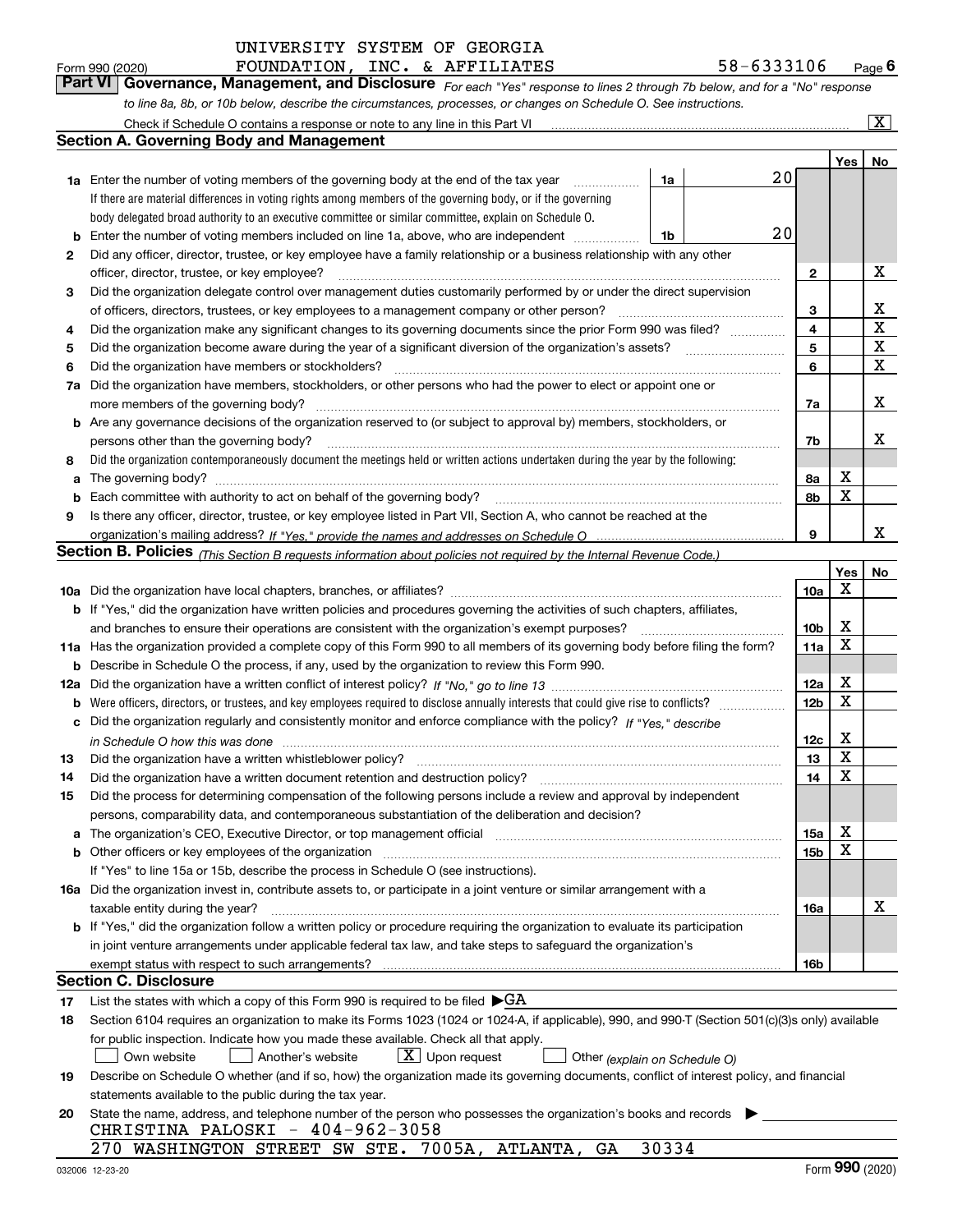$\mathcal{L}^{\text{max}}$ 

#### Form 990 (2020) FOUNDATION, INC. & AFFILIATES 58-6333106 <sub>Page</sub> **7Part VII Compensation of Officers, Directors, Trustees, Key Employees, Highest Compensated Employees, and Independent Contractors**

Check if Schedule O contains a response or note to any line in this Part VII

**Section A. Officers, Directors, Trustees, Key Employees, and Highest Compensated Employees**

**1a**  Complete this table for all persons required to be listed. Report compensation for the calendar year ending with or within the organization's tax year. **•** List all of the organization's current officers, directors, trustees (whether individuals or organizations), regardless of amount of compensation.

Enter -0- in columns (D), (E), and (F) if no compensation was paid.

 $\bullet$  List all of the organization's  $\,$ current key employees, if any. See instructions for definition of "key employee."

**•** List the organization's five current highest compensated employees (other than an officer, director, trustee, or key employee) who received reportable compensation (Box 5 of Form W-2 and/or Box 7 of Form 1099-MISC) of more than \$100,000 from the organization and any related organizations.

**•** List all of the organization's former officers, key employees, and highest compensated employees who received more than \$100,000 of reportable compensation from the organization and any related organizations.

**former directors or trustees**  ¥ List all of the organization's that received, in the capacity as a former director or trustee of the organization, more than \$10,000 of reportable compensation from the organization and any related organizations.

See instructions for the order in which to list the persons above.

Check this box if neither the organization nor any related organization compensated any current officer, director, or trustee.  $\mathcal{L}^{\text{max}}$ 

| (A)                                | (B)                    |                               |                                                                                                 | (C)                     |              |                                  |           | (D)             | (E)                              | (F)                   |
|------------------------------------|------------------------|-------------------------------|-------------------------------------------------------------------------------------------------|-------------------------|--------------|----------------------------------|-----------|-----------------|----------------------------------|-----------------------|
| Name and title                     | Average                |                               |                                                                                                 | Position                |              |                                  |           | Reportable      | Reportable                       | Estimated             |
|                                    | hours per              |                               | (do not check more than one<br>box, unless person is both an<br>officer and a director/trustee) |                         | compensation | compensation                     | amount of |                 |                                  |                       |
|                                    | week                   |                               |                                                                                                 |                         |              |                                  |           | from<br>the     | from related                     | other<br>compensation |
|                                    | (list any<br>hours for | ndividual trustee or director |                                                                                                 |                         |              |                                  |           | organization    | organizations<br>(W-2/1099-MISC) | from the              |
|                                    | related                |                               |                                                                                                 |                         |              |                                  |           | (W-2/1099-MISC) |                                  | organization          |
|                                    | organizations          |                               |                                                                                                 |                         |              |                                  |           |                 |                                  | and related           |
|                                    | below                  |                               | nstitutional trustee                                                                            |                         | Key employee |                                  |           |                 |                                  | organizations         |
|                                    | line)                  |                               |                                                                                                 | Officer                 |              | Highest compensated<br> employee | Former    |                 |                                  |                       |
| KAREN MCCAULEY<br>(1)              | 40.00                  |                               |                                                                                                 |                         |              |                                  |           |                 |                                  |                       |
| VICE CHANCELLOR FOR DEVELOPMENT    |                        |                               |                                                                                                 | X                       |              |                                  |           | 186,400.        | 0.                               | 23,895.               |
| (2)<br>CHRISTINA PALOSKI           | 40.00                  |                               |                                                                                                 |                         |              |                                  |           |                 |                                  |                       |
| CFO                                |                        |                               |                                                                                                 | X                       |              |                                  |           | 99,590.         | $\mathbf 0$ .                    | 9,523.                |
| NEIL L. PRUITT, JR.<br>(3)         | $\overline{2.00}$      |                               |                                                                                                 |                         |              |                                  |           |                 |                                  |                       |
| <b>CHAIR</b>                       |                        | $\mathbf X$                   |                                                                                                 | X                       |              |                                  |           | 0.              | $\mathbf 0$ .                    | $0_{.}$               |
| (4)<br>TEDDY RUSSELL               | 1.50                   |                               |                                                                                                 |                         |              |                                  |           |                 |                                  |                       |
| VICE-CHAIR                         |                        | $\mathbf X$                   |                                                                                                 | X                       |              |                                  |           | $\mathbf 0$ .   | 0.                               | $\mathbf 0$ .         |
| (5)<br>KIRBY A. THOMPSON           | 1.00                   |                               |                                                                                                 |                         |              |                                  |           |                 |                                  |                       |
| <b>SECRETARY</b>                   |                        | $\mathbf X$                   |                                                                                                 | X                       |              |                                  |           | $\mathbf 0$ .   | 0.                               | $0_{.}$               |
| TY SMITH<br>(6)                    | 1.00                   |                               |                                                                                                 |                         |              |                                  |           |                 |                                  |                       |
| TREASURER                          |                        | $\mathbf X$                   |                                                                                                 | $\overline{\textbf{X}}$ |              |                                  |           | 0.              | $\mathbf 0$ .                    | $\mathbf 0$ .         |
| (7)<br>PHILIP A. WILHEIT, SR.      | 2.00                   |                               |                                                                                                 |                         |              |                                  |           |                 |                                  |                       |
| PRESIDENT USGREF MANAGER, LLC      |                        | $\mathbf X$                   |                                                                                                 | $\overline{\textbf{X}}$ |              |                                  |           | $\mathbf 0$ .   | $\mathbf 0$ .                    | $0_{.}$               |
| CHANCELLOR STEVE W. WRIGLEY<br>(8) | 0.50                   |                               |                                                                                                 |                         |              |                                  |           |                 |                                  |                       |
| TRUSTEE EX OFFICIO                 |                        | $\overline{\mathbf{X}}$       |                                                                                                 |                         |              |                                  |           | $\mathbf 0$ .   | $\mathbf 0$ .                    | $\mathbf 0$ .         |
| <b>GEORGE BROOKS</b><br>(9)        | 0.50                   |                               |                                                                                                 |                         |              |                                  |           |                 |                                  |                       |
| TRUSTEE                            |                        | $\overline{\mathbf{X}}$       |                                                                                                 |                         |              |                                  |           | 0.              | $\mathbf 0$ .                    | $\mathbf 0$ .         |
| (10) R. DALLIS COPELAND            | 0.50                   |                               |                                                                                                 |                         |              |                                  |           |                 |                                  |                       |
| TRUSTEE                            |                        | $\mathbf X$                   |                                                                                                 |                         |              |                                  |           | $\mathbf 0$ .   | $\mathbf 0$ .                    | 0.                    |
| (11) WALT EHMER                    | 0.50                   |                               |                                                                                                 |                         |              |                                  |           |                 |                                  |                       |
| TRUSTEE                            |                        | $\mathbf X$                   |                                                                                                 |                         |              |                                  |           | $\mathbf 0$ .   | $\mathbf 0$ .                    | $\mathbf 0$ .         |
| (12) CADE JOINER                   | 0.50                   |                               |                                                                                                 |                         |              |                                  |           |                 |                                  |                       |
| <b>TRUSTEE</b>                     |                        | $\mathbf x$                   |                                                                                                 |                         |              |                                  |           | $\mathbf 0$ .   | $\mathbf 0$ .                    | $\mathbf 0$ .         |
| (13) STEVE L. KRUGER               | 0.50                   |                               |                                                                                                 |                         |              |                                  |           |                 |                                  |                       |
| TRUSTEE                            |                        | $\mathbf x$                   |                                                                                                 |                         |              |                                  |           | $\mathbf 0$ .   | $\mathbf 0$ .                    | $0_{.}$               |
| (14) DONALD LEEBERN III            | 0.50                   |                               |                                                                                                 |                         |              |                                  |           |                 |                                  |                       |
| TRUSTEE                            |                        | $\mathbf x$                   |                                                                                                 |                         |              |                                  |           | $\mathbf 0$ .   | $\mathbf 0$ .                    | $\mathbf 0$ .         |
| (15) JERE MOREHEAD                 | 0.50                   |                               |                                                                                                 |                         |              |                                  |           |                 |                                  |                       |
| TRUSTEE                            |                        | $\mathbf X$                   |                                                                                                 |                         |              |                                  |           | 0.              | $\mathbf 0$ .                    | $0_{.}$               |
| (16) SARAH ELIZABETH LANGFORD REED | 0.50                   |                               |                                                                                                 |                         |              |                                  |           |                 |                                  |                       |
| TRUSTEE                            |                        | $\mathbf x$                   |                                                                                                 |                         |              |                                  |           | $\mathbf 0$ .   | $\mathbf 0$ .                    | $\mathbf 0$ .         |
| (17) JOHN W. ROBINSON III          | 0.50                   |                               |                                                                                                 |                         |              |                                  |           |                 |                                  |                       |
| TRUSTEE                            |                        | $\mathbf X$                   |                                                                                                 |                         |              |                                  |           | 0.              | $\mathbf 0$ .                    | 0.                    |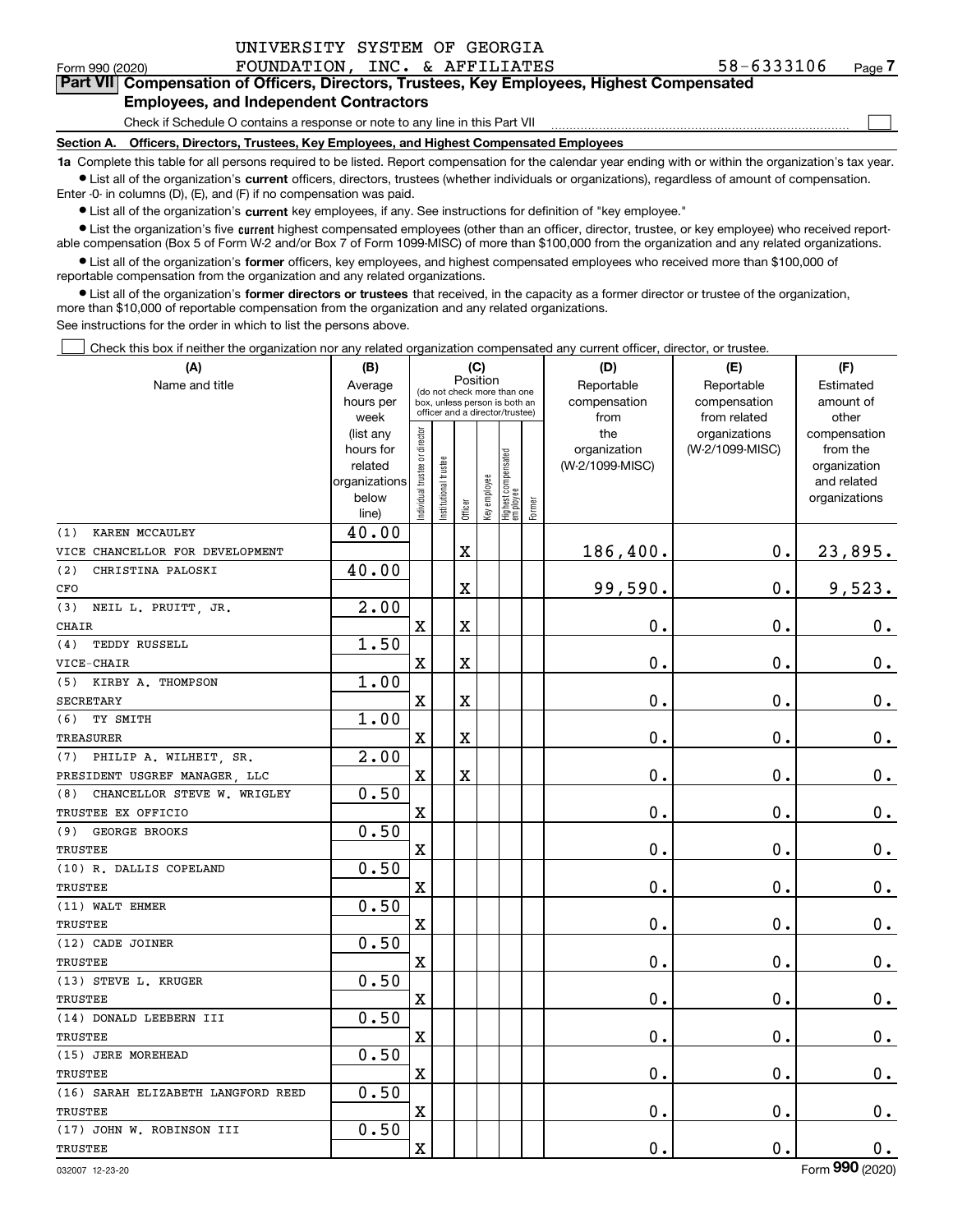| UNIVERSITY SYSTEM OF GEORGIA |      |   |
|------------------------------|------|---|
|                              | ---- | . |

| 58-6333106 | Page 8 |
|------------|--------|
|------------|--------|

| FOUNDATION, INC. & AFFILIATES<br>Form 990 (2020)                                                                                                |               |                               |                                                              |                         |                                 |        |                         | 58-6333106      |                  |               |              | Page 8  |
|-------------------------------------------------------------------------------------------------------------------------------------------------|---------------|-------------------------------|--------------------------------------------------------------|-------------------------|---------------------------------|--------|-------------------------|-----------------|------------------|---------------|--------------|---------|
| <b>Part VII</b><br>Section A. Officers, Directors, Trustees, Key Employees, and Highest Compensated Employees (continued)                       |               |                               |                                                              |                         |                                 |        |                         |                 |                  |               |              |         |
| (A)                                                                                                                                             | (B)           |                               |                                                              | (C)                     |                                 |        | (D)                     | (E)             |                  |               | (F)          |         |
| Name and title                                                                                                                                  | Average       |                               |                                                              | Position                |                                 |        | Reportable              | Reportable      |                  |               | Estimated    |         |
|                                                                                                                                                 | hours per     |                               | (do not check more than one<br>box, unless person is both an |                         |                                 |        | compensation            | compensation    |                  |               | amount of    |         |
|                                                                                                                                                 | week          |                               | officer and a director/trustee)                              |                         |                                 |        | from                    | from related    |                  |               | other        |         |
|                                                                                                                                                 | (list any     |                               |                                                              |                         |                                 |        | the                     | organizations   |                  | compensation  |              |         |
|                                                                                                                                                 | hours for     |                               |                                                              |                         |                                 |        | organization            | (W-2/1099-MISC) |                  |               | from the     |         |
|                                                                                                                                                 | related       |                               |                                                              |                         |                                 |        | (W-2/1099-MISC)         |                 |                  |               | organization |         |
|                                                                                                                                                 | organizations |                               |                                                              |                         |                                 |        |                         |                 |                  |               | and related  |         |
|                                                                                                                                                 | below         |                               |                                                              |                         |                                 |        |                         |                 |                  | organizations |              |         |
|                                                                                                                                                 | line)         | ndividual trustee or director | nstitutional trustee                                         | Officer<br>Key employee | Highest compensated<br>employee | Former |                         |                 |                  |               |              |         |
| (18) PETE ROBINSON                                                                                                                              | 0.50          |                               |                                                              |                         |                                 |        |                         |                 |                  |               |              |         |
| TRUSTEE                                                                                                                                         |               | $\mathbf X$                   |                                                              |                         |                                 |        | 0.                      |                 | 0.               |               |              | 0.      |
| (19) RODNEY K. SANDERS                                                                                                                          |               |                               |                                                              |                         |                                 |        |                         |                 |                  |               |              |         |
|                                                                                                                                                 | 0.50          |                               |                                                              |                         |                                 |        |                         |                 |                  |               |              |         |
| TRUSTEE                                                                                                                                         |               | $\mathbf X$                   |                                                              |                         |                                 |        | 0.                      |                 | 0.               |               |              | 0.      |
| (20) T. DALLAS SMITH                                                                                                                            | 0.50          |                               |                                                              |                         |                                 |        |                         |                 |                  |               |              |         |
| TRUSTEE                                                                                                                                         |               | $\mathbf X$                   |                                                              |                         |                                 |        | 0.                      |                 | 0.               |               |              | 0.      |
| (21) ELIZABETH A. TERRELL                                                                                                                       | 0.50          |                               |                                                              |                         |                                 |        |                         |                 |                  |               |              |         |
| TRUSTEE                                                                                                                                         |               | $\mathbf X$                   |                                                              |                         |                                 |        | 0.                      |                 | 0.               |               |              | 0.      |
| (22) DON L. WATERS                                                                                                                              | 0.50          |                               |                                                              |                         |                                 |        |                         |                 |                  |               |              |         |
| <b>TRUSTEE</b>                                                                                                                                  |               | X                             |                                                              |                         |                                 |        | Ο.                      |                 | 0.               |               |              | 0.      |
|                                                                                                                                                 |               |                               |                                                              |                         |                                 |        |                         |                 |                  |               |              |         |
|                                                                                                                                                 |               |                               |                                                              |                         |                                 |        |                         |                 |                  |               |              |         |
|                                                                                                                                                 |               |                               |                                                              |                         |                                 |        |                         |                 |                  |               |              |         |
|                                                                                                                                                 |               |                               |                                                              |                         |                                 |        |                         |                 |                  |               |              |         |
|                                                                                                                                                 |               |                               |                                                              |                         |                                 |        |                         |                 |                  |               |              |         |
|                                                                                                                                                 |               |                               |                                                              |                         |                                 |        |                         |                 |                  |               |              |         |
|                                                                                                                                                 |               |                               |                                                              |                         |                                 |        |                         |                 |                  |               |              |         |
|                                                                                                                                                 |               |                               |                                                              |                         |                                 |        |                         |                 |                  |               |              |         |
|                                                                                                                                                 |               |                               |                                                              |                         |                                 |        |                         |                 |                  |               |              |         |
|                                                                                                                                                 |               |                               |                                                              |                         |                                 |        |                         |                 |                  |               |              |         |
|                                                                                                                                                 |               |                               |                                                              |                         |                                 | ▶      | 285,990.                |                 | 0.               |               |              | 33,418. |
| c Total from continuation sheets to Part VII, Section A <b>witch the Continuum</b>                                                              |               |                               |                                                              |                         |                                 |        | 0.                      |                 | 0.               |               |              | 0.      |
|                                                                                                                                                 |               |                               |                                                              |                         |                                 |        | 285,990.                |                 | $\overline{0}$ . |               |              | 33,418. |
| Total number of individuals (including but not limited to those listed above) who received more than \$100,000 of reportable<br>$\mathbf{2}$    |               |                               |                                                              |                         |                                 |        |                         |                 |                  |               |              |         |
| compensation from the organization $\blacktriangleright$                                                                                        |               |                               |                                                              |                         |                                 |        |                         |                 |                  |               |              |         |
|                                                                                                                                                 |               |                               |                                                              |                         |                                 |        |                         |                 |                  |               | Yes          | No      |
| 3<br>Did the organization list any former officer, director, trustee, key employee, or highest compensated employee on                          |               |                               |                                                              |                         |                                 |        |                         |                 |                  |               |              |         |
|                                                                                                                                                 |               |                               |                                                              |                         |                                 |        |                         |                 |                  | 3             |              | x       |
| line 1a? If "Yes," complete Schedule J for such individual manufactured contained and the 1a? If "Yes," complete Schedule J for such individual |               |                               |                                                              |                         |                                 |        |                         |                 |                  |               |              |         |
| For any individual listed on line 1a, is the sum of reportable compensation and other compensation from the organization                        |               |                               |                                                              |                         |                                 |        |                         |                 |                  |               |              |         |
|                                                                                                                                                 |               |                               |                                                              |                         |                                 |        |                         |                 |                  | 4             | х            |         |
| Did any person listed on line 1a receive or accrue compensation from any unrelated organization or individual for services<br>5                 |               |                               |                                                              |                         |                                 |        |                         |                 |                  |               |              |         |
|                                                                                                                                                 |               |                               |                                                              |                         |                                 |        |                         |                 |                  | 5             |              | x       |
| <b>Section B. Independent Contractors</b>                                                                                                       |               |                               |                                                              |                         |                                 |        |                         |                 |                  |               |              |         |
| Complete this table for your five highest compensated independent contractors that received more than \$100,000 of compensation from<br>1.      |               |                               |                                                              |                         |                                 |        |                         |                 |                  |               |              |         |
| the organization. Report compensation for the calendar year ending with or within the organization's tax year.                                  |               |                               |                                                              |                         |                                 |        |                         |                 |                  |               |              |         |
| (A)                                                                                                                                             |               |                               |                                                              |                         |                                 |        | (B)                     |                 |                  | (C)           |              |         |
| Name and business address                                                                                                                       |               |                               | <b>NONE</b>                                                  |                         |                                 |        | Description of services |                 |                  | Compensation  |              |         |
|                                                                                                                                                 |               |                               |                                                              |                         |                                 |        |                         |                 |                  |               |              |         |
|                                                                                                                                                 |               |                               |                                                              |                         |                                 |        |                         |                 |                  |               |              |         |
|                                                                                                                                                 |               |                               |                                                              |                         |                                 |        |                         |                 |                  |               |              |         |
|                                                                                                                                                 |               |                               |                                                              |                         |                                 |        |                         |                 |                  |               |              |         |
|                                                                                                                                                 |               |                               |                                                              |                         |                                 |        |                         |                 |                  |               |              |         |
|                                                                                                                                                 |               |                               |                                                              |                         |                                 |        |                         |                 |                  |               |              |         |
|                                                                                                                                                 |               |                               |                                                              |                         |                                 |        |                         |                 |                  |               |              |         |
|                                                                                                                                                 |               |                               |                                                              |                         |                                 |        |                         |                 |                  |               |              |         |
|                                                                                                                                                 |               |                               |                                                              |                         |                                 |        |                         |                 |                  |               |              |         |
|                                                                                                                                                 |               |                               |                                                              |                         |                                 |        |                         |                 |                  |               |              |         |
|                                                                                                                                                 |               |                               |                                                              |                         |                                 |        |                         |                 |                  |               |              |         |
|                                                                                                                                                 |               |                               |                                                              |                         |                                 |        |                         |                 |                  |               |              |         |
| Total number of independent contractors (including but not limited to those listed above) who received more than<br>2                           |               |                               |                                                              |                         |                                 |        |                         |                 |                  |               |              |         |
| \$100,000 of compensation from the organization                                                                                                 |               |                               |                                                              |                         |                                 |        |                         |                 |                  |               |              |         |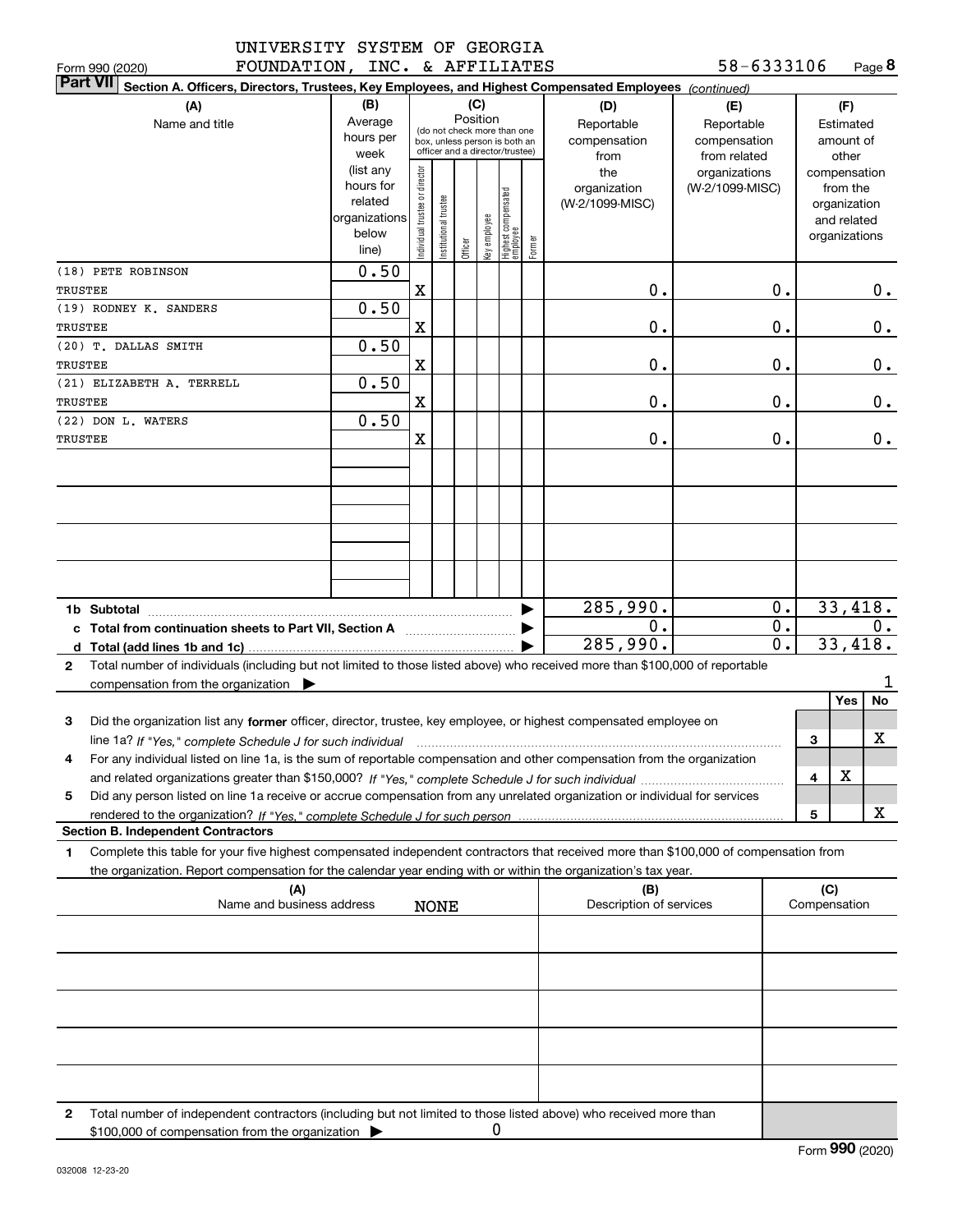|  | Form 990 (2020 |
|--|----------------|

**Part VIII Statement of Revenue**

# UNIVERSITY SYSTEM OF GEORGIA

Form 990 (2020) FOUNDATION,INC.& AFFILIATES 58-6333106 Page FOUNDATION, INC. & AFFILIATES

|                                                           |     |   | Check if Schedule O contains a response or note to any line in this Part VIII |                      |               |                                       |                  |                                    |
|-----------------------------------------------------------|-----|---|-------------------------------------------------------------------------------|----------------------|---------------|---------------------------------------|------------------|------------------------------------|
|                                                           |     |   |                                                                               |                      |               | (B)                                   | (C)              | (D)                                |
|                                                           |     |   |                                                                               |                      | Total revenue | Related or exempt<br>function revenue | Unrelated        | Revenue excluded<br>from tax under |
|                                                           |     |   |                                                                               |                      |               |                                       | business revenue | sections 512 - 514                 |
|                                                           |     |   | 1a<br>1 a Federated campaigns                                                 |                      |               |                                       |                  |                                    |
|                                                           |     |   | 1 <sub>b</sub><br><b>b</b> Membership dues<br>$\overline{\phantom{a}}$        |                      |               |                                       |                  |                                    |
|                                                           |     |   | 1 <sub>c</sub><br>c Fundraising events                                        |                      |               |                                       |                  |                                    |
|                                                           |     |   | 1 <sub>d</sub><br>d Related organizations                                     |                      |               |                                       |                  |                                    |
|                                                           |     |   | e Government grants (contributions)<br>1e                                     |                      |               |                                       |                  |                                    |
|                                                           |     |   | f All other contributions, gifts, grants, and                                 |                      |               |                                       |                  |                                    |
|                                                           |     |   | similar amounts not included above<br>1f                                      | 5,024,570.           |               |                                       |                  |                                    |
| Contributions, Gifts, Grants<br>and Other Similar Amounts |     |   | $1g$ $\frac{1}{3}$<br><b>g</b> Noncash contributions included in lines 1a-1f  |                      |               |                                       |                  |                                    |
|                                                           |     |   |                                                                               |                      | 5,024,570.    |                                       |                  |                                    |
|                                                           |     |   |                                                                               | <b>Business Code</b> |               |                                       |                  |                                    |
|                                                           | 2 a |   | INTEREST-DIRECT FINANCING LEASE                                               | 531190               | 18, 312, 672. | 18, 312, 672.                         |                  |                                    |
|                                                           |     | b | LEASE INCOME                                                                  | 531190               | 2,705,630.    | 2,705,630.                            |                  |                                    |
|                                                           |     |   | SERVICE CONTRACT REVENUE                                                      | 900099               | 612,754.      | 612,754.                              |                  |                                    |
|                                                           |     |   | REGISTRATION FEES                                                             | 611430               | 26,040.       | 26,040.                               |                  |                                    |
| Program Service<br>Revenue                                |     |   | MANAGEMENT FEES                                                               | 900099               | 17,109.       | 17,109.                               |                  |                                    |
|                                                           |     |   | f All other program service revenue                                           |                      |               |                                       |                  |                                    |
|                                                           |     |   |                                                                               |                      | 21,674,205.   |                                       |                  |                                    |
|                                                           | 3   |   | Investment income (including dividends, interest, and                         |                      |               |                                       |                  |                                    |
|                                                           |     |   |                                                                               |                      | 141,791.      |                                       |                  | 141,791.                           |
|                                                           | 4   |   | Income from investment of tax-exempt bond proceeds                            |                      |               |                                       |                  |                                    |
|                                                           | 5   |   |                                                                               |                      |               |                                       |                  |                                    |
|                                                           |     |   | (i) Real                                                                      | (ii) Personal        |               |                                       |                  |                                    |
|                                                           |     |   | 6 a Gross rents<br>6a                                                         |                      |               |                                       |                  |                                    |
|                                                           |     |   | 6 <sub>b</sub><br><b>b</b> Less: rental expenses                              |                      |               |                                       |                  |                                    |
|                                                           |     |   | 6c<br>c Rental income or (loss)                                               |                      |               |                                       |                  |                                    |
|                                                           |     |   | d Net rental income or (loss)                                                 |                      |               |                                       |                  |                                    |
|                                                           |     |   | (i) Securities<br><b>7 a</b> Gross amount from sales of                       | (ii) Other           |               |                                       |                  |                                    |
|                                                           |     |   | 623,638.<br>assets other than inventory<br>7a                                 |                      |               |                                       |                  |                                    |
|                                                           |     |   | <b>b</b> Less: cost or other basis                                            |                      |               |                                       |                  |                                    |
|                                                           |     |   | 0.<br>and sales expenses  7b                                                  |                      |               |                                       |                  |                                    |
| Revenue                                                   |     |   | <b>7c</b><br>623,638.<br>c Gain or (loss)                                     |                      |               |                                       |                  |                                    |
|                                                           |     |   |                                                                               |                      | 623,638.      |                                       |                  | 623,638.                           |
| Other                                                     |     |   | 8 a Gross income from fundraising events (not                                 |                      |               |                                       |                  |                                    |
|                                                           |     |   | including \$                                                                  |                      |               |                                       |                  |                                    |
|                                                           |     |   | contributions reported on line 1c). See                                       |                      |               |                                       |                  |                                    |
|                                                           |     |   | 8a                                                                            |                      |               |                                       |                  |                                    |
|                                                           |     |   | 8b                                                                            |                      |               |                                       |                  |                                    |
|                                                           |     |   | c Net income or (loss) from fundraising events                                |                      |               |                                       |                  |                                    |
|                                                           |     |   | 9 a Gross income from gaming activities. See                                  |                      |               |                                       |                  |                                    |
|                                                           |     |   | <b>9a</b>                                                                     |                      |               |                                       |                  |                                    |
|                                                           |     |   | 9 <sub>b</sub>                                                                |                      |               |                                       |                  |                                    |
|                                                           |     |   | c Net income or (loss) from gaming activities                                 |                      |               |                                       |                  |                                    |
|                                                           |     |   | 10 a Gross sales of inventory, less returns                                   |                      |               |                                       |                  |                                    |
|                                                           |     |   | 10a                                                                           |                      |               |                                       |                  |                                    |
|                                                           |     |   | 10 <sub>b</sub><br><b>b</b> Less: cost of goods sold                          |                      |               |                                       |                  |                                    |
|                                                           |     |   | <b>c</b> Net income or (loss) from sales of inventory                         | <b>Business Code</b> |               |                                       |                  |                                    |
|                                                           |     |   | 11 a OTHER INCOME                                                             | 900099               | 15,704.       |                                       |                  | 15,704.                            |
|                                                           |     | b |                                                                               |                      |               |                                       |                  |                                    |
|                                                           |     | с |                                                                               |                      |               |                                       |                  |                                    |
| Miscellaneous<br>Revenue                                  |     |   |                                                                               |                      |               |                                       |                  |                                    |
|                                                           |     |   |                                                                               |                      | 15,704.       |                                       |                  |                                    |
|                                                           | 12  |   |                                                                               |                      | 27,479,908.   | 21,674,205.                           | $\mathbf{0}$ .   | 781,133.                           |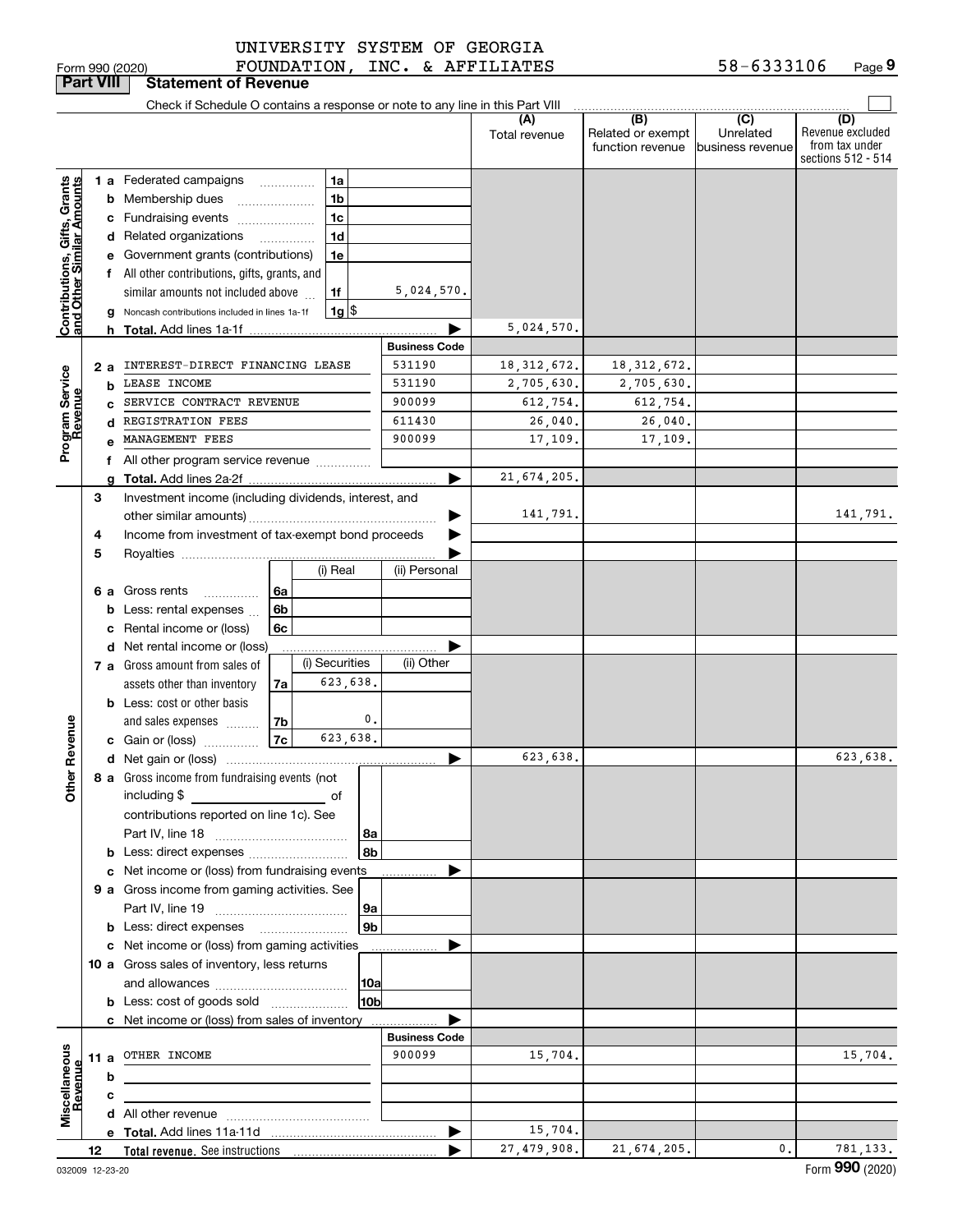## FOUNDATION, INC. & AFFILIATES 58-6333106 UNIVERSITY SYSTEM OF GEORGIA

|              | Section 501(c)(3) and 501(c)(4) organizations must complete all columns. All other organizations must complete column (A).                                                                                 |                          |                                    |                                           |                                |  |  |
|--------------|------------------------------------------------------------------------------------------------------------------------------------------------------------------------------------------------------------|--------------------------|------------------------------------|-------------------------------------------|--------------------------------|--|--|
|              | Check if Schedule O contains a response or note to any line in this Part IX                                                                                                                                |                          |                                    |                                           |                                |  |  |
|              | Do not include amounts reported on lines 6b,<br>7b, 8b, 9b, and 10b of Part VIII.                                                                                                                          | Total expenses           | (B)<br>Program service<br>expenses | (C)<br>Management and<br>general expenses | (D)<br>Fundraising<br>expenses |  |  |
| 1            | Grants and other assistance to domestic organizations                                                                                                                                                      |                          |                                    |                                           |                                |  |  |
|              | and domestic governments. See Part IV, line 21                                                                                                                                                             | 1,806,041.               | 1,806,041.                         |                                           |                                |  |  |
| $\mathbf{2}$ | Grants and other assistance to domestic                                                                                                                                                                    |                          |                                    |                                           |                                |  |  |
|              | individuals. See Part IV, line 22                                                                                                                                                                          | 30,000.                  | 30,000.                            |                                           |                                |  |  |
| 3            | Grants and other assistance to foreign                                                                                                                                                                     |                          |                                    |                                           |                                |  |  |
|              | organizations, foreign governments, and foreign                                                                                                                                                            |                          |                                    |                                           |                                |  |  |
|              | individuals. See Part IV, lines 15 and 16                                                                                                                                                                  |                          |                                    |                                           |                                |  |  |
| 4            | Benefits paid to or for members                                                                                                                                                                            |                          |                                    |                                           |                                |  |  |
| 5            | Compensation of current officers, directors,                                                                                                                                                               |                          |                                    |                                           |                                |  |  |
|              | trustees, and key employees                                                                                                                                                                                | 319,407.                 | 148,275.                           | 69,714.                                   | 101,418.                       |  |  |
| 6            | Compensation not included above to disqualified                                                                                                                                                            |                          |                                    |                                           |                                |  |  |
|              | persons (as defined under section 4958(f)(1)) and                                                                                                                                                          |                          |                                    |                                           |                                |  |  |
|              | persons described in section 4958(c)(3)(B)                                                                                                                                                                 |                          |                                    |                                           |                                |  |  |
| 7            |                                                                                                                                                                                                            | 86,471.                  | 52,507.                            | 7,102.                                    | 26,862.                        |  |  |
| 8            | Pension plan accruals and contributions (include                                                                                                                                                           |                          |                                    |                                           |                                |  |  |
|              | section 401(k) and 403(b) employer contributions)                                                                                                                                                          | $\frac{12,389.}{5,712.}$ | $\frac{6,704.}{2,371.}$            | 704.                                      | $\frac{4,981}{2,486}$          |  |  |
| 9            | Other employee benefits                                                                                                                                                                                    |                          |                                    | 855.                                      |                                |  |  |
| 10           |                                                                                                                                                                                                            | 23,590.                  | 12,564.                            | 3,389.                                    | 7,637.                         |  |  |
| 11           | Fees for services (nonemployees):                                                                                                                                                                          |                          |                                    |                                           |                                |  |  |
| a            |                                                                                                                                                                                                            |                          |                                    |                                           |                                |  |  |
| b            |                                                                                                                                                                                                            | 44, 791.                 | 44,791.                            |                                           |                                |  |  |
|              |                                                                                                                                                                                                            | 164,672.                 |                                    | 164,672.                                  |                                |  |  |
| d            |                                                                                                                                                                                                            |                          |                                    |                                           |                                |  |  |
| е            | Professional fundraising services. See Part IV, line 17                                                                                                                                                    |                          |                                    |                                           |                                |  |  |
| f            | Investment management fees                                                                                                                                                                                 | 6, 363.                  |                                    | 6, 363.                                   |                                |  |  |
| g            | Other. (If line 11g amount exceeds 10% of line 25,                                                                                                                                                         |                          |                                    |                                           |                                |  |  |
|              | column (A) amount, list line 11g expenses on Sch O.)                                                                                                                                                       | 895,826.                 | 869,597.                           | 65.                                       | 26,164.                        |  |  |
| 12           |                                                                                                                                                                                                            | 435.<br>9,146.           | 435.<br>149.                       |                                           |                                |  |  |
| 13           |                                                                                                                                                                                                            | 16,403.                  | 7,580.                             | 1,721.<br>22.                             | 7,276.<br>8,801.               |  |  |
| 14           |                                                                                                                                                                                                            |                          |                                    |                                           |                                |  |  |
| 15           |                                                                                                                                                                                                            | 4,799.                   |                                    |                                           | 4,799.                         |  |  |
| 16           |                                                                                                                                                                                                            | 9,942.                   | 1,543.                             | 221.                                      | 8,178.                         |  |  |
| 17           | Payments of travel or entertainment expenses                                                                                                                                                               |                          |                                    |                                           |                                |  |  |
| 18           | for any federal, state, or local public officials                                                                                                                                                          |                          |                                    |                                           |                                |  |  |
| 19           | Conferences, conventions, and meetings                                                                                                                                                                     | 99,409.                  | 13,046.                            | 1,527.                                    | 84,836.                        |  |  |
| 20           | Interest                                                                                                                                                                                                   | 13,578,428.              | 13,578,428.                        |                                           |                                |  |  |
| 21           |                                                                                                                                                                                                            |                          |                                    |                                           |                                |  |  |
| 22           | Depreciation, depletion, and amortization                                                                                                                                                                  |                          |                                    |                                           |                                |  |  |
| 23           | Insurance                                                                                                                                                                                                  | $\overline{20,091}$ .    | 19,956.                            | 135.                                      |                                |  |  |
| 24           | Other expenses. Itemize expenses not covered<br>above (List miscellaneous expenses on line 24e. If<br>line 24e amount exceeds 10% of line 25, column (A)<br>amount, list line 24e expenses on Schedule O.) |                          |                                    |                                           |                                |  |  |
| a            | DECORATIONS AND FURNISH                                                                                                                                                                                    | 40, 456.                 | 53.                                | 5,404.                                    | 34,999.                        |  |  |
|              | <b>BANK CHARGES</b>                                                                                                                                                                                        | 9,176.                   | 872.                               | 65.                                       | 8,239.                         |  |  |
|              | GIFTS AND AWARDS                                                                                                                                                                                           | 6,175.                   | 1,123.                             | 468.                                      | 4,584.                         |  |  |
| d            | MEMBERSHIP DUES                                                                                                                                                                                            | 3,505.                   | 795.                               | 2,710.                                    |                                |  |  |
|              | e All other expenses                                                                                                                                                                                       | 822.                     |                                    |                                           | 822.                           |  |  |
| 25           | Total functional expenses. Add lines 1 through 24e                                                                                                                                                         | 17, 194, 049.            | 16,596,830.                        | 265, 137.                                 | 332,082.                       |  |  |
| 26           | Joint costs. Complete this line only if the organization                                                                                                                                                   |                          |                                    |                                           |                                |  |  |
|              | reported in column (B) joint costs from a combined                                                                                                                                                         |                          |                                    |                                           |                                |  |  |
|              | educational campaign and fundraising solicitation.                                                                                                                                                         |                          |                                    |                                           |                                |  |  |
|              | Check here $\blacktriangleright$<br>if following SOP 98-2 (ASC 958-720)                                                                                                                                    |                          |                                    |                                           |                                |  |  |

032010 12-23-20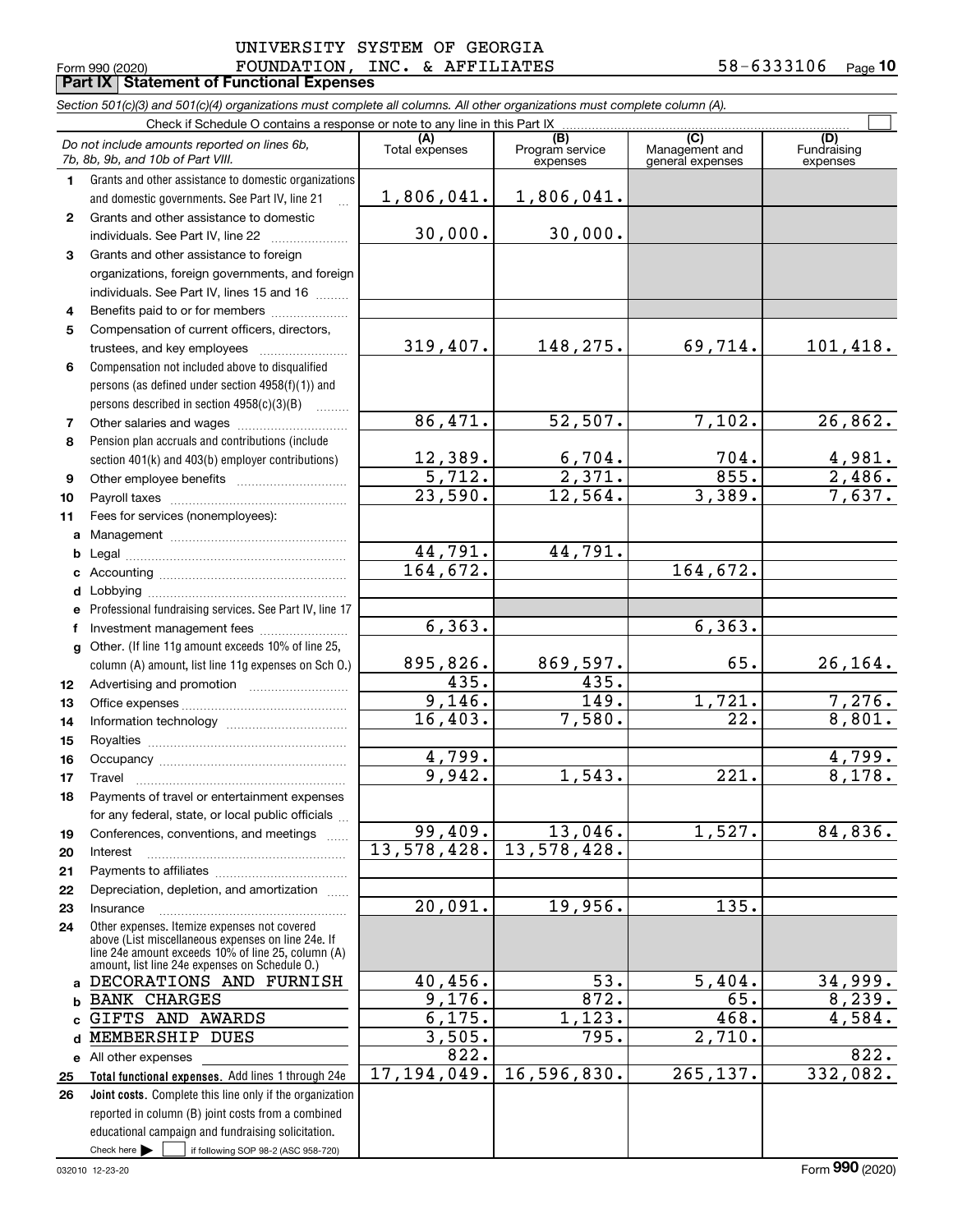**33**

Total liabilities and net assets/fund balances

| UNIVERSITY SYSTEM OF GEORGIA |  |                    |
|------------------------------|--|--------------------|
| $\blacksquare$               |  | . מה היה היה היה ה |

 $\mathcal{L}^{\text{max}}$ Check if Schedule O contains a response or note to any line in this Part X **(A) (B)** Beginning of year | | End of year  $1,076,261.$  1, 1,801,188. **11**Cash - non-interest-bearing ~~~~~~~~~~~~~~~~~~~~~~~~~  $527,580.$  2 420,267. **22**Savings and temporary cash investments ~~~~~~~~~~~~~~~~~~**33**Pledges and grants receivable, net ~~~~~~~~~~~~~~~~~~~~~ $871, 100. | 4 | 590, 537.$ Accounts receivable, net ~~~~~~~~~~~~~~~~~~~~~~~~~~ **44**Loans and other receivables from any current or former officer, director, **5**trustee, key employee, creator or founder, substantial contributor, or 35% controlled entity or family member of any of these persons ~~~~~~~~~ **56**Loans and other receivables from other disqualified persons (as defined under section  $4958(f)(1)$ , and persons described in section  $4958(c)(3)(B)$ **677**Notes and loans receivable, net ~~~~~~~~~~~~~~~~~~~~~~~ **Assets 88**Inventories for sale or use ~~~~~~~~~~~~~~~~~~~~~~~~~~Prepaid expenses and deferred charges **9910a**Land, buildings, and equipment: cost or other basis. Complete Part VI of Schedule D will aller **10cb** Less: accumulated depreciation  $\ldots$  **10b**  $5,366,599.$  11 7,072,244. **1111**Investments - publicly traded securities ~~~~~~~~~~~~~~~~~~~ **1212**Investments - other securities. See Part IV, line 11 ~~~~~~~~~~~~~~  $375,459,838.$   $13 \mid 513,238,479.$ **1313**Investments - program-related. See Part IV, line 11 ~~~~~~~~~~~~~**1414**Intangible assets ~~~~~~~~~~~~~~~~~~~~~~~~~~~~~~ Other assets. See Part IV, line 11 ~~~~~~~~~~~~~~~~~~~~~~ 58,107,186. 49,528,490. **1515**441,408,564. 16 572,651,205. **1616Total assets.**  Add lines 1 through 15 (must equal line 33)  $3,383,886.$   $|17|$  4,781,615. **1717**Accounts payable and accrued expenses ~~~~~~~~~~~~~~~~~~ **1818**Grants payable ~~~~~~~~~~~~~~~~~~~~~~~~~~~~~~~ **1919**Deferred revenue ~~~~~~~~~~~~~~~~~~~~~~~~~~~~~~ 338,927,890. 462,095,346. **2020**Tax-exempt bond liabilities …………………………………………………………… Escrow or custodial account liability. Complete Part IV of Schedule D **212122**Loans and other payables to any current or former officer, director, iabilities **Liabilities** trustee, key employee, creator or founder, substantial contributor, or 35% controlled entity or family member of any of these persons ~~~~~~~~~**22**74,438,410. 71,575,828. **23**Secured mortgages and notes payable to unrelated third parties **23**Unsecured notes and loans payable to unrelated third parties ~~~~~~~~ **242425**Other liabilities (including federal income tax, payables to related third parties, and other liabilities not included on lines 17-24). Complete Part X  $13,736,664.$  |  $25$  |  $12,135,000.$ **25**of Schedule D ~~~~~~~~~~~~~~~~~~~~~~~~~~~~~~~ 430,486,850. 550,587,789. **2626Total liabilities.**  Add lines 17 through 25 **Organizations that follow FASB ASC 958, check here** | X **Assets or Fund Balances Net Assets or Fund Balances and complete lines 27, 28, 32, and 33.**  $8,699,270. |z_7| 19,501,561.$ **2727**Net assets without donor restrictions ~~~~~~~~~~~~~~~~~~~~  $2,222,444. |28 | 2,561,855.$ **2828**Net assets with donor restrictions ~~~~~~~~~~~~~~~~~~~~~~ **Organizations that do not follow FASB ASC 958, check here** | **and complete lines 29 through 33. 2929**Capital stock or trust principal, or current funds ~~~~~~~~~~~~~~~**3030**Paid-in or capital surplus, or land, building, or equipment fund www.commun.com **3131**Retained earnings, endowment, accumulated income, or other funds www.com Total net assets or fund balances ~~~~~~~~~~~~~~~~~~~~~~ اقع<br>ح  $10,921,714.$   $32 \mid 22,063,416.$ **3232**441,408,564. 572,651,205. **33**

Form (2020) **990**

# **Part X** Balance Sheet

|  | Form 990 (2020) |
|--|-----------------|
|  |                 |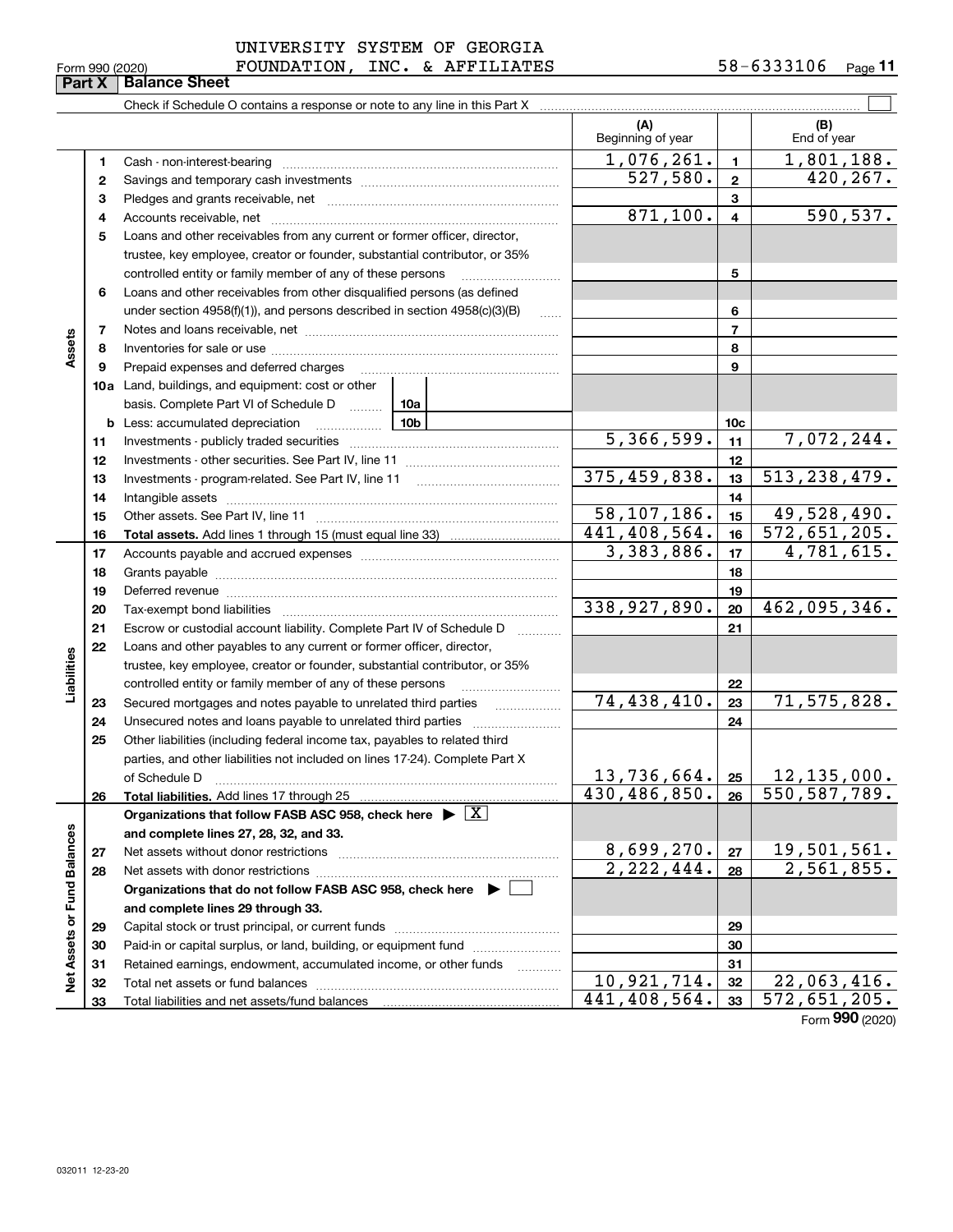|    | UNIVERSITY SYSTEM OF GEORGIA                                                                                                                                                                                                   |                         |                |     |                        |
|----|--------------------------------------------------------------------------------------------------------------------------------------------------------------------------------------------------------------------------------|-------------------------|----------------|-----|------------------------|
|    | FOUNDATION, INC. & AFFILIATES<br>Form 990 (2020)                                                                                                                                                                               |                         | 58-6333106     |     | Page 12                |
|    | <b>Reconciliation of Net Assets</b><br>Part XI                                                                                                                                                                                 |                         |                |     |                        |
|    |                                                                                                                                                                                                                                |                         |                |     |                        |
|    |                                                                                                                                                                                                                                |                         |                |     |                        |
| 1  |                                                                                                                                                                                                                                | 1                       | 27, 479, 908.  |     |                        |
| 2  |                                                                                                                                                                                                                                | $\mathbf{2}$            | 17, 194, 049.  |     |                        |
| З  | Revenue less expenses. Subtract line 2 from line 1                                                                                                                                                                             | 3                       | 10,285,859.    |     |                        |
| 4  |                                                                                                                                                                                                                                | $\overline{\mathbf{4}}$ | 10,921,714.    |     |                        |
| 5  |                                                                                                                                                                                                                                | 5                       |                |     | 855,843.               |
| 6  | Donated services and use of facilities [111] matter contracts and the facilities in the matter of facilities [11] matter contracts and use of facilities [11] matter contracts and the service of the service of the service o | 6                       |                |     |                        |
| 7  | Investment expenses www.communication.com/www.communication.com/www.communication.com/www.com                                                                                                                                  | $\overline{7}$          |                |     |                        |
| 8  | Prior period adjustments                                                                                                                                                                                                       | 8                       |                |     |                        |
| 9  | Other changes in net assets or fund balances (explain on Schedule O)                                                                                                                                                           | $\mathbf{Q}$            |                |     | 0.                     |
| 10 | Net assets or fund balances at end of year. Combine lines 3 through 9 (must equal Part X, line 32,                                                                                                                             |                         |                |     |                        |
|    | column (B))                                                                                                                                                                                                                    | 10                      | 22,063,416.    |     |                        |
|    | <b>Part XII</b> Financial Statements and Reporting                                                                                                                                                                             |                         |                |     |                        |
|    |                                                                                                                                                                                                                                |                         |                |     | $\vert \text{X} \vert$ |
|    |                                                                                                                                                                                                                                |                         |                | Yes | No                     |
| 1. | $\boxed{\text{X}}$ Accrual<br>Accounting method used to prepare the Form 990: <u>I</u> Cash<br>Other                                                                                                                           |                         |                |     |                        |
|    | If the organization changed its method of accounting from a prior year or checked "Other," explain in Schedule O.                                                                                                              |                         |                |     |                        |
|    | 2a Were the organization's financial statements compiled or reviewed by an independent accountant?                                                                                                                             |                         | 2a             |     | x                      |
|    | If "Yes," check a box below to indicate whether the financial statements for the year were compiled or reviewed on a                                                                                                           |                         |                |     |                        |
|    | separate basis, consolidated basis, or both:                                                                                                                                                                                   |                         |                |     |                        |
|    | Separate basis<br>Both consolidated and separate basis<br>Consolidated basis                                                                                                                                                   |                         |                |     |                        |
|    | <b>b</b> Were the organization's financial statements audited by an independent accountant?                                                                                                                                    |                         | 2 <sub>b</sub> | х   |                        |
|    | If "Yes," check a box below to indicate whether the financial statements for the year were audited on a separate basis,                                                                                                        |                         |                |     |                        |
|    | consolidated basis, or both:                                                                                                                                                                                                   |                         |                |     |                        |
|    | $\boxed{\textbf{X}}$ Consolidated basis<br>Separate basis<br>Both consolidated and separate basis                                                                                                                              |                         |                |     |                        |
|    | c If "Yes" to line 2a or 2b, does the organization have a committee that assumes responsibility for oversight of the audit,                                                                                                    |                         |                |     |                        |
|    |                                                                                                                                                                                                                                |                         | 2c             | X   |                        |
|    | If the organization changed either its oversight process or selection process during the tax year, explain on Schedule O.                                                                                                      |                         |                |     |                        |
|    | 3a As a result of a federal award, was the organization required to undergo an audit or audits as set forth in the Single Audit                                                                                                |                         |                |     |                        |
|    |                                                                                                                                                                                                                                |                         | 3a             |     | x.                     |
|    | b If "Yes," did the organization undergo the required audit or audits? If the organization did not undergo the required audit                                                                                                  |                         |                |     |                        |
|    | or audits, explain why on Schedule O and describe any steps taken to undergo such audits [11] outcome university on Schedule O and describe any steps taken to undergo such audits                                             |                         | 3b             |     |                        |
|    |                                                                                                                                                                                                                                |                         |                |     | Form 990 (2020)        |
|    |                                                                                                                                                                                                                                |                         |                |     |                        |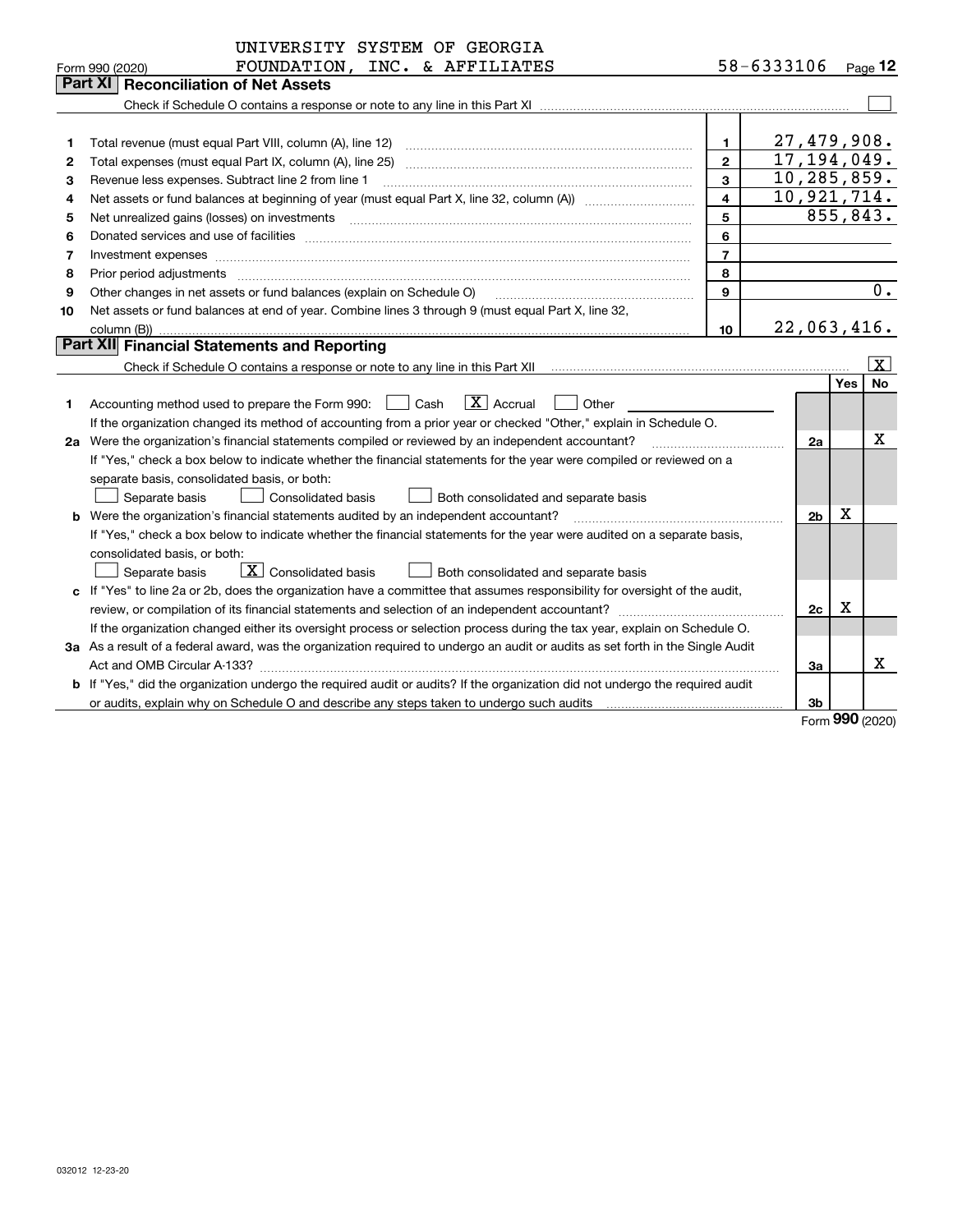| <b>SCHEDULE A</b>                                      |                                               |                                                                        |                                                                                                                                                                                                                                                                                       |                             |                                 |                            | OMB No. 1545-0047                     |
|--------------------------------------------------------|-----------------------------------------------|------------------------------------------------------------------------|---------------------------------------------------------------------------------------------------------------------------------------------------------------------------------------------------------------------------------------------------------------------------------------|-----------------------------|---------------------------------|----------------------------|---------------------------------------|
| (Form 990 or 990-EZ)                                   |                                               |                                                                        | <b>Public Charity Status and Public Support</b><br>Complete if the organization is a section 501(c)(3) organization or a section                                                                                                                                                      |                             |                                 |                            |                                       |
|                                                        |                                               |                                                                        | 4947(a)(1) nonexempt charitable trust.                                                                                                                                                                                                                                                |                             |                                 |                            |                                       |
| Department of the Treasury<br>Internal Revenue Service |                                               |                                                                        | Attach to Form 990 or Form 990-EZ.                                                                                                                                                                                                                                                    |                             |                                 |                            | Open to Public<br>Inspection          |
|                                                        |                                               |                                                                        | Go to www.irs.gov/Form990 for instructions and the latest information.                                                                                                                                                                                                                |                             |                                 |                            |                                       |
| Name of the organization                               |                                               |                                                                        | UNIVERSITY SYSTEM OF GEORGIA<br>FOUNDATION, INC. & AFFILIATES                                                                                                                                                                                                                         |                             |                                 |                            | <b>Employer identification number</b> |
| Part I                                                 |                                               |                                                                        | Reason for Public Charity Status. (All organizations must complete this part.) See instructions.                                                                                                                                                                                      |                             |                                 |                            | 58-6333106                            |
|                                                        |                                               |                                                                        | The organization is not a private foundation because it is: (For lines 1 through 12, check only one box.)                                                                                                                                                                             |                             |                                 |                            |                                       |
| 1                                                      |                                               |                                                                        | A church, convention of churches, or association of churches described in section 170(b)(1)(A)(i).                                                                                                                                                                                    |                             |                                 |                            |                                       |
| 2                                                      |                                               |                                                                        | A school described in section 170(b)(1)(A)(ii). (Attach Schedule E (Form 990 or 990-EZ).)                                                                                                                                                                                             |                             |                                 |                            |                                       |
| 3                                                      |                                               |                                                                        | A hospital or a cooperative hospital service organization described in section 170(b)(1)(A)(iii).                                                                                                                                                                                     |                             |                                 |                            |                                       |
| 4                                                      |                                               |                                                                        | A medical research organization operated in conjunction with a hospital described in section 170(b)(1)(A)(iii). Enter the hospital's name,                                                                                                                                            |                             |                                 |                            |                                       |
| city, and state:                                       |                                               |                                                                        |                                                                                                                                                                                                                                                                                       |                             |                                 |                            |                                       |
| X <br>5                                                |                                               |                                                                        | An organization operated for the benefit of a college or university owned or operated by a governmental unit described in                                                                                                                                                             |                             |                                 |                            |                                       |
|                                                        | section 170(b)(1)(A)(iv). (Complete Part II.) |                                                                        |                                                                                                                                                                                                                                                                                       |                             |                                 |                            |                                       |
| 6                                                      |                                               |                                                                        | A federal, state, or local government or governmental unit described in section 170(b)(1)(A)(v).                                                                                                                                                                                      |                             |                                 |                            |                                       |
| 7                                                      |                                               |                                                                        | An organization that normally receives a substantial part of its support from a governmental unit or from the general public described in                                                                                                                                             |                             |                                 |                            |                                       |
|                                                        | section 170(b)(1)(A)(vi). (Complete Part II.) |                                                                        |                                                                                                                                                                                                                                                                                       |                             |                                 |                            |                                       |
| 8                                                      |                                               |                                                                        | A community trust described in section 170(b)(1)(A)(vi). (Complete Part II.)                                                                                                                                                                                                          |                             |                                 |                            |                                       |
| 9                                                      |                                               |                                                                        | An agricultural research organization described in section 170(b)(1)(A)(ix) operated in conjunction with a land-grant college                                                                                                                                                         |                             |                                 |                            |                                       |
|                                                        |                                               |                                                                        | or university or a non-land-grant college of agriculture (see instructions). Enter the name, city, and state of the college or                                                                                                                                                        |                             |                                 |                            |                                       |
| university:                                            |                                               |                                                                        |                                                                                                                                                                                                                                                                                       |                             |                                 |                            |                                       |
| 10                                                     |                                               |                                                                        | An organization that normally receives (1) more than 33 1/3% of its support from contributions, membership fees, and gross receipts from                                                                                                                                              |                             |                                 |                            |                                       |
|                                                        |                                               |                                                                        | activities related to its exempt functions, subject to certain exceptions; and (2) no more than 33 1/3% of its support from gross investment<br>income and unrelated business taxable income (less section 511 tax) from businesses acquired by the organization after June 30, 1975. |                             |                                 |                            |                                       |
|                                                        | See section 509(a)(2). (Complete Part III.)   |                                                                        |                                                                                                                                                                                                                                                                                       |                             |                                 |                            |                                       |
| 11                                                     |                                               |                                                                        | An organization organized and operated exclusively to test for public safety. See section 509(a)(4).                                                                                                                                                                                  |                             |                                 |                            |                                       |
| 12                                                     |                                               |                                                                        | An organization organized and operated exclusively for the benefit of, to perform the functions of, or to carry out the purposes of one or                                                                                                                                            |                             |                                 |                            |                                       |
|                                                        |                                               |                                                                        | more publicly supported organizations described in section 509(a)(1) or section 509(a)(2). See section 509(a)(3). Check the box in                                                                                                                                                    |                             |                                 |                            |                                       |
|                                                        |                                               |                                                                        | lines 12a through 12d that describes the type of supporting organization and complete lines 12e, 12f, and 12g.                                                                                                                                                                        |                             |                                 |                            |                                       |
| a                                                      |                                               |                                                                        | Type I. A supporting organization operated, supervised, or controlled by its supported organization(s), typically by giving                                                                                                                                                           |                             |                                 |                            |                                       |
|                                                        |                                               |                                                                        | the supported organization(s) the power to regularly appoint or elect a majority of the directors or trustees of the supporting                                                                                                                                                       |                             |                                 |                            |                                       |
|                                                        |                                               | organization. You must complete Part IV, Sections A and B.             |                                                                                                                                                                                                                                                                                       |                             |                                 |                            |                                       |
| b                                                      |                                               |                                                                        | Type II. A supporting organization supervised or controlled in connection with its supported organization(s), by having                                                                                                                                                               |                             |                                 |                            |                                       |
|                                                        |                                               |                                                                        | control or management of the supporting organization vested in the same persons that control or manage the supported                                                                                                                                                                  |                             |                                 |                            |                                       |
|                                                        |                                               | organization(s). You must complete Part IV, Sections A and C.          |                                                                                                                                                                                                                                                                                       |                             |                                 |                            |                                       |
| с                                                      |                                               |                                                                        | Type III functionally integrated. A supporting organization operated in connection with, and functionally integrated with,                                                                                                                                                            |                             |                                 |                            |                                       |
| d                                                      |                                               |                                                                        | its supported organization(s) (see instructions). You must complete Part IV, Sections A, D, and E.<br>Type III non-functionally integrated. A supporting organization operated in connection with its supported organization(s)                                                       |                             |                                 |                            |                                       |
|                                                        |                                               |                                                                        | that is not functionally integrated. The organization generally must satisfy a distribution requirement and an attentiveness                                                                                                                                                          |                             |                                 |                            |                                       |
|                                                        |                                               |                                                                        | requirement (see instructions). You must complete Part IV, Sections A and D, and Part V.                                                                                                                                                                                              |                             |                                 |                            |                                       |
| е                                                      |                                               |                                                                        | Check this box if the organization received a written determination from the IRS that it is a Type I, Type II, Type III                                                                                                                                                               |                             |                                 |                            |                                       |
|                                                        |                                               |                                                                        | functionally integrated, or Type III non-functionally integrated supporting organization.                                                                                                                                                                                             |                             |                                 |                            |                                       |
| <b>f</b> Enter the number of supported organizations   |                                               |                                                                        |                                                                                                                                                                                                                                                                                       |                             |                                 |                            |                                       |
|                                                        |                                               | Provide the following information about the supported organization(s). |                                                                                                                                                                                                                                                                                       |                             |                                 |                            |                                       |
| (i) Name of supported                                  |                                               | (ii) EIN                                                               | (iii) Type of organization<br>(described on lines 1-10                                                                                                                                                                                                                                | in your governing document? | (iv) Is the organization listed | (v) Amount of monetary     | (vi) Amount of other                  |
| organization                                           |                                               |                                                                        | above (see instructions))                                                                                                                                                                                                                                                             | Yes                         | No                              | support (see instructions) | support (see instructions)            |
|                                                        |                                               |                                                                        |                                                                                                                                                                                                                                                                                       |                             |                                 |                            |                                       |
|                                                        |                                               |                                                                        |                                                                                                                                                                                                                                                                                       |                             |                                 |                            |                                       |
|                                                        |                                               |                                                                        |                                                                                                                                                                                                                                                                                       |                             |                                 |                            |                                       |
|                                                        |                                               |                                                                        |                                                                                                                                                                                                                                                                                       |                             |                                 |                            |                                       |
|                                                        |                                               |                                                                        |                                                                                                                                                                                                                                                                                       |                             |                                 |                            |                                       |
|                                                        |                                               |                                                                        |                                                                                                                                                                                                                                                                                       |                             |                                 |                            |                                       |
|                                                        |                                               |                                                                        |                                                                                                                                                                                                                                                                                       |                             |                                 |                            |                                       |
|                                                        |                                               |                                                                        |                                                                                                                                                                                                                                                                                       |                             |                                 |                            |                                       |
|                                                        |                                               |                                                                        |                                                                                                                                                                                                                                                                                       |                             |                                 |                            |                                       |
| Total                                                  |                                               |                                                                        |                                                                                                                                                                                                                                                                                       |                             |                                 |                            |                                       |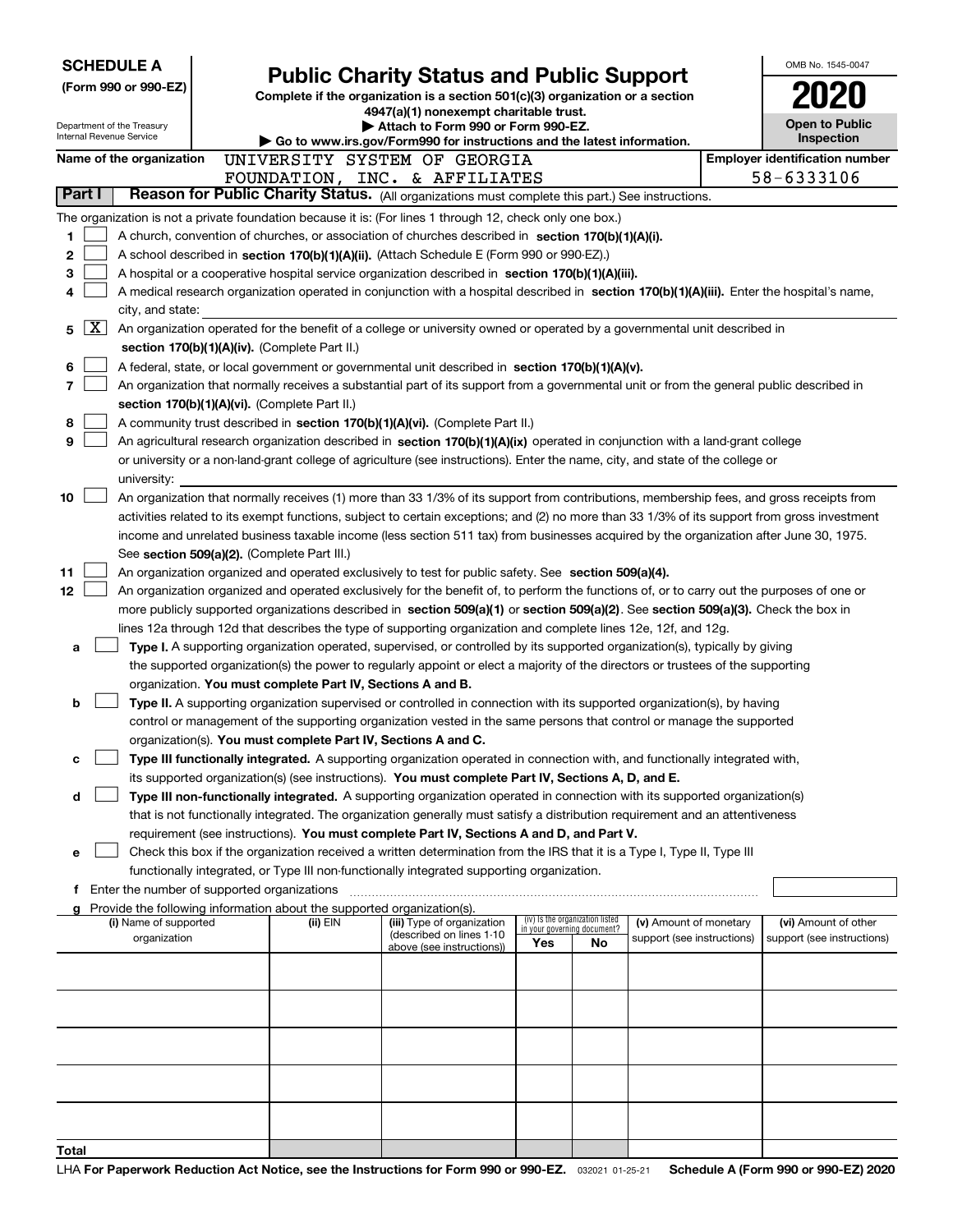|  |  | 20 FOUNDATION, INC. & AFFILIATES |  |  |  | $58 - 6333106$ Page 2 |  |
|--|--|----------------------------------|--|--|--|-----------------------|--|
|--|--|----------------------------------|--|--|--|-----------------------|--|

Schedule A (Form 990 or 990-EZ) 20 **Part II Support Schedule for Organizations Described in Sections 170(b)(1)(A)(iv) and 170(b)(1)(A)(vi)**

(Complete only if you checked the box on line 5, 7, or 8 of Part I or if the organization failed to qualify under Part III. If the organization fails to qualify under the tests listed below, please complete Part III.)

| <b>Section A. Public Support</b>                                                                                                                                                                                       |          |                    |            |            |          |                                          |
|------------------------------------------------------------------------------------------------------------------------------------------------------------------------------------------------------------------------|----------|--------------------|------------|------------|----------|------------------------------------------|
| Calendar year (or fiscal year beginning in)                                                                                                                                                                            | (a) 2016 | (b) 2017           | $(c)$ 2018 | $(d)$ 2019 | (e) 2020 | (f) Total                                |
| 1 Gifts, grants, contributions, and                                                                                                                                                                                    |          |                    |            |            |          |                                          |
| membership fees received. (Do not                                                                                                                                                                                      |          |                    |            |            |          |                                          |
| include any "unusual grants.")                                                                                                                                                                                         | 1402250. | 1092491.           | 2252785.   | 1586698.   |          | 5024570.11358794.                        |
| 2 Tax revenues levied for the organ-                                                                                                                                                                                   |          |                    |            |            |          |                                          |
| ization's benefit and either paid to                                                                                                                                                                                   |          |                    |            |            |          |                                          |
| or expended on its behalf                                                                                                                                                                                              |          |                    |            |            |          |                                          |
| 3 The value of services or facilities                                                                                                                                                                                  |          |                    |            |            |          |                                          |
| furnished by a governmental unit to                                                                                                                                                                                    |          |                    |            |            |          |                                          |
| the organization without charge                                                                                                                                                                                        |          |                    |            |            |          |                                          |
| 4 Total. Add lines 1 through 3                                                                                                                                                                                         | 1402250. | 1092491.           | 2252785.   | 1586698.   |          | 5024570.11358794.                        |
| 5 The portion of total contributions                                                                                                                                                                                   |          |                    |            |            |          |                                          |
| by each person (other than a                                                                                                                                                                                           |          |                    |            |            |          |                                          |
| governmental unit or publicly                                                                                                                                                                                          |          |                    |            |            |          |                                          |
| supported organization) included                                                                                                                                                                                       |          |                    |            |            |          |                                          |
| on line 1 that exceeds 2% of the                                                                                                                                                                                       |          |                    |            |            |          |                                          |
| amount shown on line 11,                                                                                                                                                                                               |          |                    |            |            |          |                                          |
| column (f)                                                                                                                                                                                                             |          |                    |            |            |          | 585,091.                                 |
| 6 Public support. Subtract line 5 from line 4.                                                                                                                                                                         |          |                    |            |            |          | 10773703.                                |
| <b>Section B. Total Support</b>                                                                                                                                                                                        |          |                    |            |            |          |                                          |
| Calendar year (or fiscal year beginning in)                                                                                                                                                                            | (a) 2016 | (b) 2017           | $(c)$ 2018 | $(d)$ 2019 | (e) 2020 | (f) Total                                |
| <b>7</b> Amounts from line 4                                                                                                                                                                                           | 1402250. | 1092491.           | 2252785.   | 1586698.   |          | 5024570.11358794.                        |
| 8 Gross income from interest,                                                                                                                                                                                          |          |                    |            |            |          |                                          |
| dividends, payments received on                                                                                                                                                                                        |          |                    |            |            |          |                                          |
| securities loans, rents, royalties,                                                                                                                                                                                    |          |                    |            |            |          |                                          |
| and income from similar sources                                                                                                                                                                                        | 99, 123. | 145, 277.          | 366,940.   | 538,337.   | 141,791. | 1291468.                                 |
| 9 Net income from unrelated business                                                                                                                                                                                   |          |                    |            |            |          |                                          |
| activities, whether or not the                                                                                                                                                                                         |          |                    |            |            |          |                                          |
| business is regularly carried on                                                                                                                                                                                       |          |                    |            |            |          |                                          |
| 10 Other income. Do not include gain                                                                                                                                                                                   |          |                    |            |            |          |                                          |
| or loss from the sale of capital                                                                                                                                                                                       |          |                    |            |            |          |                                          |
|                                                                                                                                                                                                                        |          | $64,002.$ 122,865. | 37.        | 673.       |          | $15,704.$ 203, 281.                      |
| assets (Explain in Part VI.) <b>Constant</b><br>11 Total support. Add lines 7 through 10                                                                                                                               |          |                    |            |            |          | 12853543.                                |
|                                                                                                                                                                                                                        |          |                    |            |            | 12       | 104, 534, 040.                           |
| 12 Gross receipts from related activities, etc. (see instructions)                                                                                                                                                     |          |                    |            |            |          |                                          |
| 13 First 5 years. If the Form 990 is for the organization's first, second, third, fourth, or fifth tax year as a section 501(c)(3)                                                                                     |          |                    |            |            |          |                                          |
| organization, check this box and stop here<br><b>Section C. Computation of Public Support Percentage</b>                                                                                                               |          |                    |            |            |          |                                          |
|                                                                                                                                                                                                                        |          |                    |            |            | 14       | 83.82<br>$\frac{9}{6}$                   |
|                                                                                                                                                                                                                        |          |                    |            |            | 15       | 68.92<br>%                               |
| 16a 33 1/3% support test - 2020. If the organization did not check the box on line 13, and line 14 is 33 1/3% or more, check this box and                                                                              |          |                    |            |            |          |                                          |
|                                                                                                                                                                                                                        |          |                    |            |            |          | $\blacktriangleright$ $\boxed{\text{X}}$ |
| stop here. The organization qualifies as a publicly supported organization<br>b 33 1/3% support test - 2019. If the organization did not check a box on line 13 or 16a, and line 15 is 33 1/3% or more, check this box |          |                    |            |            |          |                                          |
|                                                                                                                                                                                                                        |          |                    |            |            |          |                                          |
| and stop here. The organization qualifies as a publicly supported organization                                                                                                                                         |          |                    |            |            |          |                                          |
| 17a 10% -facts-and-circumstances test - 2020. If the organization did not check a box on line 13, 16a, or 16b, and line 14 is 10% or more,                                                                             |          |                    |            |            |          |                                          |
| and if the organization meets the facts-and-circumstances test, check this box and stop here. Explain in Part VI how the organization                                                                                  |          |                    |            |            |          |                                          |
| meets the facts-and-circumstances test. The organization qualifies as a publicly supported organization                                                                                                                |          |                    |            |            |          |                                          |
| <b>b 10% -facts-and-circumstances test - 2019.</b> If the organization did not check a box on line 13, 16a, 16b, or 17a, and line 15 is 10% or                                                                         |          |                    |            |            |          |                                          |
| more, and if the organization meets the facts-and-circumstances test, check this box and stop here. Explain in Part VI how the                                                                                         |          |                    |            |            |          |                                          |
| organization meets the facts-and-circumstances test. The organization qualifies as a publicly supported organization                                                                                                   |          |                    |            |            |          |                                          |
| 18 Private foundation. If the organization did not check a box on line 13, 16a, 16b, 17a, or 17b, check this box and see instructions                                                                                  |          |                    |            |            |          |                                          |

**Schedule A (Form 990 or 990-EZ) 2020**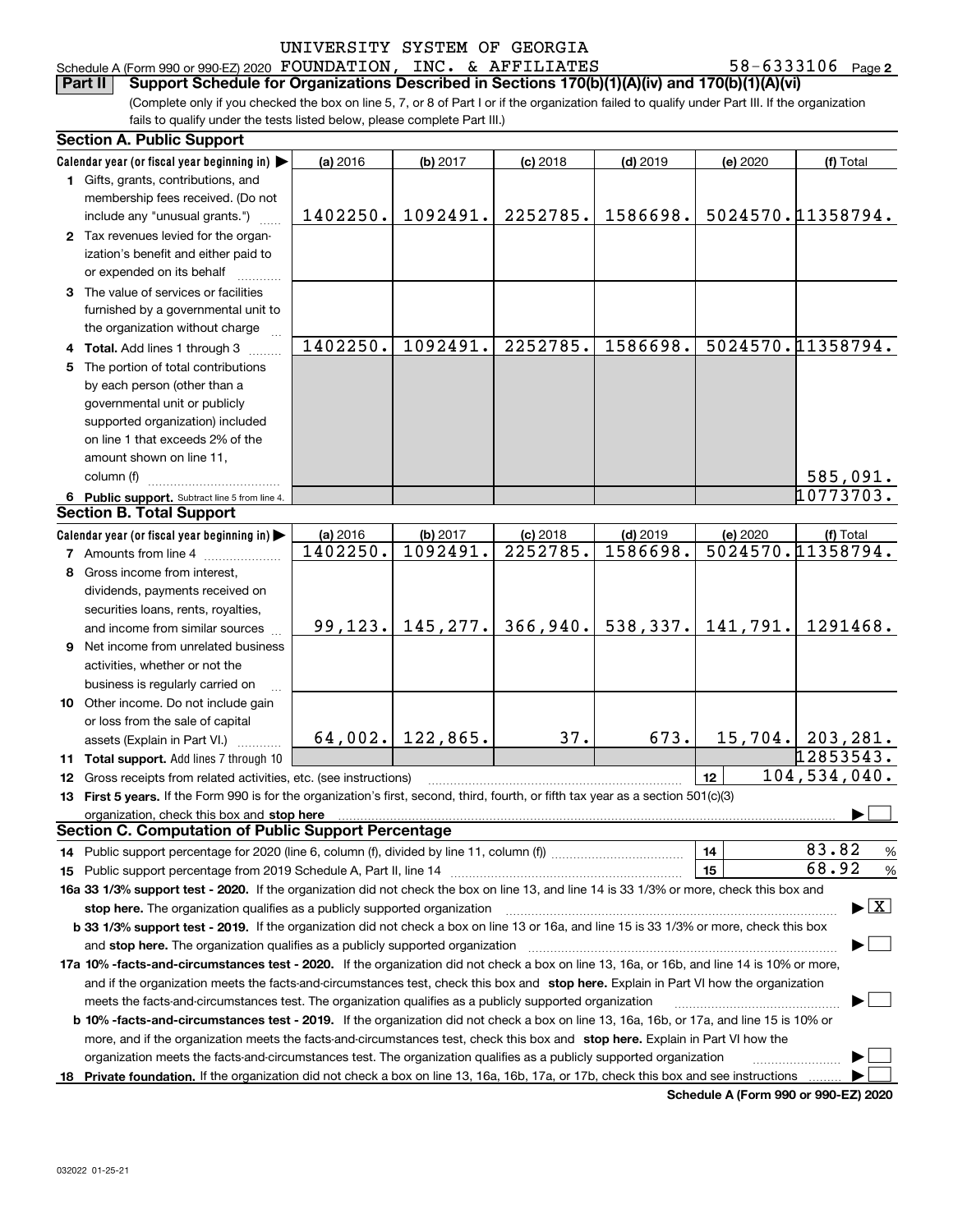| UNIVERSITY SYSTEM OF GEORGIA |  |  |  |  |
|------------------------------|--|--|--|--|
|------------------------------|--|--|--|--|

#### Schedule A (Form 990 or 990-EZ) 2020 FOUNDATION, **Part III Support Schedule for Organizations Described in Section 509(a)(2)**  INC. & AFFILIATES

(Complete only if you checked the box on line 10 of Part I or if the organization failed to qualify under Part II. If the organization fails to qualify under the tests listed below, please complete Part II.)

|    | <b>Section A. Public Support</b>                                                                                                                 |          |          |            |            |          |           |
|----|--------------------------------------------------------------------------------------------------------------------------------------------------|----------|----------|------------|------------|----------|-----------|
|    | Calendar year (or fiscal year beginning in) $\blacktriangleright$                                                                                | (a) 2016 | (b) 2017 | $(c)$ 2018 | $(d)$ 2019 | (e) 2020 | (f) Total |
|    | 1 Gifts, grants, contributions, and                                                                                                              |          |          |            |            |          |           |
|    | membership fees received. (Do not                                                                                                                |          |          |            |            |          |           |
|    | include any "unusual grants.")                                                                                                                   |          |          |            |            |          |           |
|    | <b>2</b> Gross receipts from admissions,                                                                                                         |          |          |            |            |          |           |
|    | merchandise sold or services per-                                                                                                                |          |          |            |            |          |           |
|    | formed, or facilities furnished in                                                                                                               |          |          |            |            |          |           |
|    | any activity that is related to the<br>organization's tax-exempt purpose                                                                         |          |          |            |            |          |           |
|    | 3 Gross receipts from activities that                                                                                                            |          |          |            |            |          |           |
|    | are not an unrelated trade or bus-                                                                                                               |          |          |            |            |          |           |
|    | iness under section 513                                                                                                                          |          |          |            |            |          |           |
|    |                                                                                                                                                  |          |          |            |            |          |           |
|    | 4 Tax revenues levied for the organ-                                                                                                             |          |          |            |            |          |           |
|    | ization's benefit and either paid to                                                                                                             |          |          |            |            |          |           |
|    | or expended on its behalf<br>.                                                                                                                   |          |          |            |            |          |           |
|    | 5 The value of services or facilities                                                                                                            |          |          |            |            |          |           |
|    | furnished by a governmental unit to                                                                                                              |          |          |            |            |          |           |
|    | the organization without charge                                                                                                                  |          |          |            |            |          |           |
|    | <b>6 Total.</b> Add lines 1 through 5                                                                                                            |          |          |            |            |          |           |
|    | 7a Amounts included on lines 1, 2, and                                                                                                           |          |          |            |            |          |           |
|    | 3 received from disqualified persons                                                                                                             |          |          |            |            |          |           |
|    | <b>b</b> Amounts included on lines 2 and 3 received                                                                                              |          |          |            |            |          |           |
|    | from other than disqualified persons that<br>exceed the greater of \$5,000 or 1% of the                                                          |          |          |            |            |          |           |
|    | amount on line 13 for the year                                                                                                                   |          |          |            |            |          |           |
|    | c Add lines 7a and 7b                                                                                                                            |          |          |            |            |          |           |
|    | 8 Public support. (Subtract line 7c from line 6.)                                                                                                |          |          |            |            |          |           |
|    | <b>Section B. Total Support</b>                                                                                                                  |          |          |            |            |          |           |
|    | Calendar year (or fiscal year beginning in)                                                                                                      | (a) 2016 | (b) 2017 | $(c)$ 2018 | $(d)$ 2019 | (e) 2020 | (f) Total |
|    | 9 Amounts from line 6                                                                                                                            |          |          |            |            |          |           |
|    | 10a Gross income from interest,                                                                                                                  |          |          |            |            |          |           |
|    | dividends, payments received on                                                                                                                  |          |          |            |            |          |           |
|    | securities loans, rents, royalties,<br>and income from similar sources                                                                           |          |          |            |            |          |           |
|    | <b>b</b> Unrelated business taxable income                                                                                                       |          |          |            |            |          |           |
|    | (less section 511 taxes) from businesses                                                                                                         |          |          |            |            |          |           |
|    | acquired after June 30, 1975                                                                                                                     |          |          |            |            |          |           |
|    |                                                                                                                                                  |          |          |            |            |          |           |
|    | c Add lines 10a and 10b<br>11 Net income from unrelated business                                                                                 |          |          |            |            |          |           |
|    | activities not included in line 10b,                                                                                                             |          |          |            |            |          |           |
|    | whether or not the business is                                                                                                                   |          |          |            |            |          |           |
|    | regularly carried on                                                                                                                             |          |          |            |            |          |           |
|    | <b>12</b> Other income. Do not include gain<br>or loss from the sale of capital                                                                  |          |          |            |            |          |           |
|    | assets (Explain in Part VI.)                                                                                                                     |          |          |            |            |          |           |
|    | 13 Total support. (Add lines 9, 10c, 11, and 12.)                                                                                                |          |          |            |            |          |           |
|    | 14 First 5 years. If the Form 990 is for the organization's first, second, third, fourth, or fifth tax year as a section 501(c)(3) organization, |          |          |            |            |          |           |
|    | check this box and stop here <i>macuum content and accordination and accordination and stop here</i> macuum content and                          |          |          |            |            |          |           |
|    | <b>Section C. Computation of Public Support Percentage</b>                                                                                       |          |          |            |            |          |           |
|    | 15 Public support percentage for 2020 (line 8, column (f), divided by line 13, column (f))                                                       |          |          |            |            | 15       | %         |
|    | 16 Public support percentage from 2019 Schedule A, Part III, line 15                                                                             |          |          |            |            | 16       | %         |
|    | <b>Section D. Computation of Investment Income Percentage</b>                                                                                    |          |          |            |            |          |           |
|    | 17 Investment income percentage for 2020 (line 10c, column (f), divided by line 13, column (f))                                                  |          |          |            |            | 17       | %         |
|    | 18 Investment income percentage from 2019 Schedule A, Part III, line 17                                                                          |          |          |            |            | 18       | %         |
|    | 19a 33 1/3% support tests - 2020. If the organization did not check the box on line 14, and line 15 is more than 33 1/3%, and line 17 is not     |          |          |            |            |          |           |
|    | more than 33 1/3%, check this box and stop here. The organization qualifies as a publicly supported organization                                 |          |          |            |            |          | $\sim$ 1  |
|    | b 33 1/3% support tests - 2019. If the organization did not check a box on line 14 or line 19a, and line 16 is more than 33 1/3%, and            |          |          |            |            |          |           |
|    | line 18 is not more than 33 1/3%, check this box and stop here. The organization qualifies as a publicly supported organization                  |          |          |            |            |          |           |
| 20 |                                                                                                                                                  |          |          |            |            |          |           |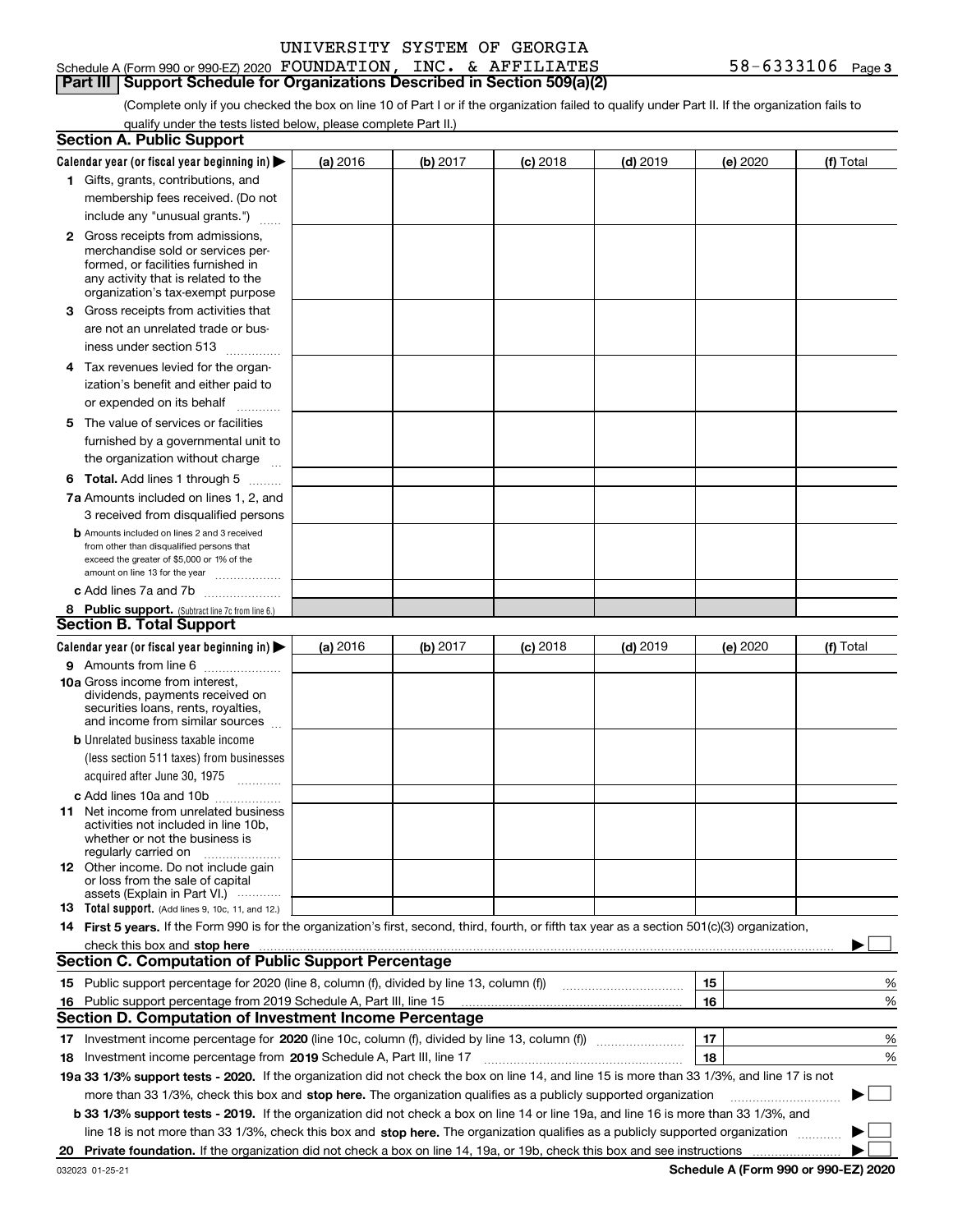# Schedule A (Form 990 or 990-EZ) 2020 Page FOUNDATION, INC. & AFFILIATES 58-6333106

**Part IV Supporting Organizations**

(Complete only if you checked a box in line 12 on Part I. If you checked box 12a, Part I, complete Sections A and B. If you checked box 12b, Part I, complete Sections A and C. If you checked box 12c, Part I, complete Sections A, D, and E. If you checked box 12d, Part I, complete Sections A and D, and complete Part V.)

# **Section A. All Supporting Organizations**

- **1** Are all of the organization's supported organizations listed by name in the organization's governing documents? If "No," describe in **Part VI** how the supported organizations are designated. If designated by *class or purpose, describe the designation. If historic and continuing relationship, explain.*
- **2** Did the organization have any supported organization that does not have an IRS determination of status under section 509(a)(1) or (2)? If "Yes," explain in Part VI how the organization determined that the supported *organization was described in section 509(a)(1) or (2).*
- **3a** Did the organization have a supported organization described in section 501(c)(4), (5), or (6)? If "Yes," answer *lines 3b and 3c below.*
- **b** Did the organization confirm that each supported organization qualified under section 501(c)(4), (5), or (6) and satisfied the public support tests under section 509(a)(2)? If "Yes," describe in **Part VI** when and how the *organization made the determination.*
- **c**Did the organization ensure that all support to such organizations was used exclusively for section 170(c)(2)(B) purposes? If "Yes," explain in **Part VI** what controls the organization put in place to ensure such use.
- **4a***If* Was any supported organization not organized in the United States ("foreign supported organization")? *"Yes," and if you checked box 12a or 12b in Part I, answer lines 4b and 4c below.*
- **b** Did the organization have ultimate control and discretion in deciding whether to make grants to the foreign supported organization? If "Yes," describe in **Part VI** how the organization had such control and discretion *despite being controlled or supervised by or in connection with its supported organizations.*
- **c** Did the organization support any foreign supported organization that does not have an IRS determination under sections 501(c)(3) and 509(a)(1) or (2)? If "Yes," explain in **Part VI** what controls the organization used *to ensure that all support to the foreign supported organization was used exclusively for section 170(c)(2)(B) purposes.*
- **5a***If "Yes,"* Did the organization add, substitute, or remove any supported organizations during the tax year? answer lines 5b and 5c below (if applicable). Also, provide detail in **Part VI,** including (i) the names and EIN *numbers of the supported organizations added, substituted, or removed; (ii) the reasons for each such action; (iii) the authority under the organization's organizing document authorizing such action; and (iv) how the action was accomplished (such as by amendment to the organizing document).*
- **b** Type I or Type II only. Was any added or substituted supported organization part of a class already designated in the organization's organizing document?
- **cSubstitutions only.**  Was the substitution the result of an event beyond the organization's control?
- **6** Did the organization provide support (whether in the form of grants or the provision of services or facilities) to **Part VI.** *If "Yes," provide detail in* support or benefit one or more of the filing organization's supported organizations? anyone other than (i) its supported organizations, (ii) individuals that are part of the charitable class benefited by one or more of its supported organizations, or (iii) other supporting organizations that also
- **7**Did the organization provide a grant, loan, compensation, or other similar payment to a substantial contributor *If "Yes," complete Part I of Schedule L (Form 990 or 990-EZ).* regard to a substantial contributor? (as defined in section 4958(c)(3)(C)), a family member of a substantial contributor, or a 35% controlled entity with
- **8** Did the organization make a loan to a disqualified person (as defined in section 4958) not described in line 7? *If "Yes," complete Part I of Schedule L (Form 990 or 990-EZ).*
- **9a** Was the organization controlled directly or indirectly at any time during the tax year by one or more in section 509(a)(1) or (2))? If "Yes," *provide detail in* <code>Part VI.</code> disqualified persons, as defined in section 4946 (other than foundation managers and organizations described
- **b** Did one or more disqualified persons (as defined in line 9a) hold a controlling interest in any entity in which the supporting organization had an interest? If "Yes," provide detail in P**art VI**.
- **c**Did a disqualified person (as defined in line 9a) have an ownership interest in, or derive any personal benefit from, assets in which the supporting organization also had an interest? If "Yes," provide detail in P**art VI.**
- **10a** Was the organization subject to the excess business holdings rules of section 4943 because of section supporting organizations)? If "Yes," answer line 10b below. 4943(f) (regarding certain Type II supporting organizations, and all Type III non-functionally integrated
- **b** Did the organization have any excess business holdings in the tax year? (Use Schedule C, Form 4720, to *determine whether the organization had excess business holdings.)*

032024 01-25-21

**Schedule A (Form 990 or 990-EZ) 2020**

**1**

**2**

**3a**

**3b**

**3c**

**4a**

**4b**

**4c**

**5a**

**5b5c**

**6**

**7**

**8**

**9a**

**9b**

**9c**

**10a**

**10b**

**YesNo**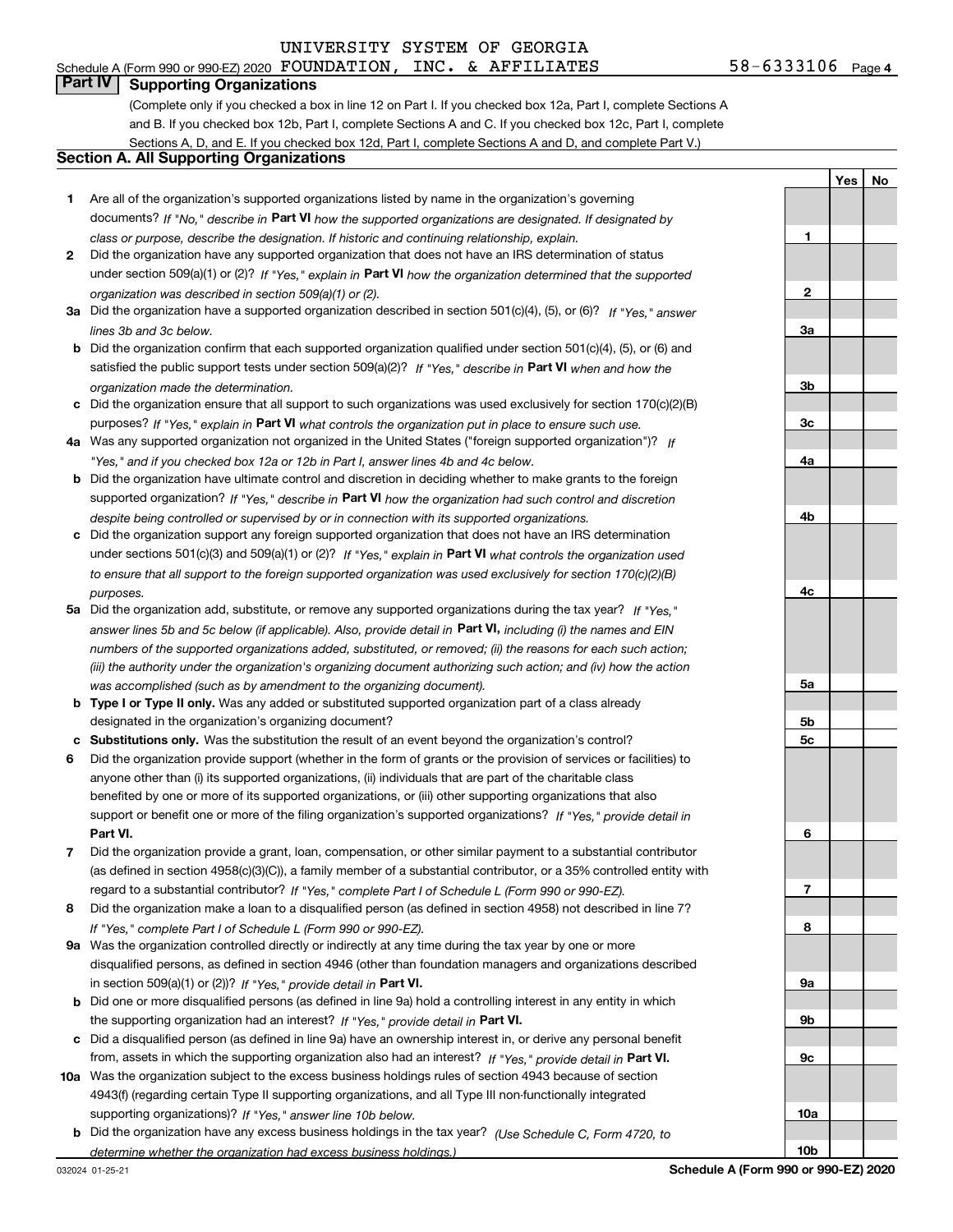#### **Yes No 11** Has the organization accepted a gift or contribution from any of the following persons? **a**A person who directly or indirectly controls, either alone or together with persons described in lines 11b and **b** A family member of a person described in line 11a above? **c** A 35% controlled entity of a person described in line 11a or 11b above? If "Yes" to line 11a, 11b, or 11c, provide **11a11bPart VI. 11c Yes No** *detail in*  Schedule A (Form 990 or 990-EZ) 2020 FOUNDATION, 11c below, the governing body of a supported organization? **Part IV Supporting Organizations** *(continued)* **Section B. Type I Supporting Organizations** INC. & AFFILIATES

|              |                                                                                                                                                                                                                                                                                                                                                                                                                                                                                                                                                                                                                                                      |  | $\cdot\,$ |
|--------------|------------------------------------------------------------------------------------------------------------------------------------------------------------------------------------------------------------------------------------------------------------------------------------------------------------------------------------------------------------------------------------------------------------------------------------------------------------------------------------------------------------------------------------------------------------------------------------------------------------------------------------------------------|--|-----------|
|              | Did the governing body, members of the governing body, officers acting in their official capacity, or membership of one or<br>more supported organizations have the power to regularly appoint or elect at least a majority of the organization's officers,<br>directors, or trustees at all times during the tax year? If "No," describe in Part VI how the supported organization(s)<br>effectively operated, supervised, or controlled the organization's activities. If the organization had more than one supported<br>organization, describe how the powers to appoint and/or remove officers, directors, or trustees were allocated among the |  |           |
|              | supported organizations and what conditions or restrictions, if any, applied to such powers during the tax year.                                                                                                                                                                                                                                                                                                                                                                                                                                                                                                                                     |  |           |
| $\mathbf{2}$ | Did the organization operate for the benefit of any supported organization other than the supported                                                                                                                                                                                                                                                                                                                                                                                                                                                                                                                                                  |  |           |
|              | organization(s) that operated, supervised, or controlled the supporting organization? If "Yes," explain in                                                                                                                                                                                                                                                                                                                                                                                                                                                                                                                                           |  |           |
|              | Part VI how providing such benefit carried out the purposes of the supported organization(s) that operated,                                                                                                                                                                                                                                                                                                                                                                                                                                                                                                                                          |  |           |

*supervised, or controlled the supporting organization.* **Section C. Type II Supporting Organizations**

**Yes1** Were a majority of the organization's directors or trustees during the tax year also a majority of the directors or trustees of each of the organization's supported organization(s)? If "No," describe in **Part VI** how control **1***or management of the supporting organization was vested in the same persons that controlled or managed the supported organization(s).* **Section D. All Type III Supporting Organizations**

| 0000000 D. All Type III 00pp010119 Organizations |                                                                                                                        |   |     |  |  |  |  |
|--------------------------------------------------|------------------------------------------------------------------------------------------------------------------------|---|-----|--|--|--|--|
|                                                  |                                                                                                                        |   | Yes |  |  |  |  |
|                                                  | Did the organization provide to each of its supported organizations, by the last day of the fifth month of the         |   |     |  |  |  |  |
|                                                  | organization's tax year, (i) a written notice describing the type and amount of support provided during the prior tax  |   |     |  |  |  |  |
|                                                  | year, (ii) a copy of the Form 990 that was most recently filed as of the date of notification, and (iii) copies of the |   |     |  |  |  |  |
|                                                  | organization's governing documents in effect on the date of notification, to the extent not previously provided?       |   |     |  |  |  |  |
| 2                                                | Were any of the organization's officers, directors, or trustees either (i) appointed or elected by the supported       |   |     |  |  |  |  |
|                                                  | organization(s) or (ii) serving on the governing body of a supported organization? If "No," explain in Part VI how     |   |     |  |  |  |  |
|                                                  | the organization maintained a close and continuous working relationship with the supported organization(s).            | 2 |     |  |  |  |  |
| 3                                                | By reason of the relationship described in line 2, above, did the organization's supported organizations have a        |   |     |  |  |  |  |
|                                                  |                                                                                                                        |   |     |  |  |  |  |

income or assets at all times during the tax year? If "Yes," describe in **Part VI** the role the organization's significant voice in the organization's investment policies and in directing the use of the organization's

#### *supported organizations played in this regard.* **Section E. Type III Functionally Integrated Supporting Organizations**

- **1**Check the box next to the method that the organization used to satisfy the Integral Part Test during the year (see instructions).
- **alinupy** The organization satisfied the Activities Test. Complete line 2 below.
- **b**The organization is the parent of each of its supported organizations. *Complete* line 3 *below.*  $\mathcal{L}^{\text{max}}$

|  |  |  | $\epsilon$ The organization supported a governmental entity. Describe in Part VI how you supported a governmental entity (see instructions). |  |
|--|--|--|----------------------------------------------------------------------------------------------------------------------------------------------|--|
|--|--|--|----------------------------------------------------------------------------------------------------------------------------------------------|--|

- **2Answer lines 2a and 2b below. Yes No** Activities Test.
- **a** Did substantially all of the organization's activities during the tax year directly further the exempt purposes of the supported organization(s) to which the organization was responsive? If "Yes," then in **Part VI identify those supported organizations and explain**  *how these activities directly furthered their exempt purposes, how the organization was responsive to those supported organizations, and how the organization determined that these activities constituted substantially all of its activities.*
- **b** Did the activities described in line 2a, above, constitute activities that, but for the organization's involvement, **Part VI**  *the reasons for the organization's position that its supported organization(s) would have engaged in* one or more of the organization's supported organization(s) would have been engaged in? If "Yes," e*xplain in these activities but for the organization's involvement.*
- **3**Parent of Supported Organizations. Answer lines 3a and 3b below.

**a** Did the organization have the power to regularly appoint or elect a majority of the officers, directors, or trustees of each of the supported organizations? If "Yes" or "No" provide details in P**art VI.** 

**b** Did the organization exercise a substantial degree of direction over the policies, programs, and activities of each of its supported organizations? If "Yes," describe in Part VI the role played by the organization in this regard.

**2**

**3**

**No**

**No**

**3a**

**2a**

**2b**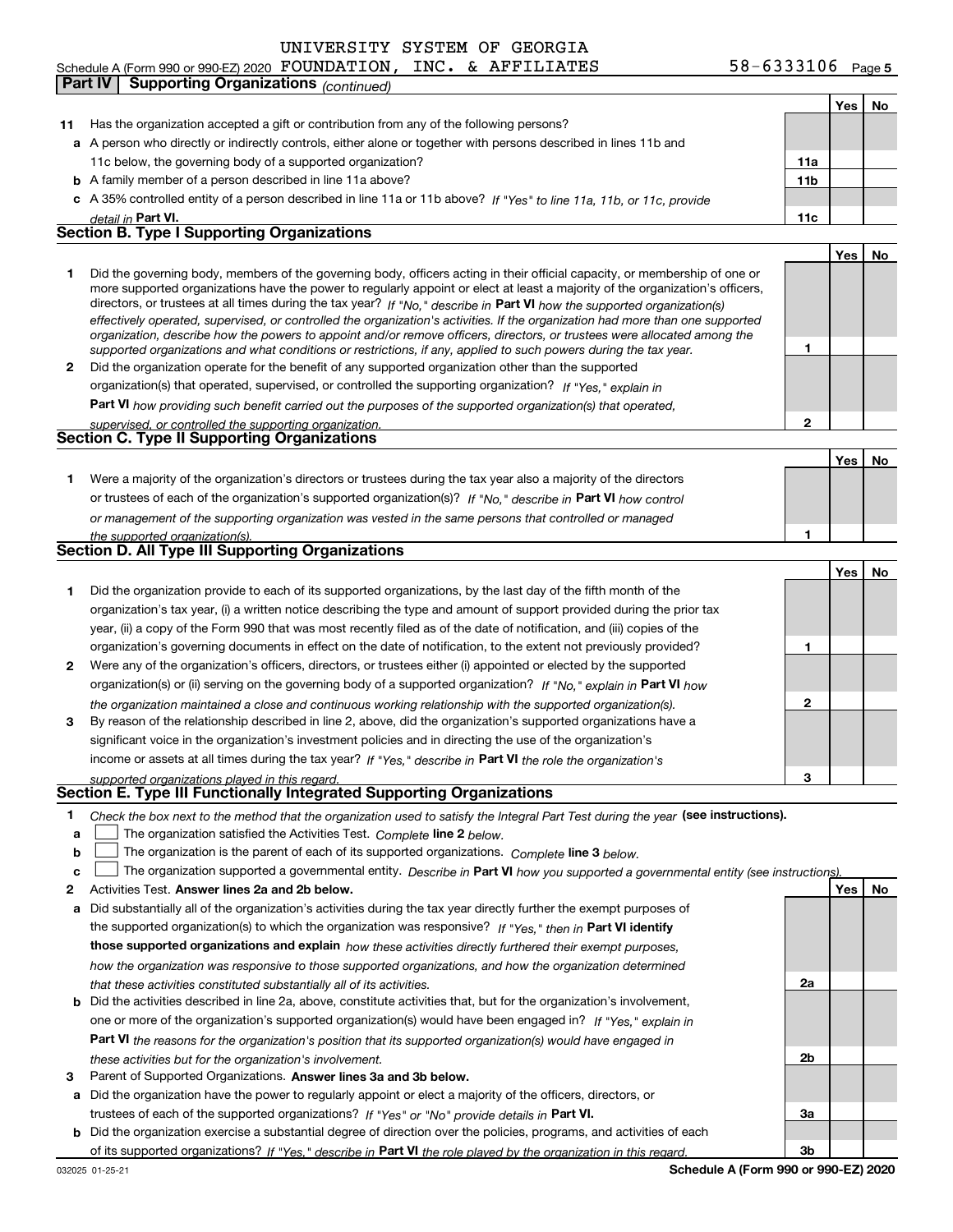#### **1Part VI** Check here if the organization satisfied the Integral Part Test as a qualifying trust on Nov. 20, 1970 ( *explain in* Part VI). See instructions.<br>All other Type III pen functionally integrated supporting examizat **Section A - Adjusted Net Income 123** Other gross income (see instructions) **4**Add lines 1 through 3. **56** Portion of operating expenses paid or incurred for production or **7** Other expenses (see instructions) **8** Adjusted Net Income (subtract lines 5, 6, and 7 from line 4) **8 8 1234567Section B - Minimum Asset Amount 1**Aggregate fair market value of all non-exempt-use assets (see **2**Acquisition indebtedness applicable to non-exempt-use assets **3** Subtract line 2 from line 1d. **4**Cash deemed held for exempt use. Enter 0.015 of line 3 (for greater amount, **5** Net value of non-exempt-use assets (subtract line 4 from line 3) **678a** Average monthly value of securities **b** Average monthly cash balances **c**Fair market value of other non-exempt-use assets **dTotal**  (add lines 1a, 1b, and 1c) **eDiscount** claimed for blockage or other factors **1a1b1c1d2345678**<u>(explain in detail in **Part VI**):</u> **Minimum Asset Amount**  (add line 7 to line 6) **Section C - Distributable Amount 123456123456Distributable Amount.** Subtract line 5 from line 4, unless subject to All other Type III non-functionally integrated supporting organizations must complete Sections A through E. (B) Current Year (optional)(A) Prior Year Net short-term capital gain Recoveries of prior-year distributions Depreciation and depletion collection of gross income or for management, conservation, or maintenance of property held for production of income (see instructions) (B) Current Year (optional)(A) Prior Year instructions for short tax year or assets held for part of year): see instructions). Multiply line 5 by 0.035. Recoveries of prior-year distributions Current Year Adjusted net income for prior year (from Section A, line 8, column A) Enter 0.85 of line 1. Minimum asset amount for prior year (from Section B, line 8, column A) Enter greater of line 2 or line 3. Income tax imposed in prior year emergency temporary reduction (see instructions). **Part V** Type III Non-Functionally Integrated 509(a)(3) Supporting Organizations

**7**Check here if the current year is the organization's first as a non-functionally integrated Type III supporting organization (see instructions).

**Schedule A (Form 990 or 990-EZ) 2020**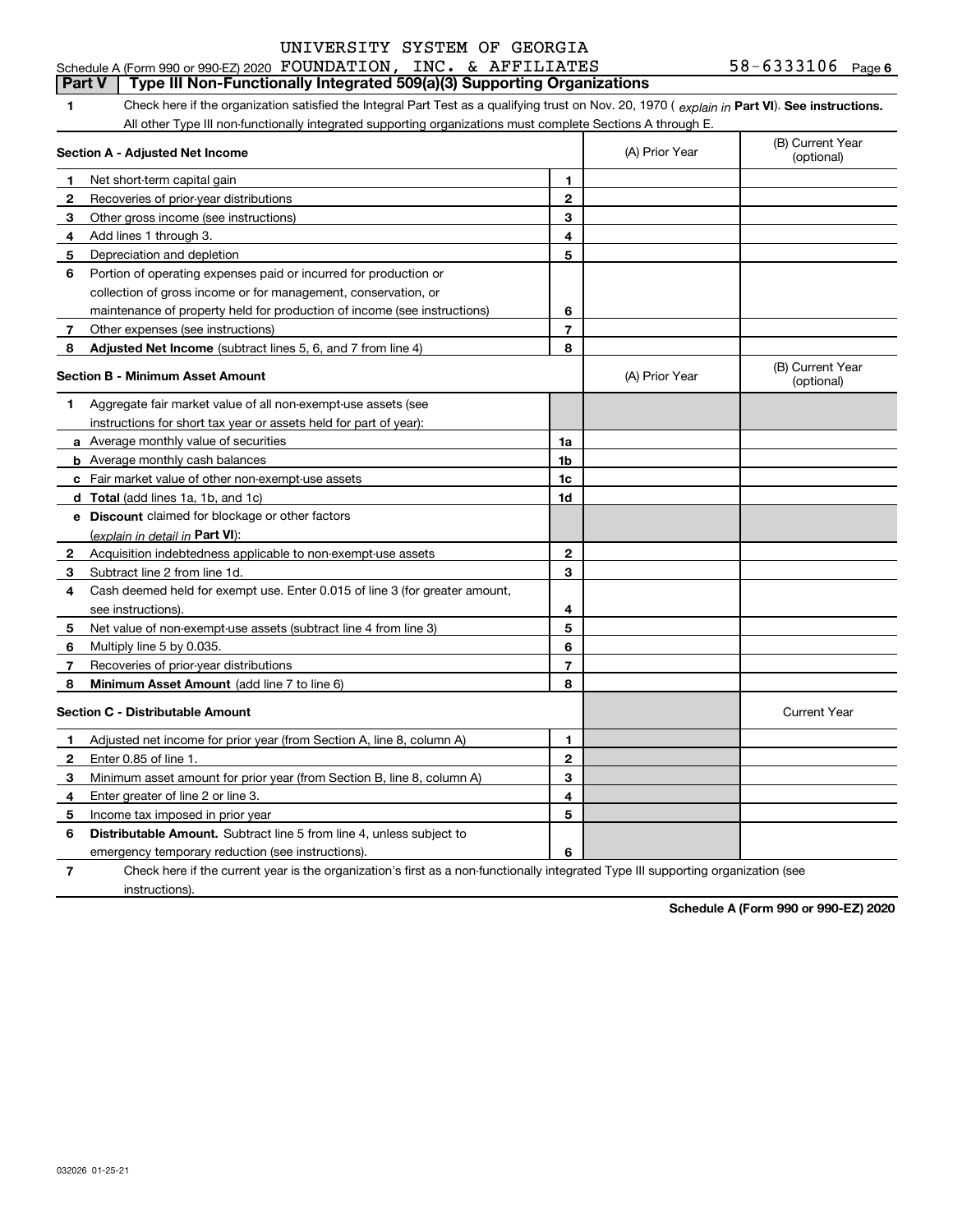|               | Schedule A (Form 990 or 990-EZ) 2020 FOUNDATION, INC. & AFFILIATES                            |                                    |                                               |                | 58-6333106 Page 7                                |  |
|---------------|-----------------------------------------------------------------------------------------------|------------------------------------|-----------------------------------------------|----------------|--------------------------------------------------|--|
| <b>Part V</b> | Type III Non-Functionally Integrated 509(a)(3) Supporting Organizations                       |                                    | (continued)                                   |                |                                                  |  |
|               | Section D - Distributions                                                                     |                                    |                                               |                | <b>Current Year</b>                              |  |
| 1.            | Amounts paid to supported organizations to accomplish exempt purposes                         |                                    |                                               | 1              |                                                  |  |
| 2             | Amounts paid to perform activity that directly furthers exempt purposes of supported          |                                    |                                               |                |                                                  |  |
|               | organizations, in excess of income from activity                                              |                                    | $\mathbf{2}$                                  |                |                                                  |  |
| 3             | Administrative expenses paid to accomplish exempt purposes of supported organizations         |                                    |                                               | 3              |                                                  |  |
| 4             | Amounts paid to acquire exempt-use assets                                                     |                                    |                                               | 4              |                                                  |  |
| 5             | Qualified set-aside amounts (prior IRS approval required - <i>provide details in</i> Part VI) |                                    |                                               | 5              |                                                  |  |
| 6             | Other distributions ( <i>describe in</i> Part VI). See instructions.                          |                                    |                                               | 6              |                                                  |  |
| 7             | Total annual distributions. Add lines 1 through 6.                                            |                                    |                                               | $\overline{7}$ |                                                  |  |
| 8             | Distributions to attentive supported organizations to which the organization is responsive    |                                    |                                               |                |                                                  |  |
|               | (provide details in Part VI). See instructions.                                               |                                    |                                               | 8              |                                                  |  |
| 9             | Distributable amount for 2020 from Section C, line 6                                          |                                    |                                               | 9              |                                                  |  |
| 10            | Line 8 amount divided by line 9 amount                                                        |                                    |                                               | 10             |                                                  |  |
|               | <b>Section E - Distribution Allocations</b> (see instructions)                                | (i)<br><b>Excess Distributions</b> | (ii)<br><b>Underdistributions</b><br>Pre-2020 |                | (iii)<br><b>Distributable</b><br>Amount for 2020 |  |
| 1             | Distributable amount for 2020 from Section C, line 6                                          |                                    |                                               |                |                                                  |  |
| 2             | Underdistributions, if any, for years prior to 2020 (reason-                                  |                                    |                                               |                |                                                  |  |
|               | able cause required $\cdot$ explain in Part VI). See instructions.                            |                                    |                                               |                |                                                  |  |
| 3             | Excess distributions carryover, if any, to 2020                                               |                                    |                                               |                |                                                  |  |
|               | <b>a</b> From 2015                                                                            |                                    |                                               |                |                                                  |  |
|               | $b$ From 2016                                                                                 |                                    |                                               |                |                                                  |  |
|               | <b>c</b> From 2017                                                                            |                                    |                                               |                |                                                  |  |
|               | d From 2018                                                                                   |                                    |                                               |                |                                                  |  |
|               | e From 2019                                                                                   |                                    |                                               |                |                                                  |  |
|               | f Total of lines 3a through 3e                                                                |                                    |                                               |                |                                                  |  |
|               | g Applied to underdistributions of prior years                                                |                                    |                                               |                |                                                  |  |
|               | <b>h</b> Applied to 2020 distributable amount                                                 |                                    |                                               |                |                                                  |  |
|               | i Carryover from 2015 not applied (see instructions)                                          |                                    |                                               |                |                                                  |  |
|               | Remainder. Subtract lines 3g, 3h, and 3i from line 3f.                                        |                                    |                                               |                |                                                  |  |
| 4             | Distributions for 2020 from Section D.                                                        |                                    |                                               |                |                                                  |  |
|               | \$<br>line $7:$                                                                               |                                    |                                               |                |                                                  |  |
|               | a Applied to underdistributions of prior years                                                |                                    |                                               |                |                                                  |  |
|               | <b>b</b> Applied to 2020 distributable amount                                                 |                                    |                                               |                |                                                  |  |
|               | <b>c</b> Remainder. Subtract lines 4a and 4b from line 4.                                     |                                    |                                               |                |                                                  |  |
|               | Remaining underdistributions for years prior to 2020, if                                      |                                    |                                               |                |                                                  |  |
|               | any. Subtract lines 3g and 4a from line 2. For result greater                                 |                                    |                                               |                |                                                  |  |
|               | than zero, explain in Part VI. See instructions.                                              |                                    |                                               |                |                                                  |  |
| 6             | Remaining underdistributions for 2020. Subtract lines 3h                                      |                                    |                                               |                |                                                  |  |
|               | and 4b from line 1. For result greater than zero, explain in                                  |                                    |                                               |                |                                                  |  |
|               | Part VI. See instructions.                                                                    |                                    |                                               |                |                                                  |  |
| 7             | Excess distributions carryover to 2021. Add lines 3j                                          |                                    |                                               |                |                                                  |  |
|               | and 4c.                                                                                       |                                    |                                               |                |                                                  |  |
| 8             | Breakdown of line 7:                                                                          |                                    |                                               |                |                                                  |  |
|               | a Excess from 2016                                                                            |                                    |                                               |                |                                                  |  |
|               | <b>b</b> Excess from 2017                                                                     |                                    |                                               |                |                                                  |  |
|               | c Excess from 2018                                                                            |                                    |                                               |                |                                                  |  |
|               | d Excess from 2019                                                                            |                                    |                                               |                |                                                  |  |
|               | e Excess from 2020                                                                            |                                    |                                               |                |                                                  |  |

**Schedule A (Form 990 or 990-EZ) 2020**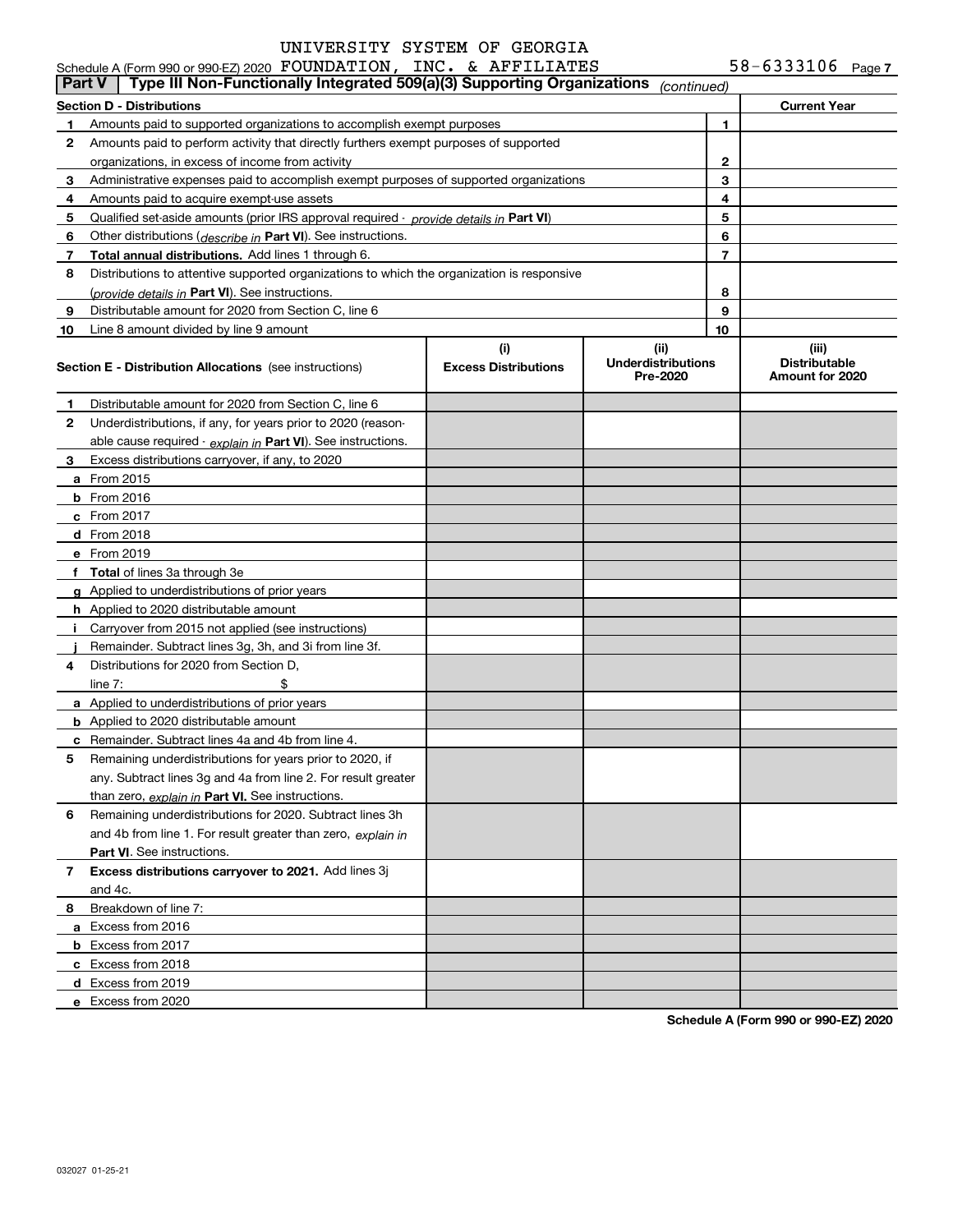|         |                                                                    | UNIVERSITY SYSTEM OF GEORGIA |  |                                                                                                                                                                                                                                                                                                                                                                                                                                                                                                                                                                      |  |
|---------|--------------------------------------------------------------------|------------------------------|--|----------------------------------------------------------------------------------------------------------------------------------------------------------------------------------------------------------------------------------------------------------------------------------------------------------------------------------------------------------------------------------------------------------------------------------------------------------------------------------------------------------------------------------------------------------------------|--|
|         | Schedule A (Form 990 or 990-EZ) 2020 FOUNDATION, INC. & AFFILIATES |                              |  | 58-6333106 Page 8                                                                                                                                                                                                                                                                                                                                                                                                                                                                                                                                                    |  |
| Part VI | (See instructions.)                                                |                              |  | Supplemental Information. Provide the explanations required by Part II, line 10; Part II, line 17a or 17b; Part III, line 12;<br>Part IV, Section A, lines 1, 2, 3b, 3c, 4b, 4c, 5a, 6, 9a, 9b, 9c, 11a, 11b, and 11c; Part IV, Section B, lines 1 and 2; Part IV, Section C,<br>line 1; Part IV, Section D, lines 2 and 3; Part IV, Section E, lines 1c, 2a, 2b, 3a, and 3b; Part V, line 1; Part V, Section B, line 1e; Part V,<br>Section D, lines 5, 6, and 8; and Part V, Section E, lines 2, 5, and 6. Also complete this part for any additional information. |  |
|         |                                                                    |                              |  |                                                                                                                                                                                                                                                                                                                                                                                                                                                                                                                                                                      |  |
|         |                                                                    |                              |  |                                                                                                                                                                                                                                                                                                                                                                                                                                                                                                                                                                      |  |
|         |                                                                    |                              |  |                                                                                                                                                                                                                                                                                                                                                                                                                                                                                                                                                                      |  |
|         |                                                                    |                              |  |                                                                                                                                                                                                                                                                                                                                                                                                                                                                                                                                                                      |  |
|         |                                                                    |                              |  |                                                                                                                                                                                                                                                                                                                                                                                                                                                                                                                                                                      |  |
|         |                                                                    |                              |  |                                                                                                                                                                                                                                                                                                                                                                                                                                                                                                                                                                      |  |
|         |                                                                    |                              |  |                                                                                                                                                                                                                                                                                                                                                                                                                                                                                                                                                                      |  |
|         |                                                                    |                              |  |                                                                                                                                                                                                                                                                                                                                                                                                                                                                                                                                                                      |  |
|         |                                                                    |                              |  |                                                                                                                                                                                                                                                                                                                                                                                                                                                                                                                                                                      |  |
|         |                                                                    |                              |  |                                                                                                                                                                                                                                                                                                                                                                                                                                                                                                                                                                      |  |
|         |                                                                    |                              |  |                                                                                                                                                                                                                                                                                                                                                                                                                                                                                                                                                                      |  |
|         |                                                                    |                              |  |                                                                                                                                                                                                                                                                                                                                                                                                                                                                                                                                                                      |  |
|         |                                                                    |                              |  |                                                                                                                                                                                                                                                                                                                                                                                                                                                                                                                                                                      |  |
|         |                                                                    |                              |  |                                                                                                                                                                                                                                                                                                                                                                                                                                                                                                                                                                      |  |
|         |                                                                    |                              |  |                                                                                                                                                                                                                                                                                                                                                                                                                                                                                                                                                                      |  |
|         |                                                                    |                              |  |                                                                                                                                                                                                                                                                                                                                                                                                                                                                                                                                                                      |  |
|         |                                                                    |                              |  |                                                                                                                                                                                                                                                                                                                                                                                                                                                                                                                                                                      |  |
|         |                                                                    |                              |  |                                                                                                                                                                                                                                                                                                                                                                                                                                                                                                                                                                      |  |
|         |                                                                    |                              |  |                                                                                                                                                                                                                                                                                                                                                                                                                                                                                                                                                                      |  |
|         |                                                                    |                              |  |                                                                                                                                                                                                                                                                                                                                                                                                                                                                                                                                                                      |  |
|         |                                                                    |                              |  |                                                                                                                                                                                                                                                                                                                                                                                                                                                                                                                                                                      |  |
|         |                                                                    |                              |  |                                                                                                                                                                                                                                                                                                                                                                                                                                                                                                                                                                      |  |
|         |                                                                    |                              |  |                                                                                                                                                                                                                                                                                                                                                                                                                                                                                                                                                                      |  |
|         |                                                                    |                              |  |                                                                                                                                                                                                                                                                                                                                                                                                                                                                                                                                                                      |  |
|         |                                                                    |                              |  |                                                                                                                                                                                                                                                                                                                                                                                                                                                                                                                                                                      |  |
|         |                                                                    |                              |  |                                                                                                                                                                                                                                                                                                                                                                                                                                                                                                                                                                      |  |
|         |                                                                    |                              |  |                                                                                                                                                                                                                                                                                                                                                                                                                                                                                                                                                                      |  |
|         |                                                                    |                              |  |                                                                                                                                                                                                                                                                                                                                                                                                                                                                                                                                                                      |  |
|         |                                                                    |                              |  |                                                                                                                                                                                                                                                                                                                                                                                                                                                                                                                                                                      |  |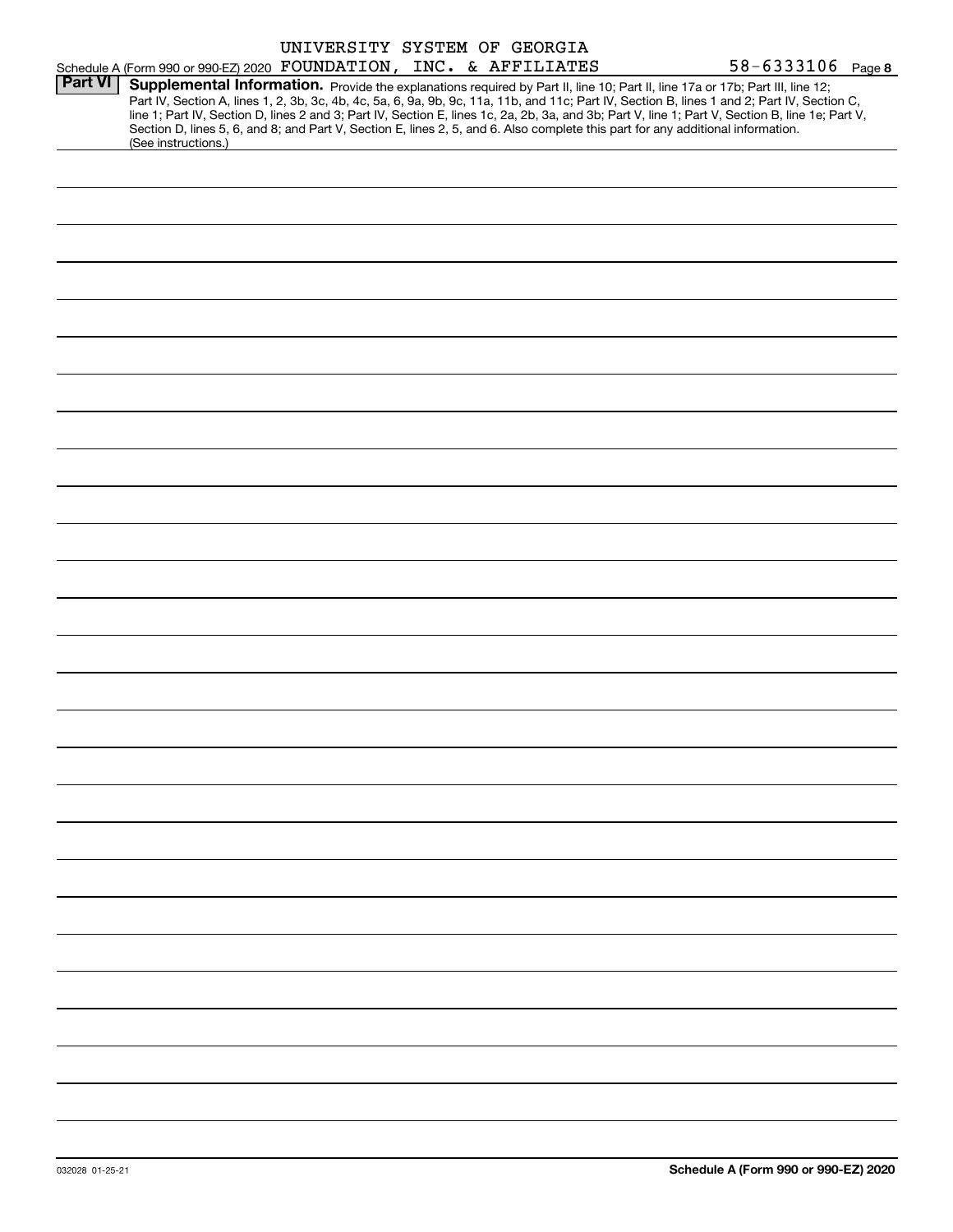Department of the Treasury Internal Revenue Service **(Form 990, 990-EZ, or 990-PF)**

Name of the organization

|  |  | ** PUBLIC DISCLOSURE COPY ** |  |  |
|--|--|------------------------------|--|--|
|--|--|------------------------------|--|--|

# **Schedule B Schedule of Contributors**

**| Attach to Form 990, Form 990-EZ, or Form 990-PF. | Go to www.irs.gov/Form990 for the latest information.** OMB No. 1545-0047

**Employer identification number**

|  | FOUNDATION, INC. & AFFILIATES | 58-6333106 |
|--|-------------------------------|------------|

| Organization type (check one): |  |  |
|--------------------------------|--|--|
|                                |  |  |

| Filers of:         | Section:                                                                    |
|--------------------|-----------------------------------------------------------------------------|
| Form 990 or 990-EZ | $\underline{X}$ 501(c)( 3) (enter number) organization                      |
|                    | $4947(a)(1)$ nonexempt charitable trust not treated as a private foundation |
|                    | 527 political organization                                                  |
| Form 990-PF        | 501(c)(3) exempt private foundation                                         |
|                    | 4947(a)(1) nonexempt charitable trust treated as a private foundation       |
|                    | 501(c)(3) taxable private foundation                                        |

UNIVERSITY SYSTEM OF GEORGIA

Check if your organization is covered by the **General Rule** or a **Special Rule. Note:**  Only a section 501(c)(7), (8), or (10) organization can check boxes for both the General Rule and a Special Rule. See instructions.

#### **General Rule**

 $\mathcal{L}^{\text{max}}$ 

For an organization filing Form 990, 990-EZ, or 990-PF that received, during the year, contributions totaling \$5,000 or more (in money or property) from any one contributor. Complete Parts I and II. See instructions for determining a contributor's total contributions.

#### **Special Rules**

any one contributor, during the year, total contributions of the greater of  $\,$  (1) \$5,000; or **(2)** 2% of the amount on (i) Form 990, Part VIII, line 1h;  $\boxed{\textbf{X}}$  For an organization described in section 501(c)(3) filing Form 990 or 990-EZ that met the 33 1/3% support test of the regulations under sections 509(a)(1) and 170(b)(1)(A)(vi), that checked Schedule A (Form 990 or 990-EZ), Part II, line 13, 16a, or 16b, and that received from or (ii) Form 990-EZ, line 1. Complete Parts I and II.

For an organization described in section 501(c)(7), (8), or (10) filing Form 990 or 990-EZ that received from any one contributor, during the year, total contributions of more than \$1,000 exclusively for religious, charitable, scientific, literary, or educational purposes, or for the prevention of cruelty to children or animals. Complete Parts I (entering "N/A" in column (b) instead of the contributor name and address), II, and III.  $\mathcal{L}^{\text{max}}$ 

purpose. Don't complete any of the parts unless the **General Rule** applies to this organization because it received *nonexclusively* year, contributions <sub>exclusively</sub> for religious, charitable, etc., purposes, but no such contributions totaled more than \$1,000. If this box is checked, enter here the total contributions that were received during the year for an  $\;$ exclusively religious, charitable, etc., For an organization described in section 501(c)(7), (8), or (10) filing Form 990 or 990-EZ that received from any one contributor, during the religious, charitable, etc., contributions totaling \$5,000 or more during the year  $\Box$ — $\Box$   $\Box$  $\mathcal{L}^{\text{max}}$ 

**Caution:**  An organization that isn't covered by the General Rule and/or the Special Rules doesn't file Schedule B (Form 990, 990-EZ, or 990-PF),  **must** but it answer "No" on Part IV, line 2, of its Form 990; or check the box on line H of its Form 990-EZ or on its Form 990-PF, Part I, line 2, to certify that it doesn't meet the filing requirements of Schedule B (Form 990, 990-EZ, or 990-PF).

**For Paperwork Reduction Act Notice, see the instructions for Form 990, 990-EZ, or 990-PF. Schedule B (Form 990, 990-EZ, or 990-PF) (2020)** LHA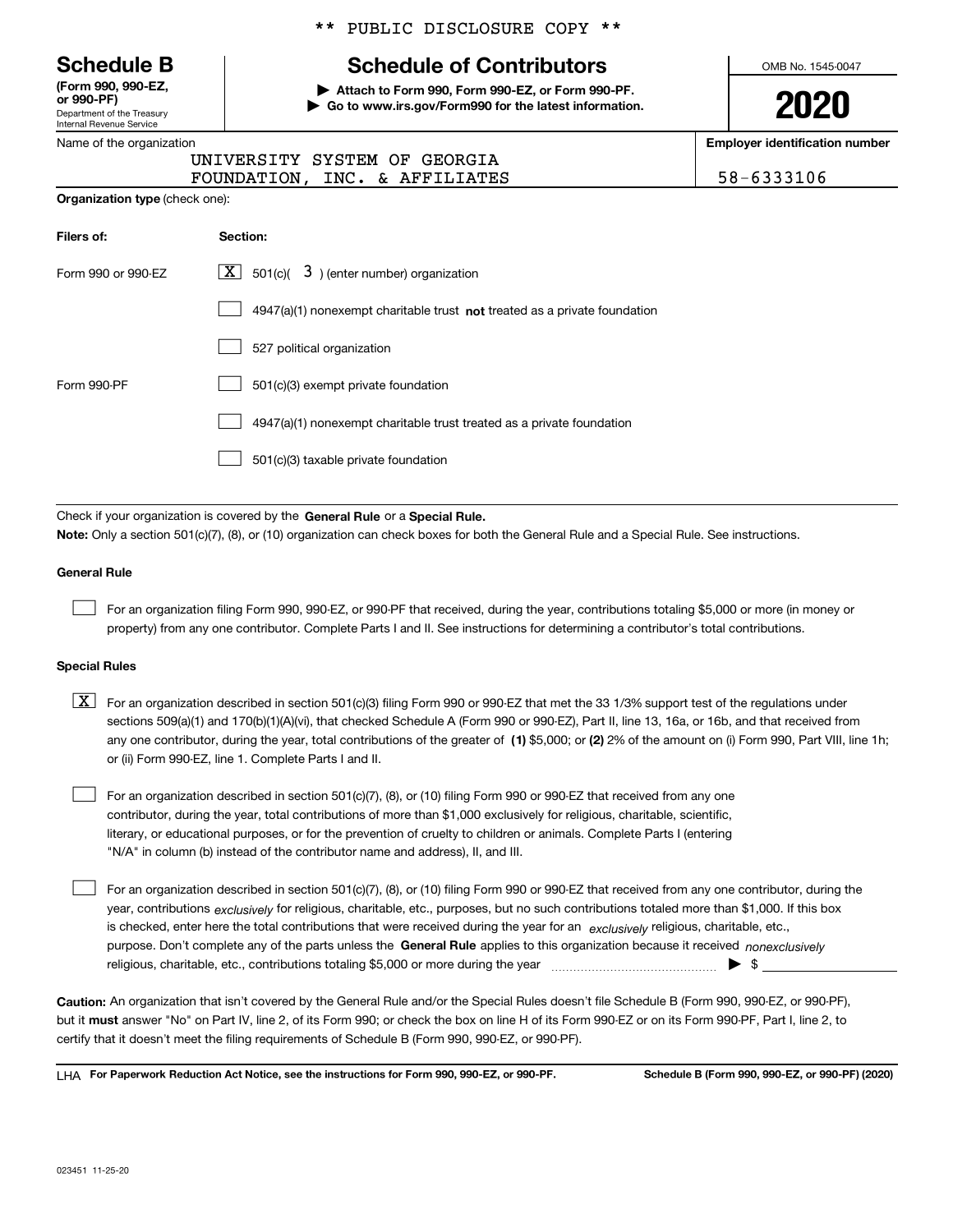|            | Schedule B (Form 990, 990-EZ, or 990-PF) (2020)                                                |                                   | Page 2                                                                                                      |
|------------|------------------------------------------------------------------------------------------------|-----------------------------------|-------------------------------------------------------------------------------------------------------------|
|            | Name of organization<br>UNIVERSITY SYSTEM OF GEORGIA<br>FOUNDATION, INC. & AFFILIATES          |                                   | Employer identification number<br>58-6333106                                                                |
| Part I     | Contributors (see instructions). Use duplicate copies of Part I if additional space is needed. |                                   |                                                                                                             |
| (a)<br>No. | (b)<br>Name, address, and ZIP + 4                                                              | (c)<br><b>Total contributions</b> | (d)<br>Type of contribution                                                                                 |
| 1          |                                                                                                | 2,096,151.<br>\$                  | $\overline{\mathbf{X}}$<br>Person<br>Payroll<br>Noncash<br>(Complete Part II for<br>noncash contributions.) |
| (a)<br>No. | (b)<br>Name, address, and ZIP + 4                                                              | (c)<br><b>Total contributions</b> | (d)<br>Type of contribution                                                                                 |
| 2          |                                                                                                | 1,693,846.<br>\$                  | $\overline{\mathbf{X}}$<br>Person<br>Payroll<br>Noncash<br>(Complete Part II for<br>noncash contributions.) |
| (a)<br>No. | (b)<br>Name, address, and ZIP + 4                                                              | (c)<br><b>Total contributions</b> | (d)<br>Type of contribution                                                                                 |
| 3          |                                                                                                | 150,000.<br>\$                    | $\overline{\mathbf{X}}$<br>Person<br>Payroll<br>Noncash<br>(Complete Part II for<br>noncash contributions.) |
| (a)<br>No. | (b)<br>Name, address, and ZIP + 4                                                              | (c)<br><b>Total contributions</b> | (d)<br>Type of contribution                                                                                 |
|            |                                                                                                | \$                                | Person<br>Payroll<br>Noncash<br>(Complete Part II for<br>noncash contributions.)                            |
| (a)<br>No. | (b)<br>Name, address, and ZIP + 4                                                              | (c)<br><b>Total contributions</b> | (d)<br>Type of contribution                                                                                 |
|            |                                                                                                | \$                                | Person<br>Payroll<br>Noncash<br>(Complete Part II for<br>noncash contributions.)                            |
| (a)<br>No. | (b)<br>Name, address, and ZIP + 4                                                              | (c)<br><b>Total contributions</b> | (d)<br>Type of contribution                                                                                 |
|            |                                                                                                | \$                                | Person<br>Payroll<br>Noncash<br>(Complete Part II for<br>noncash contributions.)                            |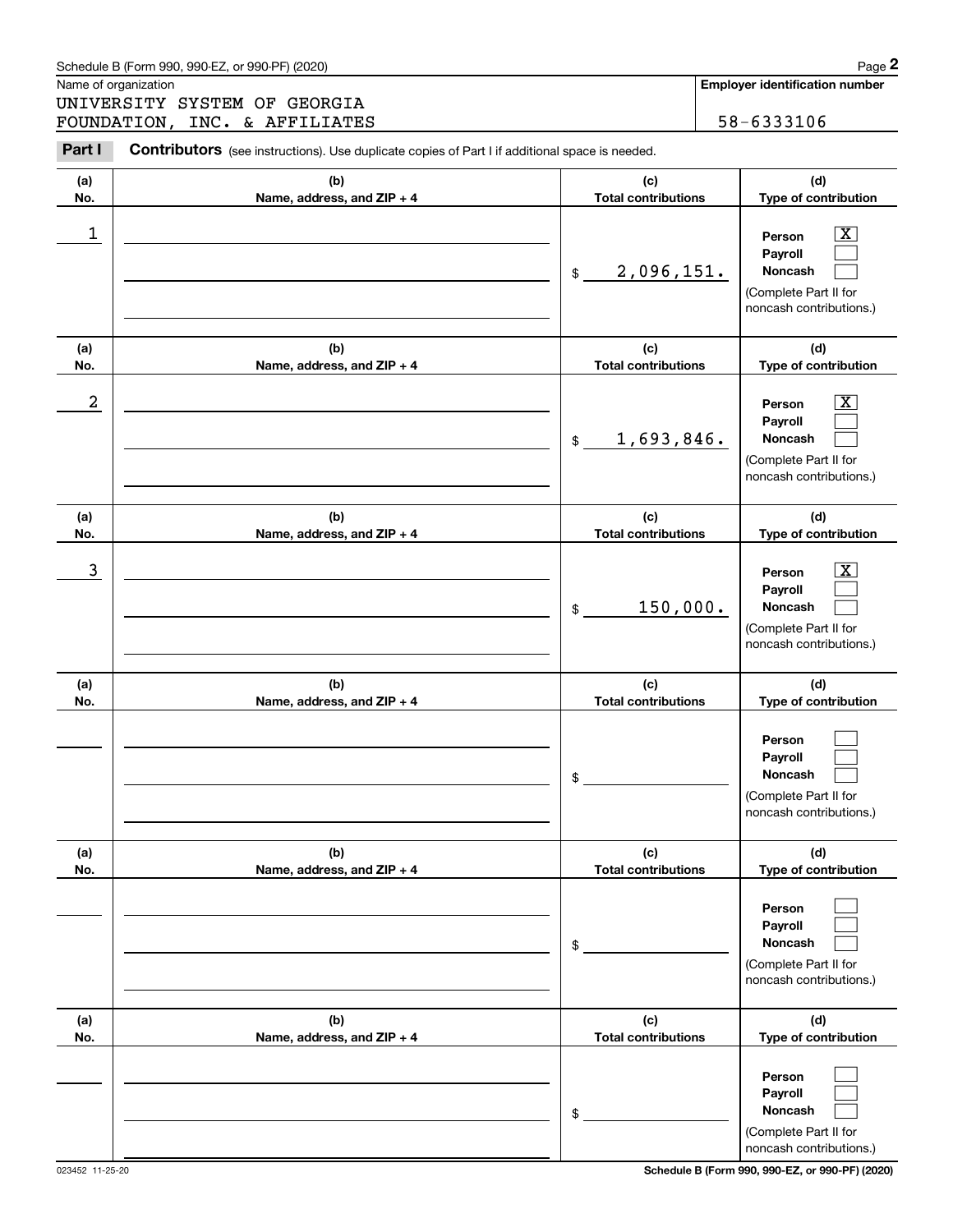|                              | Schedule B (Form 990, 990-EZ, or 990-PF) (2020)                                                     |                                                 | Page 3<br><b>Employer identification number</b> |
|------------------------------|-----------------------------------------------------------------------------------------------------|-------------------------------------------------|-------------------------------------------------|
|                              | Name of organization<br>UNIVERSITY SYSTEM OF GEORGIA                                                |                                                 |                                                 |
|                              | FOUNDATION, INC. & AFFILIATES                                                                       |                                                 | 58-6333106                                      |
| Part II                      | Noncash Property (see instructions). Use duplicate copies of Part II if additional space is needed. |                                                 |                                                 |
| (a)<br>No.<br>from<br>Part I | (b)<br>Description of noncash property given                                                        | (c)<br>FMV (or estimate)<br>(See instructions.) | (d)<br>Date received                            |
|                              |                                                                                                     | \$                                              |                                                 |
| (a)<br>No.<br>from<br>Part I | (b)<br>Description of noncash property given                                                        | (c)<br>FMV (or estimate)<br>(See instructions.) | (d)<br>Date received                            |
|                              |                                                                                                     | \$                                              |                                                 |
| (a)<br>No.<br>from<br>Part I | (b)<br>Description of noncash property given                                                        | (c)<br>FMV (or estimate)<br>(See instructions.) | (d)<br>Date received                            |
|                              |                                                                                                     | \$                                              |                                                 |
| (a)<br>No.<br>from<br>Part I | (b)<br>Description of noncash property given                                                        | (c)<br>FMV (or estimate)<br>(See instructions.) | (d)<br>Date received                            |
|                              |                                                                                                     | \$                                              |                                                 |
| (a)<br>No.<br>from<br>Part I | (b)<br>Description of noncash property given                                                        | (c)<br>FMV (or estimate)<br>(See instructions.) | (d)<br>Date received                            |
|                              |                                                                                                     | \$                                              |                                                 |
| (a)<br>No.<br>from<br>Part I | (b)<br>Description of noncash property given                                                        | (c)<br>FMV (or estimate)<br>(See instructions.) | (d)<br>Date received                            |
|                              |                                                                                                     | \$                                              |                                                 |
| 023453 11-25-20              |                                                                                                     |                                                 | Schedule B (Form 990, 990-EZ, or 990-PF) (2020) |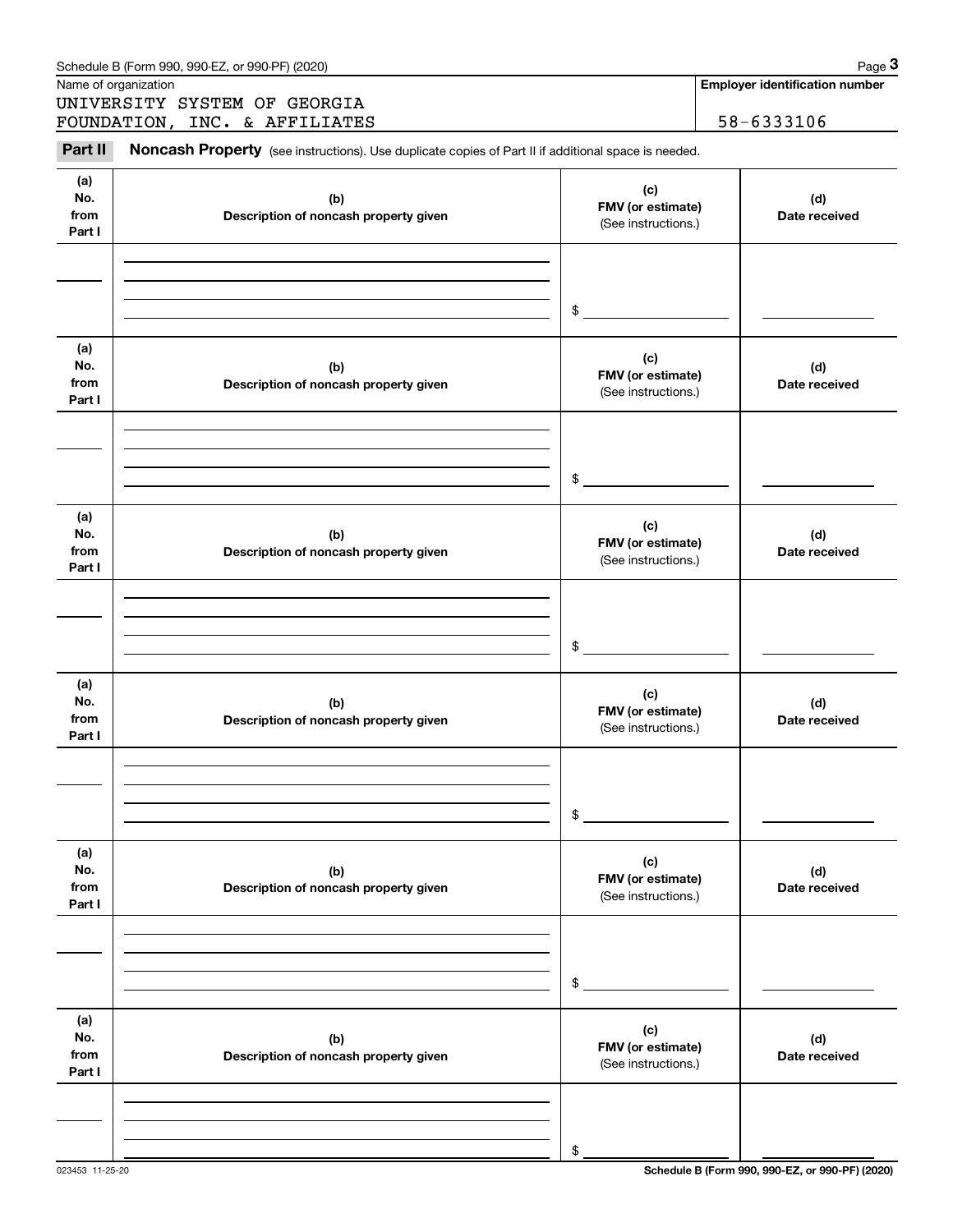|                 | Schedule B (Form 990, 990-EZ, or 990-PF) (2020)                                                                                                                                   |                      |                                                                                                                                                                | Page 4 |  |  |  |  |
|-----------------|-----------------------------------------------------------------------------------------------------------------------------------------------------------------------------------|----------------------|----------------------------------------------------------------------------------------------------------------------------------------------------------------|--------|--|--|--|--|
|                 | Name of organization                                                                                                                                                              |                      | Employer identification number                                                                                                                                 |        |  |  |  |  |
|                 | UNIVERSITY SYSTEM OF GEORGIA                                                                                                                                                      |                      |                                                                                                                                                                |        |  |  |  |  |
|                 | FOUNDATION, INC. & AFFILIATES                                                                                                                                                     |                      | 58-6333106                                                                                                                                                     |        |  |  |  |  |
| Part III        | from any one contributor. Complete columns (a) through (e) and the following line entry. For organizations                                                                        |                      | Exclusively religious, charitable, etc., contributions to organizations described in section 501(c)(7), (8), or (10) that total more than \$1,000 for the year |        |  |  |  |  |
|                 | completing Part III, enter the total of exclusively religious, charitable, etc., contributions of \$1,000 or less for the year. (Enter this info. once.) $\blacktriangleright$ \$ |                      |                                                                                                                                                                |        |  |  |  |  |
|                 | Use duplicate copies of Part III if additional space is needed.                                                                                                                   |                      |                                                                                                                                                                |        |  |  |  |  |
| (a) No.<br>from | (b) Purpose of gift                                                                                                                                                               | (c) Use of gift      | (d) Description of how gift is held                                                                                                                            |        |  |  |  |  |
| Part I          |                                                                                                                                                                                   |                      |                                                                                                                                                                |        |  |  |  |  |
|                 |                                                                                                                                                                                   |                      |                                                                                                                                                                |        |  |  |  |  |
|                 |                                                                                                                                                                                   |                      |                                                                                                                                                                |        |  |  |  |  |
|                 |                                                                                                                                                                                   |                      |                                                                                                                                                                |        |  |  |  |  |
|                 |                                                                                                                                                                                   | (e) Transfer of gift |                                                                                                                                                                |        |  |  |  |  |
|                 |                                                                                                                                                                                   |                      |                                                                                                                                                                |        |  |  |  |  |
|                 | Transferee's name, address, and $ZIP + 4$                                                                                                                                         |                      | Relationship of transferor to transferee                                                                                                                       |        |  |  |  |  |
|                 |                                                                                                                                                                                   |                      |                                                                                                                                                                |        |  |  |  |  |
|                 |                                                                                                                                                                                   |                      |                                                                                                                                                                |        |  |  |  |  |
|                 |                                                                                                                                                                                   |                      |                                                                                                                                                                |        |  |  |  |  |
|                 |                                                                                                                                                                                   |                      |                                                                                                                                                                |        |  |  |  |  |
| (a) No.<br>from | (b) Purpose of gift                                                                                                                                                               | (c) Use of gift      | (d) Description of how gift is held                                                                                                                            |        |  |  |  |  |
| Part I          |                                                                                                                                                                                   |                      |                                                                                                                                                                |        |  |  |  |  |
|                 |                                                                                                                                                                                   |                      |                                                                                                                                                                |        |  |  |  |  |
|                 |                                                                                                                                                                                   |                      |                                                                                                                                                                |        |  |  |  |  |
|                 |                                                                                                                                                                                   |                      |                                                                                                                                                                |        |  |  |  |  |
|                 |                                                                                                                                                                                   |                      |                                                                                                                                                                |        |  |  |  |  |
|                 | (e) Transfer of gift                                                                                                                                                              |                      |                                                                                                                                                                |        |  |  |  |  |
|                 | Transferee's name, address, and ZIP + 4                                                                                                                                           |                      | Relationship of transferor to transferee                                                                                                                       |        |  |  |  |  |
|                 |                                                                                                                                                                                   |                      |                                                                                                                                                                |        |  |  |  |  |
|                 |                                                                                                                                                                                   |                      |                                                                                                                                                                |        |  |  |  |  |
|                 |                                                                                                                                                                                   |                      |                                                                                                                                                                |        |  |  |  |  |
|                 |                                                                                                                                                                                   |                      |                                                                                                                                                                |        |  |  |  |  |
| (a) No.<br>from |                                                                                                                                                                                   |                      |                                                                                                                                                                |        |  |  |  |  |
| Part I          | (b) Purpose of gift                                                                                                                                                               | (c) Use of gift      | (d) Description of how gift is held                                                                                                                            |        |  |  |  |  |
|                 |                                                                                                                                                                                   |                      |                                                                                                                                                                |        |  |  |  |  |
|                 |                                                                                                                                                                                   |                      |                                                                                                                                                                |        |  |  |  |  |
|                 |                                                                                                                                                                                   |                      |                                                                                                                                                                |        |  |  |  |  |
|                 |                                                                                                                                                                                   |                      |                                                                                                                                                                |        |  |  |  |  |
|                 |                                                                                                                                                                                   | (e) Transfer of gift |                                                                                                                                                                |        |  |  |  |  |
|                 | Transferee's name, address, and ZIP + 4                                                                                                                                           |                      | Relationship of transferor to transferee                                                                                                                       |        |  |  |  |  |
|                 |                                                                                                                                                                                   |                      |                                                                                                                                                                |        |  |  |  |  |
|                 |                                                                                                                                                                                   |                      |                                                                                                                                                                |        |  |  |  |  |
|                 |                                                                                                                                                                                   |                      |                                                                                                                                                                |        |  |  |  |  |
|                 |                                                                                                                                                                                   |                      |                                                                                                                                                                |        |  |  |  |  |
| (a) No.<br>from | (b) Purpose of gift                                                                                                                                                               |                      |                                                                                                                                                                |        |  |  |  |  |
| Part I          |                                                                                                                                                                                   | (c) Use of gift      | (d) Description of how gift is held                                                                                                                            |        |  |  |  |  |
|                 |                                                                                                                                                                                   |                      |                                                                                                                                                                |        |  |  |  |  |
|                 |                                                                                                                                                                                   |                      |                                                                                                                                                                |        |  |  |  |  |
|                 |                                                                                                                                                                                   |                      |                                                                                                                                                                |        |  |  |  |  |
|                 |                                                                                                                                                                                   |                      |                                                                                                                                                                |        |  |  |  |  |
|                 |                                                                                                                                                                                   | (e) Transfer of gift |                                                                                                                                                                |        |  |  |  |  |
|                 |                                                                                                                                                                                   |                      |                                                                                                                                                                |        |  |  |  |  |
|                 | Transferee's name, address, and ZIP + 4                                                                                                                                           |                      | Relationship of transferor to transferee                                                                                                                       |        |  |  |  |  |
|                 |                                                                                                                                                                                   |                      |                                                                                                                                                                |        |  |  |  |  |
|                 |                                                                                                                                                                                   |                      |                                                                                                                                                                |        |  |  |  |  |
|                 |                                                                                                                                                                                   |                      |                                                                                                                                                                |        |  |  |  |  |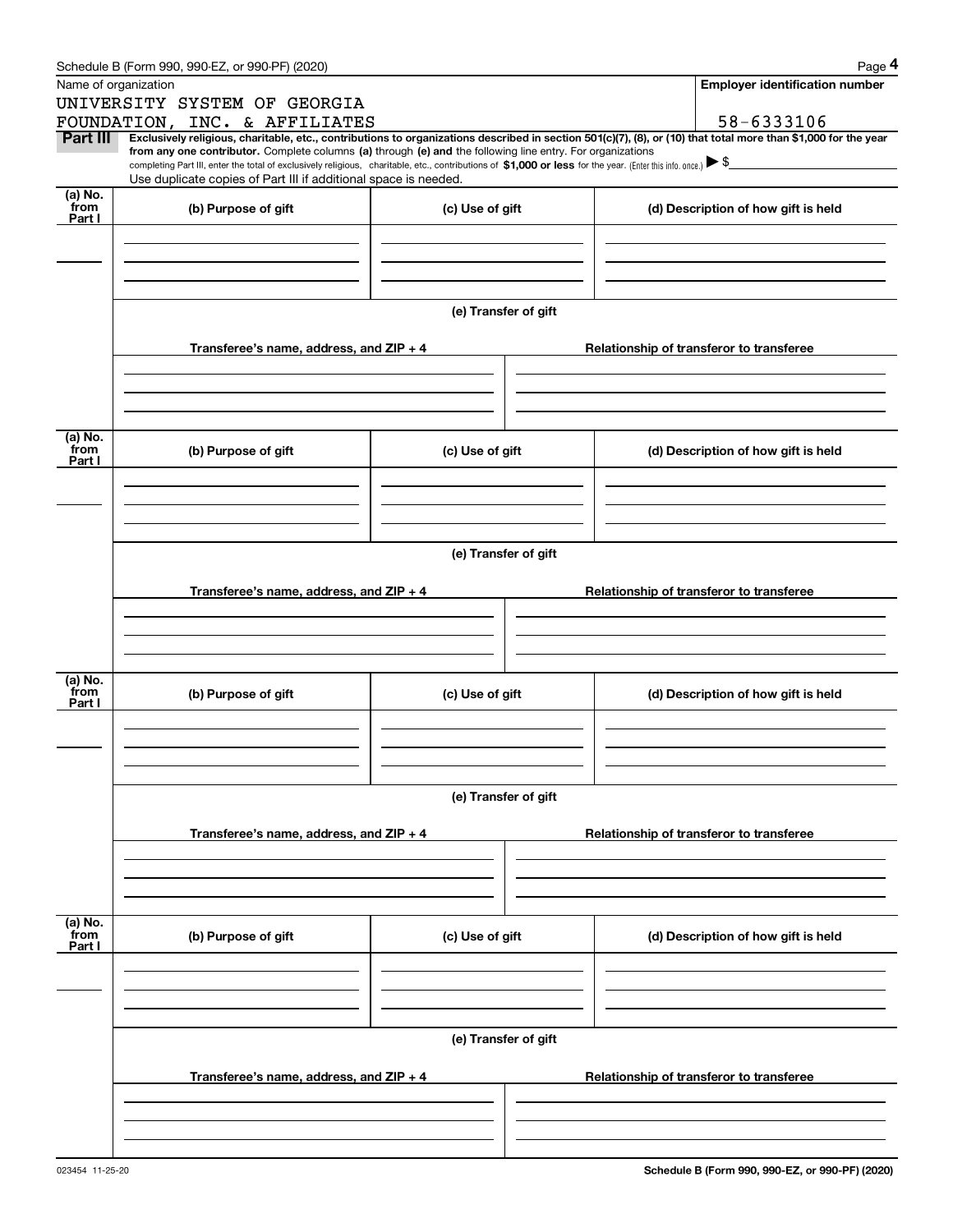|         | <b>SCHEDULE D</b><br>(Form 990)                          |                                                                                                                                                                                                                               | <b>Supplemental Financial Statements</b><br>Complete if the organization answered "Yes" on Form 990, |                                                    |    | OMB No. 1545-0047                     |
|---------|----------------------------------------------------------|-------------------------------------------------------------------------------------------------------------------------------------------------------------------------------------------------------------------------------|------------------------------------------------------------------------------------------------------|----------------------------------------------------|----|---------------------------------------|
|         |                                                          | Part IV, line 6, 7, 8, 9, 10, 11a, 11b, 11c, 11d, 11e, 11f, 12a, or 12b.                                                                                                                                                      |                                                                                                      |                                                    |    | Open to Public                        |
|         | Department of the Treasury<br>Internal Revenue Service   | Go to www.irs.gov/Form990 for instructions and the latest information.                                                                                                                                                        | Attach to Form 990.                                                                                  |                                                    |    | Inspection                            |
|         | UNIVERSITY SYSTEM OF GEORGIA<br>Name of the organization |                                                                                                                                                                                                                               |                                                                                                      |                                                    |    | <b>Employer identification number</b> |
|         |                                                          | FOUNDATION, INC. & AFFILIATES                                                                                                                                                                                                 |                                                                                                      |                                                    |    | 58-6333106                            |
| Part I  |                                                          | Organizations Maintaining Donor Advised Funds or Other Similar Funds or Accounts. Complete if the                                                                                                                             |                                                                                                      |                                                    |    |                                       |
|         |                                                          | organization answered "Yes" on Form 990, Part IV, line 6.                                                                                                                                                                     |                                                                                                      |                                                    |    |                                       |
|         |                                                          |                                                                                                                                                                                                                               | (a) Donor advised funds                                                                              |                                                    |    | (b) Funds and other accounts          |
| 1       |                                                          |                                                                                                                                                                                                                               |                                                                                                      |                                                    |    |                                       |
| 2       |                                                          | Aggregate value of contributions to (during year)                                                                                                                                                                             |                                                                                                      |                                                    |    |                                       |
| з       |                                                          | Aggregate value of grants from (during year)                                                                                                                                                                                  |                                                                                                      |                                                    |    |                                       |
| 4       |                                                          |                                                                                                                                                                                                                               |                                                                                                      |                                                    |    |                                       |
| 5       |                                                          | Did the organization inform all donors and donor advisors in writing that the assets held in donor advised funds                                                                                                              |                                                                                                      |                                                    |    |                                       |
|         |                                                          |                                                                                                                                                                                                                               |                                                                                                      |                                                    |    | Yes<br>No                             |
| 6       |                                                          | Did the organization inform all grantees, donors, and donor advisors in writing that grant funds can be used only                                                                                                             |                                                                                                      |                                                    |    |                                       |
|         |                                                          | for charitable purposes and not for the benefit of the donor or donor advisor, or for any other purpose conferring                                                                                                            |                                                                                                      |                                                    |    |                                       |
|         |                                                          |                                                                                                                                                                                                                               |                                                                                                      |                                                    |    | Yes<br>No                             |
| Part II |                                                          | Conservation Easements. Complete if the organization answered "Yes" on Form 990, Part IV, line 7.                                                                                                                             |                                                                                                      |                                                    |    |                                       |
| 1       |                                                          | Purpose(s) of conservation easements held by the organization (check all that apply).                                                                                                                                         |                                                                                                      |                                                    |    |                                       |
|         |                                                          | Preservation of land for public use (for example, recreation or education)                                                                                                                                                    |                                                                                                      | Preservation of a historically important land area |    |                                       |
|         |                                                          | Protection of natural habitat                                                                                                                                                                                                 |                                                                                                      | Preservation of a certified historic structure     |    |                                       |
|         |                                                          | Preservation of open space                                                                                                                                                                                                    |                                                                                                      |                                                    |    |                                       |
| 2       |                                                          | Complete lines 2a through 2d if the organization held a qualified conservation contribution in the form of a conservation easement on the last                                                                                |                                                                                                      |                                                    |    |                                       |
|         | day of the tax year.                                     |                                                                                                                                                                                                                               |                                                                                                      |                                                    |    | Held at the End of the Tax Year       |
| a       |                                                          |                                                                                                                                                                                                                               |                                                                                                      |                                                    | 2a |                                       |
| b       |                                                          | Total acreage restricted by conservation easements                                                                                                                                                                            |                                                                                                      |                                                    | 2b |                                       |
| с       |                                                          |                                                                                                                                                                                                                               |                                                                                                      |                                                    | 2c |                                       |
| d       |                                                          | Number of conservation easements included in (c) acquired after 7/25/06, and not on a historic structure                                                                                                                      |                                                                                                      |                                                    |    |                                       |
|         |                                                          | listed in the National Register [11, 1200] [12] The National Register [11, 1200] [12] The National Register [11, 1200] [12] The National Register [11, 1200] [12] The National Register [11, 1200] [12] The National Register |                                                                                                      |                                                    | 2d |                                       |
| 3       |                                                          | Number of conservation easements modified, transferred, released, extinguished, or terminated by the organization during the tax                                                                                              |                                                                                                      |                                                    |    |                                       |
|         | $year \blacktriangleright$                               |                                                                                                                                                                                                                               |                                                                                                      |                                                    |    |                                       |
| 4       |                                                          | Number of states where property subject to conservation easement is located $\blacktriangleright$                                                                                                                             |                                                                                                      |                                                    |    |                                       |
| 5       |                                                          | Does the organization have a written policy regarding the periodic monitoring, inspection, handling of                                                                                                                        |                                                                                                      |                                                    |    |                                       |
|         |                                                          | violations, and enforcement of the conservation easements it holds?                                                                                                                                                           |                                                                                                      |                                                    |    | Yes<br>No                             |
| 6       |                                                          | Staff and volunteer hours devoted to monitoring, inspecting, handling of violations, and enforcing conservation easements during the year                                                                                     |                                                                                                      |                                                    |    |                                       |
|         |                                                          |                                                                                                                                                                                                                               |                                                                                                      |                                                    |    |                                       |
| 7       |                                                          | Amount of expenses incurred in monitoring, inspecting, handling of violations, and enforcing conservation easements during the year                                                                                           |                                                                                                      |                                                    |    |                                       |
|         | $\blacktriangleright$ \$                                 |                                                                                                                                                                                                                               |                                                                                                      |                                                    |    |                                       |
| 8       |                                                          | Does each conservation easement reported on line 2(d) above satisfy the requirements of section 170(h)(4)(B)(i)                                                                                                               |                                                                                                      |                                                    |    |                                       |
|         |                                                          |                                                                                                                                                                                                                               |                                                                                                      |                                                    |    | Yes<br>No                             |
| 9       |                                                          | In Part XIII, describe how the organization reports conservation easements in its revenue and expense statement and                                                                                                           |                                                                                                      |                                                    |    |                                       |
|         |                                                          | balance sheet, and include, if applicable, the text of the footnote to the organization's financial statements that describes the                                                                                             |                                                                                                      |                                                    |    |                                       |
|         | Part III                                                 | organization's accounting for conservation easements.<br>Organizations Maintaining Collections of Art, Historical Treasures, or Other Similar Assets.                                                                         |                                                                                                      |                                                    |    |                                       |
|         |                                                          | Complete if the organization answered "Yes" on Form 990, Part IV, line 8.                                                                                                                                                     |                                                                                                      |                                                    |    |                                       |
|         |                                                          | 1a If the organization elected, as permitted under FASB ASC 958, not to report in its revenue statement and balance sheet works                                                                                               |                                                                                                      |                                                    |    |                                       |
|         |                                                          |                                                                                                                                                                                                                               |                                                                                                      |                                                    |    |                                       |
|         |                                                          | of art, historical treasures, or other similar assets held for public exhibition, education, or research in furtherance of public                                                                                             |                                                                                                      |                                                    |    |                                       |
|         |                                                          | service, provide in Part XIII the text of the footnote to its financial statements that describes these items.                                                                                                                |                                                                                                      |                                                    |    |                                       |
| b       |                                                          | If the organization elected, as permitted under FASB ASC 958, to report in its revenue statement and balance sheet works of                                                                                                   |                                                                                                      |                                                    |    |                                       |
|         |                                                          | art, historical treasures, or other similar assets held for public exhibition, education, or research in furtherance of public service,                                                                                       |                                                                                                      |                                                    |    |                                       |
|         |                                                          | provide the following amounts relating to these items:                                                                                                                                                                        |                                                                                                      |                                                    |    |                                       |
|         |                                                          | (i) Revenue included on Form 990, Part VIII, line 1 [1] [1] [1] [1] [1] [1] [1] Revenue included on Form 990, Part VIII, line 1                                                                                               |                                                                                                      |                                                    |    |                                       |
|         |                                                          | (ii) Assets included in Form 990, Part X                                                                                                                                                                                      |                                                                                                      |                                                    |    | $\triangleright$ \$                   |
| 2       |                                                          | If the organization received or held works of art, historical treasures, or other similar assets for financial gain, provide                                                                                                  |                                                                                                      |                                                    |    |                                       |
|         |                                                          | the following amounts required to be reported under FASB ASC 958 relating to these items:                                                                                                                                     |                                                                                                      |                                                    |    |                                       |
| а       |                                                          | Revenue included on Form 990, Part VIII, line 1 [2000] [2000] [2000] [2000] [3000] [3000] [3000] [3000] [3000                                                                                                                 |                                                                                                      |                                                    | \$ |                                       |
|         |                                                          | LHA. For Panorwork Poduction Act Notice, see the Instructions for Form 000                                                                                                                                                    |                                                                                                      |                                                    |    | Schodule D (Form 000) 2020            |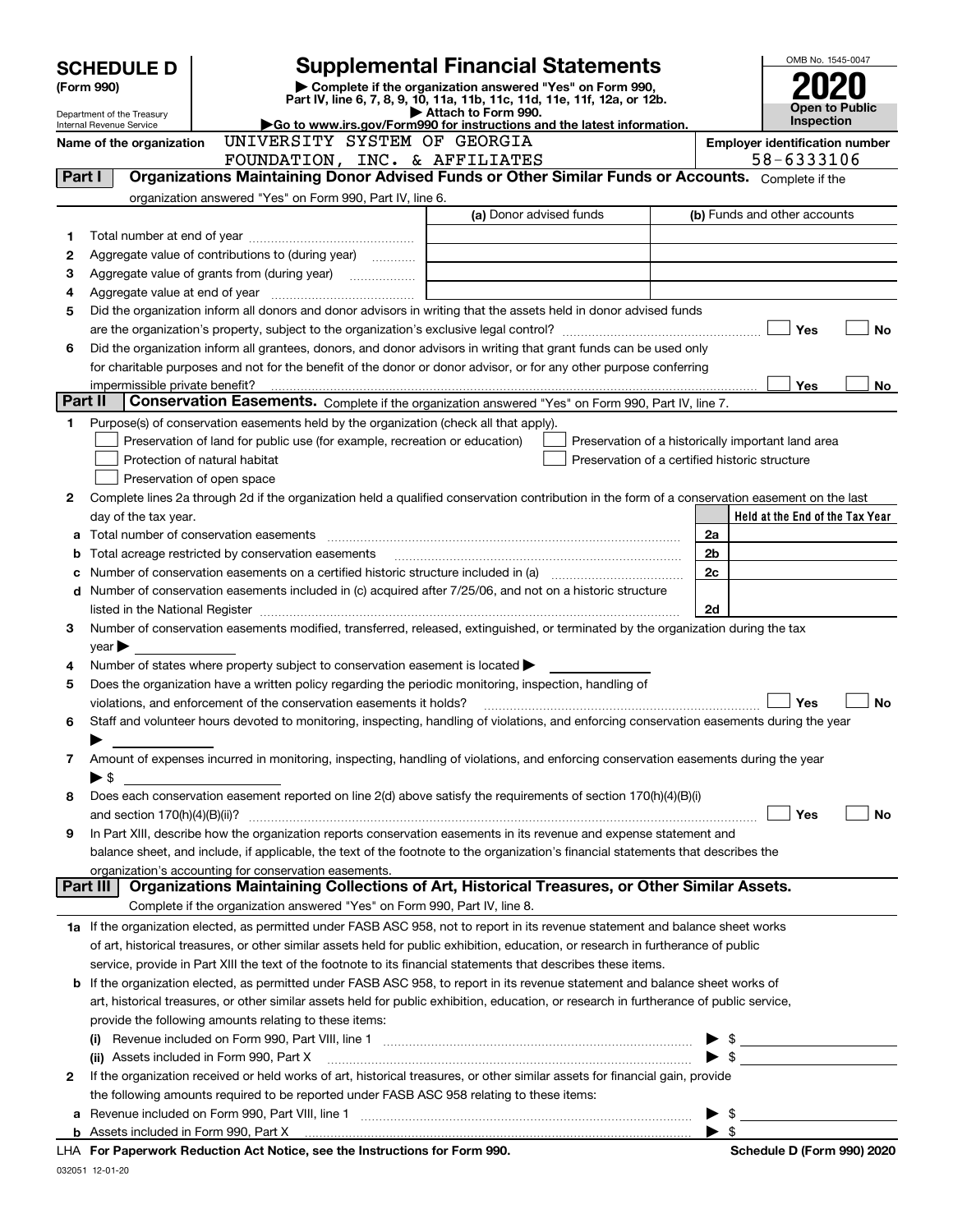|               |                                                                                                                                                                                                                                | UNIVERSITY SYSTEM OF GEORGIA  |                |                                                                                                                                                                                                                                |                 |                            |                        |     |            |
|---------------|--------------------------------------------------------------------------------------------------------------------------------------------------------------------------------------------------------------------------------|-------------------------------|----------------|--------------------------------------------------------------------------------------------------------------------------------------------------------------------------------------------------------------------------------|-----------------|----------------------------|------------------------|-----|------------|
|               | Schedule D (Form 990) 2020                                                                                                                                                                                                     | FOUNDATION, INC. & AFFILIATES |                |                                                                                                                                                                                                                                |                 | 58-6333106 Page 2          |                        |     |            |
|               | Part III<br>Organizations Maintaining Collections of Art, Historical Treasures, or Other Similar Assets (continued)                                                                                                            |                               |                |                                                                                                                                                                                                                                |                 |                            |                        |     |            |
| 3             | Using the organization's acquisition, accession, and other records, check any of the following that make significant use of its                                                                                                |                               |                |                                                                                                                                                                                                                                |                 |                            |                        |     |            |
|               | collection items (check all that apply):                                                                                                                                                                                       |                               |                |                                                                                                                                                                                                                                |                 |                            |                        |     |            |
| а             | Public exhibition                                                                                                                                                                                                              | d                             |                | Loan or exchange program                                                                                                                                                                                                       |                 |                            |                        |     |            |
| b             | Scholarly research                                                                                                                                                                                                             | e                             |                | Other the contract of the contract of the contract of the contract of the contract of the contract of the contract of the contract of the contract of the contract of the contract of the contract of the contract of the cont |                 |                            |                        |     |            |
| c             | Preservation for future generations                                                                                                                                                                                            |                               |                |                                                                                                                                                                                                                                |                 |                            |                        |     |            |
| 4             | Provide a description of the organization's collections and explain how they further the organization's exempt purpose in Part XIII.                                                                                           |                               |                |                                                                                                                                                                                                                                |                 |                            |                        |     |            |
| 5             | During the year, did the organization solicit or receive donations of art, historical treasures, or other similar assets                                                                                                       |                               |                |                                                                                                                                                                                                                                |                 |                            |                        |     |            |
|               |                                                                                                                                                                                                                                |                               |                |                                                                                                                                                                                                                                |                 |                            | Yes                    |     | No         |
|               | <b>Part IV</b><br>Escrow and Custodial Arrangements. Complete if the organization answered "Yes" on Form 990, Part IV, line 9, or                                                                                              |                               |                |                                                                                                                                                                                                                                |                 |                            |                        |     |            |
|               | reported an amount on Form 990, Part X, line 21.                                                                                                                                                                               |                               |                |                                                                                                                                                                                                                                |                 |                            |                        |     |            |
|               | 1a Is the organization an agent, trustee, custodian or other intermediary for contributions or other assets not included                                                                                                       |                               |                |                                                                                                                                                                                                                                |                 |                            |                        |     |            |
|               |                                                                                                                                                                                                                                |                               |                |                                                                                                                                                                                                                                |                 |                            | Yes                    |     | <b>No</b>  |
|               | b If "Yes," explain the arrangement in Part XIII and complete the following table:                                                                                                                                             |                               |                |                                                                                                                                                                                                                                |                 |                            |                        |     |            |
|               |                                                                                                                                                                                                                                |                               |                |                                                                                                                                                                                                                                |                 |                            | Amount                 |     |            |
|               | c Beginning balance                                                                                                                                                                                                            |                               |                |                                                                                                                                                                                                                                | 1c              |                            |                        |     |            |
|               |                                                                                                                                                                                                                                |                               |                |                                                                                                                                                                                                                                | 1d              |                            |                        |     |            |
| е             | Distributions during the year manufactured and an account of the year manufactured and the year manufactured and the year manufactured and the year manufactured and the year manufactured and the state of the state of the s |                               |                |                                                                                                                                                                                                                                | 1e              |                            |                        |     |            |
| f             |                                                                                                                                                                                                                                |                               |                |                                                                                                                                                                                                                                | 1f              |                            |                        |     |            |
|               | 2a Did the organization include an amount on Form 990, Part X, line 21, for escrow or custodial account liability?                                                                                                             |                               |                |                                                                                                                                                                                                                                |                 |                            | $\boxed{\text{X}}$ Yes |     | No         |
|               | b If "Yes," explain the arrangement in Part XIII. Check here if the explanation has been provided on Part XIII                                                                                                                 |                               |                |                                                                                                                                                                                                                                |                 |                            |                        |     |            |
| <b>Part V</b> | Endowment Funds. Complete if the organization answered "Yes" on Form 990, Part IV, line 10.                                                                                                                                    |                               |                |                                                                                                                                                                                                                                |                 |                            |                        |     |            |
|               |                                                                                                                                                                                                                                | (a) Current year              | (b) Prior year | (c) Two years back                                                                                                                                                                                                             |                 | (d) Three years back       | (e) Four years back    |     |            |
|               | 1a Beginning of year balance                                                                                                                                                                                                   | 5,366,599.                    | 5,461,737.     | 5,458,580.                                                                                                                                                                                                                     |                 | 5,436,506.                 |                        |     | 4,621,573. |
|               |                                                                                                                                                                                                                                | 298,936.                      | 141,046.       | 47,977.                                                                                                                                                                                                                        |                 | 61,450.                    |                        |     | 241,927.   |
| с             | Net investment earnings, gains, and losses                                                                                                                                                                                     | 1,608,193.                    | 1,111.         | 263,451.                                                                                                                                                                                                                       |                 | 483,727.                   |                        |     | 579,114.   |
|               |                                                                                                                                                                                                                                | 20, 263.                      | 12,295.        | 25,000.                                                                                                                                                                                                                        |                 |                            |                        |     |            |
|               | e Other expenditures for facilities                                                                                                                                                                                            |                               |                |                                                                                                                                                                                                                                |                 |                            |                        |     |            |
|               | and programs                                                                                                                                                                                                                   |                               |                |                                                                                                                                                                                                                                |                 |                            |                        |     |            |
|               | f Administrative expenses <i></i>                                                                                                                                                                                              | 203,733.                      | 225,000.       | 283, 271.                                                                                                                                                                                                                      |                 | 523,103.                   |                        |     | 6,108.     |
| g             | End of year balance                                                                                                                                                                                                            | 7,049,732.                    | 5,366,599.     | 5,461,737.                                                                                                                                                                                                                     |                 | 5,458,580.                 |                        |     | 5,436,506. |
| 2             | Provide the estimated percentage of the current year end balance (line 1g, column (a)) held as:                                                                                                                                |                               |                |                                                                                                                                                                                                                                |                 |                            |                        |     |            |
|               | a Board designated or quasi-endowment >                                                                                                                                                                                        | 84.4500                       | %              |                                                                                                                                                                                                                                |                 |                            |                        |     |            |
|               | Permanent endowment > 13.3000                                                                                                                                                                                                  | %                             |                |                                                                                                                                                                                                                                |                 |                            |                        |     |            |
|               | c Term endowment $\blacktriangleright$ 2.2500                                                                                                                                                                                  | %                             |                |                                                                                                                                                                                                                                |                 |                            |                        |     |            |
|               | The percentages on lines 2a, 2b, and 2c should equal 100%.                                                                                                                                                                     |                               |                |                                                                                                                                                                                                                                |                 |                            |                        |     |            |
|               | 3a Are there endowment funds not in the possession of the organization that are held and administered for the organization                                                                                                     |                               |                |                                                                                                                                                                                                                                |                 |                            |                        |     |            |
|               | by:                                                                                                                                                                                                                            |                               |                |                                                                                                                                                                                                                                |                 |                            |                        | Yes | No         |
|               | (i)                                                                                                                                                                                                                            |                               |                |                                                                                                                                                                                                                                |                 |                            | 3a(i)                  | X   |            |
|               | (ii)                                                                                                                                                                                                                           |                               |                |                                                                                                                                                                                                                                |                 |                            | 3a(ii)                 |     | x          |
|               |                                                                                                                                                                                                                                |                               |                |                                                                                                                                                                                                                                |                 |                            | 3b                     |     |            |
| 4             | Describe in Part XIII the intended uses of the organization's endowment funds.                                                                                                                                                 |                               |                |                                                                                                                                                                                                                                |                 |                            |                        |     |            |
|               | <b>Part VI</b><br>Land, Buildings, and Equipment.                                                                                                                                                                              |                               |                |                                                                                                                                                                                                                                |                 |                            |                        |     |            |
|               | Complete if the organization answered "Yes" on Form 990, Part IV, line 11a. See Form 990, Part X, line 10.                                                                                                                     |                               |                |                                                                                                                                                                                                                                |                 |                            |                        |     |            |
|               | Description of property                                                                                                                                                                                                        | (a) Cost or other             |                | (b) Cost or other                                                                                                                                                                                                              | (c) Accumulated |                            | (d) Book value         |     |            |
|               |                                                                                                                                                                                                                                | basis (investment)            |                | basis (other)                                                                                                                                                                                                                  | depreciation    |                            |                        |     |            |
|               |                                                                                                                                                                                                                                |                               |                |                                                                                                                                                                                                                                |                 |                            |                        |     |            |
| b             |                                                                                                                                                                                                                                |                               |                |                                                                                                                                                                                                                                |                 |                            |                        |     |            |
|               |                                                                                                                                                                                                                                |                               |                |                                                                                                                                                                                                                                |                 |                            |                        |     |            |
| d             |                                                                                                                                                                                                                                |                               |                |                                                                                                                                                                                                                                |                 |                            |                        |     |            |
|               |                                                                                                                                                                                                                                |                               |                |                                                                                                                                                                                                                                |                 |                            |                        |     |            |
|               |                                                                                                                                                                                                                                |                               |                |                                                                                                                                                                                                                                |                 |                            |                        |     | 0.         |
|               |                                                                                                                                                                                                                                |                               |                |                                                                                                                                                                                                                                |                 | Schedule D (Form 990) 2020 |                        |     |            |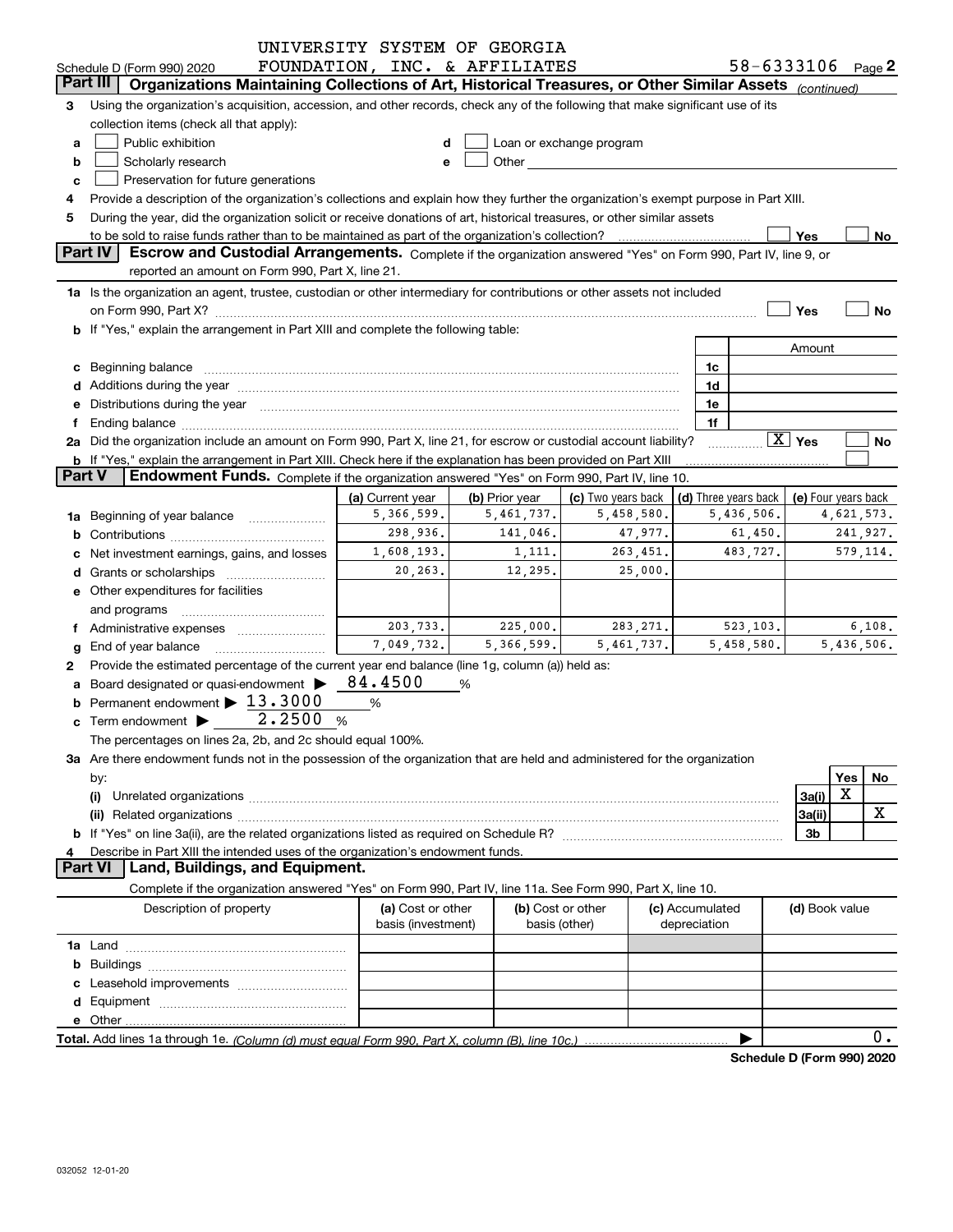| UNIVERSITY SYSTEM OF GEORGIA |  |   |
|------------------------------|--|---|
| $\blacksquare$               |  | . |

Schedule D (Form 990) 2020  ${\bf F}$ OUNDATION, INC. & A ${\bf FFLLLIATES}$  58-6333106 <sub>Page</sub>

# **Schedule D (Form 990) 2020 FOUNDATION,**<br>**Part VII Investments - Other Securities.**

Complete if the organization answered "Yes" on Form 990, Part IV, line 11b. See Form 990, Part X, line 12.

| (a) Description of security or category (including name of security)                   | (b) Book value | (c) Method of valuation: Cost or end-of-year market value |
|----------------------------------------------------------------------------------------|----------------|-----------------------------------------------------------|
| (1) Financial derivatives                                                              |                |                                                           |
| (2) Closely held equity interests                                                      |                |                                                           |
| $(3)$ Other                                                                            |                |                                                           |
| (A)                                                                                    |                |                                                           |
| (B)                                                                                    |                |                                                           |
| (C)                                                                                    |                |                                                           |
| (D)                                                                                    |                |                                                           |
| (E)                                                                                    |                |                                                           |
| (F)                                                                                    |                |                                                           |
| (G)                                                                                    |                |                                                           |
| (H)                                                                                    |                |                                                           |
| Total. (Col. (b) must equal Form 990, Part X, col. (B) line 12.) $\blacktriangleright$ |                |                                                           |

#### **Part VIII Investments - Program Related.**

Complete if the organization answered "Yes" on Form 990, Part IV, line 11c. See Form 990, Part X, line 13.

| (a) Description of investment                                              | (b) Book value | (c) Method of valuation: Cost or end-of-year market value |
|----------------------------------------------------------------------------|----------------|-----------------------------------------------------------|
| INVESTMENTS IN FINANCE                                                     |                |                                                           |
| LEASE<br>(2)                                                               | 513, 238, 479. | END-OF-YEAR MARKET VALUE                                  |
| $\left(3\right)$                                                           |                |                                                           |
| (4)                                                                        |                |                                                           |
| (5)                                                                        |                |                                                           |
| (6)                                                                        |                |                                                           |
| (7)                                                                        |                |                                                           |
| (8)                                                                        |                |                                                           |
| (9)                                                                        |                |                                                           |
| <b>Total.</b> (Col. (b) must equal Form 990, Part X, col. (B) line $13.$ ) | 513, 238, 479. |                                                           |

# **Part IX Other Assets.**

Complete if the organization answered "Yes" on Form 990, Part IV, line 11d. See Form 990, Part X, line 15.

| (a) Description                                                                                                   | (b) Book value |
|-------------------------------------------------------------------------------------------------------------------|----------------|
| ASSETS LIMITED<br>TO<br>USE<br>(1)                                                                                | 43, 272, 629.  |
| DEBT ISSUANCE COST<br>(2)                                                                                         | 6, 255, 861.   |
| (3)                                                                                                               |                |
| (4)                                                                                                               |                |
| (5)                                                                                                               |                |
| (6)                                                                                                               |                |
| (7)                                                                                                               |                |
| (8)                                                                                                               |                |
| (9)                                                                                                               |                |
|                                                                                                                   | 49,528,490.    |
| <b>Other Liabilities.</b><br>Part X                                                                               |                |
| Complete if the organization answered "Yes" on Form 990, Part IV, line 11e or 11f. See Form 990, Part X, line 25. |                |
| (a) Description of liability<br>1.                                                                                | (b) Book value |
| Federal income taxes<br>(1)                                                                                       |                |
| REFUNDING SERIES 2018B USG REAL<br>(2)                                                                            |                |
| ESTATE FOUNDATION VIII, LLC<br>(3)                                                                                |                |
| <b>TAXABLE BONDS</b><br>(4)                                                                                       | 11,500,000.    |
| CONSTRUCTION PAYABLE<br>(5)                                                                                       | 357,500.       |
| SCHOLARSHIPS PAYABLE<br>(6)                                                                                       | 277,500.       |
| (7)                                                                                                               |                |
| (8)                                                                                                               |                |
| (9)                                                                                                               |                |
|                                                                                                                   | 12,135,000.    |

**Total.**  *(Column (b) must equal Form 990, Part X, col. (B) line 25.)* 

Liability for uncertain tax positions. In Part XIII, provide the text of the footnote to the organization's financial statements that reports the

 $\vert$  X  $\vert$ 

organization's liability for uncertain tax positions under FASB ASC 740. Check here if the text of the footnote has been provided in Part XIII

**2.**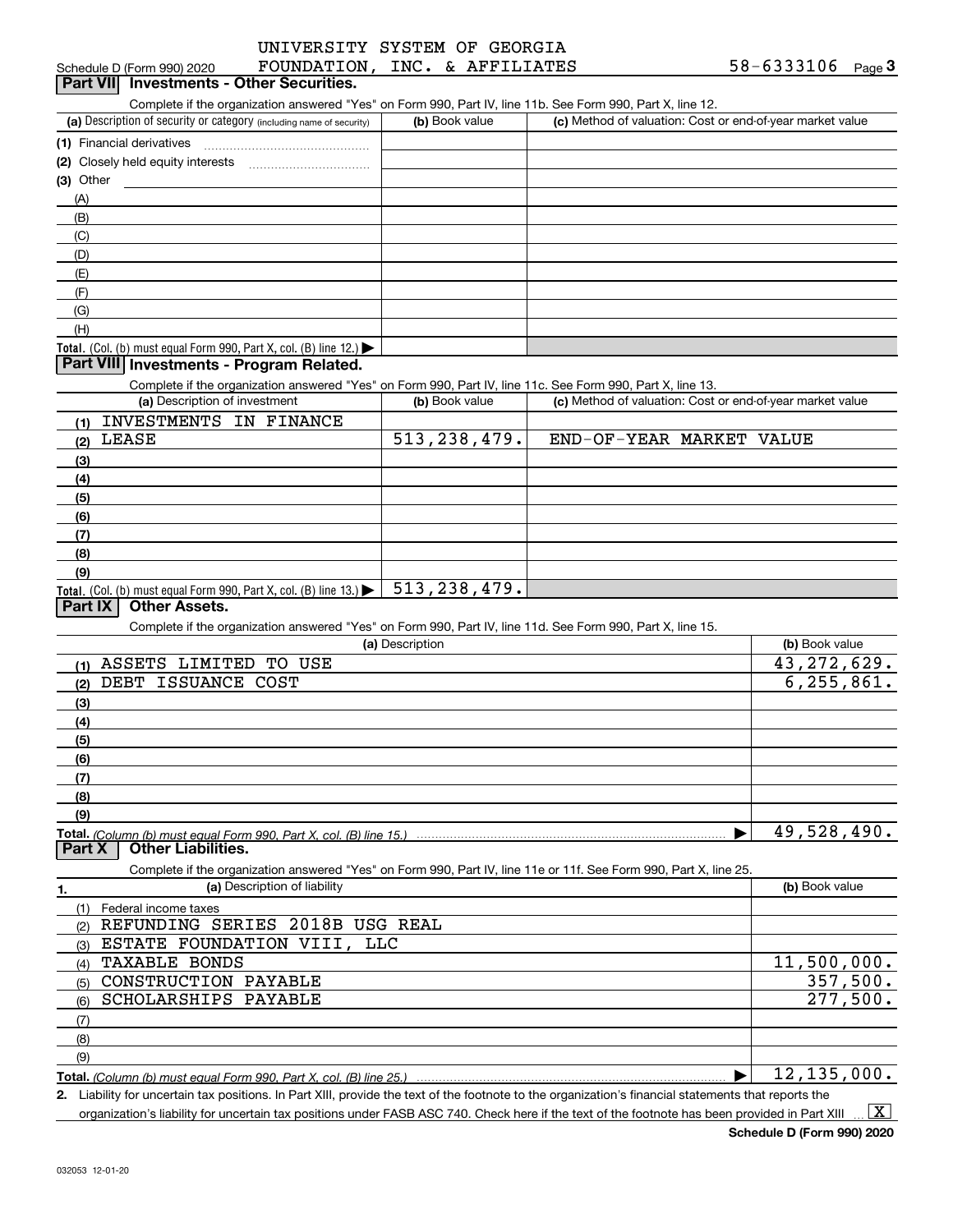|   | UNIVERSITY SYSTEM OF GEORGIA                                                                                                                                                                                                       |                |                   |
|---|------------------------------------------------------------------------------------------------------------------------------------------------------------------------------------------------------------------------------------|----------------|-------------------|
|   | FOUNDATION, INC. & AFFILIATES<br>Schedule D (Form 990) 2020                                                                                                                                                                        |                | 58-6333106 Page 4 |
|   | Reconciliation of Revenue per Audited Financial Statements With Revenue per Return.<br>Part XI                                                                                                                                     |                |                   |
|   | Complete if the organization answered "Yes" on Form 990, Part IV, line 12a.                                                                                                                                                        |                |                   |
| 1 | Total revenue, gains, and other support per audited financial statements                                                                                                                                                           |                | $\blacksquare$    |
| 2 | Amounts included on line 1 but not on Form 990, Part VIII, line 12:                                                                                                                                                                |                |                   |
| a | Net unrealized gains (losses) on investments [11] matter contracts and the unrealized gains (losses) on investments                                                                                                                | 2a             |                   |
|   |                                                                                                                                                                                                                                    | 2 <sub>b</sub> |                   |
| c |                                                                                                                                                                                                                                    | 2c             |                   |
| d |                                                                                                                                                                                                                                    | 2d             |                   |
| e | Add lines 2a through 2d                                                                                                                                                                                                            |                | 2e                |
| 3 |                                                                                                                                                                                                                                    |                | 3                 |
| 4 | Amounts included on Form 990, Part VIII, line 12, but not on line 1:                                                                                                                                                               |                |                   |
| a | Investment expenses not included on Form 990, Part VIII, line 7b [1000000000000000000000000000000000                                                                                                                               | 4a l           |                   |
|   | Other (Describe in Part XIII.) <b>COLOGIST:</b> (2001)                                                                                                                                                                             | 4b             |                   |
|   | Add lines 4a and 4b                                                                                                                                                                                                                |                | 4c                |
| 5 |                                                                                                                                                                                                                                    |                | 5                 |
|   | Part XII   Reconciliation of Expenses per Audited Financial Statements With Expenses per Return.                                                                                                                                   |                |                   |
|   | Complete if the organization answered "Yes" on Form 990, Part IV, line 12a.                                                                                                                                                        |                |                   |
| 1 |                                                                                                                                                                                                                                    |                | $\mathbf{1}$      |
| 2 | Amounts included on line 1 but not on Form 990, Part IX, line 25:                                                                                                                                                                  |                |                   |
| a |                                                                                                                                                                                                                                    | 2a             |                   |
|   |                                                                                                                                                                                                                                    | 2 <sub>b</sub> |                   |
|   |                                                                                                                                                                                                                                    | 2с             |                   |
| d |                                                                                                                                                                                                                                    | 2d             |                   |
| е | Add lines 2a through 2d <b>must be a constructed as the constant of the construction</b> and the state of the state of the state of the state of the state of the state of the state of the state of the state of the state of the |                | 2e                |
| з |                                                                                                                                                                                                                                    |                | 3                 |
| 4 | Amounts included on Form 990, Part IX, line 25, but not on line 1:                                                                                                                                                                 |                |                   |
| a |                                                                                                                                                                                                                                    | 4a -           |                   |
| b |                                                                                                                                                                                                                                    | 4 <sub>b</sub> |                   |
|   | c Add lines 4a and 4b                                                                                                                                                                                                              |                | 4c                |
| 5 |                                                                                                                                                                                                                                    |                | 5                 |
|   | Part XIII Supplemental Information.                                                                                                                                                                                                |                |                   |

Provide the descriptions required for Part II, lines 3, 5, and 9; Part III, lines 1a and 4; Part IV, lines 1b and 2b; Part V, line 4; Part X, line 2; Part XI, lines 2d and 4b; and Part XII, lines 2d and 4b. Also complete this part to provide any additional information.

# PART V, LINE 4:

TO SUPPORT THE EXEMPT PURPOSES OF THE FOUNDATION.

PART X, LINE 2:

THE FOUNDATION QUALIFIES AS A TAX-EXEMPT ORGANIZATION AS DESCRIBED IN

INTERNAL REVENUE CODE SECTION 501(C)(3) AND HAS BEEN CLASSIFIED BY THE

INTERNAL REVENUE SERVICE AS A PUBLICLY SUPPORTED ORGANIZATION AND NOT AS A

PRIVATE FOUNDATION. HOWEVER, INCOME FROM CERTAIN ACTIVITIES NOT DIRECTLY

RELATED TO THE FOUNDATION'S TAX-EXEMPT PURPOSE IS SUBJECT TO TAXATION AS

UNRELATED BUSINESS INCOME. THE FOUNDATION FOLLOWS THE STATUTORY

REQUIREMENTS FOR ITS INCOME TAX ACCOUNTING AND GENERALLY AVOIDS RISKS

#### ASSOCIATED WITH POTENTIALLY PROBLEMATIC TAX POSITIONS THAT MAY BE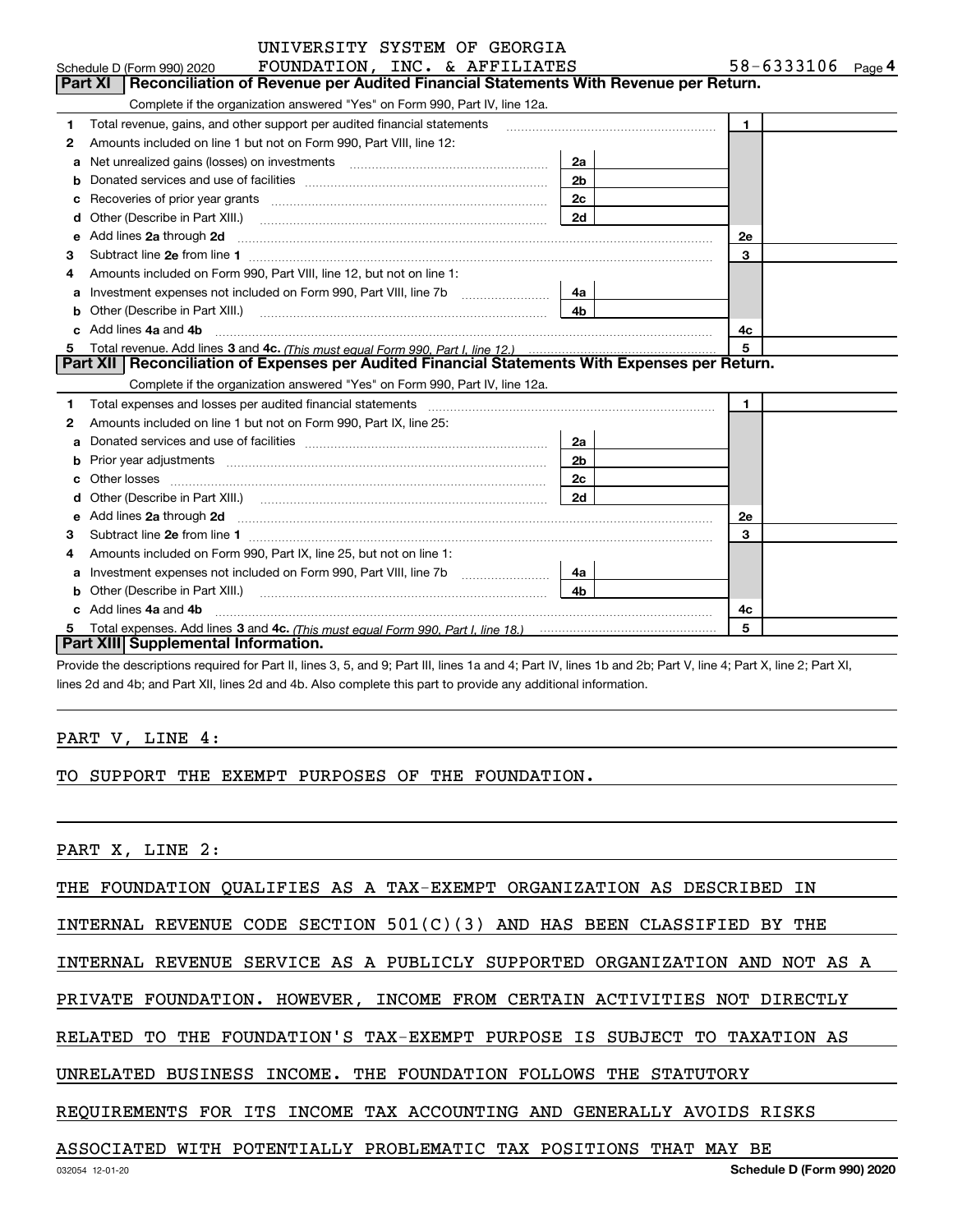*(continued)* **Part XIII Supplemental Information** 

#### CHALLENGED UPON EXAMINATION.

MANAGEMENT BELIEVES ANY LIABILITY RESULTING FROM TAXING AUTHORITIES

IMPOSING ADDITIONAL INCOME TAXES FROM ACTIVITIES DEEMED TO BE UNRELATED TO

THE FOUNDATION'S TAX-EXEMPT STATUS WOULD NOT HAVE A MATERIAL EFFECT ON THE

FOUNDATION'S CONSOLIDATED FINANCIAL STATEMENTS.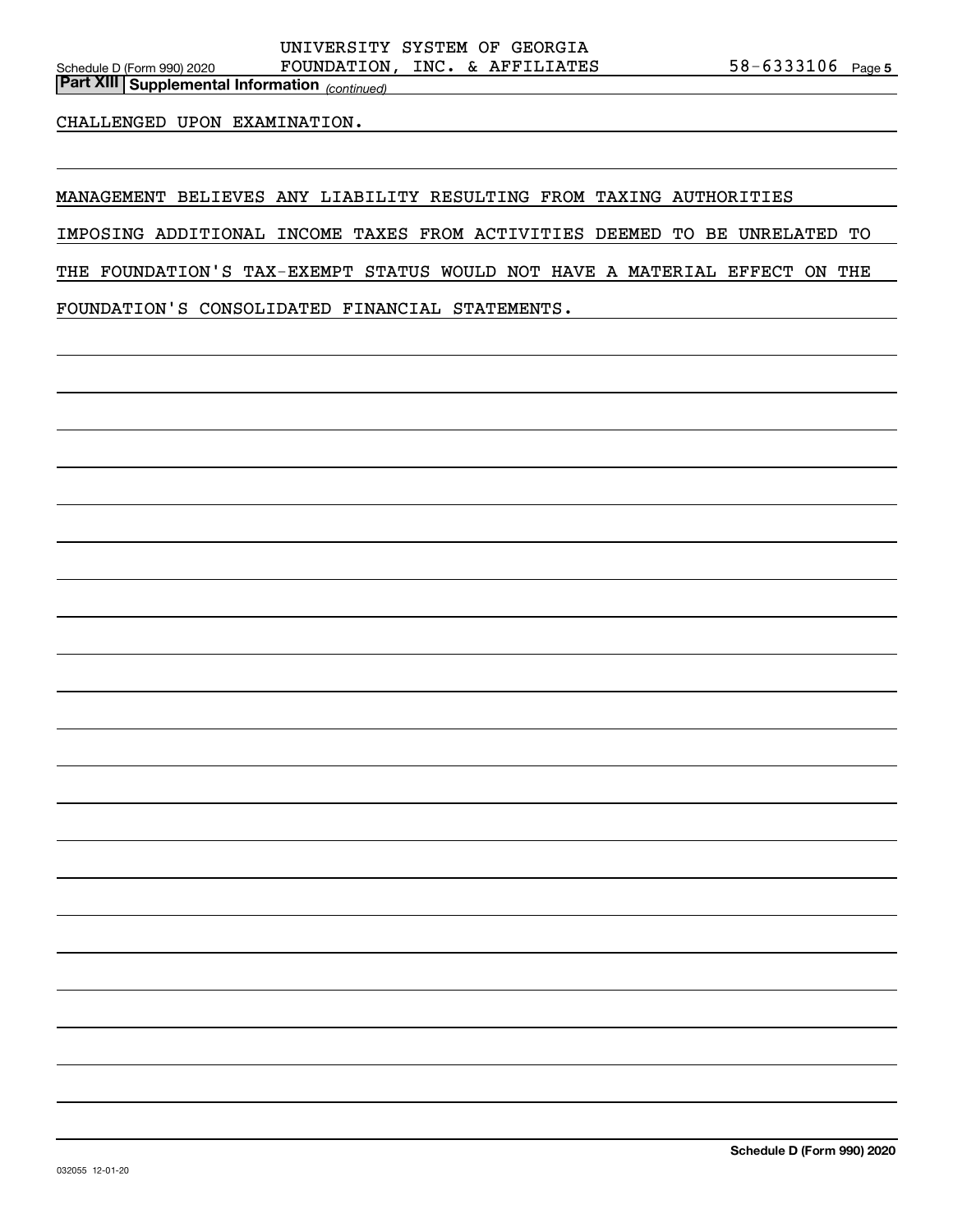| <b>SCHEDULE I</b>                                                                           |                                                                                                                                                                                                                                                                                           |                            | <b>Grants and Other Assistance to Organizations,</b>                                                                                  |                                                                              |                                         |                                                                |                                          |                                       | OMB No. 1545-0047                     |           |
|---------------------------------------------------------------------------------------------|-------------------------------------------------------------------------------------------------------------------------------------------------------------------------------------------------------------------------------------------------------------------------------------------|----------------------------|---------------------------------------------------------------------------------------------------------------------------------------|------------------------------------------------------------------------------|-----------------------------------------|----------------------------------------------------------------|------------------------------------------|---------------------------------------|---------------------------------------|-----------|
| (Form 990)                                                                                  |                                                                                                                                                                                                                                                                                           |                            | Governments, and Individuals in the United States<br>Complete if the organization answered "Yes" on Form 990, Part IV, line 21 or 22. |                                                                              |                                         |                                                                |                                          |                                       |                                       |           |
| Department of the Treasury<br><b>Internal Revenue Service</b>                               |                                                                                                                                                                                                                                                                                           |                            |                                                                                                                                       | Attach to Form 990.<br>Go to www.irs.gov/Form990 for the latest information. |                                         |                                                                |                                          |                                       | <b>Open to Public</b><br>Inspection   |           |
| Name of the organization                                                                    |                                                                                                                                                                                                                                                                                           |                            | UNIVERSITY SYSTEM OF GEORGIA<br>FOUNDATION, INC. & AFFILIATES                                                                         |                                                                              |                                         |                                                                |                                          | <b>Employer identification number</b> | 58-6333106                            |           |
| Part I                                                                                      | <b>General Information on Grants and Assistance</b>                                                                                                                                                                                                                                       |                            |                                                                                                                                       |                                                                              |                                         |                                                                |                                          |                                       |                                       |           |
| $\mathbf 1$<br>$\mathbf{2}$                                                                 | Does the organization maintain records to substantiate the amount of the grants or assistance, the grantees' eligibility for the grants or assistance, and the selection<br>Describe in Part IV the organization's procedures for monitoring the use of grant funds in the United States. |                            |                                                                                                                                       |                                                                              |                                         |                                                                |                                          |                                       | $\boxed{\text{X}}$ Yes                | l No      |
| Part II                                                                                     | Grants and Other Assistance to Domestic Organizations and Domestic Governments. Complete if the organization answered "Yes" on Form 990, Part IV, line 21, for any                                                                                                                        |                            |                                                                                                                                       |                                                                              |                                         |                                                                |                                          |                                       |                                       |           |
|                                                                                             | recipient that received more than \$5,000. Part II can be duplicated if additional space is needed.                                                                                                                                                                                       |                            |                                                                                                                                       |                                                                              |                                         |                                                                |                                          |                                       |                                       |           |
|                                                                                             | 1 (a) Name and address of organization<br>or government                                                                                                                                                                                                                                   | $(b)$ EIN                  | (c) IRC section<br>(if applicable)                                                                                                    | (d) Amount of<br>cash grant                                                  | (e) Amount of<br>non-cash<br>assistance | (f) Method of<br>valuation (book,<br>FMV, appraisal,<br>other) | (g) Description of<br>noncash assistance |                                       | (h) Purpose of grant<br>or assistance |           |
| ABRAHAM BALDWIN AGRICULTURAL<br>MOORE HWY - TIFTON, GA 31793                                | COLLEGE FOUNDATION - ABAC 13, 2802                                                                                                                                                                                                                                                        | $58 - 6073263$ $501(C)(3)$ |                                                                                                                                       | 85,429.                                                                      | 0.                                      |                                                                |                                          | SCHOLARSHIPS                          |                                       |           |
| 504 COLLEGE DRIVE<br>ALBANY, GA 31705                                                       | ALBANY STATE UNIVERSITY FOUNDATION                                                                                                                                                                                                                                                        | $23 - 7032763$ 501(C)(3)   |                                                                                                                                       | 11,850.                                                                      | 0.                                      |                                                                |                                          | SCHOLARSHIPS                          |                                       |           |
| FOUNDATION, INC. - 1630<br>30310                                                            | ATLANTA METROPOLITAN STATE COLLEGE<br>METROPOLITAN PARKWAY - ATLANTA, GA                                                                                                                                                                                                                  | $58-1727943$ $501(C)(3)$   |                                                                                                                                       |                                                                              | 0.                                      |                                                                |                                          | SCHOLARSHIPS                          |                                       |           |
| AUGUSTA STATE UNIVERSITY<br>FOUNDATION - 2500 WALTON WAY -<br>AUGUSTA, GA 30904             |                                                                                                                                                                                                                                                                                           | $23 - 7419286$ 501(C)(3)   |                                                                                                                                       | 11,000.<br>49,468                                                            | 0.                                      |                                                                |                                          | SCHOLARSHIPS                          |                                       |           |
| CLAYTON STATE UNIVERSITY<br>FOUNDATION - 2000 CLAYTON STATE<br>BOULEVARD - MORROW, GA 30260 |                                                                                                                                                                                                                                                                                           | $23 - 7419285$ 501(C)(3)   |                                                                                                                                       | 11,000.                                                                      | 0.                                      |                                                                |                                          | SCHOLARSHIPS                          |                                       |           |
| COLLEGE OF COASTAL GEORGIA<br>FOUNDATION - 4225 UNIVERSITY<br>AVENUE - MORROW, GA 31907     |                                                                                                                                                                                                                                                                                           | $58 - 6043198$ $501(C)(3)$ |                                                                                                                                       | 42.359.                                                                      | 0.                                      |                                                                |                                          | SCHOLARSHIPS                          |                                       |           |
|                                                                                             | 2 Enter total number of section 501(c)(3) and government organizations listed in the line 1 table                                                                                                                                                                                         |                            |                                                                                                                                       |                                                                              |                                         |                                                                |                                          |                                       |                                       | 27.<br>0. |
|                                                                                             | 3 Enter total number of other organizations listed in the line 1 table                                                                                                                                                                                                                    |                            |                                                                                                                                       |                                                                              |                                         |                                                                |                                          |                                       |                                       |           |

**For Paperwork Reduction Act Notice, see the Instructions for Form 990. Schedule I (Form 990) 2020** LHA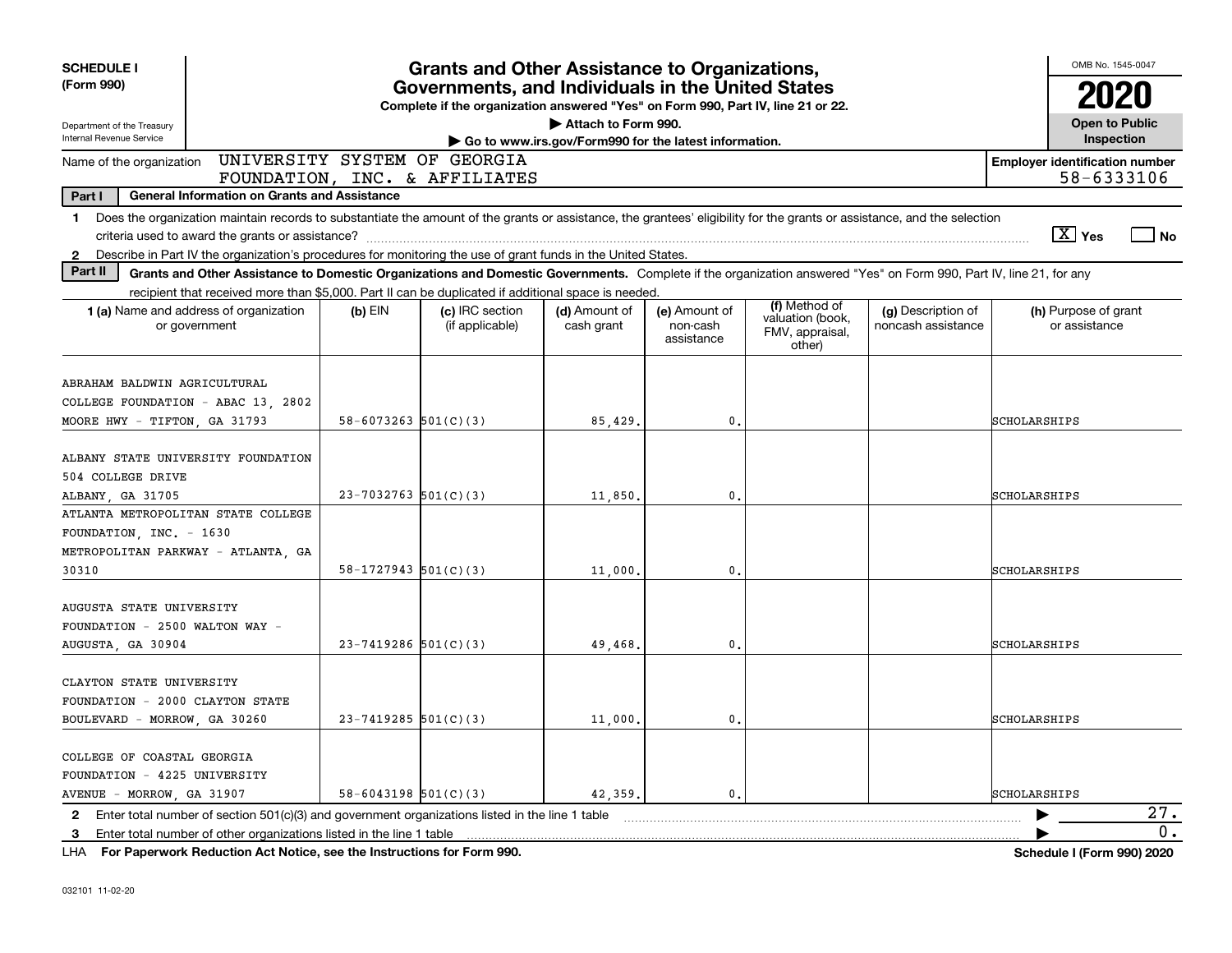Schedule I (Form 990) **FOUNDATION, INC. & AFFILIATES** 5 8-6 3 3 3 1 0 6 Page 1

| (a) Name and address of<br>organization or government        | $(b)$ EIN                  | (c) IRC section<br>if applicable | (d) Amount of<br>cash grant | (e) Amount of<br>non-cash<br>assistance | (f) Method of<br>valuation<br>(book, FMV,<br>appraisal, other) | (g) Description of<br>non-cash assistance | (h) Purpose of grant<br>or assistance |
|--------------------------------------------------------------|----------------------------|----------------------------------|-----------------------------|-----------------------------------------|----------------------------------------------------------------|-------------------------------------------|---------------------------------------|
| COLUMBUS STATE UNIVERSITY                                    |                            |                                  |                             |                                         |                                                                |                                           |                                       |
| FOUNDATION - 4225 UNIVERSITY                                 |                            |                                  |                             |                                         |                                                                |                                           |                                       |
| AVENUE - COLUMBUS, GA 31907                                  | $58 - 6043198$ $501(C)(3)$ |                                  | 70,705.                     | 0.                                      |                                                                |                                           | SCHOLARSHIPS                          |
|                                                              |                            |                                  |                             |                                         |                                                                |                                           |                                       |
| DALTON STATE COLLEGE FOUNDATION                              |                            |                                  |                             |                                         |                                                                |                                           |                                       |
| 2400 DILLIONVILLE ROAD                                       |                            |                                  |                             |                                         |                                                                |                                           |                                       |
| ALBANY, GA 31717                                             | 58-0964652 $501(C)(3)$     |                                  | 30,623.                     | 0.                                      |                                                                |                                           | SCHOLARSHIPS                          |
|                                                              |                            |                                  |                             |                                         |                                                                |                                           |                                       |
| EAST GEORGIA STATE COLLEGE                                   |                            |                                  |                             |                                         |                                                                |                                           |                                       |
| FOUNDATION - 131 COLLEGE CIRCLE -                            |                            |                                  |                             |                                         |                                                                |                                           |                                       |
| SWAINSBORO, GA 30401                                         | 58-1318200 $501(C)(3)$     |                                  | 33,871.                     | $\mathbf{0}$ .                          |                                                                |                                           | SCHOLARSHIPS                          |
| FORT VALLEY STATE UNIVERSITY                                 |                            |                                  |                             |                                         |                                                                |                                           |                                       |
| FOUNDATION, INC. - 1005 STATE                                |                            |                                  |                             |                                         |                                                                |                                           |                                       |
| UNIVERSITY DRIVE - FORT VALLEY, GA                           |                            |                                  |                             |                                         |                                                                |                                           |                                       |
| 31030                                                        | $23 - 7281905$ 501(C)(3)   |                                  | 14,850.                     | 0.                                      |                                                                |                                           | SCHOLARSHIPS                          |
|                                                              |                            |                                  |                             |                                         |                                                                |                                           |                                       |
| GEORGIA COLLEGE & STATE UNIVERSITY                           |                            |                                  |                             |                                         |                                                                |                                           |                                       |
| FOUNDATION - CAMPUS BOX 096 -                                |                            |                                  |                             |                                         |                                                                |                                           |                                       |
| MILLEDGEVILLE, GA 31061                                      | $58 - 6043972$ $501(C)(3)$ |                                  | 12,000.                     | $\mathbf{0}$                            |                                                                |                                           | SCHOLARSHIPS                          |
| GEORGIA GWINNETT COLLEGE                                     |                            |                                  |                             |                                         |                                                                |                                           |                                       |
| FOUNDATION - 1000 UNIVERSITY                                 |                            |                                  |                             |                                         |                                                                |                                           |                                       |
| CENTER LANE - LAWRENCEVILLE, GA                              |                            |                                  |                             |                                         |                                                                |                                           |                                       |
| 30043                                                        | $20-5107997$ 501(C)(3)     |                                  | 13,500.                     | 0.                                      |                                                                |                                           | SCHOLARSHIPS                          |
|                                                              |                            |                                  |                             |                                         |                                                                |                                           |                                       |
| GEORGIA HIGHLANDS COLLEGE                                    |                            |                                  |                             |                                         |                                                                |                                           |                                       |
| FOUNDATION - 3175 CEDARTOWN                                  |                            |                                  |                             |                                         |                                                                |                                           |                                       |
| HIGHWAY - ROME, GA 30161                                     | $23 - 7332373$ 501(C)(3)   |                                  | 11,000.                     | 0.                                      |                                                                |                                           | SCHOLARSHIPS                          |
| GEORGIA SOUTHERN UNIVERSITY                                  |                            |                                  |                             |                                         |                                                                |                                           |                                       |
| FOUNDATION - PO BOX 8053, 2472                               |                            |                                  |                             |                                         |                                                                |                                           |                                       |
| AKINS BOULEVARD - STATESBORO, GA                             |                            |                                  |                             |                                         |                                                                |                                           |                                       |
| 30460                                                        | $58 - 6034031$ $501(C)(3)$ |                                  | 90,586.                     | 0.                                      |                                                                |                                           | SCHOLARSHIPS                          |
|                                                              |                            |                                  |                             |                                         |                                                                |                                           |                                       |
| GEORGIA SOUTHWESTERN STATE                                   |                            |                                  |                             |                                         |                                                                |                                           |                                       |
| UNIVERSITY FOUNDATION - P.O. BOX<br>926 - AMERICUS, GA 31709 |                            |                                  |                             |                                         |                                                                |                                           |                                       |
|                                                              | 58-1386358 $501(C)(3)$     |                                  | 11,000.                     | $\mathbf{0}$                            |                                                                |                                           | SCHOLARSHIPS                          |

**Schedule I (Form 990)**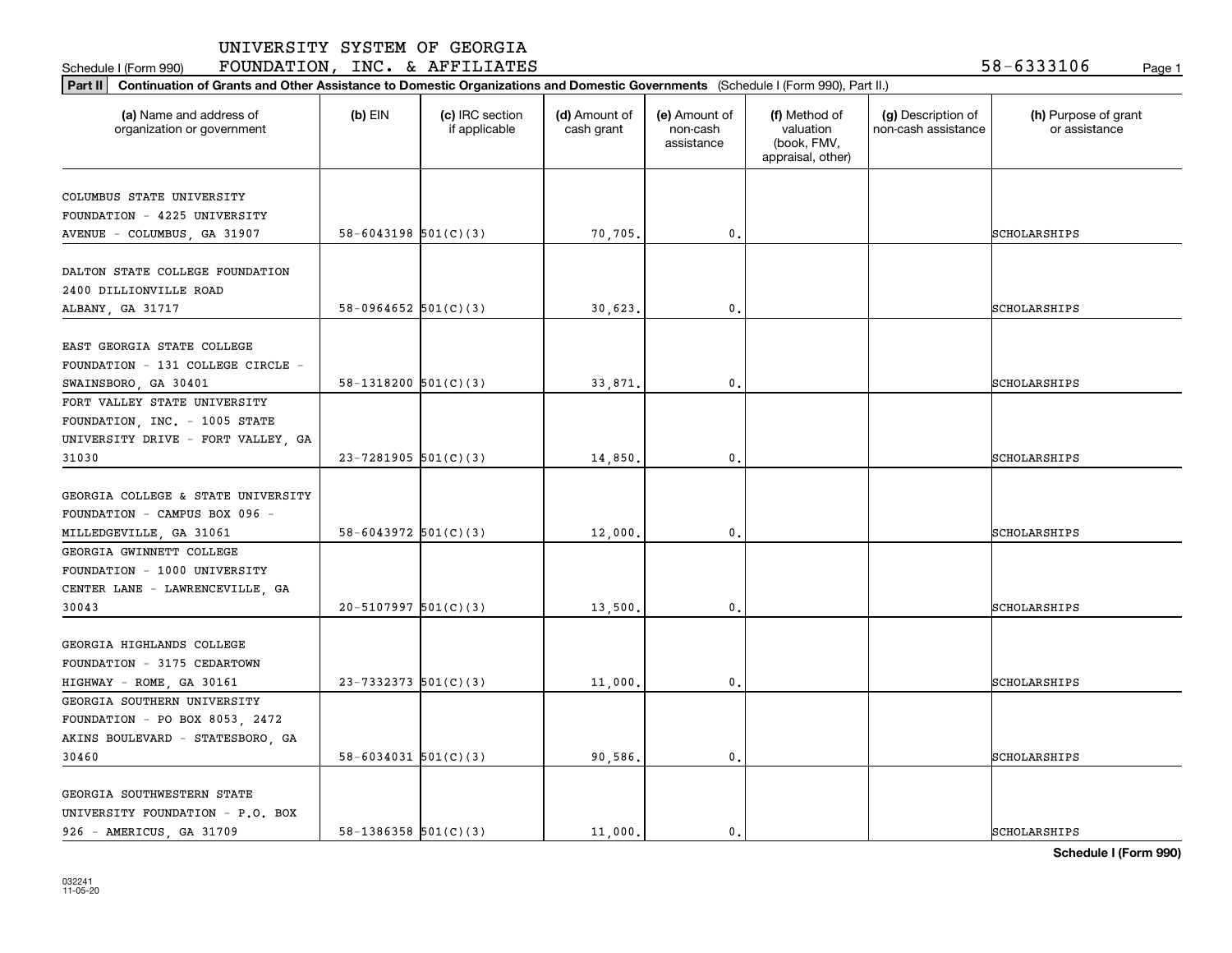Schedule I (Form 990) **FOUNDATION, INC. & AFFILIATES** 5 8-6 3 3 3 1 0 6 Page 1

| (a) Name and address of<br>organization or government         | $(b)$ EIN                  | (c) IRC section<br>if applicable | (d) Amount of<br>cash grant | (e) Amount of<br>non-cash<br>assistance | (f) Method of<br>valuation<br>(book, FMV,<br>appraisal, other) | (g) Description of<br>non-cash assistance | (h) Purpose of grant<br>or assistance |
|---------------------------------------------------------------|----------------------------|----------------------------------|-----------------------------|-----------------------------------------|----------------------------------------------------------------|-------------------------------------------|---------------------------------------|
|                                                               |                            |                                  |                             |                                         |                                                                |                                           |                                       |
| GEORGIA STATE UNIVERSITY                                      |                            |                                  |                             |                                         |                                                                |                                           |                                       |
| FOUNDATION - ONE PARK PLACE, SUITE<br>533 - ATLANTA, GA 30303 | 58-6033185 $501(C)(3)$     |                                  | 207,346.                    | 0.                                      |                                                                |                                           | SCHOLARSHIPS                          |
|                                                               |                            |                                  |                             |                                         |                                                                |                                           |                                       |
| GEORGIA TECH FOUNDATION, INC.                                 |                            |                                  |                             |                                         |                                                                |                                           |                                       |
| 760 SPRING STREET 4TH FLOOR                                   |                            |                                  |                             |                                         |                                                                |                                           |                                       |
| ATLANTA, GA 30308                                             | $58 - 6043294$ $501(C)(3)$ |                                  | 16,500.                     | 0.                                      |                                                                |                                           | SCHOLARSHIPS                          |
|                                                               |                            |                                  |                             |                                         |                                                                |                                           |                                       |
| GORDON COLLEGE FOUNDATION, INC.                               |                            |                                  |                             |                                         |                                                                |                                           |                                       |
| 419 COLLEGE DRIVE                                             |                            |                                  |                             |                                         |                                                                |                                           |                                       |
| BARNESVILLE, GA 30204                                         | $23 - 7271047$ 501(C)(3)   |                                  | 10,000.                     | $\mathbf{0}$ .                          |                                                                |                                           | SCHOLARSHIPS                          |
| KENNESAW STATE UNIVERSITY                                     |                            |                                  |                             |                                         |                                                                |                                           |                                       |
| FOUNDATION - 1000 CHASTAIN ROAD                               |                            |                                  |                             |                                         |                                                                |                                           |                                       |
| MD9101 - KENNESAW, GA 30144                                   | $23 - 7034345$ 501(C)(3)   |                                  | 689,721.                    | 0.                                      |                                                                |                                           | SCHOLARSHIPS                          |
|                                                               |                            |                                  |                             |                                         |                                                                |                                           |                                       |
| MIDDLE GEORGIA STATE UNIVERSITY                               |                            |                                  |                             |                                         |                                                                |                                           |                                       |
| FOUNDATION - 100 COLLEGE STATION                              |                            |                                  |                             |                                         |                                                                |                                           |                                       |
| DR - MACON, GA 31206                                          | $23-7066010$ 501(C)(3)     |                                  | 11,000.                     | $\mathbf{0}$                            |                                                                |                                           | SCHOLARSHIPS                          |
|                                                               |                            |                                  |                             |                                         |                                                                |                                           |                                       |
| SAVANNAH STATE UNIVERSITY                                     |                            |                                  |                             |                                         |                                                                |                                           |                                       |
| FOUNDATION - PO BOX 201439 -                                  |                            |                                  |                             |                                         |                                                                |                                           |                                       |
| SAVANNAH, GA 31404                                            | $23 - 7305890$ 501(C)(3)   |                                  | 15,800.                     | 0.                                      |                                                                |                                           | SCHOLARSHIPS                          |
|                                                               |                            |                                  |                             |                                         |                                                                |                                           |                                       |
| SOUTH GEORGIA STATE COLLEGE                                   |                            |                                  |                             |                                         |                                                                |                                           |                                       |
| FOUNDATION - 100 WEST COLLEGE PARK                            |                            |                                  |                             |                                         |                                                                |                                           |                                       |
| DR. - DOUGLAS, GA 31533                                       | $58 - 1282314$ $501(C)(3)$ |                                  | 60,989.                     | 0.                                      |                                                                |                                           | SCHOLARSHIPS                          |
| THE UNIVERSITY OF GEORGIA                                     |                            |                                  |                             |                                         |                                                                |                                           |                                       |
| FOUNDATION - 394 SOUTH MILLEDGE                               |                            |                                  |                             |                                         |                                                                |                                           |                                       |
| AVENUE - ATHENS, GA 30602                                     | $58 - 6033837$ $501(C)(3)$ |                                  | 12,500.                     | 0.                                      |                                                                |                                           | SCHOLARSHIPS                          |
| UNIVERSITY OF GEORGIA OFFICE OF                               |                            |                                  |                             |                                         |                                                                |                                           |                                       |
| STUDENT FINANCIAL AID - 220                                   |                            |                                  |                             |                                         |                                                                |                                           |                                       |
| HOLMES/HUNTER ACADEMIC BUILDING -                             |                            |                                  |                             |                                         |                                                                |                                           |                                       |
| ATHENS, GA 30602                                              | $58 - 6001998$ $501(C)(3)$ |                                  | 8.000.                      | $\mathbf{0}$                            |                                                                |                                           | SCHOLARSHIPS                          |

**Schedule I (Form 990)**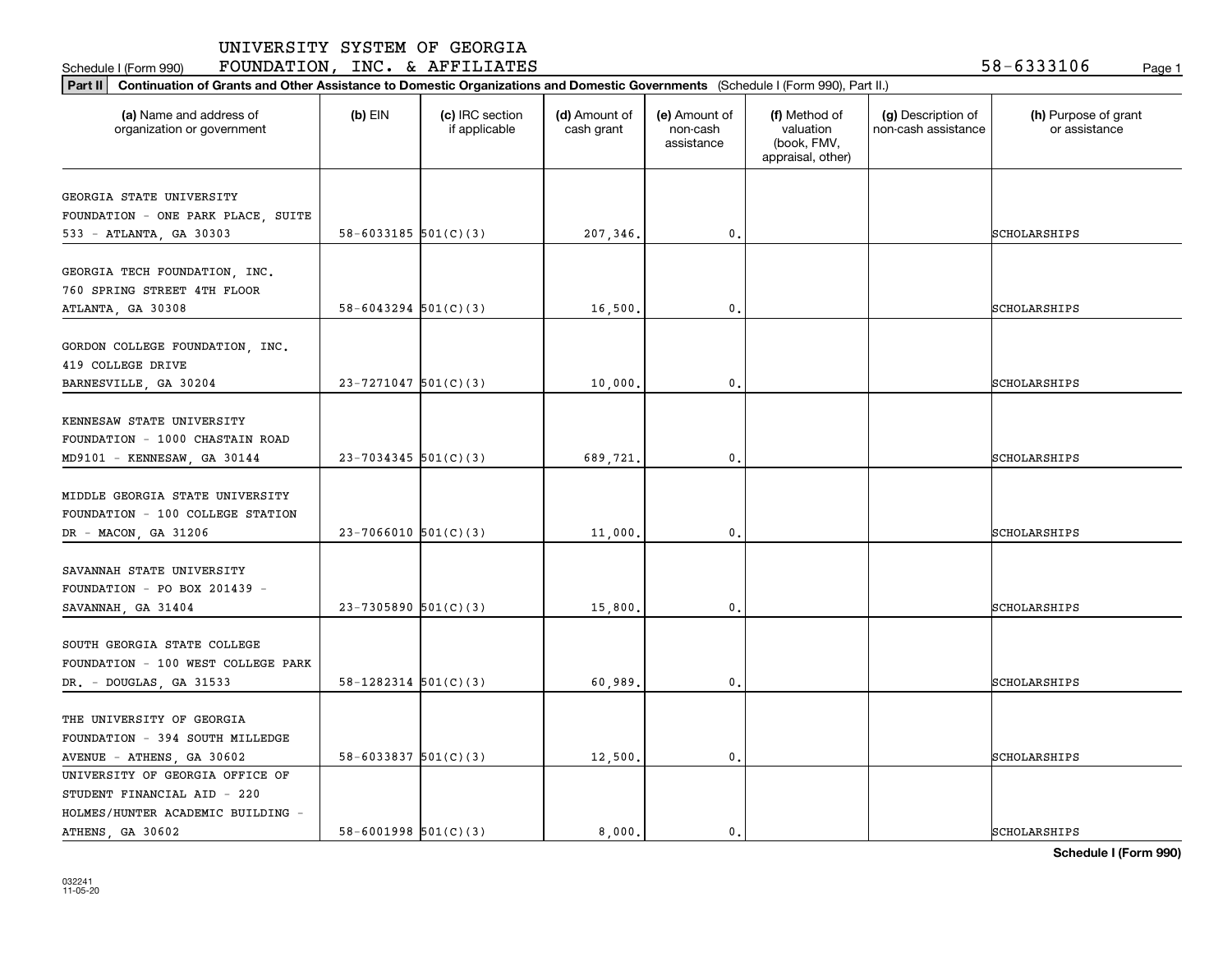Schedule I (Form 990) **FOUNDATION, INC. & AFFILIATES** 5 8-6 3 3 3 1 0 6 <sub>Page 1</sub>

| Continuation of Grants and Other Assistance to Domestic Organizations and Domestic Governments (Schedule I (Form 990), Part II.)<br>Part II |                            |                                  |                             |                                         |                                                                |                                           |                                       |  |  |  |  |  |  |
|---------------------------------------------------------------------------------------------------------------------------------------------|----------------------------|----------------------------------|-----------------------------|-----------------------------------------|----------------------------------------------------------------|-------------------------------------------|---------------------------------------|--|--|--|--|--|--|
| (a) Name and address of<br>organization or government                                                                                       | $(b)$ EIN                  | (c) IRC section<br>if applicable | (d) Amount of<br>cash grant | (e) Amount of<br>non-cash<br>assistance | (f) Method of<br>valuation<br>(book, FMV,<br>appraisal, other) | (g) Description of<br>non-cash assistance | (h) Purpose of grant<br>or assistance |  |  |  |  |  |  |
| UNIVERSITY OF NORTH GEORGIA<br>FOUNDATION - DAHLONEGA, INC. - PO<br>BOX 1599 - DAHLONEGA, GA 30533                                          | $23 - 7066297$ 501(C)(3)   |                                  | 60,197.                     | $\mathsf{0}$ .                          |                                                                |                                           | SCHOLARSHIPS                          |  |  |  |  |  |  |
| UNIVERSITY OF WEST GEORGIA<br>FOUNDATION - 1601 MAPLE ST -<br>CARROLLTON, GA 30118                                                          | $58 - 6056464$ $501(C)(3)$ |                                  | 11,000.                     | $\mathfrak{o}$ .                        |                                                                |                                           | SCHOLARSHIPS                          |  |  |  |  |  |  |
| VALDOSTA STATE UNIVERSTITY<br>1500 N PATTERSON ST<br>VALDOSTA, GA 31698                                                                     | $58 - 6002072$ $501(C)(3)$ |                                  | 13,000.                     | $\mathfrak{o}$ .                        |                                                                |                                           | SCHOLARSHIPS                          |  |  |  |  |  |  |
|                                                                                                                                             |                            |                                  |                             |                                         |                                                                |                                           |                                       |  |  |  |  |  |  |
|                                                                                                                                             |                            |                                  |                             |                                         |                                                                |                                           |                                       |  |  |  |  |  |  |
|                                                                                                                                             |                            |                                  |                             |                                         |                                                                |                                           |                                       |  |  |  |  |  |  |
|                                                                                                                                             |                            |                                  |                             |                                         |                                                                |                                           |                                       |  |  |  |  |  |  |
|                                                                                                                                             |                            |                                  |                             |                                         |                                                                |                                           |                                       |  |  |  |  |  |  |
|                                                                                                                                             |                            |                                  |                             |                                         |                                                                |                                           |                                       |  |  |  |  |  |  |

**Schedule I (Form 990)**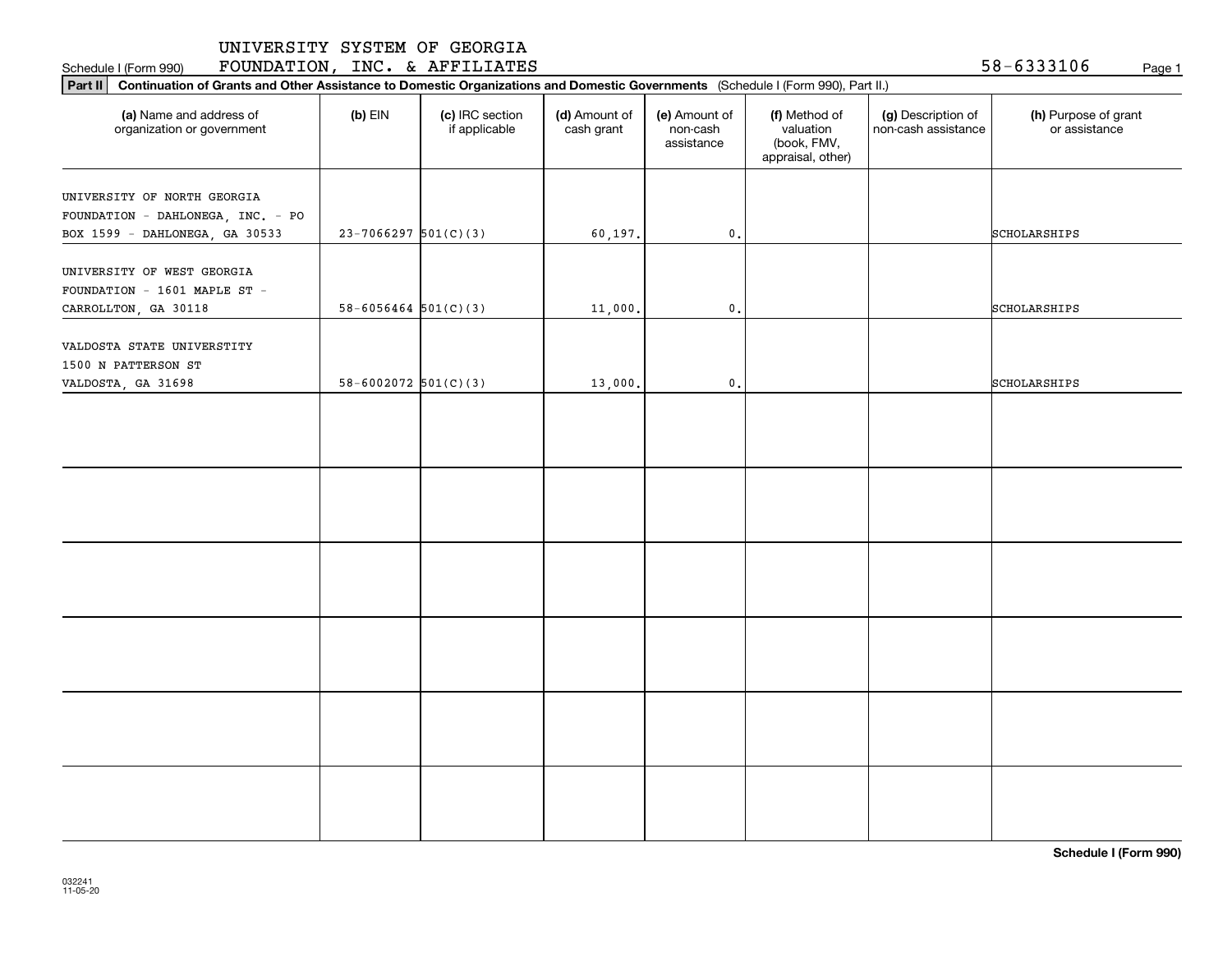#### Schedule I (Form 990) 2020 **FOUNDATION, INC. & AFFILIATES** 5 8-6 3 3 3 1 0 6 Page

**2**

**Part III | Grants and Other Assistance to Domestic Individuals. Complete if the organization answered "Yes" on Form 990, Part IV, line 22.** Part III can be duplicated if additional space is needed.

| (a) Type of grant or assistance | (b) Number of<br>recipients | (c) Amount of<br>cash grant | (d) Amount of non-<br>cash assistance | (e) Method of valuation<br>(book, FMV, appraisal, other) | (f) Description of noncash assistance |
|---------------------------------|-----------------------------|-----------------------------|---------------------------------------|----------------------------------------------------------|---------------------------------------|
|                                 |                             |                             |                                       |                                                          |                                       |
|                                 |                             |                             |                                       |                                                          | RECOGNITION FOR EXCELLENCE IN         |
| FACULTY AWARDS                  | -6                          | 30,000.                     | $\mathbf 0$ .                         |                                                          | THEIR FIELD                           |
|                                 |                             |                             |                                       |                                                          |                                       |
|                                 |                             |                             |                                       |                                                          |                                       |
|                                 |                             |                             |                                       |                                                          |                                       |
|                                 |                             |                             |                                       |                                                          |                                       |
|                                 |                             |                             |                                       |                                                          |                                       |
|                                 |                             |                             |                                       |                                                          |                                       |
|                                 |                             |                             |                                       |                                                          |                                       |
|                                 |                             |                             |                                       |                                                          |                                       |
|                                 |                             |                             |                                       |                                                          |                                       |
|                                 |                             |                             |                                       |                                                          |                                       |
|                                 |                             |                             |                                       |                                                          |                                       |
|                                 |                             |                             |                                       |                                                          |                                       |

Part IV | Supplemental Information. Provide the information required in Part I, line 2; Part III, column (b); and any other additional information.

PART II, LINE 1, COLUMN C

GOVERNING AGENCY FOR UNIVERSITIES AND COLLEGES LISTED ON PART II: THE

UNIVERSITY SYSTEM OF GEORGIA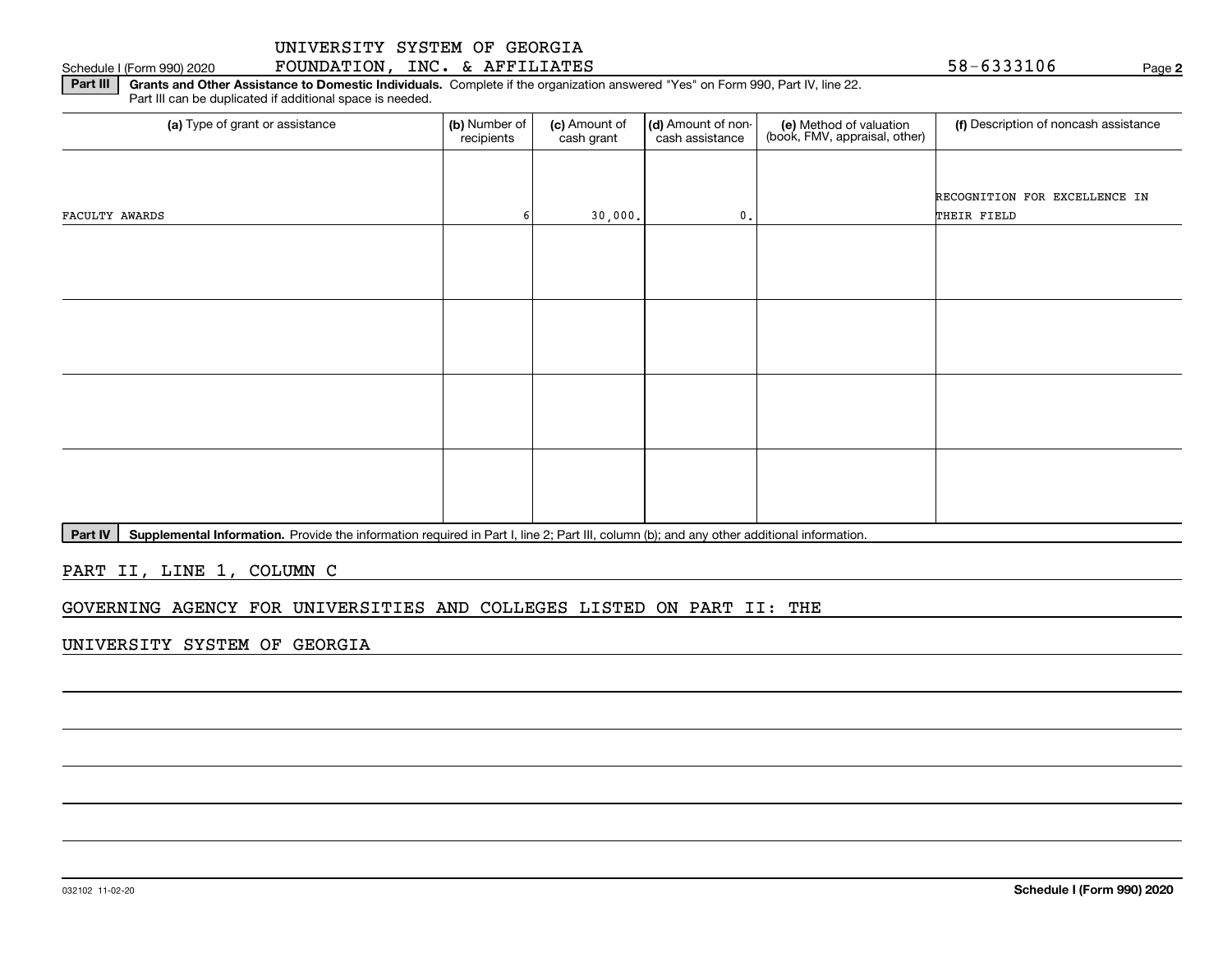|   | <b>Compensation Information</b><br><b>SCHEDULE J</b>                                                                             |                                       | OMB No. 1545-0047     |     |    |
|---|----------------------------------------------------------------------------------------------------------------------------------|---------------------------------------|-----------------------|-----|----|
|   | (Form 990)<br>For certain Officers, Directors, Trustees, Key Employees, and Highest                                              |                                       |                       |     |    |
|   | <b>Compensated Employees</b>                                                                                                     |                                       | 2020                  |     |    |
|   | Complete if the organization answered "Yes" on Form 990, Part IV, line 23.<br>Attach to Form 990.                                |                                       | <b>Open to Public</b> |     |    |
|   | Department of the Treasury<br>Go to www.irs.gov/Form990 for instructions and the latest information.<br>Internal Revenue Service |                                       | Inspection            |     |    |
|   | UNIVERSITY SYSTEM OF GEORGIA<br>Name of the organization                                                                         | <b>Employer identification number</b> |                       |     |    |
|   | FOUNDATION, INC. & AFFILIATES                                                                                                    | 58-6333106                            |                       |     |    |
|   | <b>Questions Regarding Compensation</b><br>Part I                                                                                |                                       |                       |     |    |
|   |                                                                                                                                  |                                       |                       | Yes | No |
|   | Check the appropriate box(es) if the organization provided any of the following to or for a person listed on Form 990,           |                                       |                       |     |    |
|   | Part VII, Section A, line 1a. Complete Part III to provide any relevant information regarding these items.                       |                                       |                       |     |    |
|   | First-class or charter travel<br>Housing allowance or residence for personal use                                                 |                                       |                       |     |    |
|   | Travel for companions<br>Payments for business use of personal residence                                                         |                                       |                       |     |    |
|   | Health or social club dues or initiation fees<br>Tax indemnification and gross-up payments                                       |                                       |                       |     |    |
|   | Discretionary spending account<br>Personal services (such as maid, chauffeur, chef)                                              |                                       |                       |     |    |
|   |                                                                                                                                  |                                       |                       |     |    |
| b | If any of the boxes on line 1a are checked, did the organization follow a written policy regarding payment or                    |                                       |                       |     |    |
|   | reimbursement or provision of all of the expenses described above? If "No," complete Part III to explain                         |                                       | 1b                    |     |    |
| 2 | Did the organization require substantiation prior to reimbursing or allowing expenses incurred by all directors,                 |                                       | $\mathbf{2}$          |     |    |
|   |                                                                                                                                  |                                       |                       |     |    |
| З | Indicate which, if any, of the following the organization used to establish the compensation of the organization's               |                                       |                       |     |    |
|   | CEO/Executive Director. Check all that apply. Do not check any boxes for methods used by a related organization to               |                                       |                       |     |    |
|   | establish compensation of the CEO/Executive Director, but explain in Part III.                                                   |                                       |                       |     |    |
|   | $X$ Compensation committee<br>Written employment contract                                                                        |                                       |                       |     |    |
|   | Compensation survey or study<br>Independent compensation consultant                                                              |                                       |                       |     |    |
|   | $\boxed{\textbf{X}}$ Approval by the board or compensation committee<br>Form 990 of other organizations                          |                                       |                       |     |    |
|   |                                                                                                                                  |                                       |                       |     |    |
| 4 | During the year, did any person listed on Form 990, Part VII, Section A, line 1a, with respect to the filing                     |                                       |                       |     |    |
|   | organization or a related organization:                                                                                          |                                       |                       |     |    |
| а | Receive a severance payment or change-of-control payment?                                                                        |                                       | 4a                    |     | х  |
| b | Participate in or receive payment from a supplemental nonqualified retirement plan?                                              |                                       | 4b                    |     | X  |
|   | Participate in or receive payment from an equity-based compensation arrangement?                                                 |                                       | 4с                    |     | х  |
|   | If "Yes" to any of lines 4a-c, list the persons and provide the applicable amounts for each item in Part III.                    |                                       |                       |     |    |
|   |                                                                                                                                  |                                       |                       |     |    |
|   | Only section 501(c)(3), 501(c)(4), and 501(c)(29) organizations must complete lines 5-9.                                         |                                       |                       |     |    |
| 5 | For persons listed on Form 990, Part VII, Section A, line 1a, did the organization pay or accrue any compensation                |                                       |                       |     |    |
|   | contingent on the revenues of:                                                                                                   |                                       |                       |     |    |
| a |                                                                                                                                  |                                       | 5a                    |     | х  |
|   |                                                                                                                                  |                                       | 5b                    |     | х  |
|   | If "Yes" on line 5a or 5b, describe in Part III.                                                                                 |                                       |                       |     |    |
|   | 6 For persons listed on Form 990, Part VII, Section A, line 1a, did the organization pay or accrue any compensation              |                                       |                       |     |    |
|   | contingent on the net earnings of:                                                                                               |                                       |                       |     | X  |
| a |                                                                                                                                  |                                       | 6a                    |     | х  |
|   |                                                                                                                                  |                                       | 6b                    |     |    |
|   | If "Yes" on line 6a or 6b, describe in Part III.                                                                                 |                                       |                       |     |    |
|   | 7 For persons listed on Form 990, Part VII, Section A, line 1a, did the organization provide any nonfixed payments               |                                       | 7                     |     | x  |
|   | Were any amounts reported on Form 990, Part VII, paid or accrued pursuant to a contract that was subject to the                  |                                       |                       |     |    |
| 8 | initial contract exception described in Regulations section 53.4958-4(a)(3)? If "Yes," describe in Part III                      |                                       | 8                     |     | x  |
| 9 | If "Yes" on line 8, did the organization also follow the rebuttable presumption procedure described in                           |                                       |                       |     |    |
|   |                                                                                                                                  |                                       | 9                     |     |    |
|   | $1 \mu\Lambda$ For Deparwork Reduction Act Notice, see the Instructions for Form 000                                             | Schedule 1 (Form 990) 2020            |                       |     |    |

LHA For Paperwork Reduction Act Notice, see the Instructions for Form 990. Schedule J (Form 990) 2020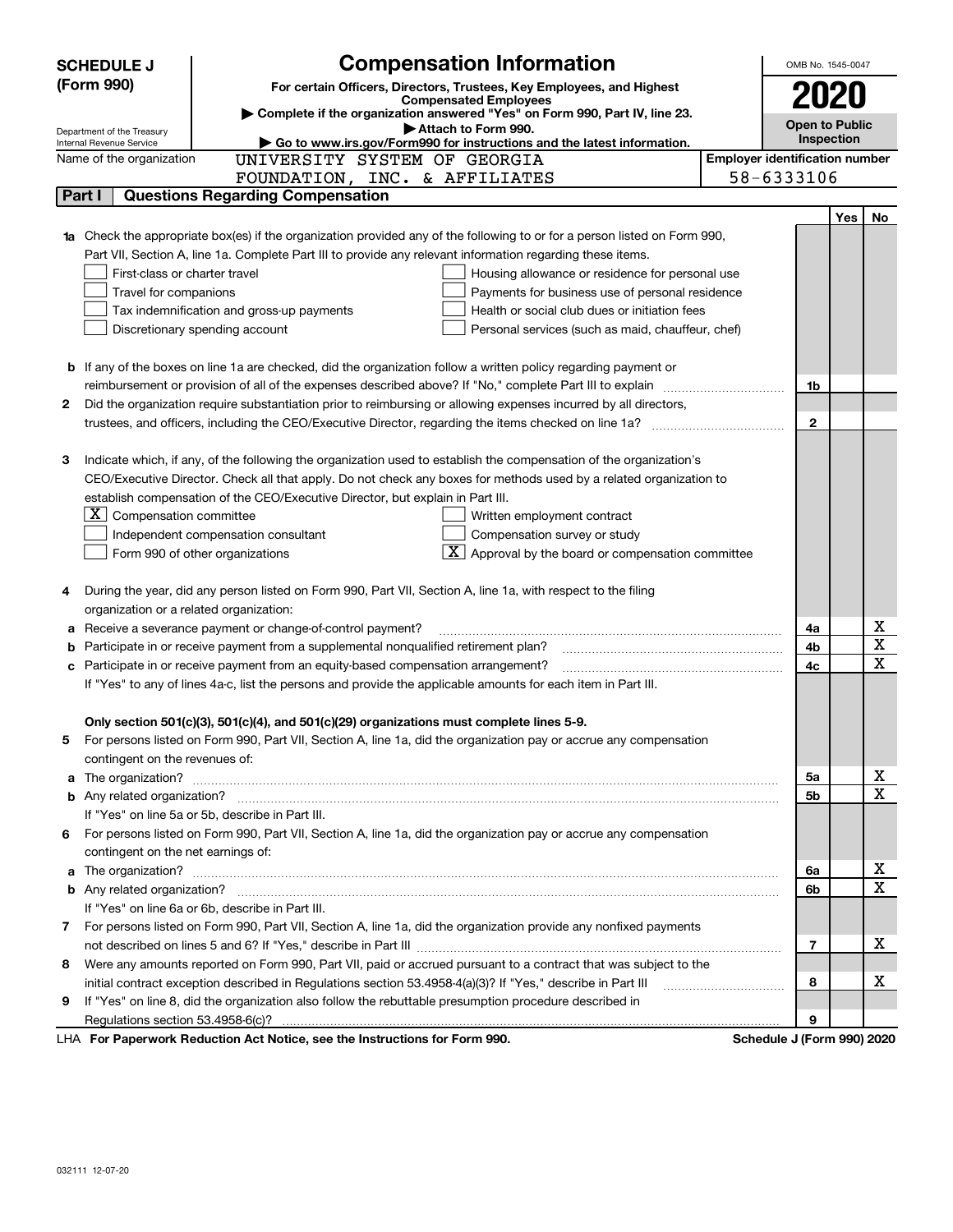#### UNIVERSITY SYSTEM OF GEORGIA FOUNDATION, INC. & AFFILIATES

**Part II Officers, Directors, Trustees, Key Employees, and Highest Compensated Employees.**  Schedule J (Form 990) 2020 Page Use duplicate copies if additional space is needed.

For each individual whose compensation must be reported on Schedule J, report compensation from the organization on row (i) and from related organizations, described in the instructions, on row (ii). Do not list any individuals that aren't listed on Form 990, Part VII.

**Note:**  The sum of columns (B)(i)-(iii) for each listed individual must equal the total amount of Form 990, Part VII, Section A, line 1a, applicable column (D) and (E) amounts for that individual.

|                                 |             |                          | (B) Breakdown of W-2 and/or 1099-MISC compensation |                                           | (C) Retirement and<br>other deferred | (D) Nontaxable<br>benefits | (E) Total of columns<br>(F) Compensation<br>$(B)(i)-(D)$<br>in column (B) |                                           |  |
|---------------------------------|-------------|--------------------------|----------------------------------------------------|-------------------------------------------|--------------------------------------|----------------------------|---------------------------------------------------------------------------|-------------------------------------------|--|
| (A) Name and Title              |             | (i) Base<br>compensation | (ii) Bonus &<br>incentive<br>compensation          | (iii) Other<br>reportable<br>compensation | compensation                         |                            |                                                                           | reported as deferred<br>on prior Form 990 |  |
| KAREN MCCAULEY<br>(1)           | (i)         | 186,400.                 | $\overline{0}$ .                                   | $\overline{0}$ .                          | 17,758.                              | 6,137.                     | 210, 295.                                                                 | 0.                                        |  |
| VICE CHANCELLOR FOR DEVELOPMENT | (ii)        | $\overline{0}$ .         | $\overline{0}$ .                                   | $\overline{0}$ .                          | $\overline{0}$ .                     | $\overline{0}$ .           | $\overline{0}$ .                                                          | $\overline{0}$ .                          |  |
|                                 | $(\sf{i})$  |                          |                                                    |                                           |                                      |                            |                                                                           |                                           |  |
|                                 | (ii)        |                          |                                                    |                                           |                                      |                            |                                                                           |                                           |  |
|                                 | (i)         |                          |                                                    |                                           |                                      |                            |                                                                           |                                           |  |
|                                 | (ii)        |                          |                                                    |                                           |                                      |                            |                                                                           |                                           |  |
|                                 | (i)         |                          |                                                    |                                           |                                      |                            |                                                                           |                                           |  |
|                                 | (ii)        |                          |                                                    |                                           |                                      |                            |                                                                           |                                           |  |
|                                 | (i)         |                          |                                                    |                                           |                                      |                            |                                                                           |                                           |  |
|                                 | (ii)        |                          |                                                    |                                           |                                      |                            |                                                                           |                                           |  |
|                                 | (i)         |                          |                                                    |                                           |                                      |                            |                                                                           |                                           |  |
|                                 | (ii)        |                          |                                                    |                                           |                                      |                            |                                                                           |                                           |  |
|                                 | (i)         |                          |                                                    |                                           |                                      |                            |                                                                           |                                           |  |
|                                 | (ii)        |                          |                                                    |                                           |                                      |                            |                                                                           |                                           |  |
|                                 | (i)<br>(ii) |                          |                                                    |                                           |                                      |                            |                                                                           |                                           |  |
|                                 | (i)         |                          |                                                    |                                           |                                      |                            |                                                                           |                                           |  |
|                                 | (ii)        |                          |                                                    |                                           |                                      |                            |                                                                           |                                           |  |
|                                 | (i)         |                          |                                                    |                                           |                                      |                            |                                                                           |                                           |  |
|                                 | (ii)        |                          |                                                    |                                           |                                      |                            |                                                                           |                                           |  |
|                                 | (i)         |                          |                                                    |                                           |                                      |                            |                                                                           |                                           |  |
|                                 | (ii)        |                          |                                                    |                                           |                                      |                            |                                                                           |                                           |  |
|                                 | (i)         |                          |                                                    |                                           |                                      |                            |                                                                           |                                           |  |
|                                 | (ii)        |                          |                                                    |                                           |                                      |                            |                                                                           |                                           |  |
|                                 | (i)         |                          |                                                    |                                           |                                      |                            |                                                                           |                                           |  |
|                                 | (ii)        |                          |                                                    |                                           |                                      |                            |                                                                           |                                           |  |
|                                 | (i)         |                          |                                                    |                                           |                                      |                            |                                                                           |                                           |  |
|                                 | (ii)        |                          |                                                    |                                           |                                      |                            |                                                                           |                                           |  |
|                                 | (i)         |                          |                                                    |                                           |                                      |                            |                                                                           |                                           |  |
|                                 | (ii)        |                          |                                                    |                                           |                                      |                            |                                                                           |                                           |  |
|                                 | (i)         |                          |                                                    |                                           |                                      |                            |                                                                           |                                           |  |
|                                 | (ii)        |                          |                                                    |                                           |                                      |                            |                                                                           |                                           |  |

**2**

58-6333106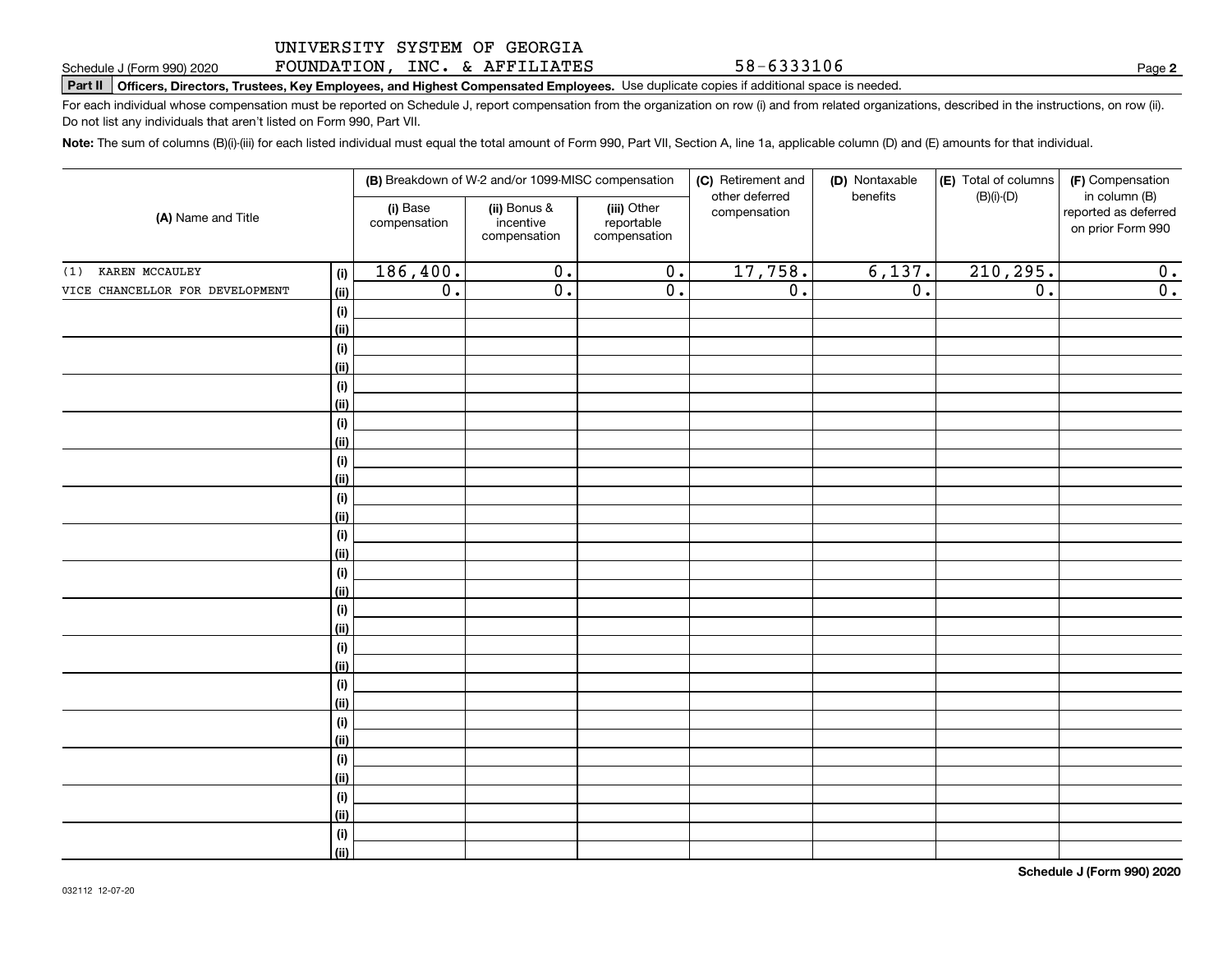#### FOUNDATION, INC. & AFFILIATES

**Part III Supplemental Information**

Schedule J (Form 990) 2020 FOUNDATION, INC. & AFFILIATES<br>Part III Supplemental Information<br>Provide the information, explanation, or descriptions required for Part I, lines 1a, 1b, 3, 4a, 4b, 4c, 5a, 5b, 6a, 6b, 7, and 8, a

#### PART VII, LINE 1B, COLUMN D

OFFICERS ARE COMPENSATED BY THE UNIVERSITY SYSTEM OF GEORGIA, AN

UNRELATED ENTITY, WHICH IS REIMBURSED BY THE FOUNDATION. IN 2020,

OFFICERS KAREN MCCAULEY AND CHRISTINA PALOSKI RECEIVED COMPENSATION IN

THE AMOUNTS OF \$210,295 AND \$109,113, RESPECTIVELY, FOR SERVICES TO THE

FOUNDATION.

**Schedule J (Form 990) 2020**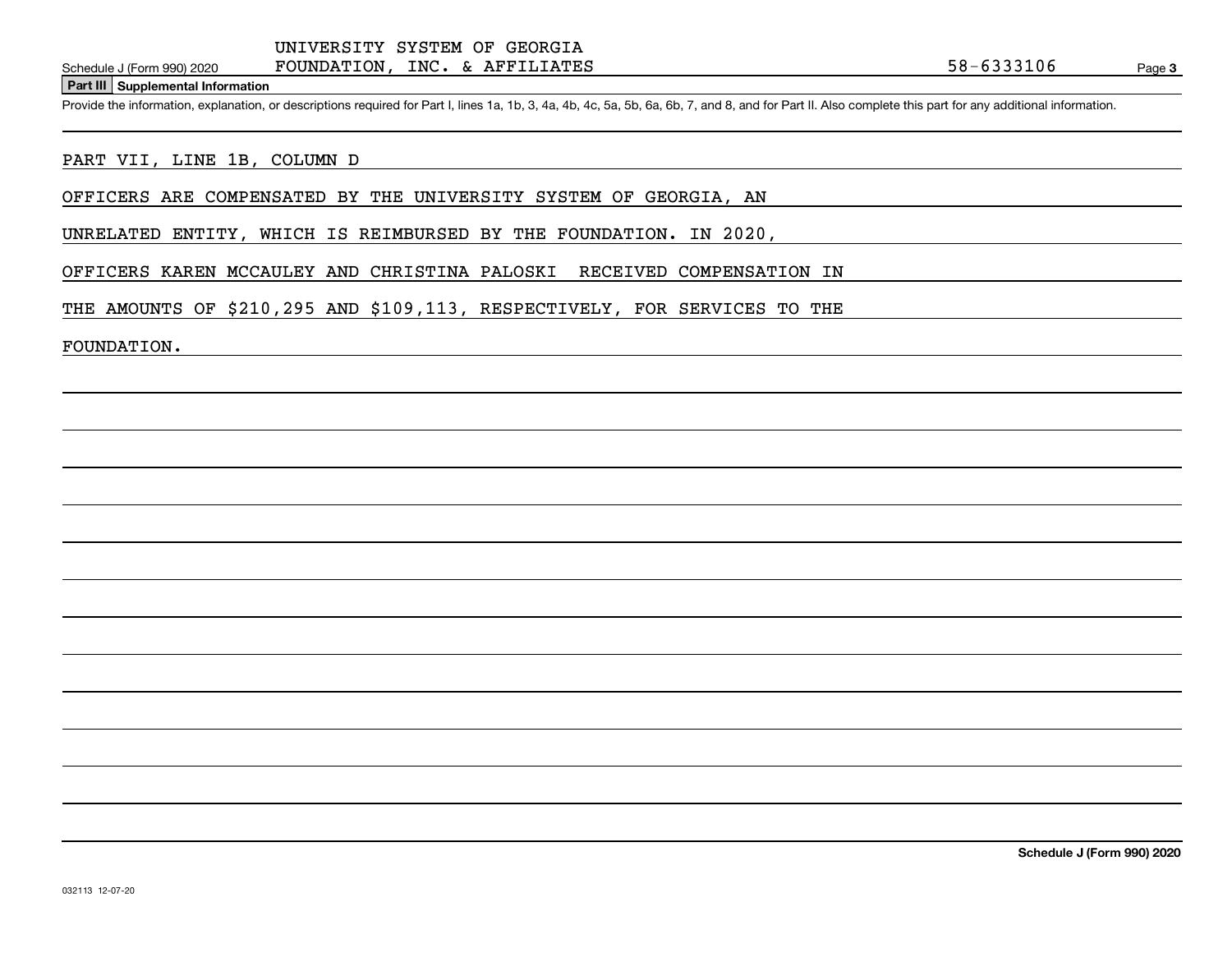| OMB No. 1545-0047<br><b>Supplemental Information on Tax-Exempt Bonds</b><br><b>SCHEDULE K</b><br>Complete if the organization answered "Yes" on Form 990, Part IV, line 24a. Provide descriptions,<br>2020<br>(Form 990)<br>explanations, and any additional information in Part VI.<br><b>Open to Public</b><br>Department of the Treasury<br>Inspection<br>Attach to Form 990. Co to www.irs.gov/Form990 for instructions and the latest information.<br>Internal Revenue Service<br>UNIVERSITY SYSTEM OF GEORGIA<br><b>Employer identification number</b><br>Name of the organization<br>58-6333106<br>FOUNDATION, INC. & AFFILIATES<br>SEE PART VI FOR COLUMNS<br>(F)<br>CONTINUATIONS<br>(A)<br><b>AND</b><br><b>Bond Issues</b><br>Part I<br>$(c)$ CUSIP $#$<br>(d) Date issued<br>(g) Defeased (h) On behalf<br>(i) Pooled<br>(a) Issuer name<br>(b) Issuer EIN<br>(e) Issue price<br>(f) Description of purpose<br>of issuer<br>financing<br>No<br><b>No</b><br>Yes I<br>Yes l<br>Yes I<br>No<br>USG REAL ESTATE<br>GEORGIA HIGHER EDUCATION<br>13-4350870373511BN3<br>03/27/19<br>58395000. FOUNDATION II, LL<br>X<br>X<br>A FACILITIES AUTHORITY<br>X<br>USG REAL ESTATE<br>GEORGIA HIGHER EDUCATION<br>13-4350870373511CP7<br>08/12/10<br>94210000. FOUNDATION III, L<br><b>B FACILITIES AUTHORITY</b><br>x<br>х<br>X<br>GEORGIA HIGHER EDUCATION<br>REFUNDING OF USG<br>13-4350870373511FU3<br>06/09/15<br>85570000. REAL ESTATE FOUND<br>$\mathbf X$<br>C FACILITIES AUTHORITY<br>Х<br>X<br>REFUNDING SERIES<br>BARNESVILLE - LAMAR<br>D COUNTY INDUSTRIAL DEVELO 58-1587819 068049BR5 06/28/18<br>27566193. 2018 USG REAL EST<br>$\mathbf X$<br>Х<br>X<br>Part II<br><b>Proceeds</b><br>$\mathbf{C}$<br><b>B</b><br>D<br>A<br>46,130,000.<br>47,925,000.<br>10,015,000.<br>3,185,000.<br>Amount of bonds retired<br>$\mathbf{1}$<br>$\mathbf{2}$<br>Amount of bonds legally defeased<br>58,395,000.<br>94,210,000.<br>27,034,388.<br>85,570,000.<br>Total proceeds of issue<br>3<br>Gross proceeds in reserve funds<br>4<br>Capitalized interest from proceeds<br>5<br>Proceeds in refunding escrows<br>6<br>642,956.<br>531,804.<br>$\overline{7}$<br>Issuance costs from proceeds<br>Credit enhancement from proceeds<br>8<br>9<br>Working capital expenditures from proceeds<br>100,850,000.<br>94,210,000.<br>Capital expenditures from proceeds<br>10<br>26,502,584.<br>84,927,044.<br>Other spent proceeds<br>11<br>12 <sup>2</sup><br>Other unspent proceeds<br>2012<br>13<br>Year of substantial completion<br>Yes<br>Yes<br><b>No</b><br>Yes<br><b>Yes</b><br>No<br>No<br>No<br>Were the bonds issued as part of a refunding issue of tax-exempt bonds (or,<br>14<br>X<br>X<br>x<br>x<br>if issued prior to 2018, a current refunding issue)?<br>Were the bonds issued as part of a refunding issue of taxable bonds (or, if<br>15<br>X<br>X<br>X<br>х<br>issued prior to 2018, an advance refunding issue)?<br>X<br>X<br>$\mathbf X$<br>х<br>Has the final allocation of proceeds been made?<br>16<br>Does the organization maintain adequate books and records to support the<br>17<br>final allocation of proceeds? |  |  |  |  |   |  |   |  | ENTITY | 1 |             |  |  |
|-----------------------------------------------------------------------------------------------------------------------------------------------------------------------------------------------------------------------------------------------------------------------------------------------------------------------------------------------------------------------------------------------------------------------------------------------------------------------------------------------------------------------------------------------------------------------------------------------------------------------------------------------------------------------------------------------------------------------------------------------------------------------------------------------------------------------------------------------------------------------------------------------------------------------------------------------------------------------------------------------------------------------------------------------------------------------------------------------------------------------------------------------------------------------------------------------------------------------------------------------------------------------------------------------------------------------------------------------------------------------------------------------------------------------------------------------------------------------------------------------------------------------------------------------------------------------------------------------------------------------------------------------------------------------------------------------------------------------------------------------------------------------------------------------------------------------------------------------------------------------------------------------------------------------------------------------------------------------------------------------------------------------------------------------------------------------------------------------------------------------------------------------------------------------------------------------------------------------------------------------------------------------------------------------------------------------------------------------------------------------------------------------------------------------------------------------------------------------------------------------------------------------------------------------------------------------------------------------------------------------------------------------------------------------------------------------------------------------------------------------------------------------------------------------------------------------------------------------------------------------------------------------------------------------------------------------------------------------------------------------------------------------------------------------------------------------------------------------------------------------------------------------|--|--|--|--|---|--|---|--|--------|---|-------------|--|--|
|                                                                                                                                                                                                                                                                                                                                                                                                                                                                                                                                                                                                                                                                                                                                                                                                                                                                                                                                                                                                                                                                                                                                                                                                                                                                                                                                                                                                                                                                                                                                                                                                                                                                                                                                                                                                                                                                                                                                                                                                                                                                                                                                                                                                                                                                                                                                                                                                                                                                                                                                                                                                                                                                                                                                                                                                                                                                                                                                                                                                                                                                                                                                               |  |  |  |  |   |  |   |  |        |   |             |  |  |
|                                                                                                                                                                                                                                                                                                                                                                                                                                                                                                                                                                                                                                                                                                                                                                                                                                                                                                                                                                                                                                                                                                                                                                                                                                                                                                                                                                                                                                                                                                                                                                                                                                                                                                                                                                                                                                                                                                                                                                                                                                                                                                                                                                                                                                                                                                                                                                                                                                                                                                                                                                                                                                                                                                                                                                                                                                                                                                                                                                                                                                                                                                                                               |  |  |  |  |   |  |   |  |        |   |             |  |  |
|                                                                                                                                                                                                                                                                                                                                                                                                                                                                                                                                                                                                                                                                                                                                                                                                                                                                                                                                                                                                                                                                                                                                                                                                                                                                                                                                                                                                                                                                                                                                                                                                                                                                                                                                                                                                                                                                                                                                                                                                                                                                                                                                                                                                                                                                                                                                                                                                                                                                                                                                                                                                                                                                                                                                                                                                                                                                                                                                                                                                                                                                                                                                               |  |  |  |  |   |  |   |  |        |   |             |  |  |
|                                                                                                                                                                                                                                                                                                                                                                                                                                                                                                                                                                                                                                                                                                                                                                                                                                                                                                                                                                                                                                                                                                                                                                                                                                                                                                                                                                                                                                                                                                                                                                                                                                                                                                                                                                                                                                                                                                                                                                                                                                                                                                                                                                                                                                                                                                                                                                                                                                                                                                                                                                                                                                                                                                                                                                                                                                                                                                                                                                                                                                                                                                                                               |  |  |  |  |   |  |   |  |        |   |             |  |  |
|                                                                                                                                                                                                                                                                                                                                                                                                                                                                                                                                                                                                                                                                                                                                                                                                                                                                                                                                                                                                                                                                                                                                                                                                                                                                                                                                                                                                                                                                                                                                                                                                                                                                                                                                                                                                                                                                                                                                                                                                                                                                                                                                                                                                                                                                                                                                                                                                                                                                                                                                                                                                                                                                                                                                                                                                                                                                                                                                                                                                                                                                                                                                               |  |  |  |  |   |  |   |  |        |   |             |  |  |
|                                                                                                                                                                                                                                                                                                                                                                                                                                                                                                                                                                                                                                                                                                                                                                                                                                                                                                                                                                                                                                                                                                                                                                                                                                                                                                                                                                                                                                                                                                                                                                                                                                                                                                                                                                                                                                                                                                                                                                                                                                                                                                                                                                                                                                                                                                                                                                                                                                                                                                                                                                                                                                                                                                                                                                                                                                                                                                                                                                                                                                                                                                                                               |  |  |  |  |   |  |   |  |        |   |             |  |  |
|                                                                                                                                                                                                                                                                                                                                                                                                                                                                                                                                                                                                                                                                                                                                                                                                                                                                                                                                                                                                                                                                                                                                                                                                                                                                                                                                                                                                                                                                                                                                                                                                                                                                                                                                                                                                                                                                                                                                                                                                                                                                                                                                                                                                                                                                                                                                                                                                                                                                                                                                                                                                                                                                                                                                                                                                                                                                                                                                                                                                                                                                                                                                               |  |  |  |  |   |  |   |  |        |   |             |  |  |
|                                                                                                                                                                                                                                                                                                                                                                                                                                                                                                                                                                                                                                                                                                                                                                                                                                                                                                                                                                                                                                                                                                                                                                                                                                                                                                                                                                                                                                                                                                                                                                                                                                                                                                                                                                                                                                                                                                                                                                                                                                                                                                                                                                                                                                                                                                                                                                                                                                                                                                                                                                                                                                                                                                                                                                                                                                                                                                                                                                                                                                                                                                                                               |  |  |  |  |   |  |   |  |        |   |             |  |  |
|                                                                                                                                                                                                                                                                                                                                                                                                                                                                                                                                                                                                                                                                                                                                                                                                                                                                                                                                                                                                                                                                                                                                                                                                                                                                                                                                                                                                                                                                                                                                                                                                                                                                                                                                                                                                                                                                                                                                                                                                                                                                                                                                                                                                                                                                                                                                                                                                                                                                                                                                                                                                                                                                                                                                                                                                                                                                                                                                                                                                                                                                                                                                               |  |  |  |  |   |  |   |  |        |   |             |  |  |
|                                                                                                                                                                                                                                                                                                                                                                                                                                                                                                                                                                                                                                                                                                                                                                                                                                                                                                                                                                                                                                                                                                                                                                                                                                                                                                                                                                                                                                                                                                                                                                                                                                                                                                                                                                                                                                                                                                                                                                                                                                                                                                                                                                                                                                                                                                                                                                                                                                                                                                                                                                                                                                                                                                                                                                                                                                                                                                                                                                                                                                                                                                                                               |  |  |  |  |   |  |   |  |        |   |             |  |  |
|                                                                                                                                                                                                                                                                                                                                                                                                                                                                                                                                                                                                                                                                                                                                                                                                                                                                                                                                                                                                                                                                                                                                                                                                                                                                                                                                                                                                                                                                                                                                                                                                                                                                                                                                                                                                                                                                                                                                                                                                                                                                                                                                                                                                                                                                                                                                                                                                                                                                                                                                                                                                                                                                                                                                                                                                                                                                                                                                                                                                                                                                                                                                               |  |  |  |  |   |  |   |  |        |   |             |  |  |
|                                                                                                                                                                                                                                                                                                                                                                                                                                                                                                                                                                                                                                                                                                                                                                                                                                                                                                                                                                                                                                                                                                                                                                                                                                                                                                                                                                                                                                                                                                                                                                                                                                                                                                                                                                                                                                                                                                                                                                                                                                                                                                                                                                                                                                                                                                                                                                                                                                                                                                                                                                                                                                                                                                                                                                                                                                                                                                                                                                                                                                                                                                                                               |  |  |  |  |   |  |   |  |        |   |             |  |  |
|                                                                                                                                                                                                                                                                                                                                                                                                                                                                                                                                                                                                                                                                                                                                                                                                                                                                                                                                                                                                                                                                                                                                                                                                                                                                                                                                                                                                                                                                                                                                                                                                                                                                                                                                                                                                                                                                                                                                                                                                                                                                                                                                                                                                                                                                                                                                                                                                                                                                                                                                                                                                                                                                                                                                                                                                                                                                                                                                                                                                                                                                                                                                               |  |  |  |  |   |  |   |  |        |   |             |  |  |
|                                                                                                                                                                                                                                                                                                                                                                                                                                                                                                                                                                                                                                                                                                                                                                                                                                                                                                                                                                                                                                                                                                                                                                                                                                                                                                                                                                                                                                                                                                                                                                                                                                                                                                                                                                                                                                                                                                                                                                                                                                                                                                                                                                                                                                                                                                                                                                                                                                                                                                                                                                                                                                                                                                                                                                                                                                                                                                                                                                                                                                                                                                                                               |  |  |  |  |   |  |   |  |        |   |             |  |  |
|                                                                                                                                                                                                                                                                                                                                                                                                                                                                                                                                                                                                                                                                                                                                                                                                                                                                                                                                                                                                                                                                                                                                                                                                                                                                                                                                                                                                                                                                                                                                                                                                                                                                                                                                                                                                                                                                                                                                                                                                                                                                                                                                                                                                                                                                                                                                                                                                                                                                                                                                                                                                                                                                                                                                                                                                                                                                                                                                                                                                                                                                                                                                               |  |  |  |  |   |  |   |  |        |   |             |  |  |
|                                                                                                                                                                                                                                                                                                                                                                                                                                                                                                                                                                                                                                                                                                                                                                                                                                                                                                                                                                                                                                                                                                                                                                                                                                                                                                                                                                                                                                                                                                                                                                                                                                                                                                                                                                                                                                                                                                                                                                                                                                                                                                                                                                                                                                                                                                                                                                                                                                                                                                                                                                                                                                                                                                                                                                                                                                                                                                                                                                                                                                                                                                                                               |  |  |  |  |   |  |   |  |        |   |             |  |  |
|                                                                                                                                                                                                                                                                                                                                                                                                                                                                                                                                                                                                                                                                                                                                                                                                                                                                                                                                                                                                                                                                                                                                                                                                                                                                                                                                                                                                                                                                                                                                                                                                                                                                                                                                                                                                                                                                                                                                                                                                                                                                                                                                                                                                                                                                                                                                                                                                                                                                                                                                                                                                                                                                                                                                                                                                                                                                                                                                                                                                                                                                                                                                               |  |  |  |  |   |  |   |  |        |   |             |  |  |
|                                                                                                                                                                                                                                                                                                                                                                                                                                                                                                                                                                                                                                                                                                                                                                                                                                                                                                                                                                                                                                                                                                                                                                                                                                                                                                                                                                                                                                                                                                                                                                                                                                                                                                                                                                                                                                                                                                                                                                                                                                                                                                                                                                                                                                                                                                                                                                                                                                                                                                                                                                                                                                                                                                                                                                                                                                                                                                                                                                                                                                                                                                                                               |  |  |  |  |   |  |   |  |        |   |             |  |  |
|                                                                                                                                                                                                                                                                                                                                                                                                                                                                                                                                                                                                                                                                                                                                                                                                                                                                                                                                                                                                                                                                                                                                                                                                                                                                                                                                                                                                                                                                                                                                                                                                                                                                                                                                                                                                                                                                                                                                                                                                                                                                                                                                                                                                                                                                                                                                                                                                                                                                                                                                                                                                                                                                                                                                                                                                                                                                                                                                                                                                                                                                                                                                               |  |  |  |  |   |  |   |  |        |   |             |  |  |
|                                                                                                                                                                                                                                                                                                                                                                                                                                                                                                                                                                                                                                                                                                                                                                                                                                                                                                                                                                                                                                                                                                                                                                                                                                                                                                                                                                                                                                                                                                                                                                                                                                                                                                                                                                                                                                                                                                                                                                                                                                                                                                                                                                                                                                                                                                                                                                                                                                                                                                                                                                                                                                                                                                                                                                                                                                                                                                                                                                                                                                                                                                                                               |  |  |  |  |   |  |   |  |        |   |             |  |  |
|                                                                                                                                                                                                                                                                                                                                                                                                                                                                                                                                                                                                                                                                                                                                                                                                                                                                                                                                                                                                                                                                                                                                                                                                                                                                                                                                                                                                                                                                                                                                                                                                                                                                                                                                                                                                                                                                                                                                                                                                                                                                                                                                                                                                                                                                                                                                                                                                                                                                                                                                                                                                                                                                                                                                                                                                                                                                                                                                                                                                                                                                                                                                               |  |  |  |  |   |  |   |  |        |   |             |  |  |
|                                                                                                                                                                                                                                                                                                                                                                                                                                                                                                                                                                                                                                                                                                                                                                                                                                                                                                                                                                                                                                                                                                                                                                                                                                                                                                                                                                                                                                                                                                                                                                                                                                                                                                                                                                                                                                                                                                                                                                                                                                                                                                                                                                                                                                                                                                                                                                                                                                                                                                                                                                                                                                                                                                                                                                                                                                                                                                                                                                                                                                                                                                                                               |  |  |  |  |   |  |   |  |        |   |             |  |  |
|                                                                                                                                                                                                                                                                                                                                                                                                                                                                                                                                                                                                                                                                                                                                                                                                                                                                                                                                                                                                                                                                                                                                                                                                                                                                                                                                                                                                                                                                                                                                                                                                                                                                                                                                                                                                                                                                                                                                                                                                                                                                                                                                                                                                                                                                                                                                                                                                                                                                                                                                                                                                                                                                                                                                                                                                                                                                                                                                                                                                                                                                                                                                               |  |  |  |  |   |  |   |  |        |   |             |  |  |
|                                                                                                                                                                                                                                                                                                                                                                                                                                                                                                                                                                                                                                                                                                                                                                                                                                                                                                                                                                                                                                                                                                                                                                                                                                                                                                                                                                                                                                                                                                                                                                                                                                                                                                                                                                                                                                                                                                                                                                                                                                                                                                                                                                                                                                                                                                                                                                                                                                                                                                                                                                                                                                                                                                                                                                                                                                                                                                                                                                                                                                                                                                                                               |  |  |  |  |   |  |   |  |        |   |             |  |  |
|                                                                                                                                                                                                                                                                                                                                                                                                                                                                                                                                                                                                                                                                                                                                                                                                                                                                                                                                                                                                                                                                                                                                                                                                                                                                                                                                                                                                                                                                                                                                                                                                                                                                                                                                                                                                                                                                                                                                                                                                                                                                                                                                                                                                                                                                                                                                                                                                                                                                                                                                                                                                                                                                                                                                                                                                                                                                                                                                                                                                                                                                                                                                               |  |  |  |  |   |  |   |  |        |   |             |  |  |
|                                                                                                                                                                                                                                                                                                                                                                                                                                                                                                                                                                                                                                                                                                                                                                                                                                                                                                                                                                                                                                                                                                                                                                                                                                                                                                                                                                                                                                                                                                                                                                                                                                                                                                                                                                                                                                                                                                                                                                                                                                                                                                                                                                                                                                                                                                                                                                                                                                                                                                                                                                                                                                                                                                                                                                                                                                                                                                                                                                                                                                                                                                                                               |  |  |  |  |   |  |   |  |        |   |             |  |  |
|                                                                                                                                                                                                                                                                                                                                                                                                                                                                                                                                                                                                                                                                                                                                                                                                                                                                                                                                                                                                                                                                                                                                                                                                                                                                                                                                                                                                                                                                                                                                                                                                                                                                                                                                                                                                                                                                                                                                                                                                                                                                                                                                                                                                                                                                                                                                                                                                                                                                                                                                                                                                                                                                                                                                                                                                                                                                                                                                                                                                                                                                                                                                               |  |  |  |  |   |  |   |  |        |   |             |  |  |
|                                                                                                                                                                                                                                                                                                                                                                                                                                                                                                                                                                                                                                                                                                                                                                                                                                                                                                                                                                                                                                                                                                                                                                                                                                                                                                                                                                                                                                                                                                                                                                                                                                                                                                                                                                                                                                                                                                                                                                                                                                                                                                                                                                                                                                                                                                                                                                                                                                                                                                                                                                                                                                                                                                                                                                                                                                                                                                                                                                                                                                                                                                                                               |  |  |  |  |   |  |   |  |        |   |             |  |  |
|                                                                                                                                                                                                                                                                                                                                                                                                                                                                                                                                                                                                                                                                                                                                                                                                                                                                                                                                                                                                                                                                                                                                                                                                                                                                                                                                                                                                                                                                                                                                                                                                                                                                                                                                                                                                                                                                                                                                                                                                                                                                                                                                                                                                                                                                                                                                                                                                                                                                                                                                                                                                                                                                                                                                                                                                                                                                                                                                                                                                                                                                                                                                               |  |  |  |  |   |  |   |  |        |   |             |  |  |
|                                                                                                                                                                                                                                                                                                                                                                                                                                                                                                                                                                                                                                                                                                                                                                                                                                                                                                                                                                                                                                                                                                                                                                                                                                                                                                                                                                                                                                                                                                                                                                                                                                                                                                                                                                                                                                                                                                                                                                                                                                                                                                                                                                                                                                                                                                                                                                                                                                                                                                                                                                                                                                                                                                                                                                                                                                                                                                                                                                                                                                                                                                                                               |  |  |  |  |   |  |   |  |        |   |             |  |  |
|                                                                                                                                                                                                                                                                                                                                                                                                                                                                                                                                                                                                                                                                                                                                                                                                                                                                                                                                                                                                                                                                                                                                                                                                                                                                                                                                                                                                                                                                                                                                                                                                                                                                                                                                                                                                                                                                                                                                                                                                                                                                                                                                                                                                                                                                                                                                                                                                                                                                                                                                                                                                                                                                                                                                                                                                                                                                                                                                                                                                                                                                                                                                               |  |  |  |  |   |  |   |  |        |   |             |  |  |
|                                                                                                                                                                                                                                                                                                                                                                                                                                                                                                                                                                                                                                                                                                                                                                                                                                                                                                                                                                                                                                                                                                                                                                                                                                                                                                                                                                                                                                                                                                                                                                                                                                                                                                                                                                                                                                                                                                                                                                                                                                                                                                                                                                                                                                                                                                                                                                                                                                                                                                                                                                                                                                                                                                                                                                                                                                                                                                                                                                                                                                                                                                                                               |  |  |  |  |   |  |   |  |        |   |             |  |  |
|                                                                                                                                                                                                                                                                                                                                                                                                                                                                                                                                                                                                                                                                                                                                                                                                                                                                                                                                                                                                                                                                                                                                                                                                                                                                                                                                                                                                                                                                                                                                                                                                                                                                                                                                                                                                                                                                                                                                                                                                                                                                                                                                                                                                                                                                                                                                                                                                                                                                                                                                                                                                                                                                                                                                                                                                                                                                                                                                                                                                                                                                                                                                               |  |  |  |  |   |  |   |  |        |   |             |  |  |
|                                                                                                                                                                                                                                                                                                                                                                                                                                                                                                                                                                                                                                                                                                                                                                                                                                                                                                                                                                                                                                                                                                                                                                                                                                                                                                                                                                                                                                                                                                                                                                                                                                                                                                                                                                                                                                                                                                                                                                                                                                                                                                                                                                                                                                                                                                                                                                                                                                                                                                                                                                                                                                                                                                                                                                                                                                                                                                                                                                                                                                                                                                                                               |  |  |  |  |   |  |   |  |        |   |             |  |  |
|                                                                                                                                                                                                                                                                                                                                                                                                                                                                                                                                                                                                                                                                                                                                                                                                                                                                                                                                                                                                                                                                                                                                                                                                                                                                                                                                                                                                                                                                                                                                                                                                                                                                                                                                                                                                                                                                                                                                                                                                                                                                                                                                                                                                                                                                                                                                                                                                                                                                                                                                                                                                                                                                                                                                                                                                                                                                                                                                                                                                                                                                                                                                               |  |  |  |  |   |  |   |  |        |   |             |  |  |
|                                                                                                                                                                                                                                                                                                                                                                                                                                                                                                                                                                                                                                                                                                                                                                                                                                                                                                                                                                                                                                                                                                                                                                                                                                                                                                                                                                                                                                                                                                                                                                                                                                                                                                                                                                                                                                                                                                                                                                                                                                                                                                                                                                                                                                                                                                                                                                                                                                                                                                                                                                                                                                                                                                                                                                                                                                                                                                                                                                                                                                                                                                                                               |  |  |  |  |   |  |   |  |        |   |             |  |  |
|                                                                                                                                                                                                                                                                                                                                                                                                                                                                                                                                                                                                                                                                                                                                                                                                                                                                                                                                                                                                                                                                                                                                                                                                                                                                                                                                                                                                                                                                                                                                                                                                                                                                                                                                                                                                                                                                                                                                                                                                                                                                                                                                                                                                                                                                                                                                                                                                                                                                                                                                                                                                                                                                                                                                                                                                                                                                                                                                                                                                                                                                                                                                               |  |  |  |  | X |  | X |  | X      |   | $\mathbf X$ |  |  |

**For Paperwork Reduction Act Notice, see the Instructions for Form 990. Schedule K (Form 990) 2020** LHA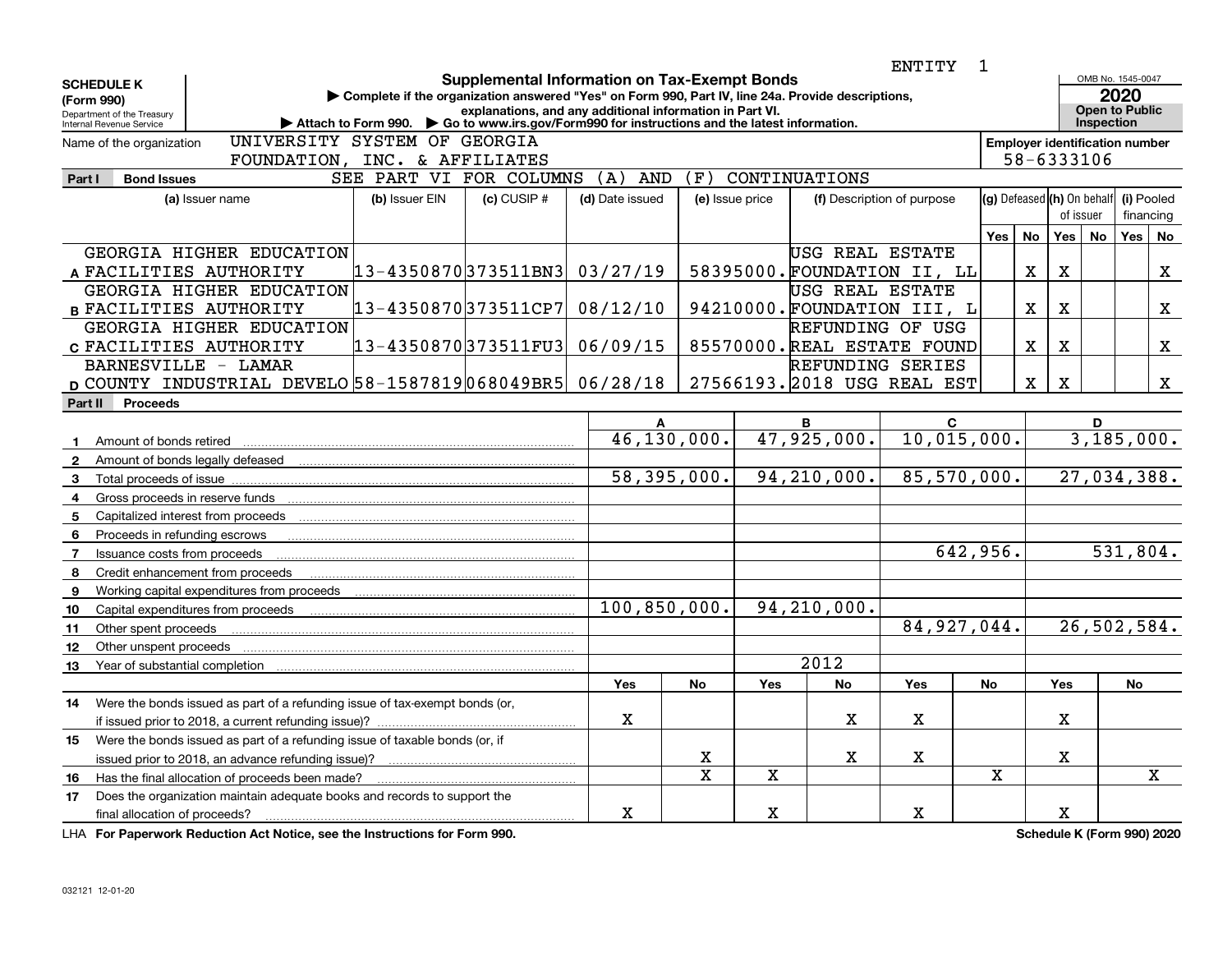| OMB No. 1545-0047<br><b>Supplemental Information on Tax-Exempt Bonds</b><br><b>SCHEDULE K</b><br>Complete if the organization answered "Yes" on Form 990, Part IV, line 24a. Provide descriptions,<br>2020<br>(Form 990)<br>explanations, and any additional information in Part VI.<br><b>Open to Public</b><br>Department of the Treasury<br>Inspection<br>Attach to Form 990. Co to www.irs.gov/Form990 for instructions and the latest information.<br>Internal Revenue Service<br>UNIVERSITY SYSTEM OF GEORGIA<br><b>Employer identification number</b><br>Name of the organization<br>58-6333106<br>FOUNDATION, INC. & AFFILIATES<br>SEE PART VI FOR COLUMNS<br>(F)<br>CONTINUATIONS<br>(A)<br>AND<br><b>Bond Issues</b><br>Part I<br>$(c)$ CUSIP $#$<br>(b) Issuer EIN<br>(d) Date issued<br>(g) Defeased (h) On behalf<br>(i) Pooled<br>(a) Issuer name<br>(e) Issue price<br>(f) Description of purpose<br>of issuer<br>financing<br>No<br>Yes $ $<br>Yes I<br><b>No</b><br>Yes<br>No<br>JOINT DEVELOPMENT<br>REFUNDING SERIES<br>54148698.2018 USG REAL EST<br>A AUTHORITY OF BLECKLEY CO 26-1894499 093488AV6<br>06/12/18<br>X<br>X<br>X<br>AMERICUS - SUMTER<br>REFUNDING SERIES<br>22549796. 2018A USG REAL ES<br>B PAYROLL DEVELOPMENT AUTH 58-148564103069XCQ0<br>06/14/18<br>x<br>х<br>X<br>DEVELOPMENT AUTHORITY OF<br>USG REAL ESTATE<br>58-144594508869FFV6<br>04/17/19<br>$\mathbf X$<br>C BIBB COUNTY<br>20580547. FOUNDATION, IX, L<br>х<br>X<br>ALBANY-DOUGHERTY INNER<br>REFUNDING OF USG<br>58-1298706012173JE1 05/30/19<br>$\mathbf X$<br>24747010. REAL ESTATE FOUND<br>$\mathbf X$<br>D CITY AUTHORITY (ADICA)<br>X<br><b>Proceeds</b><br>Part II<br>B<br>C<br>D<br>2,935,000.<br>1,830,000.<br>2, 240, 000.<br>310,000.<br>Amount of bonds retired<br>$\mathbf{1}$<br>Amount of bonds legally defeased<br>$\mathbf{2}$<br>53,426,038.<br>22, 169, 568.<br>20,189,082.<br>24,747,010.<br>$3^{\circ}$<br>Total proceeds of issue<br>Gross proceeds in reserve funds<br>4<br>Capitalized interest from proceeds<br>5<br>6<br>Proceeds in refunding escrows<br>772,659.<br>380,228.<br>391,465.<br>385,293.<br>$\mathbf{7}$<br>Issuance costs from proceeds<br>$\overline{\mathbf{8}}$<br>Credit enhancement from proceeds<br>Working capital expenditures from proceeds<br>9<br>Capital expenditures from proceeds<br>10<br>52,653,379.<br>21,789,340.<br>24, 361, 717.<br>Other spent proceeds<br>11<br>Other unspent proceeds<br>12<br>13<br>Year of substantial completion<br><b>Yes</b><br><b>No</b><br>Yes<br><b>No</b><br>Yes<br><b>No</b><br><b>Yes</b><br><b>No</b><br>Were the bonds issued as part of a refunding issue of tax-exempt bonds (or,<br>14<br>х<br>X<br>X<br>х<br>Were the bonds issued as part of a refunding issue of taxable bonds (or, if<br>15<br>X<br>$\mathbf X$<br>X<br>х<br>issued prior to 2018, an advance refunding issue)?<br>$\mathbf x$<br>X<br>$\mathbf X$<br>X<br>Has the final allocation of proceeds been made?<br>16<br>Does the organization maintain adequate books and records to support the<br>17<br>final allocation of proceeds? |  | 2<br><b>ENTITY</b> |  |  |             |  |             |  |   |  |  |   |  |  |
|-------------------------------------------------------------------------------------------------------------------------------------------------------------------------------------------------------------------------------------------------------------------------------------------------------------------------------------------------------------------------------------------------------------------------------------------------------------------------------------------------------------------------------------------------------------------------------------------------------------------------------------------------------------------------------------------------------------------------------------------------------------------------------------------------------------------------------------------------------------------------------------------------------------------------------------------------------------------------------------------------------------------------------------------------------------------------------------------------------------------------------------------------------------------------------------------------------------------------------------------------------------------------------------------------------------------------------------------------------------------------------------------------------------------------------------------------------------------------------------------------------------------------------------------------------------------------------------------------------------------------------------------------------------------------------------------------------------------------------------------------------------------------------------------------------------------------------------------------------------------------------------------------------------------------------------------------------------------------------------------------------------------------------------------------------------------------------------------------------------------------------------------------------------------------------------------------------------------------------------------------------------------------------------------------------------------------------------------------------------------------------------------------------------------------------------------------------------------------------------------------------------------------------------------------------------------------------------------------------------------------------------------------------------------------------------------------------------------------------------------------------------------------------------------------------------------------------------------------------------------------------------------------------------------------------------------------------------------------------------------------------------------------------------------------------------------------------------------------------------|--|--------------------|--|--|-------------|--|-------------|--|---|--|--|---|--|--|
|                                                                                                                                                                                                                                                                                                                                                                                                                                                                                                                                                                                                                                                                                                                                                                                                                                                                                                                                                                                                                                                                                                                                                                                                                                                                                                                                                                                                                                                                                                                                                                                                                                                                                                                                                                                                                                                                                                                                                                                                                                                                                                                                                                                                                                                                                                                                                                                                                                                                                                                                                                                                                                                                                                                                                                                                                                                                                                                                                                                                                                                                                                             |  |                    |  |  |             |  |             |  |   |  |  |   |  |  |
|                                                                                                                                                                                                                                                                                                                                                                                                                                                                                                                                                                                                                                                                                                                                                                                                                                                                                                                                                                                                                                                                                                                                                                                                                                                                                                                                                                                                                                                                                                                                                                                                                                                                                                                                                                                                                                                                                                                                                                                                                                                                                                                                                                                                                                                                                                                                                                                                                                                                                                                                                                                                                                                                                                                                                                                                                                                                                                                                                                                                                                                                                                             |  |                    |  |  |             |  |             |  |   |  |  |   |  |  |
|                                                                                                                                                                                                                                                                                                                                                                                                                                                                                                                                                                                                                                                                                                                                                                                                                                                                                                                                                                                                                                                                                                                                                                                                                                                                                                                                                                                                                                                                                                                                                                                                                                                                                                                                                                                                                                                                                                                                                                                                                                                                                                                                                                                                                                                                                                                                                                                                                                                                                                                                                                                                                                                                                                                                                                                                                                                                                                                                                                                                                                                                                                             |  |                    |  |  |             |  |             |  |   |  |  |   |  |  |
|                                                                                                                                                                                                                                                                                                                                                                                                                                                                                                                                                                                                                                                                                                                                                                                                                                                                                                                                                                                                                                                                                                                                                                                                                                                                                                                                                                                                                                                                                                                                                                                                                                                                                                                                                                                                                                                                                                                                                                                                                                                                                                                                                                                                                                                                                                                                                                                                                                                                                                                                                                                                                                                                                                                                                                                                                                                                                                                                                                                                                                                                                                             |  |                    |  |  |             |  |             |  |   |  |  |   |  |  |
|                                                                                                                                                                                                                                                                                                                                                                                                                                                                                                                                                                                                                                                                                                                                                                                                                                                                                                                                                                                                                                                                                                                                                                                                                                                                                                                                                                                                                                                                                                                                                                                                                                                                                                                                                                                                                                                                                                                                                                                                                                                                                                                                                                                                                                                                                                                                                                                                                                                                                                                                                                                                                                                                                                                                                                                                                                                                                                                                                                                                                                                                                                             |  |                    |  |  |             |  |             |  |   |  |  |   |  |  |
|                                                                                                                                                                                                                                                                                                                                                                                                                                                                                                                                                                                                                                                                                                                                                                                                                                                                                                                                                                                                                                                                                                                                                                                                                                                                                                                                                                                                                                                                                                                                                                                                                                                                                                                                                                                                                                                                                                                                                                                                                                                                                                                                                                                                                                                                                                                                                                                                                                                                                                                                                                                                                                                                                                                                                                                                                                                                                                                                                                                                                                                                                                             |  |                    |  |  |             |  |             |  |   |  |  |   |  |  |
|                                                                                                                                                                                                                                                                                                                                                                                                                                                                                                                                                                                                                                                                                                                                                                                                                                                                                                                                                                                                                                                                                                                                                                                                                                                                                                                                                                                                                                                                                                                                                                                                                                                                                                                                                                                                                                                                                                                                                                                                                                                                                                                                                                                                                                                                                                                                                                                                                                                                                                                                                                                                                                                                                                                                                                                                                                                                                                                                                                                                                                                                                                             |  |                    |  |  |             |  |             |  |   |  |  |   |  |  |
|                                                                                                                                                                                                                                                                                                                                                                                                                                                                                                                                                                                                                                                                                                                                                                                                                                                                                                                                                                                                                                                                                                                                                                                                                                                                                                                                                                                                                                                                                                                                                                                                                                                                                                                                                                                                                                                                                                                                                                                                                                                                                                                                                                                                                                                                                                                                                                                                                                                                                                                                                                                                                                                                                                                                                                                                                                                                                                                                                                                                                                                                                                             |  |                    |  |  |             |  |             |  |   |  |  |   |  |  |
|                                                                                                                                                                                                                                                                                                                                                                                                                                                                                                                                                                                                                                                                                                                                                                                                                                                                                                                                                                                                                                                                                                                                                                                                                                                                                                                                                                                                                                                                                                                                                                                                                                                                                                                                                                                                                                                                                                                                                                                                                                                                                                                                                                                                                                                                                                                                                                                                                                                                                                                                                                                                                                                                                                                                                                                                                                                                                                                                                                                                                                                                                                             |  |                    |  |  |             |  |             |  |   |  |  |   |  |  |
|                                                                                                                                                                                                                                                                                                                                                                                                                                                                                                                                                                                                                                                                                                                                                                                                                                                                                                                                                                                                                                                                                                                                                                                                                                                                                                                                                                                                                                                                                                                                                                                                                                                                                                                                                                                                                                                                                                                                                                                                                                                                                                                                                                                                                                                                                                                                                                                                                                                                                                                                                                                                                                                                                                                                                                                                                                                                                                                                                                                                                                                                                                             |  |                    |  |  |             |  |             |  |   |  |  |   |  |  |
|                                                                                                                                                                                                                                                                                                                                                                                                                                                                                                                                                                                                                                                                                                                                                                                                                                                                                                                                                                                                                                                                                                                                                                                                                                                                                                                                                                                                                                                                                                                                                                                                                                                                                                                                                                                                                                                                                                                                                                                                                                                                                                                                                                                                                                                                                                                                                                                                                                                                                                                                                                                                                                                                                                                                                                                                                                                                                                                                                                                                                                                                                                             |  |                    |  |  |             |  |             |  |   |  |  |   |  |  |
|                                                                                                                                                                                                                                                                                                                                                                                                                                                                                                                                                                                                                                                                                                                                                                                                                                                                                                                                                                                                                                                                                                                                                                                                                                                                                                                                                                                                                                                                                                                                                                                                                                                                                                                                                                                                                                                                                                                                                                                                                                                                                                                                                                                                                                                                                                                                                                                                                                                                                                                                                                                                                                                                                                                                                                                                                                                                                                                                                                                                                                                                                                             |  |                    |  |  |             |  |             |  |   |  |  |   |  |  |
|                                                                                                                                                                                                                                                                                                                                                                                                                                                                                                                                                                                                                                                                                                                                                                                                                                                                                                                                                                                                                                                                                                                                                                                                                                                                                                                                                                                                                                                                                                                                                                                                                                                                                                                                                                                                                                                                                                                                                                                                                                                                                                                                                                                                                                                                                                                                                                                                                                                                                                                                                                                                                                                                                                                                                                                                                                                                                                                                                                                                                                                                                                             |  |                    |  |  |             |  |             |  |   |  |  |   |  |  |
|                                                                                                                                                                                                                                                                                                                                                                                                                                                                                                                                                                                                                                                                                                                                                                                                                                                                                                                                                                                                                                                                                                                                                                                                                                                                                                                                                                                                                                                                                                                                                                                                                                                                                                                                                                                                                                                                                                                                                                                                                                                                                                                                                                                                                                                                                                                                                                                                                                                                                                                                                                                                                                                                                                                                                                                                                                                                                                                                                                                                                                                                                                             |  |                    |  |  |             |  |             |  |   |  |  |   |  |  |
|                                                                                                                                                                                                                                                                                                                                                                                                                                                                                                                                                                                                                                                                                                                                                                                                                                                                                                                                                                                                                                                                                                                                                                                                                                                                                                                                                                                                                                                                                                                                                                                                                                                                                                                                                                                                                                                                                                                                                                                                                                                                                                                                                                                                                                                                                                                                                                                                                                                                                                                                                                                                                                                                                                                                                                                                                                                                                                                                                                                                                                                                                                             |  |                    |  |  |             |  |             |  |   |  |  |   |  |  |
|                                                                                                                                                                                                                                                                                                                                                                                                                                                                                                                                                                                                                                                                                                                                                                                                                                                                                                                                                                                                                                                                                                                                                                                                                                                                                                                                                                                                                                                                                                                                                                                                                                                                                                                                                                                                                                                                                                                                                                                                                                                                                                                                                                                                                                                                                                                                                                                                                                                                                                                                                                                                                                                                                                                                                                                                                                                                                                                                                                                                                                                                                                             |  |                    |  |  |             |  |             |  |   |  |  |   |  |  |
|                                                                                                                                                                                                                                                                                                                                                                                                                                                                                                                                                                                                                                                                                                                                                                                                                                                                                                                                                                                                                                                                                                                                                                                                                                                                                                                                                                                                                                                                                                                                                                                                                                                                                                                                                                                                                                                                                                                                                                                                                                                                                                                                                                                                                                                                                                                                                                                                                                                                                                                                                                                                                                                                                                                                                                                                                                                                                                                                                                                                                                                                                                             |  |                    |  |  |             |  |             |  |   |  |  |   |  |  |
|                                                                                                                                                                                                                                                                                                                                                                                                                                                                                                                                                                                                                                                                                                                                                                                                                                                                                                                                                                                                                                                                                                                                                                                                                                                                                                                                                                                                                                                                                                                                                                                                                                                                                                                                                                                                                                                                                                                                                                                                                                                                                                                                                                                                                                                                                                                                                                                                                                                                                                                                                                                                                                                                                                                                                                                                                                                                                                                                                                                                                                                                                                             |  |                    |  |  |             |  |             |  |   |  |  |   |  |  |
|                                                                                                                                                                                                                                                                                                                                                                                                                                                                                                                                                                                                                                                                                                                                                                                                                                                                                                                                                                                                                                                                                                                                                                                                                                                                                                                                                                                                                                                                                                                                                                                                                                                                                                                                                                                                                                                                                                                                                                                                                                                                                                                                                                                                                                                                                                                                                                                                                                                                                                                                                                                                                                                                                                                                                                                                                                                                                                                                                                                                                                                                                                             |  |                    |  |  |             |  |             |  |   |  |  |   |  |  |
|                                                                                                                                                                                                                                                                                                                                                                                                                                                                                                                                                                                                                                                                                                                                                                                                                                                                                                                                                                                                                                                                                                                                                                                                                                                                                                                                                                                                                                                                                                                                                                                                                                                                                                                                                                                                                                                                                                                                                                                                                                                                                                                                                                                                                                                                                                                                                                                                                                                                                                                                                                                                                                                                                                                                                                                                                                                                                                                                                                                                                                                                                                             |  |                    |  |  |             |  |             |  |   |  |  |   |  |  |
|                                                                                                                                                                                                                                                                                                                                                                                                                                                                                                                                                                                                                                                                                                                                                                                                                                                                                                                                                                                                                                                                                                                                                                                                                                                                                                                                                                                                                                                                                                                                                                                                                                                                                                                                                                                                                                                                                                                                                                                                                                                                                                                                                                                                                                                                                                                                                                                                                                                                                                                                                                                                                                                                                                                                                                                                                                                                                                                                                                                                                                                                                                             |  |                    |  |  |             |  |             |  |   |  |  |   |  |  |
|                                                                                                                                                                                                                                                                                                                                                                                                                                                                                                                                                                                                                                                                                                                                                                                                                                                                                                                                                                                                                                                                                                                                                                                                                                                                                                                                                                                                                                                                                                                                                                                                                                                                                                                                                                                                                                                                                                                                                                                                                                                                                                                                                                                                                                                                                                                                                                                                                                                                                                                                                                                                                                                                                                                                                                                                                                                                                                                                                                                                                                                                                                             |  |                    |  |  |             |  |             |  |   |  |  |   |  |  |
|                                                                                                                                                                                                                                                                                                                                                                                                                                                                                                                                                                                                                                                                                                                                                                                                                                                                                                                                                                                                                                                                                                                                                                                                                                                                                                                                                                                                                                                                                                                                                                                                                                                                                                                                                                                                                                                                                                                                                                                                                                                                                                                                                                                                                                                                                                                                                                                                                                                                                                                                                                                                                                                                                                                                                                                                                                                                                                                                                                                                                                                                                                             |  |                    |  |  |             |  |             |  |   |  |  |   |  |  |
|                                                                                                                                                                                                                                                                                                                                                                                                                                                                                                                                                                                                                                                                                                                                                                                                                                                                                                                                                                                                                                                                                                                                                                                                                                                                                                                                                                                                                                                                                                                                                                                                                                                                                                                                                                                                                                                                                                                                                                                                                                                                                                                                                                                                                                                                                                                                                                                                                                                                                                                                                                                                                                                                                                                                                                                                                                                                                                                                                                                                                                                                                                             |  |                    |  |  |             |  |             |  |   |  |  |   |  |  |
|                                                                                                                                                                                                                                                                                                                                                                                                                                                                                                                                                                                                                                                                                                                                                                                                                                                                                                                                                                                                                                                                                                                                                                                                                                                                                                                                                                                                                                                                                                                                                                                                                                                                                                                                                                                                                                                                                                                                                                                                                                                                                                                                                                                                                                                                                                                                                                                                                                                                                                                                                                                                                                                                                                                                                                                                                                                                                                                                                                                                                                                                                                             |  |                    |  |  |             |  |             |  |   |  |  |   |  |  |
|                                                                                                                                                                                                                                                                                                                                                                                                                                                                                                                                                                                                                                                                                                                                                                                                                                                                                                                                                                                                                                                                                                                                                                                                                                                                                                                                                                                                                                                                                                                                                                                                                                                                                                                                                                                                                                                                                                                                                                                                                                                                                                                                                                                                                                                                                                                                                                                                                                                                                                                                                                                                                                                                                                                                                                                                                                                                                                                                                                                                                                                                                                             |  |                    |  |  |             |  |             |  |   |  |  |   |  |  |
|                                                                                                                                                                                                                                                                                                                                                                                                                                                                                                                                                                                                                                                                                                                                                                                                                                                                                                                                                                                                                                                                                                                                                                                                                                                                                                                                                                                                                                                                                                                                                                                                                                                                                                                                                                                                                                                                                                                                                                                                                                                                                                                                                                                                                                                                                                                                                                                                                                                                                                                                                                                                                                                                                                                                                                                                                                                                                                                                                                                                                                                                                                             |  |                    |  |  |             |  |             |  |   |  |  |   |  |  |
|                                                                                                                                                                                                                                                                                                                                                                                                                                                                                                                                                                                                                                                                                                                                                                                                                                                                                                                                                                                                                                                                                                                                                                                                                                                                                                                                                                                                                                                                                                                                                                                                                                                                                                                                                                                                                                                                                                                                                                                                                                                                                                                                                                                                                                                                                                                                                                                                                                                                                                                                                                                                                                                                                                                                                                                                                                                                                                                                                                                                                                                                                                             |  |                    |  |  |             |  |             |  |   |  |  |   |  |  |
|                                                                                                                                                                                                                                                                                                                                                                                                                                                                                                                                                                                                                                                                                                                                                                                                                                                                                                                                                                                                                                                                                                                                                                                                                                                                                                                                                                                                                                                                                                                                                                                                                                                                                                                                                                                                                                                                                                                                                                                                                                                                                                                                                                                                                                                                                                                                                                                                                                                                                                                                                                                                                                                                                                                                                                                                                                                                                                                                                                                                                                                                                                             |  |                    |  |  |             |  |             |  |   |  |  |   |  |  |
|                                                                                                                                                                                                                                                                                                                                                                                                                                                                                                                                                                                                                                                                                                                                                                                                                                                                                                                                                                                                                                                                                                                                                                                                                                                                                                                                                                                                                                                                                                                                                                                                                                                                                                                                                                                                                                                                                                                                                                                                                                                                                                                                                                                                                                                                                                                                                                                                                                                                                                                                                                                                                                                                                                                                                                                                                                                                                                                                                                                                                                                                                                             |  |                    |  |  |             |  |             |  |   |  |  |   |  |  |
|                                                                                                                                                                                                                                                                                                                                                                                                                                                                                                                                                                                                                                                                                                                                                                                                                                                                                                                                                                                                                                                                                                                                                                                                                                                                                                                                                                                                                                                                                                                                                                                                                                                                                                                                                                                                                                                                                                                                                                                                                                                                                                                                                                                                                                                                                                                                                                                                                                                                                                                                                                                                                                                                                                                                                                                                                                                                                                                                                                                                                                                                                                             |  |                    |  |  |             |  |             |  |   |  |  |   |  |  |
|                                                                                                                                                                                                                                                                                                                                                                                                                                                                                                                                                                                                                                                                                                                                                                                                                                                                                                                                                                                                                                                                                                                                                                                                                                                                                                                                                                                                                                                                                                                                                                                                                                                                                                                                                                                                                                                                                                                                                                                                                                                                                                                                                                                                                                                                                                                                                                                                                                                                                                                                                                                                                                                                                                                                                                                                                                                                                                                                                                                                                                                                                                             |  |                    |  |  |             |  |             |  |   |  |  |   |  |  |
|                                                                                                                                                                                                                                                                                                                                                                                                                                                                                                                                                                                                                                                                                                                                                                                                                                                                                                                                                                                                                                                                                                                                                                                                                                                                                                                                                                                                                                                                                                                                                                                                                                                                                                                                                                                                                                                                                                                                                                                                                                                                                                                                                                                                                                                                                                                                                                                                                                                                                                                                                                                                                                                                                                                                                                                                                                                                                                                                                                                                                                                                                                             |  |                    |  |  |             |  |             |  |   |  |  |   |  |  |
|                                                                                                                                                                                                                                                                                                                                                                                                                                                                                                                                                                                                                                                                                                                                                                                                                                                                                                                                                                                                                                                                                                                                                                                                                                                                                                                                                                                                                                                                                                                                                                                                                                                                                                                                                                                                                                                                                                                                                                                                                                                                                                                                                                                                                                                                                                                                                                                                                                                                                                                                                                                                                                                                                                                                                                                                                                                                                                                                                                                                                                                                                                             |  |                    |  |  |             |  |             |  |   |  |  |   |  |  |
|                                                                                                                                                                                                                                                                                                                                                                                                                                                                                                                                                                                                                                                                                                                                                                                                                                                                                                                                                                                                                                                                                                                                                                                                                                                                                                                                                                                                                                                                                                                                                                                                                                                                                                                                                                                                                                                                                                                                                                                                                                                                                                                                                                                                                                                                                                                                                                                                                                                                                                                                                                                                                                                                                                                                                                                                                                                                                                                                                                                                                                                                                                             |  |                    |  |  |             |  |             |  |   |  |  |   |  |  |
|                                                                                                                                                                                                                                                                                                                                                                                                                                                                                                                                                                                                                                                                                                                                                                                                                                                                                                                                                                                                                                                                                                                                                                                                                                                                                                                                                                                                                                                                                                                                                                                                                                                                                                                                                                                                                                                                                                                                                                                                                                                                                                                                                                                                                                                                                                                                                                                                                                                                                                                                                                                                                                                                                                                                                                                                                                                                                                                                                                                                                                                                                                             |  |                    |  |  | $\mathbf X$ |  | $\mathbf X$ |  | X |  |  | X |  |  |

**For Paperwork Reduction Act Notice, see the Instructions for Form 990. Schedule K (Form 990) 2020** LHA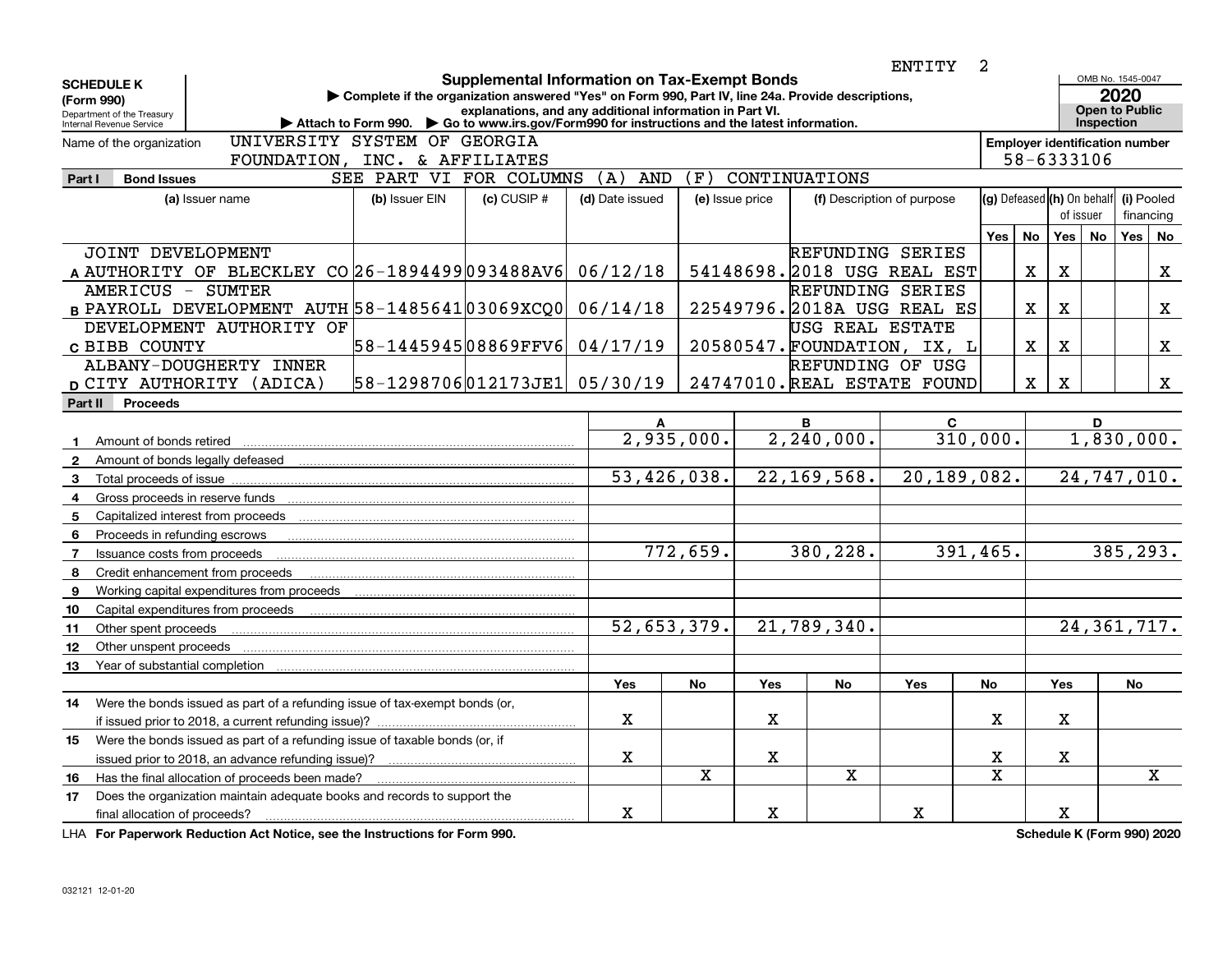|                                                                                           |                                                                                                                                     |                                                                                                                                                                                                 |                 |                                                                                                                 |                 |                            |                           | ENTITY                      | 3                                                                |                            |            |                                       |                         |    |
|-------------------------------------------------------------------------------------------|-------------------------------------------------------------------------------------------------------------------------------------|-------------------------------------------------------------------------------------------------------------------------------------------------------------------------------------------------|-----------------|-----------------------------------------------------------------------------------------------------------------|-----------------|----------------------------|---------------------------|-----------------------------|------------------------------------------------------------------|----------------------------|------------|---------------------------------------|-------------------------|----|
| <b>SCHEDULE K</b><br>(Form 990)<br>Department of the Treasury<br>Internal Revenue Service |                                                                                                                                     | Complete if the organization answered "Yes" on Form 990, Part IV, line 24a. Provide descriptions,<br>Attach to Form 990. Co to www.irs.gov/Form990 for instructions and the latest information. |                 | <b>Supplemental Information on Tax-Exempt Bonds</b><br>explanations, and any additional information in Part VI. |                 |                            |                           |                             | OMB No. 1545-0047<br>2020<br><b>Open to Public</b><br>Inspection |                            |            |                                       |                         |    |
| Name of the organization                                                                  | UNIVERSITY SYSTEM OF GEORGIA<br>FOUNDATION, INC. & AFFILIATES                                                                       |                                                                                                                                                                                                 |                 |                                                                                                                 |                 |                            |                           |                             |                                                                  | 58-6333106                 |            | <b>Employer identification number</b> |                         |    |
| <b>Bond Issues</b><br>Part I                                                              |                                                                                                                                     | SEE PART VI FOR COLUMNS                                                                                                                                                                         |                 | (A)<br>AND                                                                                                      | (F)             |                            | CONTINUATIONS             |                             |                                                                  |                            |            |                                       |                         |    |
|                                                                                           | (a) Issuer name                                                                                                                     | (b) Issuer EIN                                                                                                                                                                                  | $(c)$ CUSIP $#$ | (d) Date issued                                                                                                 | (e) Issue price |                            |                           | (f) Description of purpose  |                                                                  | (g) Defeased (h) On behalf | of issuer  |                                       | (i) Pooled<br>financing |    |
|                                                                                           |                                                                                                                                     |                                                                                                                                                                                                 |                 |                                                                                                                 |                 |                            |                           |                             | Yes l                                                            | No                         | Yes        | No                                    | Yes                     | No |
|                                                                                           | ALBANY-DOUGHERTY INNER                                                                                                              |                                                                                                                                                                                                 |                 |                                                                                                                 |                 |                            |                           | REFUNDING REVENUE           |                                                                  |                            |            |                                       |                         |    |
|                                                                                           | A CITY AUTHORITY (ADICA)                                                                                                            | 58-1298706012173KA7 10/21/20                                                                                                                                                                    |                 |                                                                                                                 |                 |                            |                           | 55064663. BONDS (USG REAL E |                                                                  | $\mathbf X$                | Х          |                                       |                         | X  |
|                                                                                           | DEVELOPMENT AUTHORITY OF                                                                                                            |                                                                                                                                                                                                 |                 |                                                                                                                 |                 |                            | REVENUE BONDS             |                             |                                                                  |                            |            |                                       |                         |    |
|                                                                                           | B THE CITY OF MILLEDGEVILL 58-192187560039GBE2 05/27/21                                                                             |                                                                                                                                                                                                 |                 |                                                                                                                 |                 | 83745287. (GCSU PROJECTS), |                           |                             | $\mathbf X$                                                      | х                          |            |                                       | X                       |    |
| C                                                                                         |                                                                                                                                     |                                                                                                                                                                                                 |                 |                                                                                                                 |                 |                            |                           |                             |                                                                  |                            |            |                                       |                         |    |
|                                                                                           |                                                                                                                                     |                                                                                                                                                                                                 |                 |                                                                                                                 |                 |                            |                           |                             |                                                                  |                            |            |                                       |                         |    |
| D                                                                                         |                                                                                                                                     |                                                                                                                                                                                                 |                 |                                                                                                                 |                 |                            |                           |                             |                                                                  |                            |            |                                       |                         |    |
| Part II<br><b>Proceeds</b>                                                                |                                                                                                                                     |                                                                                                                                                                                                 |                 |                                                                                                                 |                 |                            |                           |                             |                                                                  |                            |            |                                       |                         |    |
|                                                                                           |                                                                                                                                     |                                                                                                                                                                                                 |                 | A                                                                                                               |                 |                            | B                         | C                           |                                                                  |                            |            | D                                     |                         |    |
| Amount of bonds retired<br>$\mathbf{1}$                                                   |                                                                                                                                     |                                                                                                                                                                                                 |                 |                                                                                                                 |                 |                            |                           |                             |                                                                  |                            |            |                                       |                         |    |
| $\mathbf{2}$                                                                              | Amount of bonds legally defeased                                                                                                    |                                                                                                                                                                                                 |                 |                                                                                                                 |                 |                            |                           |                             |                                                                  |                            |            |                                       |                         |    |
| Total proceeds of issue<br>$\overline{\mathbf{3}}$                                        |                                                                                                                                     |                                                                                                                                                                                                 |                 | 55,064,663.                                                                                                     |                 |                            | 83,745,287.               |                             |                                                                  |                            |            |                                       |                         |    |
| 4                                                                                         |                                                                                                                                     |                                                                                                                                                                                                 |                 |                                                                                                                 |                 |                            |                           |                             |                                                                  |                            |            |                                       |                         |    |
| 5                                                                                         | Capitalized interest from proceeds                                                                                                  |                                                                                                                                                                                                 |                 |                                                                                                                 |                 |                            |                           |                             |                                                                  |                            |            |                                       |                         |    |
| 6<br>Proceeds in refunding escrows                                                        |                                                                                                                                     |                                                                                                                                                                                                 |                 |                                                                                                                 |                 |                            |                           |                             |                                                                  |                            |            |                                       |                         |    |
| Issuance costs from proceeds<br>$\mathbf{7}$                                              |                                                                                                                                     |                                                                                                                                                                                                 |                 |                                                                                                                 | 625,933.        |                            | 921,967.                  |                             |                                                                  |                            |            |                                       |                         |    |
| 8                                                                                         | Credit enhancement from proceeds                                                                                                    |                                                                                                                                                                                                 |                 |                                                                                                                 |                 |                            |                           |                             |                                                                  |                            |            |                                       |                         |    |
| 9                                                                                         | Working capital expenditures from proceeds                                                                                          |                                                                                                                                                                                                 |                 |                                                                                                                 |                 |                            |                           |                             |                                                                  |                            |            |                                       |                         |    |
| 10                                                                                        | Capital expenditures from proceeds                                                                                                  |                                                                                                                                                                                                 |                 |                                                                                                                 |                 |                            |                           |                             |                                                                  |                            |            |                                       |                         |    |
| Other spent proceeds<br>11                                                                |                                                                                                                                     |                                                                                                                                                                                                 |                 | 54,438,730.                                                                                                     |                 |                            | 75,770,720.<br>7,052,600. |                             |                                                                  |                            |            |                                       |                         |    |
| 12<br>Other unspent proceeds                                                              |                                                                                                                                     |                                                                                                                                                                                                 |                 |                                                                                                                 |                 |                            |                           |                             |                                                                  |                            |            |                                       |                         |    |
| 13<br>Year of substantial completion                                                      |                                                                                                                                     |                                                                                                                                                                                                 |                 | <b>Yes</b>                                                                                                      |                 |                            |                           | Yes                         |                                                                  |                            |            |                                       |                         |    |
|                                                                                           |                                                                                                                                     |                                                                                                                                                                                                 |                 |                                                                                                                 | No              | <b>Yes</b>                 | <b>No</b>                 |                             | No                                                               |                            | <b>Yes</b> |                                       | No                      |    |
| 14                                                                                        | Were the bonds issued as part of a refunding issue of tax-exempt bonds (or,<br>if issued prior to 2018, a current refunding issue)? |                                                                                                                                                                                                 |                 | X                                                                                                               |                 | X                          |                           |                             |                                                                  |                            |            |                                       |                         |    |
| 15                                                                                        | Were the bonds issued as part of a refunding issue of taxable bonds (or, if                                                         |                                                                                                                                                                                                 |                 |                                                                                                                 |                 |                            |                           |                             |                                                                  |                            |            |                                       |                         |    |
|                                                                                           |                                                                                                                                     |                                                                                                                                                                                                 |                 | х                                                                                                               |                 | x                          |                           |                             |                                                                  |                            |            |                                       |                         |    |
| 16                                                                                        | issued prior to 2018, an advance refunding issue)?<br>Has the final allocation of proceeds been made?                               |                                                                                                                                                                                                 |                 |                                                                                                                 | X               |                            | $\mathbf X$               |                             |                                                                  |                            |            |                                       |                         |    |
| 17                                                                                        | Does the organization maintain adequate books and records to support the                                                            |                                                                                                                                                                                                 |                 |                                                                                                                 |                 |                            |                           |                             |                                                                  |                            |            |                                       |                         |    |
| final allocation of proceeds?                                                             |                                                                                                                                     |                                                                                                                                                                                                 |                 | x                                                                                                               |                 | $\mathbf X$                |                           |                             |                                                                  |                            |            |                                       |                         |    |

**For Paperwork Reduction Act Notice, see the Instructions for Form 990. Schedule K (Form 990) 2020** LHA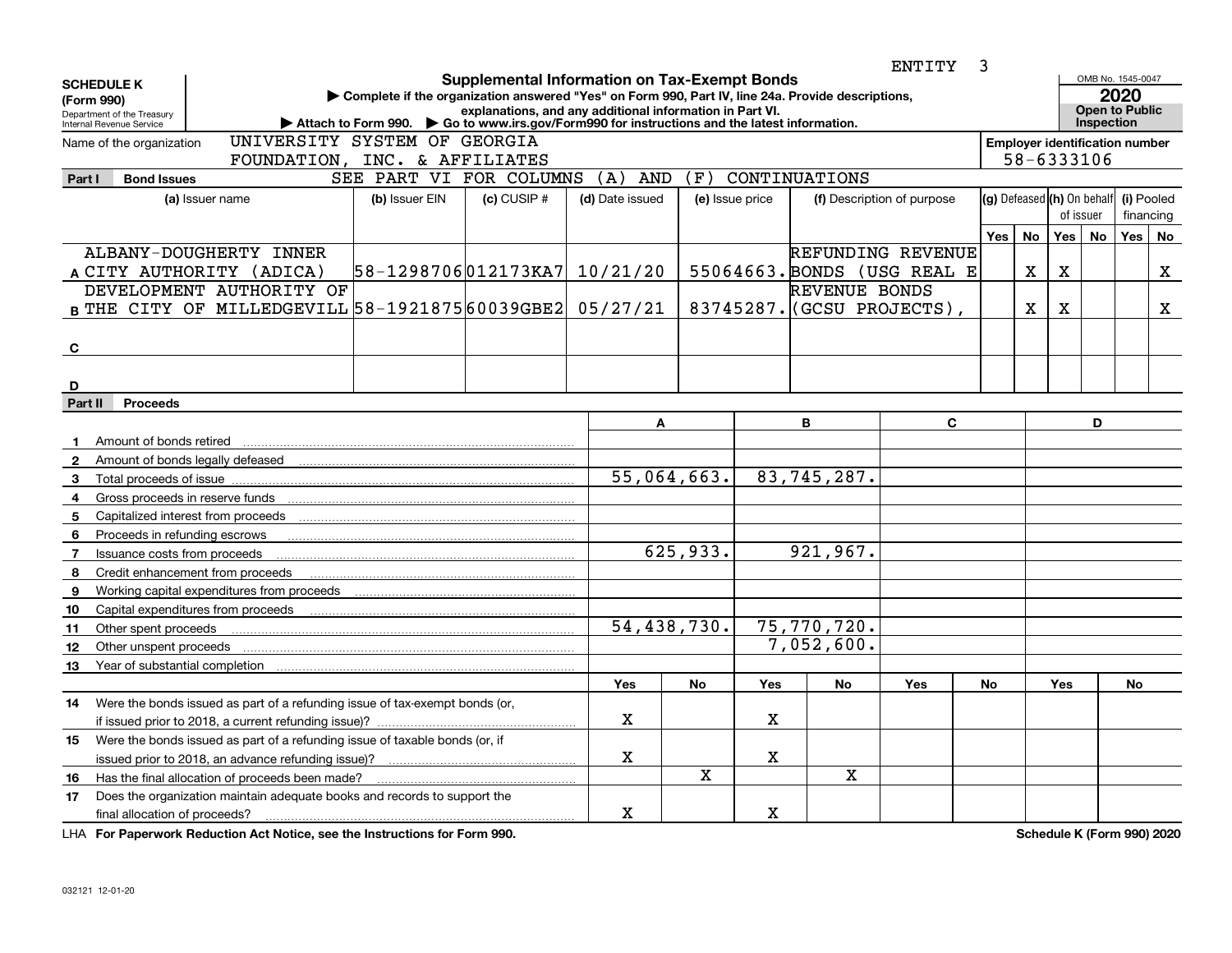# ENTITY 1

|          | Schedule K (Form 990) 2020  | <b>FOUNDATION</b> | <b>INC</b> | AFFILIATES<br>- | 1-6333106<br>58 | Page |
|----------|-----------------------------|-------------------|------------|-----------------|-----------------|------|
| Part III | <b>Private Business Use</b> |                   |            |                 |                 |      |

|                |                                                                                                                                                                                                                                |            | A                       |            | $\mathbf{B}$            |                         | C           | D         |                         |  |  |  |   |
|----------------|--------------------------------------------------------------------------------------------------------------------------------------------------------------------------------------------------------------------------------|------------|-------------------------|------------|-------------------------|-------------------------|-------------|-----------|-------------------------|--|--|--|---|
| 1.             | Was the organization a partner in a partnership, or a member of an LLC,                                                                                                                                                        | <b>Yes</b> | No                      | Yes        | No                      | <b>Yes</b>              | No          | Yes       | No                      |  |  |  |   |
|                | which owned property financed by tax-exempt bonds?                                                                                                                                                                             | X          |                         | x          |                         | x                       |             | x         |                         |  |  |  |   |
|                | 2 Are there any lease arrangements that may result in private business use of                                                                                                                                                  |            |                         |            |                         |                         |             |           |                         |  |  |  |   |
|                |                                                                                                                                                                                                                                |            | х                       |            | X                       | х                       |             |           | x                       |  |  |  |   |
|                | 3a Are there any management or service contracts that may result in private                                                                                                                                                    |            |                         |            |                         |                         |             |           |                         |  |  |  |   |
|                |                                                                                                                                                                                                                                |            | $\mathbf X$             |            | $\mathbf X$             | $\mathbf X$             |             |           | х                       |  |  |  |   |
|                | <b>b</b> If "Yes" to line 3a, does the organization routinely engage bond counsel or other outside                                                                                                                             |            |                         |            |                         |                         |             |           |                         |  |  |  |   |
|                | counsel to review any management or service contracts relating to the financed property?                                                                                                                                       |            |                         |            |                         | X                       |             |           |                         |  |  |  |   |
|                | c Are there any research agreements that may result in private business use of                                                                                                                                                 |            |                         |            |                         |                         |             |           |                         |  |  |  |   |
|                | bond-financed property?                                                                                                                                                                                                        |            | $\mathbf X$             |            | X                       |                         | $\mathbf X$ |           | x                       |  |  |  |   |
|                | d If "Yes" to line 3c, does the organization routinely engage bond counsel or other                                                                                                                                            |            |                         |            |                         |                         |             |           |                         |  |  |  |   |
|                | outside counsel to review any research agreements relating to the financed property?                                                                                                                                           |            |                         |            |                         |                         |             |           |                         |  |  |  |   |
| 4              | Enter the percentage of financed property used in a private business use by entities                                                                                                                                           |            |                         |            |                         |                         |             |           |                         |  |  |  |   |
|                | other than a section 501(c)(3) organization or a state or local government                                                                                                                                                     |            | %                       |            | %                       |                         | 2.69<br>%   |           | %                       |  |  |  |   |
| 5              | Enter the percentage of financed property used in a private business use as a                                                                                                                                                  |            |                         |            |                         |                         |             |           |                         |  |  |  |   |
|                | result of unrelated trade or business activity carried on by your organization,                                                                                                                                                |            |                         |            |                         |                         |             |           |                         |  |  |  |   |
|                |                                                                                                                                                                                                                                |            | %                       |            | %                       |                         | %           |           | %                       |  |  |  |   |
| 6              | Total of lines 4 and 5 [11, 2010] Total of lines 4 and 5 [11, 2010] Total of lines 4 and 5 [11, 2010] Total and Total Allen District Protection of Total Allen District Protection of Total Allen District Protection of Total |            | %                       |            | %                       |                         |             | 2.69<br>% |                         |  |  |  | % |
| $\overline{7}$ |                                                                                                                                                                                                                                |            | $\mathbf X$             |            | $\mathbf X$             | $\overline{\mathbf{X}}$ |             |           | $\mathbf{x}$            |  |  |  |   |
|                | 8a Has there been a sale or disposition of any of the bond-financed property to a non-                                                                                                                                         |            |                         |            |                         |                         |             |           |                         |  |  |  |   |
|                | governmental person other than a 501(c)(3) organization since the bonds were issued?                                                                                                                                           |            | X                       |            | X                       |                         | $\mathbf X$ |           | x                       |  |  |  |   |
|                | <b>b</b> If "Yes" to line 8a, enter the percentage of bond-financed property sold or                                                                                                                                           |            |                         |            |                         |                         |             |           |                         |  |  |  |   |
|                | disposed of                                                                                                                                                                                                                    |            | %                       |            | %                       |                         | %           |           | %                       |  |  |  |   |
|                | c If "Yes" to line 8a, was any remedial action taken pursuant to Regulations                                                                                                                                                   |            |                         |            |                         |                         |             |           |                         |  |  |  |   |
|                |                                                                                                                                                                                                                                |            |                         |            |                         |                         |             |           |                         |  |  |  |   |
|                | 9 Has the organization established written procedures to ensure that all                                                                                                                                                       |            |                         |            |                         |                         |             |           |                         |  |  |  |   |
|                | nonqualified bonds of the issue are remediated in accordance with the                                                                                                                                                          |            |                         |            |                         |                         |             |           |                         |  |  |  |   |
|                | requirements under Regulations sections 1.141-12 and 1.145-2?                                                                                                                                                                  |            | $\mathbf X$             |            | $\mathbf X$             | $\mathbf X$             |             |           | x                       |  |  |  |   |
|                | Part IV Arbitrage                                                                                                                                                                                                              |            |                         |            |                         |                         |             |           |                         |  |  |  |   |
|                |                                                                                                                                                                                                                                |            |                         |            | B                       |                         | C           | D         |                         |  |  |  |   |
|                | 1 Has the issuer filed Form 8038-T, Arbitrage Rebate, Yield Reduction and                                                                                                                                                      | Yes        | <b>No</b>               | <b>Yes</b> | <b>No</b>               | <b>Yes</b>              | <b>No</b>   | Yes       | No                      |  |  |  |   |
|                | Penalty in Lieu of Arbitrage Rebate?                                                                                                                                                                                           |            | X                       |            | X                       |                         | X           |           | X                       |  |  |  |   |
| $\mathbf{2}$   | If "No" to line 1, did the following apply?                                                                                                                                                                                    |            |                         |            |                         |                         |             |           |                         |  |  |  |   |
|                |                                                                                                                                                                                                                                |            | х                       |            | X                       |                         | х           |           | х                       |  |  |  |   |
|                |                                                                                                                                                                                                                                |            | $\mathbf X$             |            | $\overline{\mathbf{X}}$ |                         | X           |           | $\mathbf X$             |  |  |  |   |
|                | c No rebate due?                                                                                                                                                                                                               |            | $\overline{\mathbf{x}}$ |            | $\overline{\mathbf{x}}$ |                         | X           |           | $\overline{\mathbf{x}}$ |  |  |  |   |
|                | If "Yes" to line 2c, provide in Part VI the date the rebate computation was                                                                                                                                                    |            |                         |            |                         |                         |             |           |                         |  |  |  |   |
|                | performed                                                                                                                                                                                                                      |            |                         |            |                         |                         |             |           |                         |  |  |  |   |
|                |                                                                                                                                                                                                                                |            | x                       |            | X                       |                         | X           |           | X                       |  |  |  |   |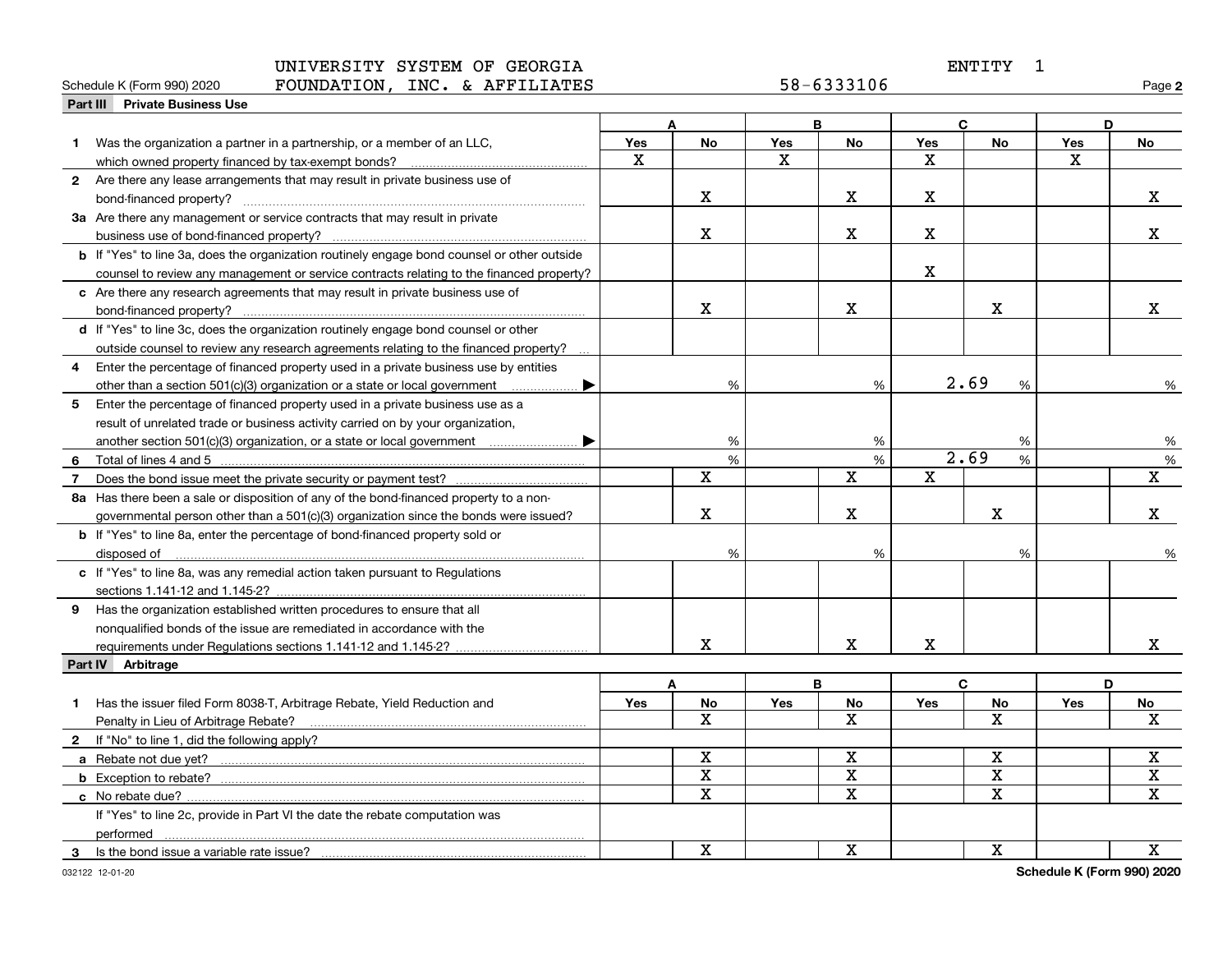# ENTITY 2

|          | Schedule K (Form 990) 2020  | <b>FOUNDATION</b> | <b>INC</b> | AFFILIATES<br>- | 1-6333106<br>58 | Page |
|----------|-----------------------------|-------------------|------------|-----------------|-----------------|------|
| Part III | <b>Private Business Use</b> |                   |            |                 |                 |      |

|                | אפט ככסוווכטט סווחד                                                                                |            | A                       |            | B                       |            | C            | D   |                         |
|----------------|----------------------------------------------------------------------------------------------------|------------|-------------------------|------------|-------------------------|------------|--------------|-----|-------------------------|
|                | Was the organization a partner in a partnership, or a member of an LLC,                            | Yes        | No                      | Yes        | <b>No</b>               | Yes        | <b>No</b>    | Yes | No                      |
|                |                                                                                                    | x          |                         | x          |                         | x          |              | x   |                         |
|                | 2 Are there any lease arrangements that may result in private business use of                      |            |                         |            |                         |            |              |     |                         |
|                |                                                                                                    |            | $\mathbf X$             |            | X                       |            | $\mathbf X$  |     | x                       |
|                | 3a Are there any management or service contracts that may result in private                        |            |                         |            |                         |            |              |     |                         |
|                |                                                                                                    |            | х                       |            | x                       |            | x            |     | x                       |
|                | business use of bond-financed property?                                                            |            |                         |            |                         |            |              |     |                         |
|                | <b>b</b> If "Yes" to line 3a, does the organization routinely engage bond counsel or other outside |            |                         |            |                         |            |              |     |                         |
|                | counsel to review any management or service contracts relating to the financed property?           |            |                         |            |                         |            |              |     |                         |
|                | c Are there any research agreements that may result in private business use of                     |            | $\mathbf{x}$            |            | $\mathbf x$             |            | $\mathbf X$  |     |                         |
|                | bond-financed property?                                                                            |            |                         |            |                         |            |              |     | x                       |
|                | d If "Yes" to line 3c, does the organization routinely engage bond counsel or other                |            |                         |            |                         |            |              |     |                         |
|                | outside counsel to review any research agreements relating to the financed property?               |            |                         |            |                         |            |              |     |                         |
| 4              | Enter the percentage of financed property used in a private business use by entities               |            |                         |            |                         |            |              |     |                         |
|                | other than a section 501(c)(3) organization or a state or local government                         |            | %                       |            | %                       |            | %            |     | %                       |
|                | 5 Enter the percentage of financed property used in a private business use as a                    |            |                         |            |                         |            |              |     |                         |
|                | result of unrelated trade or business activity carried on by your organization,                    |            |                         |            |                         |            |              |     |                         |
|                | another section 501(c)(3) organization, or a state or local government manu-manu-                  |            | %                       |            | %                       |            | %            |     | %                       |
| 6              |                                                                                                    |            | %                       |            | %                       |            | %            |     | %                       |
| $\overline{7}$ |                                                                                                    |            | $\mathbf X$             |            | X                       |            | $\mathbf X$  |     | $\mathbf{x}$            |
|                | 8a Has there been a sale or disposition of any of the bond-financed property to a non-             |            |                         |            |                         |            |              |     |                         |
|                | governmental person other than a 501(c)(3) organization since the bonds were issued?               |            | $\mathbf X$             |            | $\mathbf X$             |            | х            |     | x                       |
|                | b If "Yes" to line 8a, enter the percentage of bond-financed property sold or                      |            |                         |            |                         |            |              |     |                         |
|                | disposed of                                                                                        |            | %                       |            | %                       |            | %            |     | %                       |
|                | c If "Yes" to line 8a, was any remedial action taken pursuant to Regulations                       |            |                         |            |                         |            |              |     |                         |
|                |                                                                                                    |            |                         |            |                         |            |              |     |                         |
|                | 9 Has the organization established written procedures to ensure that all                           |            |                         |            |                         |            |              |     |                         |
|                | nonqualified bonds of the issue are remediated in accordance with the                              |            |                         |            |                         |            |              |     |                         |
|                | requirements under Regulations sections 1.141-12 and 1.145-2?                                      |            | X                       |            | x                       |            | X            |     | x                       |
|                | Part IV Arbitrage                                                                                  |            |                         |            |                         |            |              |     |                         |
|                |                                                                                                    |            |                         |            | B                       |            | $\mathbf{C}$ | D   |                         |
|                | 1 Has the issuer filed Form 8038-T, Arbitrage Rebate, Yield Reduction and                          | <b>Yes</b> | <b>No</b>               | <b>Yes</b> | <b>No</b>               | <b>Yes</b> | <b>No</b>    | Yes | No                      |
|                | Penalty in Lieu of Arbitrage Rebate?                                                               |            | X                       |            | X                       |            | X            |     | х                       |
| $\mathbf{2}$   | If "No" to line 1, did the following apply?                                                        |            |                         |            |                         |            |              |     |                         |
|                |                                                                                                    |            | х                       |            | X                       |            | х            |     | x                       |
|                |                                                                                                    |            | $\mathbf X$             |            | $\mathbf X$             |            | X            |     | $\mathbf X$             |
|                | c No rebate due?                                                                                   |            | $\overline{\mathbf{x}}$ |            | $\overline{\mathbf{x}}$ |            | $\mathbf x$  |     | $\overline{\mathbf{x}}$ |
|                | If "Yes" to line 2c, provide in Part VI the date the rebate computation was                        |            |                         |            |                         |            |              |     |                         |
|                | performed                                                                                          |            |                         |            |                         |            |              |     |                         |
|                |                                                                                                    |            | x                       |            | X                       |            | х            |     | X                       |
|                |                                                                                                    |            |                         |            |                         |            |              |     |                         |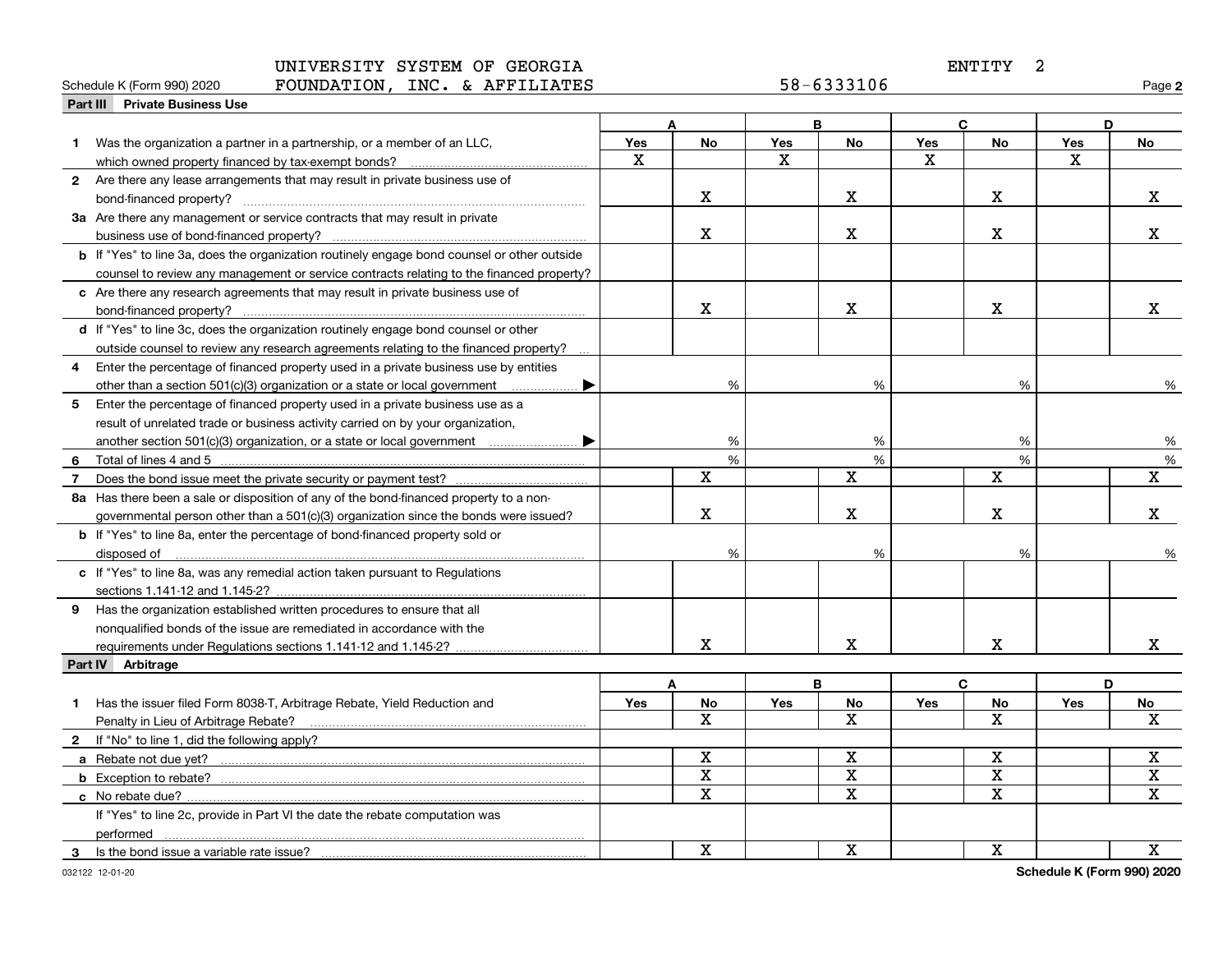### ENTITY 3

| FOUNDATION, INC. & AFFILIATES<br>Schedule K (Form 990) 2020                                                                                                                                                                    |            |           |            | Page      |            |           |            |           |
|--------------------------------------------------------------------------------------------------------------------------------------------------------------------------------------------------------------------------------|------------|-----------|------------|-----------|------------|-----------|------------|-----------|
| <b>Part III Private Business Use</b>                                                                                                                                                                                           |            |           |            |           |            |           |            |           |
|                                                                                                                                                                                                                                |            |           |            | B         |            |           |            | D         |
| Was the organization a partner in a partnership, or a member of an LLC,                                                                                                                                                        | <b>Yes</b> | <b>No</b> | <b>Yes</b> | <b>No</b> | <b>Yes</b> | <b>No</b> | <b>Yes</b> | <b>No</b> |
|                                                                                                                                                                                                                                | X          |           | x          |           |            |           |            |           |
| Are there any lease arrangements that may result in private business use of                                                                                                                                                    |            |           |            |           |            |           |            |           |
| bond-financed property?                                                                                                                                                                                                        |            | х         |            | x         |            |           |            |           |
| 3a Are there any management or service contracts that may result in private                                                                                                                                                    |            |           |            |           |            |           |            |           |
|                                                                                                                                                                                                                                |            | x         |            | X         |            |           |            |           |
| b If "Yes" to line 3a, does the organization routinely engage bond counsel or other outside                                                                                                                                    |            |           |            |           |            |           |            |           |
| counsel to review any management or service contracts relating to the financed property?                                                                                                                                       |            |           |            |           |            |           |            |           |
| c Are there any research agreements that may result in private business use of                                                                                                                                                 |            |           |            |           |            |           |            |           |
|                                                                                                                                                                                                                                |            | x         |            | х         |            |           |            |           |
| d If "Yes" to line 3c, does the organization routinely engage bond counsel or other                                                                                                                                            |            |           |            |           |            |           |            |           |
| outside counsel to review any research agreements relating to the financed property?                                                                                                                                           |            |           |            |           |            |           |            |           |
| Enter the percentage of financed property used in a private business use by entities                                                                                                                                           |            |           |            |           |            |           |            |           |
| other than a section 501(c)(3) organization or a state or local government                                                                                                                                                     |            | ℅         |            | %         |            | %         |            | %         |
| Enter the percentage of financed property used in a private business use as a<br>5                                                                                                                                             |            |           |            |           |            |           |            |           |
| result of unrelated trade or business activity carried on by your organization,                                                                                                                                                |            |           |            |           |            |           |            |           |
| another section 501(c)(3) organization, or a state or local government                                                                                                                                                         |            | %         |            | %         |            | %         |            | %         |
| Total of lines 4 and 5 [11, 2010] Total of lines 4 and 5 [11, 2010] Total of lines 4 and 5 [11, 2010] Total and Total All and Total All and Total All and Total All and Total All and Total All and Total All and Total All an |            | %         |            | %         |            | %         |            | %         |
|                                                                                                                                                                                                                                |            | X         |            | x         |            |           |            |           |
| 8a Has there been a sale or disposition of any of the bond-financed property to a non-                                                                                                                                         |            |           |            |           |            |           |            |           |
| governmental person other than a 501(c)(3) organization since the bonds were issued?                                                                                                                                           |            | Χ         |            | x         |            |           |            |           |

| <b>OU</b> TRUSTER DOCTED SOLO OF DISPOSITION OF DITY OF LITO DONOTHIRITIOCO PROPORTY TO BE HOLD |  |  |   |  |  |  |   |
|-------------------------------------------------------------------------------------------------|--|--|---|--|--|--|---|
| governmental person other than a 501(c)(3) organization since the bonds were issued?            |  |  |   |  |  |  |   |
| <b>b</b> If "Yes" to line 8a, enter the percentage of bond-financed property sold or            |  |  |   |  |  |  |   |
| disposed of                                                                                     |  |  | % |  |  |  | % |
| c If "Yes" to line 8a, was any remedial action taken pursuant to Regulations                    |  |  |   |  |  |  |   |
| sections 1.141-12 and 1.145-2?                                                                  |  |  |   |  |  |  |   |
| <b>9</b> Has the organization established written procedures to ensure that all                 |  |  |   |  |  |  |   |
| nonqualified bonds of the issue are remediated in accordance with the                           |  |  |   |  |  |  |   |
|                                                                                                 |  |  |   |  |  |  |   |

**Part IV Arbitrage A B C D 1** Has the issuer filed Form 8038-T, Arbitrage Rebate, Yield Reduction and **2** If "No" to line 1, did the following apply? **3**Is the bond issue a variable rate issue? **Yes No Yes No Yes No Yes No a** Rebate not due yet? **b** Exception to rebate? **c**No rebate due? Penalty in Lieu of Arbitrage Rebate? If "Yes" to line 2c, provide in Part VI the date the rebate computation was performed  $\overline{\texttt{x}}$ X X X  $X$   $X$ X X X X

**2**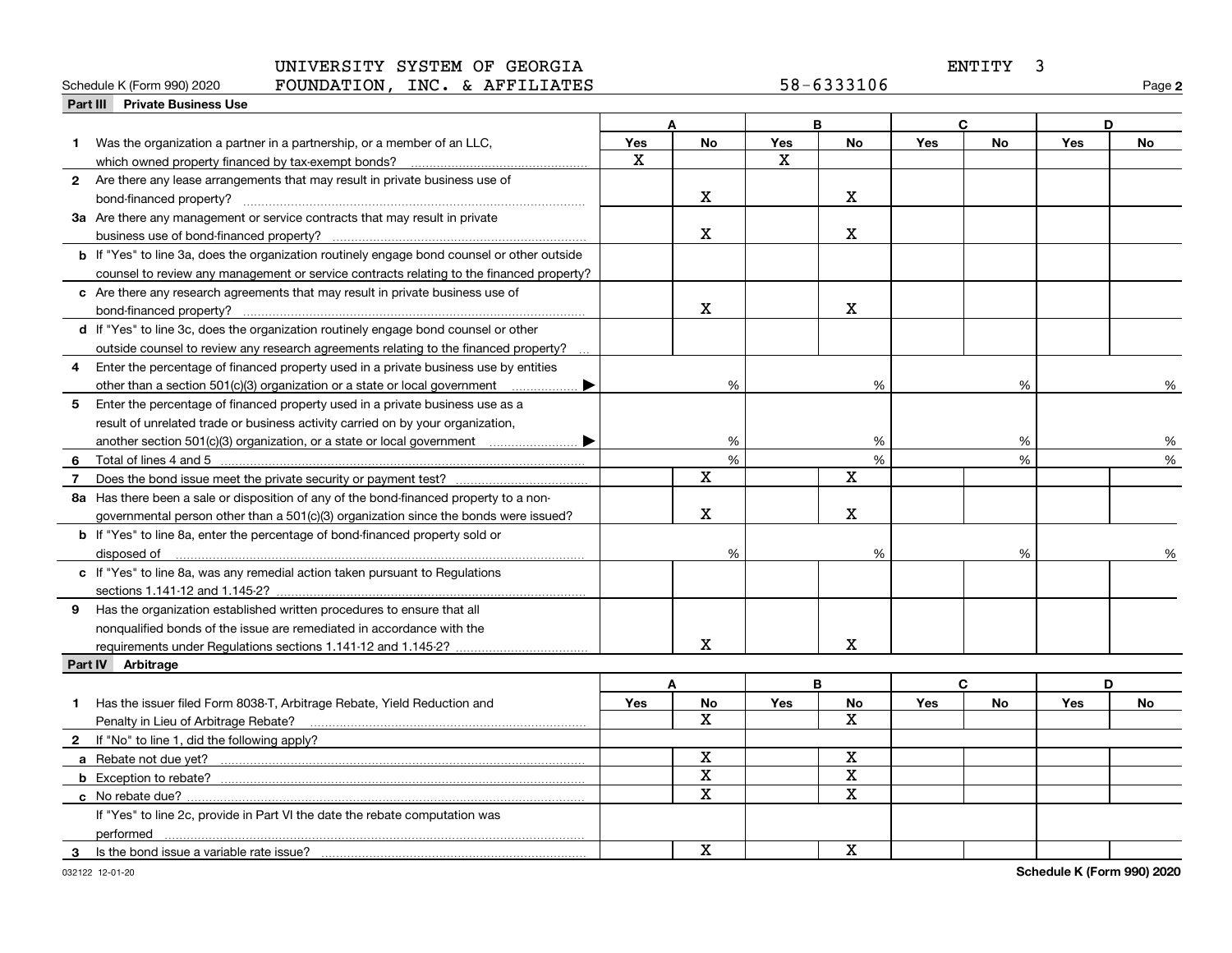ENTITY 1

| FOUNDATION, INC. & AFFILIATES<br>Schedule K (Form 990) 2020                                   |             |                         |             | 58-6333106              |             |                         |             | Page 3 |
|-----------------------------------------------------------------------------------------------|-------------|-------------------------|-------------|-------------------------|-------------|-------------------------|-------------|--------|
| Part IV Arbitrage (continued)                                                                 |             |                         |             |                         |             |                         |             |        |
|                                                                                               |             | A                       |             | B                       |             | C                       | D           |        |
| 4a Has the organization or the governmental issuer entered into a qualified                   | <b>Yes</b>  | No                      | <b>Yes</b>  | No                      | <b>Yes</b>  | No                      | <b>Yes</b>  | No     |
|                                                                                               |             | $\overline{\mathbf{x}}$ |             | X                       |             | x                       |             | x      |
|                                                                                               |             |                         |             |                         |             |                         |             |        |
|                                                                                               |             |                         |             |                         |             |                         |             |        |
|                                                                                               |             |                         |             |                         |             |                         |             |        |
| e Was the hedge terminated?                                                                   |             |                         |             |                         |             |                         |             |        |
| 5a Were gross proceeds invested in a guaranteed investment contract (GIC)?                    |             | $\overline{\mathbf{X}}$ |             | $\overline{\mathbf{x}}$ |             | $\overline{\mathbf{x}}$ |             | X      |
|                                                                                               |             |                         |             |                         |             |                         |             |        |
| c Term of GIC                                                                                 |             |                         |             |                         |             |                         |             |        |
| d Was the regulatory safe harbor for establishing the fair market value of the GIC satisfied? |             |                         |             |                         |             |                         |             |        |
| Were any gross proceeds invested beyond an available temporary period?<br>6                   |             | $\mathbf X$             |             | $\mathbf X$             |             | $\mathbf X$             |             | X      |
| Has the organization established written procedures to monitor the<br>$\overline{7}$          |             |                         |             |                         |             |                         |             |        |
| requirements of section 148?<br>.                                                             | X           |                         | $\mathbf X$ |                         | $\mathbf X$ |                         | $\mathbf X$ |        |
| Procedures To Undertake Corrective Action<br>Part V                                           |             |                         |             |                         |             |                         |             |        |
|                                                                                               |             | A                       |             | B                       |             | $\mathbf c$             | D           |        |
| Has the organization established written procedures to ensure that violations                 | Yes         | <b>No</b>               | Yes         | <b>No</b>               | Yes         | <b>No</b>               | <b>Yes</b>  | No     |
| of federal tax requirements are timely identified and corrected through the                   |             |                         |             |                         |             |                         |             |        |
| voluntary closing agreement program if self-remediation isn't available under                 |             |                         |             |                         |             |                         |             |        |
|                                                                                               | $\mathbf X$ |                         | X           |                         | $\mathbf X$ |                         | X           |        |
|                                                                                               |             |                         |             |                         |             |                         |             |        |
|                                                                                               |             |                         |             |                         |             |                         |             |        |
|                                                                                               |             |                         |             |                         |             |                         |             |        |
|                                                                                               |             |                         |             |                         |             |                         |             |        |
|                                                                                               |             |                         |             |                         |             |                         |             |        |
|                                                                                               |             |                         |             |                         |             |                         |             |        |
|                                                                                               |             |                         |             |                         |             |                         |             |        |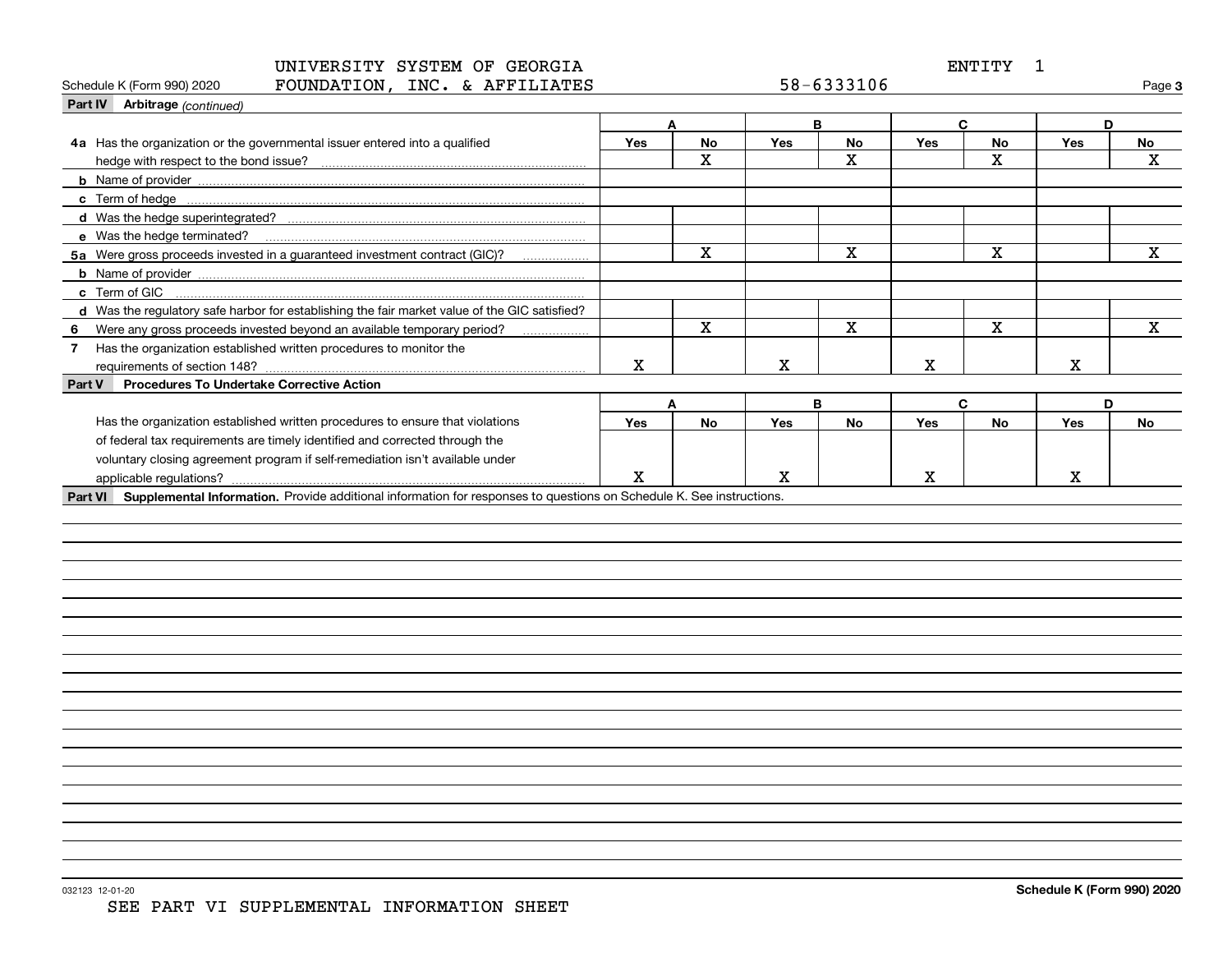ENTITY 2

| FOUNDATION, INC. & AFFILIATES<br>Schedule K (Form 990) 2020                                                                  |     |                         |            | 58-6333106              |             |                         |             | Page 3    |
|------------------------------------------------------------------------------------------------------------------------------|-----|-------------------------|------------|-------------------------|-------------|-------------------------|-------------|-----------|
| Part IV Arbitrage (continued)                                                                                                |     |                         |            |                         |             |                         |             |           |
|                                                                                                                              |     | A                       |            | B                       |             | C                       | D           |           |
| 4a Has the organization or the governmental issuer entered into a qualified                                                  | Yes | No                      | <b>Yes</b> | <b>No</b>               | Yes         | No                      | Yes         | No        |
| hedge with respect to the bond issue?                                                                                        |     | $\mathbf{x}$            |            | $\overline{\mathbf{x}}$ |             | $\overline{\mathbf{x}}$ |             | х         |
|                                                                                                                              |     |                         |            |                         |             |                         |             |           |
|                                                                                                                              |     |                         |            |                         |             |                         |             |           |
|                                                                                                                              |     |                         |            |                         |             |                         |             |           |
| e Was the hedge terminated?                                                                                                  |     |                         |            |                         |             |                         |             |           |
|                                                                                                                              |     | $\mathbf X$             |            | $\mathbf X$             |             | $\mathbf X$             |             | X         |
|                                                                                                                              |     |                         |            |                         |             |                         |             |           |
|                                                                                                                              |     |                         |            |                         |             |                         |             |           |
| d Was the regulatory safe harbor for establishing the fair market value of the GIC satisfied?                                |     |                         |            |                         |             |                         |             |           |
| Were any gross proceeds invested beyond an available temporary period?<br>6                                                  |     | $\overline{\mathbf{X}}$ |            | $\mathbf X$             |             | $\mathbf X$             |             | X         |
| Has the organization established written procedures to monitor the<br>7 <sup>7</sup>                                         |     |                         |            |                         |             |                         |             |           |
| requirements of section 148?                                                                                                 | X   |                         | Χ          |                         | $\mathbf X$ |                         | $\mathbf X$ |           |
| Procedures To Undertake Corrective Action<br>Part V                                                                          |     |                         |            |                         |             |                         |             |           |
|                                                                                                                              |     | A                       |            | В                       |             | C                       |             | D         |
| Has the organization established written procedures to ensure that violations                                                | Yes | <b>No</b>               | <b>Yes</b> | <b>No</b>               | Yes         | <b>No</b>               | Yes         | <b>No</b> |
| of federal tax requirements are timely identified and corrected through the                                                  |     |                         |            |                         |             |                         |             |           |
| voluntary closing agreement program if self-remediation isn't available under                                                |     |                         |            |                         |             |                         |             |           |
| applicable regulations?                                                                                                      | Χ   |                         | X          |                         | $\mathbf X$ |                         | $\mathbf X$ |           |
| Part VI Supplemental Information. Provide additional information for responses to questions on Schedule K. See instructions. |     |                         |            |                         |             |                         |             |           |
|                                                                                                                              |     |                         |            |                         |             |                         |             |           |
|                                                                                                                              |     |                         |            |                         |             |                         |             |           |
|                                                                                                                              |     |                         |            |                         |             |                         |             |           |
|                                                                                                                              |     |                         |            |                         |             |                         |             |           |
|                                                                                                                              |     |                         |            |                         |             |                         |             |           |
|                                                                                                                              |     |                         |            |                         |             |                         |             |           |
|                                                                                                                              |     |                         |            |                         |             |                         |             |           |
|                                                                                                                              |     |                         |            |                         |             |                         |             |           |
|                                                                                                                              |     |                         |            |                         |             |                         |             |           |
|                                                                                                                              |     |                         |            |                         |             |                         |             |           |
|                                                                                                                              |     |                         |            |                         |             |                         |             |           |
|                                                                                                                              |     |                         |            |                         |             |                         |             |           |
|                                                                                                                              |     |                         |            |                         |             |                         |             |           |
|                                                                                                                              |     |                         |            |                         |             |                         |             |           |
|                                                                                                                              |     |                         |            |                         |             |                         |             |           |
|                                                                                                                              |     |                         |            |                         |             |                         |             |           |
|                                                                                                                              |     |                         |            |                         |             |                         |             |           |
|                                                                                                                              |     |                         |            |                         |             |                         |             |           |
|                                                                                                                              |     |                         |            |                         |             |                         |             |           |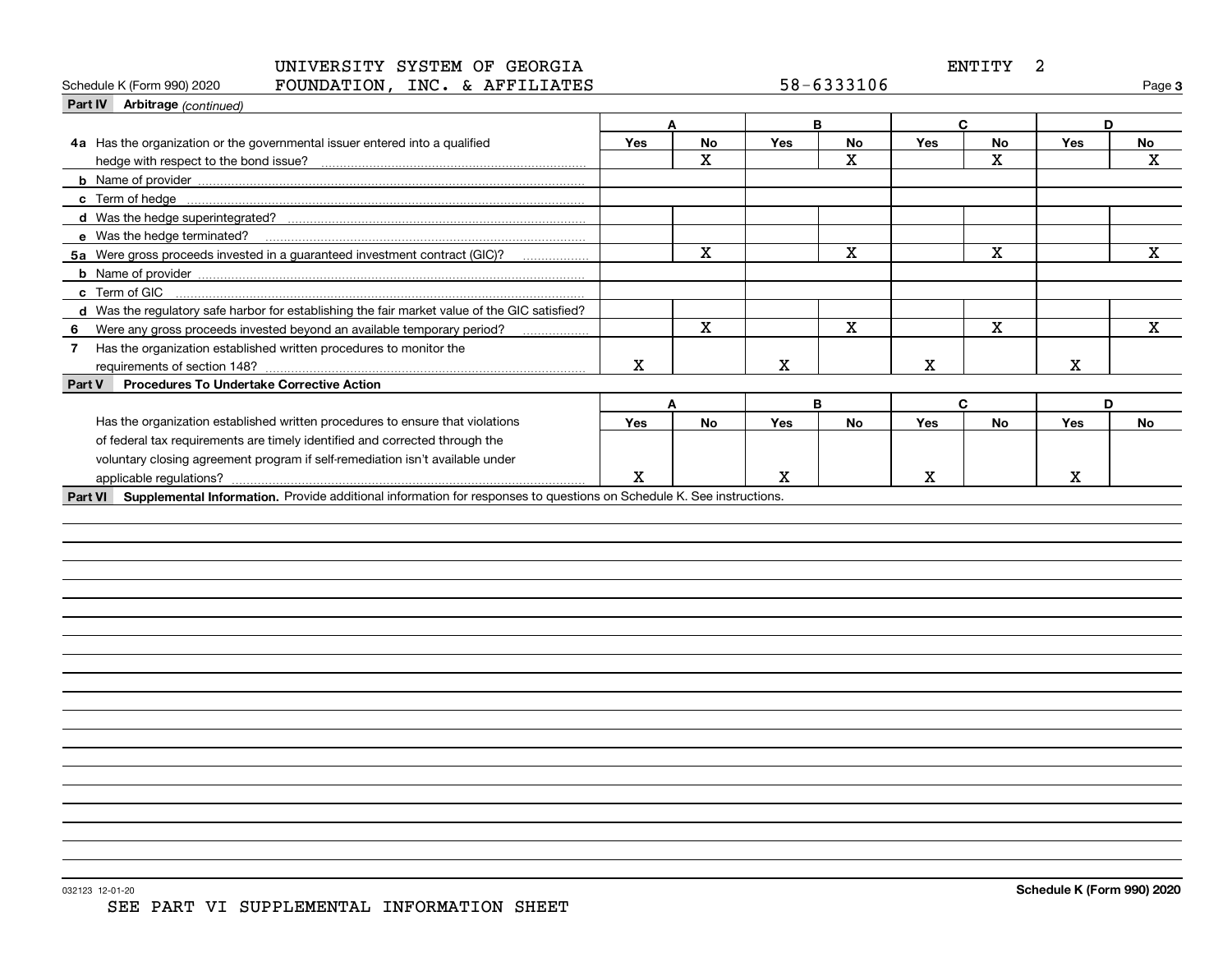ENTITY 3

| FOUNDATION, INC. & AFFILIATES<br>Schedule K (Form 990) 2020                                                                  |            |                         |            | 58-6333106  |            |              |            | Page 3    |
|------------------------------------------------------------------------------------------------------------------------------|------------|-------------------------|------------|-------------|------------|--------------|------------|-----------|
| Part IV Arbitrage (continued)                                                                                                |            |                         |            |             |            |              |            |           |
|                                                                                                                              | A          |                         |            | B           |            | C            | D          |           |
| 4a Has the organization or the governmental issuer entered into a qualified                                                  | <b>Yes</b> | <b>No</b>               | <b>Yes</b> | No          | <b>Yes</b> | <b>No</b>    | <b>Yes</b> | No        |
|                                                                                                                              |            | x                       |            | X           |            |              |            |           |
|                                                                                                                              |            |                         |            |             |            |              |            |           |
|                                                                                                                              |            |                         |            |             |            |              |            |           |
|                                                                                                                              |            |                         |            |             |            |              |            |           |
| e Was the hedge terminated?                                                                                                  |            |                         |            |             |            |              |            |           |
| 5a Were gross proceeds invested in a guaranteed investment contract (GIC)?                                                   |            | $\mathbf x$             |            | $\mathbf x$ |            |              |            |           |
|                                                                                                                              |            |                         |            |             |            |              |            |           |
| c Term of GIC                                                                                                                |            |                         |            |             |            |              |            |           |
| d Was the regulatory safe harbor for establishing the fair market value of the GIC satisfied?                                |            |                         |            |             |            |              |            |           |
| Were any gross proceeds invested beyond an available temporary period?<br>6                                                  |            | $\overline{\mathbf{x}}$ |            | X           |            |              |            |           |
| Has the organization established written procedures to monitor the<br>$7^{\circ}$                                            |            |                         |            |             |            |              |            |           |
| requirements of section 148?                                                                                                 | х          |                         | X          |             |            |              |            |           |
| Part V<br><b>Procedures To Undertake Corrective Action</b>                                                                   |            |                         |            |             |            |              |            |           |
|                                                                                                                              |            | A                       |            | B           |            | $\mathbf{C}$ | D          |           |
| Has the organization established written procedures to ensure that violations                                                | Yes        | <b>No</b>               | <b>Yes</b> | <b>No</b>   | <b>Yes</b> | <b>No</b>    | <b>Yes</b> | <b>No</b> |
| of federal tax requirements are timely identified and corrected through the                                                  |            |                         |            |             |            |              |            |           |
| voluntary closing agreement program if self-remediation isn't available under                                                |            |                         |            |             |            |              |            |           |
| applicable regulations?                                                                                                      | X          |                         | x          |             |            |              |            |           |
| Part VI Supplemental Information. Provide additional information for responses to questions on Schedule K. See instructions. |            |                         |            |             |            |              |            |           |
| SCHEDULE K, PART I, BOND ISSUES:                                                                                             |            |                         |            |             |            |              |            |           |
| ISSUER NAME: GEORGIA HIGHER EDUCATION FACILITIES AUTHORITY<br>(A)                                                            |            |                         |            |             |            |              |            |           |
| DESCRIPTION OF PURPOSE:<br>(F)                                                                                               |            |                         |            |             |            |              |            |           |
| USG REAL ESTATE FOUNDATION II, LLC CONSTRUCTION PROJECTS                                                                     |            |                         |            |             |            |              |            |           |
|                                                                                                                              |            |                         |            |             |            |              |            |           |
| ISSUER NAME: GEORGIA HIGHER EDUCATION FACILITIES AUTHORITY<br>(A)                                                            |            |                         |            |             |            |              |            |           |
| DESCRIPTION OF PURPOSE:<br>(F)                                                                                               |            |                         |            |             |            |              |            |           |
| USG REAL ESTATE FOUNDATION III, LLC CONSTRUCTION PROJECTS                                                                    |            |                         |            |             |            |              |            |           |
|                                                                                                                              |            |                         |            |             |            |              |            |           |
| ISSUER NAME: GEORGIA HIGHER EDUCATION FACILITIES AUTHORITY<br>(A)                                                            |            |                         |            |             |            |              |            |           |
| DESCRIPTION OF PURPOSE:<br>(F)                                                                                               |            |                         |            |             |            |              |            |           |
| REFUNDING OF USG REAL ESTATE FOUNDATION I, LLC CONSTRUCTION PROJECTS                                                         |            |                         |            |             |            |              |            |           |
|                                                                                                                              |            |                         |            |             |            |              |            |           |
| ISSUER NAME:<br>(A)                                                                                                          |            |                         |            |             |            |              |            |           |
| BARNESVILLE - LAMAR COUNTY INDUSTRIAL DEVELOPMENT AUTHORITY                                                                  |            |                         |            |             |            |              |            |           |
| DESCRIPTION OF PURPOSE: REFUNDING SERIES 2018 USG REAL ESTATE VI, LLC<br>(F)                                                 |            |                         |            |             |            |              |            |           |
|                                                                                                                              |            |                         |            |             |            |              |            |           |
| ISSUER NAME:<br>(A)                                                                                                          |            |                         |            |             |            |              |            |           |
| JOINT DEVELOPMENT AUTHORITY OF BLECKLEY COUNTY AND DODGE COUNTY                                                              |            |                         |            |             |            |              |            |           |

(F) DESCRIPTION OF PURPOSE: REFUNDING SERIES 2018 USG REAL ESTATE VII, LLC

032123 12-01-20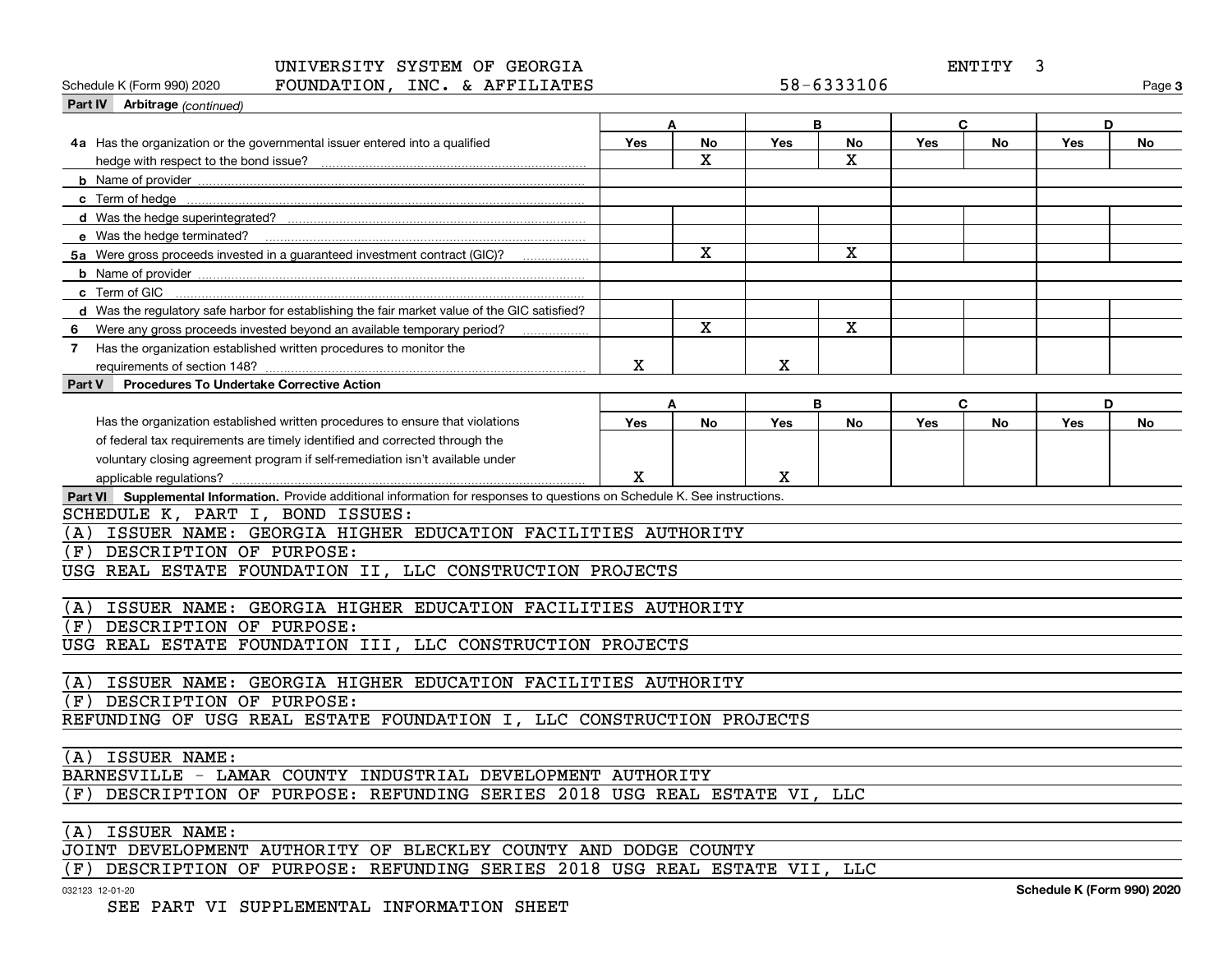Schedule K (Form 990) 2020 **FOUNDATION, INC. & AFFILIATES** 58-6 3 3 3 1 0 6 Page

Part VI Supplemental Information. Provide additional information for responses to questions on Schedule K. See instructions. (continued)

(A) ISSUER NAME: AMERICUS - SUMTER PAYROLL DEVELOPMENT AUTHORITY

(F) DESCRIPTION OF PURPOSE:

REFUNDING SERIES 2018A USG REAL ESTATE VIII, LLC

(A) ISSUER NAME: DEVELOPMENT AUTHORITY OF BIBB COUNTY

(F) DESCRIPTION OF PURPOSE:

USG REAL ESTATE FOUNDATION, IX, LLC CONSTRUCTION PROJECTS

(A) ISSUER NAME: ALBANY-DOUGHERTY INNER CITY AUTHORITY (ADICA) (F) DESCRIPTION OF PURPOSE: REFUNDING OF USG REAL ESTATE FOUNDATION X, LLC CONSTRUCTION PROJECTS

(A) ISSUER NAME: ALBANY-DOUGHERTY INNER CITY AUTHORITY (ADICA)

(F) DESCRIPTION OF PURPOSE:

REFUNDING REVENUE BONDS (USG REAL ESTATE FOUNDATION XI, LLC PROJECT), 2020

(A) ISSUER NAME:

DEVELOPMENT AUTHORITY OF THE CITY OF MILLEDGEVILLE AND BALDWIN COUNTY

(F) DESCRIPTION OF PURPOSE: REVENUE BONDS (GCSU PROJECTS), SERIES 2021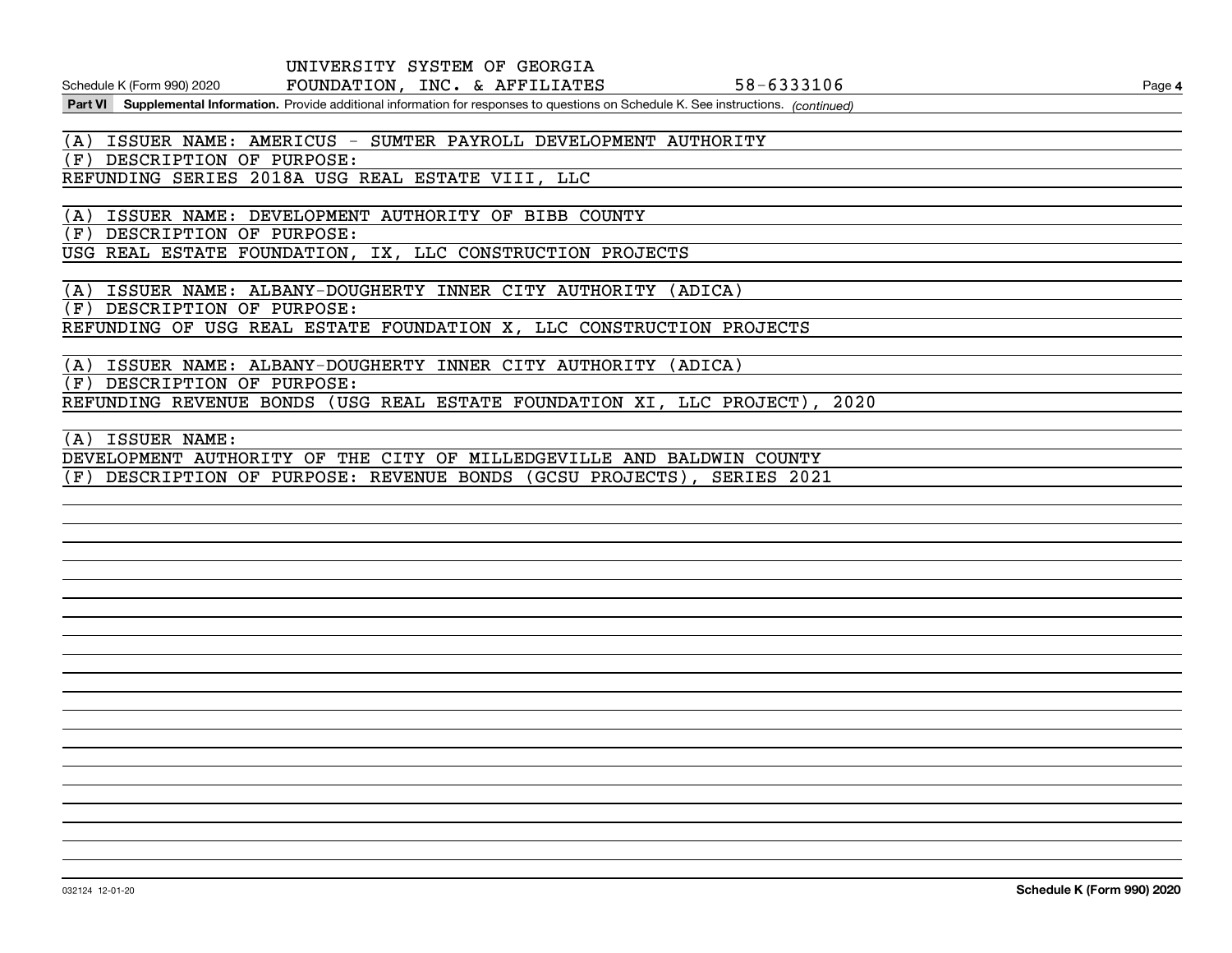**(Form 990 or 990-EZ)**

Department of the Treasury Internal Revenue Service Name of the organization

**Complete to provide information for responses to specific questions on Form 990 or 990-EZ or to provide any additional information. SCHEDULE O Supplemental Information to Form 990 or 990-EZ**

**| Attach to Form 990 or 990-EZ. | Go to www.irs.gov/Form990 for the latest information.**

FOUNDATION, INC. & AFFILIATES  $\vert$  58-6333106 UNIVERSITY SYSTEM OF GEORGIA

**Open to Public InspectionEmployer identification number 2020**

OMB No. 1545-0047

FORM 990, PART I, LINE 1, DESCRIPTION OF ORGANIZATION MISSION:

THE UNIVERSITY SYSTEM OF GEORGIA FOUNDATION'S PRIMARY GOAL IS TO

SUPPORT THE STATE OF GEORGIA UNIVERSITY SYSTEM AND ITS 26 COLLEGES AND

UNIVERSITIES TO ENSURE ACCESS TO ACADEMIC EXCELLENCE AND EDUCATIONAL

OPPORTUNITIES FOR ALL GEORGIANS.

FORM 990, PART VI, SECTION B, LINE 11B:

A COMPLETE DRAFT OF THE 990 WILL BE PRESENTED TO THE FULL BOARD

ELECTRONICALLY FOR ANY QUESTIONS AND COMMENTS AND/OR REVISIONS WITH A TWO

WEEK DEADLINE. IF THERE AREN'T ANY SUGGESTED REVISIONS OR COMMENTS, THE 990

WILL BE APPROVED AS IT AND FILED. IT WILL THEN BE PRESENTED ON OUR WEBSITE.

FORM 990, PART VI, SECTION B, LINE 12C:

THE TRUSTEE THAT HAS THE CONFLICT MUST NOTIFY THE CHAIRMAN OF THE BOARD AND SHALL REFRAIN FROM VOTING ON ANY SUCH TRANSACTION, PARTICIPATE IN

DELIBERATIONS CONERNING IT, OR USING PERSONAL INFLUENCE IN ANY WAY IN THE MATTER.

FORM 990, PART VI, SECTION B, LINE 15:

ALL COMPENSATION REVIEW ARE PERFORMED BY THE EXECUTIVE DIRECTOR WITH THE

CHAIRMAN OF THE BOARD REVIEWING COMPARATIVE DATA AND EXPECTIONS WITHIN THE ORGANIZATION

FORM 990, PART VI, SECTION C, LINE 19:

ANNUAL REPORTS ARE POSTED ON THE USG FOUNDATION WEBSITE. ALL DOCUMENTS ARE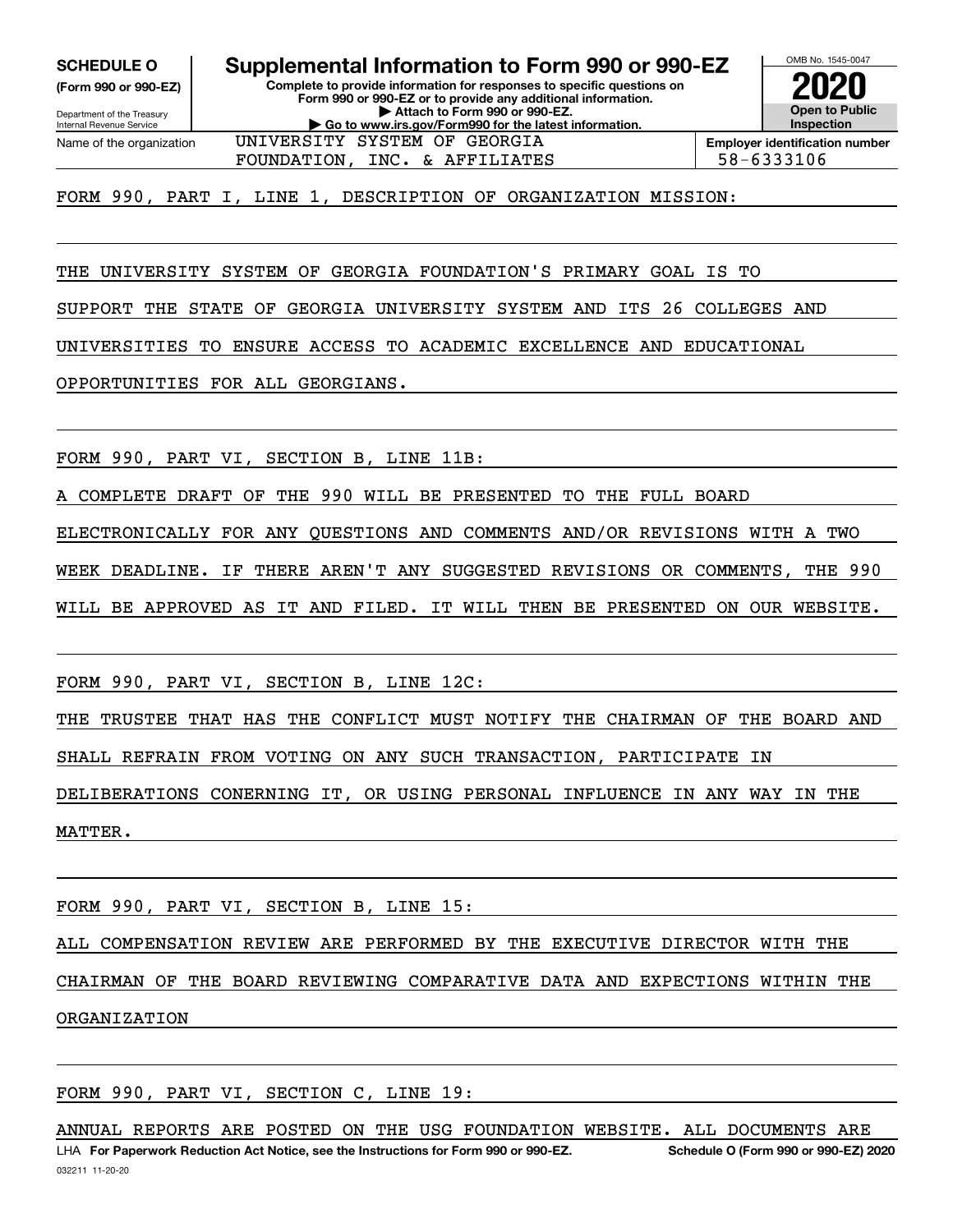Schedule O (Form 990 or 990-EZ) 2020 Page Name of the organization UNIVERSITY SYSTEM OF GEORGIAFOUNDATION, INC. & AFFILIATES  $\vert$  58-6333106

#### AVAILABLE UPON REQUEST.

#### FORM 990 PART XII LINE 2C

THE FINANCIAL STATEMENT OVERSIGHT PROCESS HAS NOT CHANGED FROM PRIOR

YEARS. THE AUDIT WAS CONDUCTED BY THE SAME AUDITORS AS IN THE PRIOR

YEAR.

FORM 990 PART 1 LINE 5 AND PART V LINE 2A

THE FOUNDATION DOES NOT REPORT ANY PAYROLL. THE PAYMASTER IS THE

UNIVERSITY SYSTEM OF GEORGIA/GEORGIA BOARD OF REGENTS, AN UNRELATED

ENTITY. THE FOUNDATION REIMBURSES THE BOARD OF REGENTS SYSTEM OFFICE

FOR SALARIES AND BENEFITS OF EMPLOYEES. THE FOUNDATION DOES NOT

RECOGNIZE DONATED SALARIES AS REVENUE, NOR EXPENSE.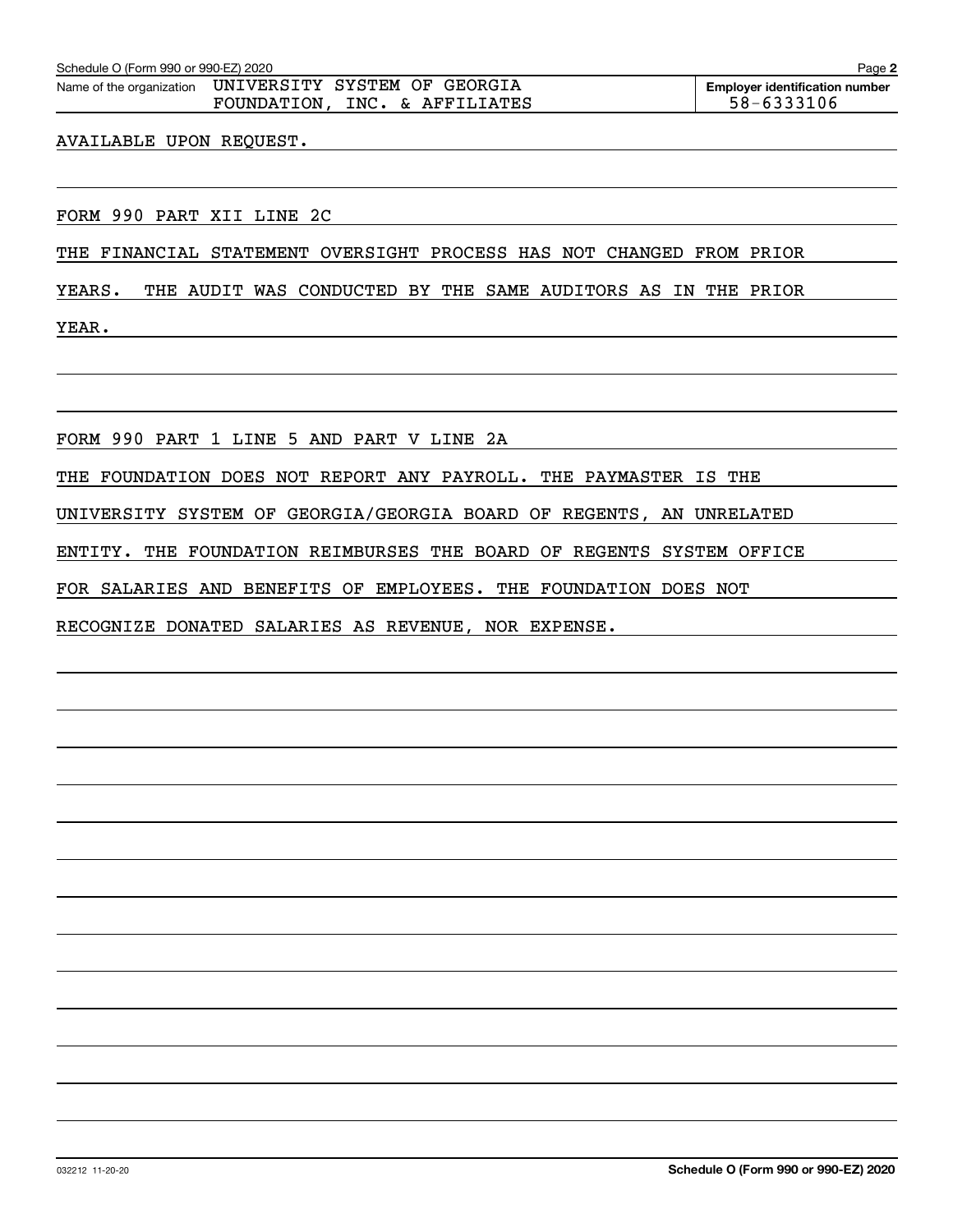| <b>SCHEDULE R</b> |  |
|-------------------|--|
| (Form 990)        |  |

# **Related Organizations and Unrelated Partnerships**

**Complete if the organization answered "Yes" on Form 990, Part IV, line 33, 34, 35b, 36, or 37.** |

**Attach to Form 990.**  |

OMB No. 1545-0047 **2020**

**Open to Public**

**Employer identification number**

58-6333106

| Name of the organization                               | UNIVI |
|--------------------------------------------------------|-------|
| Department of the Treasury<br>Internal Revenue Service |       |

**| Go to www.irs.gov/Form990 for instructions and the latest information. Inspection**

UNIVERSITY SYSTEM OF GEORGIA FOUNDATION, INC. & AFFILIATES

**Part I Identification of Disregarded Entities.**  Complete if the organization answered "Yes" on Form 990, Part IV, line 33.

| (a)                                                             | (b)                       | (c)                                          | (d)            | (e)                             | (f)                          |
|-----------------------------------------------------------------|---------------------------|----------------------------------------------|----------------|---------------------------------|------------------------------|
| Name, address, and EIN (if applicable)<br>of disregarded entity | Primary activity          | Legal domicile (state or<br>foreign country) | Total income   | End-of-year assets              | Direct controlling<br>entity |
| USG REAL ESTATE FOUNDATION I, LLC -                             |                           |                                              |                |                                 | UNIVERSITY SYSTEM OF         |
| 26-3541574, 270 WASHINGTON ST SW, SUITE                         | CONSTRUCTION AND LEASE OF |                                              |                |                                 | GEORGIA FOUNDATION,          |
| 5175, ATLANTA, GA 30334                                         | REAL ESTATE               | GEORGIA                                      | 4,414,678.     | 71.292.526.INC.                 |                              |
| USGREF MANAGER, LLC - 26-3541509                                |                           |                                              |                |                                 | UNIVERSITY SYSTEM OF         |
| 270 WASHINGTON ST SW, SUITE 5175                                |                           |                                              |                |                                 | GEORGIA FOUNDATION,          |
| ATLANTA, GA 30334                                               | ENTITY MANAGEMENT         | GEORGIA                                      | $\mathbf{0}$ . |                                 | $0.$ $\texttt{INC}$ .        |
| USG REAL ESTATE FOUNDATION II, LLC -                            |                           |                                              |                |                                 | UNIVERSITY SYSTEM OF         |
| 27-0549673, 270 WASHINGTON ST SW, SUITE                         | CONSTRUCTION AND LEASE OF |                                              |                |                                 | GEORGIA FOUNDATION.          |
| 5175, ATLANTA, GA 30334                                         | REAL ESTATE               | GEORGIA                                      | 2,960,526.     | $57,540,655$ . $\texttt{INC.}$  |                              |
| USG REAL ESTATE FOUNDATION III LLC -                            |                           |                                              |                |                                 | UNIVERSITY SYSTEM OF         |
| 27-2615552, 270 WASHINGTON ST SW, SUITE                         | CONSTRUCTION AND LEASE OF |                                              |                |                                 | GEORGIA FOUNDATION,          |
| 5175, ATLANTA, GA 30334                                         | REAL ESTATE               | <b>GEORGIA</b>                               | 2,427,341.     | $50, 285, 171.$ $\texttt{INC.}$ |                              |

**Identification of Related Tax-Exempt Organizations.** Complete if the organization answered "Yes" on Form 990, Part IV, line 34, because it had one or more related tax-exempt **Part II** organizations during the tax year.

| (a)<br>Name, address, and EIN<br>of related organization | (b)<br>Primary activity | (c)<br>Legal domicile (state or<br>foreign country) | (d)<br><b>Exempt Code</b><br>section | (e)<br>Public charity<br>status (if section | (f)<br>Direct controlling<br>entity |     | $(g)$<br>Section 512(b)(13)<br>controlled<br>entity? |
|----------------------------------------------------------|-------------------------|-----------------------------------------------------|--------------------------------------|---------------------------------------------|-------------------------------------|-----|------------------------------------------------------|
|                                                          |                         |                                                     |                                      | 501(c)(3)                                   |                                     | Yes | No                                                   |
|                                                          |                         |                                                     |                                      |                                             |                                     |     |                                                      |
|                                                          |                         |                                                     |                                      |                                             |                                     |     |                                                      |
|                                                          |                         |                                                     |                                      |                                             |                                     |     |                                                      |
|                                                          |                         |                                                     |                                      |                                             |                                     |     |                                                      |

**For Paperwork Reduction Act Notice, see the Instructions for Form 990. Schedule R (Form 990) 2020**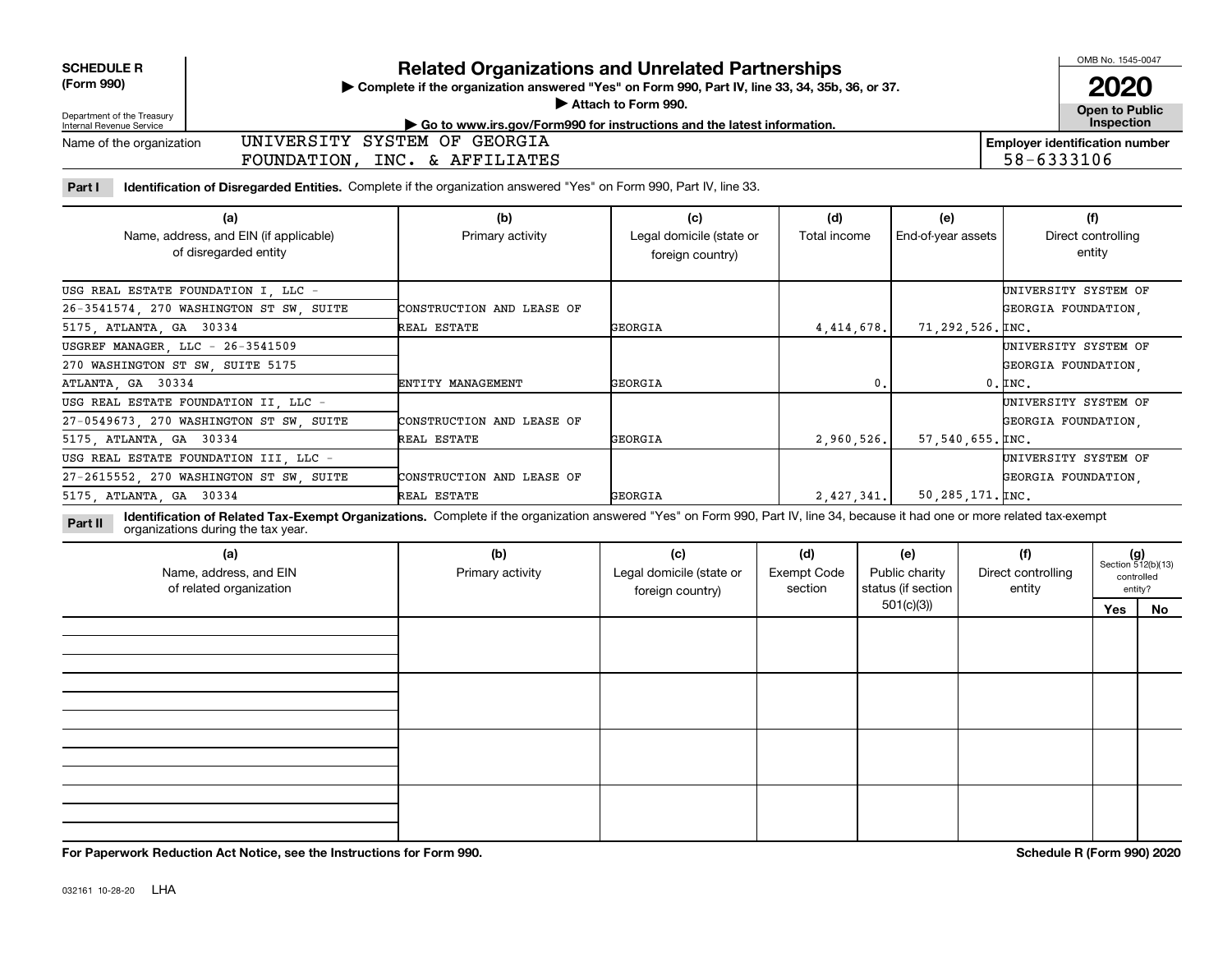Schedule R (Form 990)

FOUNDATION, INC. & AFFILIATES

# **Part I Continuation of Identification of Disregarded Entities**

| (a)                                     | (b)                       | (c)                      | (d)          | (e)                           | (f)                  |
|-----------------------------------------|---------------------------|--------------------------|--------------|-------------------------------|----------------------|
| Name, address, and EIN                  | Primary activity          | Legal domicile (state or | Total income | End-of-year assets            | Direct controlling   |
| of disregarded entity                   |                           | foreign country)         |              |                               | entity               |
|                                         |                           |                          |              |                               |                      |
| USG REAL ESTATE FOUNDATION IV LLC -     |                           |                          |              |                               | UNIVERSITY SYSTEM OF |
| 47-4793787, 270 WASHINGTON ST SW, SUITE | CONSTRUCTION AND LEASE OF |                          |              |                               | GEORGIA FOUNDATION.  |
| 5175 ATLANTA GA 30334                   | REAL ESTATE               | GEORGIA                  | 1,424,953.   | $40,321,433.$ $\texttt{INC.}$ |                      |
| USG REAL ESTATE FOUNDATION V, LLC -     |                           |                          |              |                               | UNIVERSITY SYSTEM OF |
| 81-3901992, 270 WASHINGTON ST SW, SUITE | CONSTRUCTION AND LEASE OF |                          |              |                               | GEORGIA FOUNDATION,  |
| 7005A, ATLANTA, GA 30334                | REAL ESTATE               | GEORGIA                  | 1,476,394.   | $36,601,584.\text{[INC.]}$    |                      |
| USG REAL ESTATE FOUNDATION VI, LLC -    |                           |                          |              |                               | UNIVERSITY SYSTEM OF |
| 82-2422368, 270 WASHINGTON ST SW, SUITE | CONSTRUCTION AND LEASE OF |                          |              |                               | GEORGIA FOUNDATION.  |
| 5175, ATLANTA, GA 30334                 | REAL ESTATE               | GEORGIA                  | 1,222,968.   | 26,125,050. INC.              |                      |
| USG REAL ESTATE FOUNDATION VII LLC -    |                           |                          |              |                               | UNIVERSITY SYSTEM OF |
| 82-5406903, 270 WASHINGTON ST SW, SUITE | CONSTRUCTION AND LEASE OF |                          |              |                               | GEORGIA FOUNDATION.  |
| 5175, ATLANTA, GA 30334                 | REAL ESTATE               | GEORGIA                  | 2,327,779.   | $54,442,504.$ [INC.           |                      |
| USG REAL ESTATE FOUNDATION VIII, LLC -  |                           |                          |              |                               | UNIVERSITY SYSTEM OF |
| 82-5414884, 270 WASHINGTON ST SW, SUITE | CONSTRUCTION AND LEASE OF |                          |              |                               | GEORGIA FOUNDATION,  |
| 5175, ATLANTA, GA 30334                 | REAL ESTATE               | GEORGIA                  | 1,625,125.   | $33,512,318.$ [INC.           |                      |
| USG REAL ESTATE FOUNDATION IX, LLC -    |                           |                          |              |                               | UNIVERSITY SYSTEM OF |
| 58-1445945, 270 WASHINGTON ST SW, SUITE | CONSTRUCTION AND LEASE OF |                          |              |                               | GEORGIA FOUNDATION.  |
| 5175, ATLANTA, GA 30334                 | REAL ESTATE               | GEORGIA                  | 845, 149.    | 20, 515, 541. INC.            |                      |
| USG REAL ESTATE FOUNDATION X LLC -      |                           |                          |              |                               | UNIVERSITY SYSTEM OF |
| 58-1298706, 270 WASHINGTON ST SW, SUITE | CONSTRUCTION AND LEASE OF |                          |              |                               | GEORGIA FOUNDATION,  |
| 5175, ATLANTA, GA 30334                 | REAL ESTATE               | GEORGIA                  | 939,979.     | 24,050,477. INC.              |                      |
| USG REAL ESTATE FOUNDATION XI, LLC -    |                           |                          |              |                               | UNIVERSITY SYSTEM OF |
| 84-4058936, 270 WASHINGTON ST SW, SUITE | CONSTRUCTION AND LEASE OF |                          |              |                               | GEORGIA FOUNDATION.  |
| 5175, ATLANTA, GA 30334                 | REAL ESTATE               | GEORGIA                  | 1,359,704.   | 57, 376, 946. INC.            |                      |
| USG REAL ESTATE FOUNDATION XII, LLC     |                           |                          |              |                               | UNIVERSITY SYSTEM OF |
| 270 WASHINGTON ST SW, SUITE 5175        | CONSTRUCTION AND LEASE OF |                          |              |                               | GEORGIA FOUNDATION,  |
| ATLANTA, GA 30334                       | REAL ESTATE               | GEORGIA                  | 3.           | 84, 515, 110. INC.            |                      |
|                                         |                           |                          |              |                               |                      |
|                                         |                           |                          |              |                               |                      |
|                                         |                           |                          |              |                               |                      |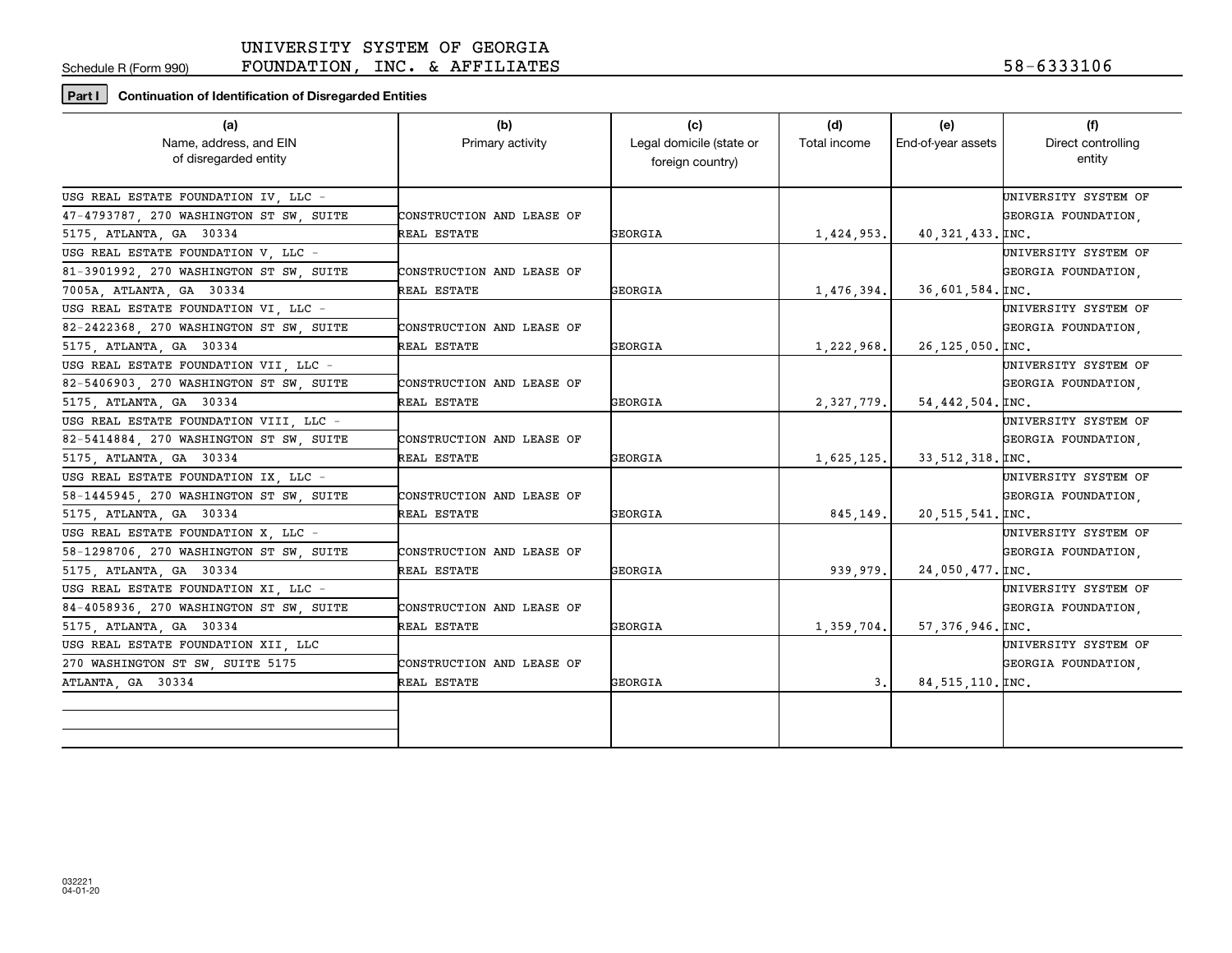#### Schedule R (Form 990) 2020 Page FOUNDATION, INC. & AFFILIATES 58-6333106

**2**

**Identification of Related Organizations Taxable as a Partnership.** Complete if the organization answered "Yes" on Form 990, Part IV, line 34, because it had one or more related **Part III** organizations treated as a partnership during the tax year.

| (a)                                               | (b)              | (c)                  | (d)                          | (e)                                                                 | (f)                      | (g)                     | (h) |                  | (i)                                      | (j) | (k)                                                       |
|---------------------------------------------------|------------------|----------------------|------------------------------|---------------------------------------------------------------------|--------------------------|-------------------------|-----|------------------|------------------------------------------|-----|-----------------------------------------------------------|
| Name, address, and EIN<br>of related organization | Primary activity | Legal<br>domicile    | Direct controlling<br>entity | Predominant income                                                  | Share of total<br>income | Share of<br>end-of-year |     | Disproportionate | Code V-UBI<br>amount in box              |     | General or Percentage<br>managing<br>partner?<br>partner? |
|                                                   |                  | (state or<br>foreign |                              |                                                                     |                          | assets                  |     | allocations?     |                                          |     |                                                           |
|                                                   |                  | country)             |                              | related, unrelated,<br>excluded from tax under<br>sections 512-514) |                          |                         |     | Yes   No         | 20 of Schedule<br>K-1 (Form 1065) Yes No |     |                                                           |
|                                                   |                  |                      |                              |                                                                     |                          |                         |     |                  |                                          |     |                                                           |
|                                                   |                  |                      |                              |                                                                     |                          |                         |     |                  |                                          |     |                                                           |
|                                                   |                  |                      |                              |                                                                     |                          |                         |     |                  |                                          |     |                                                           |
|                                                   |                  |                      |                              |                                                                     |                          |                         |     |                  |                                          |     |                                                           |
|                                                   |                  |                      |                              |                                                                     |                          |                         |     |                  |                                          |     |                                                           |
|                                                   |                  |                      |                              |                                                                     |                          |                         |     |                  |                                          |     |                                                           |
|                                                   |                  |                      |                              |                                                                     |                          |                         |     |                  |                                          |     |                                                           |
|                                                   |                  |                      |                              |                                                                     |                          |                         |     |                  |                                          |     |                                                           |
|                                                   |                  |                      |                              |                                                                     |                          |                         |     |                  |                                          |     |                                                           |
|                                                   |                  |                      |                              |                                                                     |                          |                         |     |                  |                                          |     |                                                           |
|                                                   |                  |                      |                              |                                                                     |                          |                         |     |                  |                                          |     |                                                           |
|                                                   |                  |                      |                              |                                                                     |                          |                         |     |                  |                                          |     |                                                           |
|                                                   |                  |                      |                              |                                                                     |                          |                         |     |                  |                                          |     |                                                           |
|                                                   |                  |                      |                              |                                                                     |                          |                         |     |                  |                                          |     |                                                           |
|                                                   |                  |                      |                              |                                                                     |                          |                         |     |                  |                                          |     |                                                           |
|                                                   |                  |                      |                              |                                                                     |                          |                         |     |                  |                                          |     |                                                           |
|                                                   |                  |                      |                              |                                                                     |                          |                         |     |                  |                                          |     |                                                           |

**Identification of Related Organizations Taxable as a Corporation or Trust.** Complete if the organization answered "Yes" on Form 990, Part IV, line 34, because it had one or more related **Part IV** organizations treated as a corporation or trust during the tax year.

| (a)<br>Name, address, and EIN<br>of related organization | (b)<br>Primary activity | (c)<br>Legal domicile<br>state or<br>foreign | (d)<br>Direct controlling<br>entity | (e)<br>Type of entity<br>(C corp, S corp,<br>or trust) | (f)<br>Share of total<br>income | (g)<br>Share of<br>end-of-year<br>assets | (h)<br>Percentage<br>ownership | $\begin{array}{c} \textbf{(i)}\\ \text{Section}\\ 512 \text{(b)} \text{(13)}\\ \text{controlled}\\ \text{entity?} \end{array}$ |
|----------------------------------------------------------|-------------------------|----------------------------------------------|-------------------------------------|--------------------------------------------------------|---------------------------------|------------------------------------------|--------------------------------|--------------------------------------------------------------------------------------------------------------------------------|
|                                                          |                         | country)                                     |                                     |                                                        |                                 |                                          |                                | Yes   No                                                                                                                       |
|                                                          |                         |                                              |                                     |                                                        |                                 |                                          |                                |                                                                                                                                |
|                                                          |                         |                                              |                                     |                                                        |                                 |                                          |                                |                                                                                                                                |
|                                                          |                         |                                              |                                     |                                                        |                                 |                                          |                                |                                                                                                                                |
|                                                          |                         |                                              |                                     |                                                        |                                 |                                          |                                |                                                                                                                                |
|                                                          |                         |                                              |                                     |                                                        |                                 |                                          |                                |                                                                                                                                |
|                                                          |                         |                                              |                                     |                                                        |                                 |                                          |                                |                                                                                                                                |
|                                                          |                         |                                              |                                     |                                                        |                                 |                                          |                                |                                                                                                                                |
|                                                          |                         |                                              |                                     |                                                        |                                 |                                          |                                |                                                                                                                                |
|                                                          |                         |                                              |                                     |                                                        |                                 |                                          |                                |                                                                                                                                |
|                                                          |                         |                                              |                                     |                                                        |                                 |                                          |                                |                                                                                                                                |
|                                                          |                         |                                              |                                     |                                                        |                                 |                                          |                                |                                                                                                                                |
|                                                          |                         |                                              |                                     |                                                        |                                 |                                          |                                |                                                                                                                                |
|                                                          |                         |                                              |                                     |                                                        |                                 |                                          |                                |                                                                                                                                |
|                                                          |                         |                                              |                                     |                                                        |                                 |                                          |                                |                                                                                                                                |
|                                                          |                         |                                              |                                     |                                                        |                                 |                                          |                                |                                                                                                                                |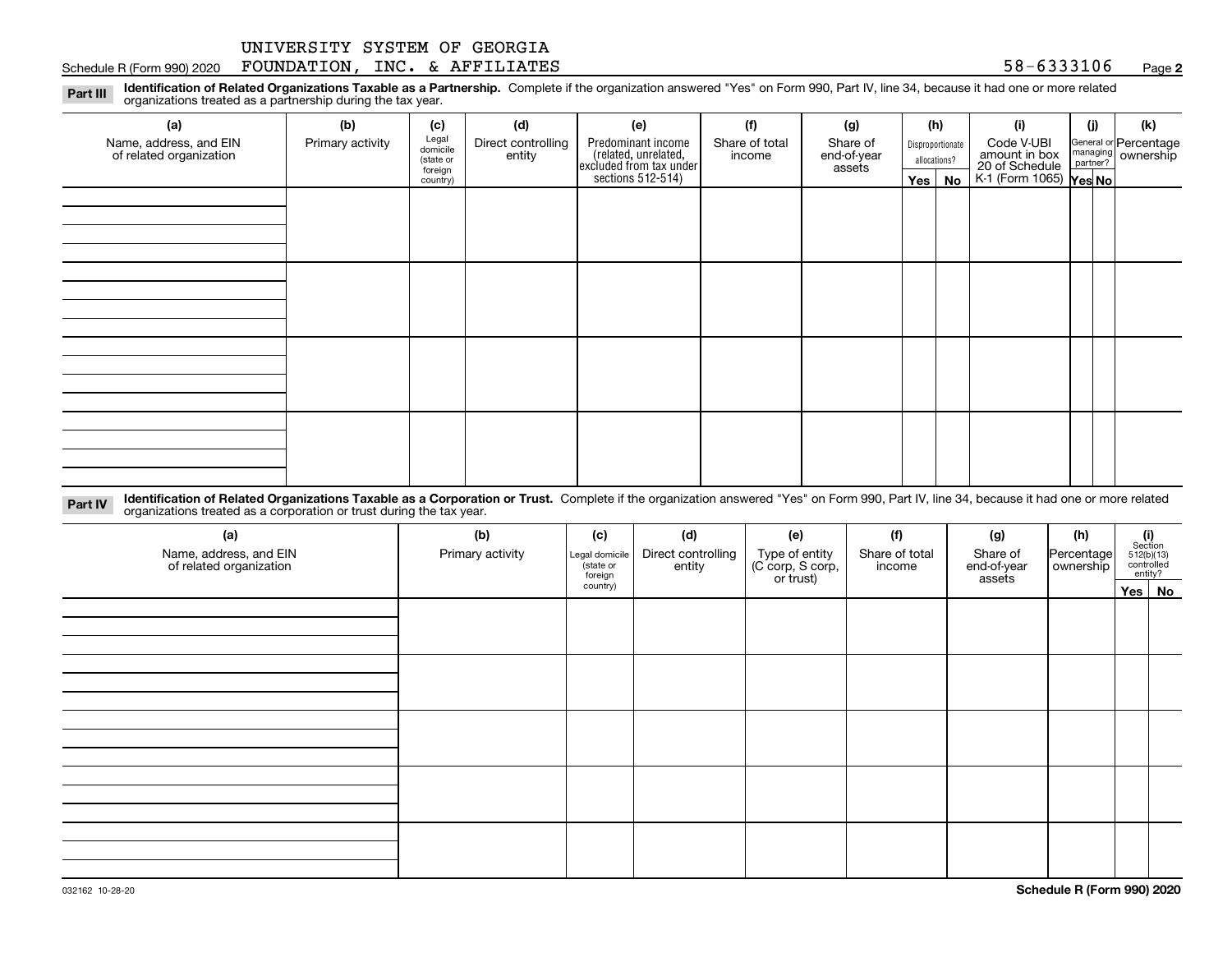Schedule R (Form 990) 2020 Page FOUNDATION, INC. & AFFILIATES 58-6333106

|  |  | Part V Transactions With Related Organizations. Complete if the organization answered "Yes" on Form 990, Part IV, line 34, 35b, or 36 |  |
|--|--|---------------------------------------------------------------------------------------------------------------------------------------|--|
|--|--|---------------------------------------------------------------------------------------------------------------------------------------|--|

| Note: Complete line 1 if any entity is listed in Parts II, III, or IV of this schedule. |                                                                                                                                                                                                                                |                |  |  |  |
|-----------------------------------------------------------------------------------------|--------------------------------------------------------------------------------------------------------------------------------------------------------------------------------------------------------------------------------|----------------|--|--|--|
|                                                                                         | During the tax year, did the organization engage in any of the following transactions with one or more related organizations listed in Parts II-IV?                                                                            |                |  |  |  |
|                                                                                         |                                                                                                                                                                                                                                | 1a             |  |  |  |
|                                                                                         |                                                                                                                                                                                                                                | 1b             |  |  |  |
|                                                                                         | c Gift, grant, or capital contribution from related organization(s)                                                                                                                                                            | 1c             |  |  |  |
|                                                                                         | d Loans or loan guarantees to or for related organization(s) committion contracts are constructed as a control or contract or contract or contract or contract or contract or contract or contract or contract or contract or  | 1d             |  |  |  |
|                                                                                         | e Loans or loan guarantees by related organization(s) manufaction contraction and contract the contract of the contract or contract or contract or contract or contract or contract or contract or contract or contract or con | 1e             |  |  |  |
|                                                                                         |                                                                                                                                                                                                                                |                |  |  |  |
|                                                                                         | f Dividends from related organization(s) material contents and content to the content of the content of the content of the content of the content of the content of the content of the content of the content of the content o | 1f             |  |  |  |
|                                                                                         | g Sale of assets to related organization(s) www.assettion.com/www.assettion.com/www.assettion.com/www.assettion.com/www.assettion.com/www.assettion.com/www.assettion.com/www.assettion.com/www.assettion.com/www.assettion.co | 1 <sub>g</sub> |  |  |  |
|                                                                                         | h Purchase of assets from related organization(s) manufactured and content to content the content of assets from related organization(s)                                                                                       | 1 <sub>h</sub> |  |  |  |
|                                                                                         |                                                                                                                                                                                                                                | 1i             |  |  |  |
|                                                                                         | Lease of facilities, equipment, or other assets to related organization(s) Chromomorom Chromomorom Chromomorom Chromomorom Chromomorom Chromomorom Chromomorom Chromomorom Chromomorom Chromomorom Chromomorom Chromomorom Chr | 1i             |  |  |  |
|                                                                                         |                                                                                                                                                                                                                                |                |  |  |  |
|                                                                                         |                                                                                                                                                                                                                                | 1k             |  |  |  |
|                                                                                         |                                                                                                                                                                                                                                | 11             |  |  |  |
|                                                                                         |                                                                                                                                                                                                                                | 1m             |  |  |  |
|                                                                                         |                                                                                                                                                                                                                                | 1n             |  |  |  |
|                                                                                         |                                                                                                                                                                                                                                | 1o             |  |  |  |
|                                                                                         |                                                                                                                                                                                                                                |                |  |  |  |
|                                                                                         | p Reimbursement paid to related organization(s) for expenses [111] resummand content to content the set of the set of the set of the set of the set of the set of the set of the set of the set of the set of the set of the s | 1p             |  |  |  |
|                                                                                         |                                                                                                                                                                                                                                | 1a             |  |  |  |
|                                                                                         |                                                                                                                                                                                                                                |                |  |  |  |
|                                                                                         |                                                                                                                                                                                                                                | 1r             |  |  |  |
|                                                                                         |                                                                                                                                                                                                                                | 1s             |  |  |  |

**2**If the answer to any of the above is "Yes," see the instructions for information on who must complete this line, including covered relationships and transaction thresholds.

|     | (a)<br>Name of related organization | (b)<br>Transaction<br>type (a-s) | (c)<br>Amount involved | (d)<br>Method of determining amount involved |
|-----|-------------------------------------|----------------------------------|------------------------|----------------------------------------------|
| (1) |                                     |                                  |                        |                                              |
| (2) |                                     |                                  |                        |                                              |
| (3) |                                     |                                  |                        |                                              |
| (4) |                                     |                                  |                        |                                              |
| (5) |                                     |                                  |                        |                                              |
| (6) |                                     |                                  |                        |                                              |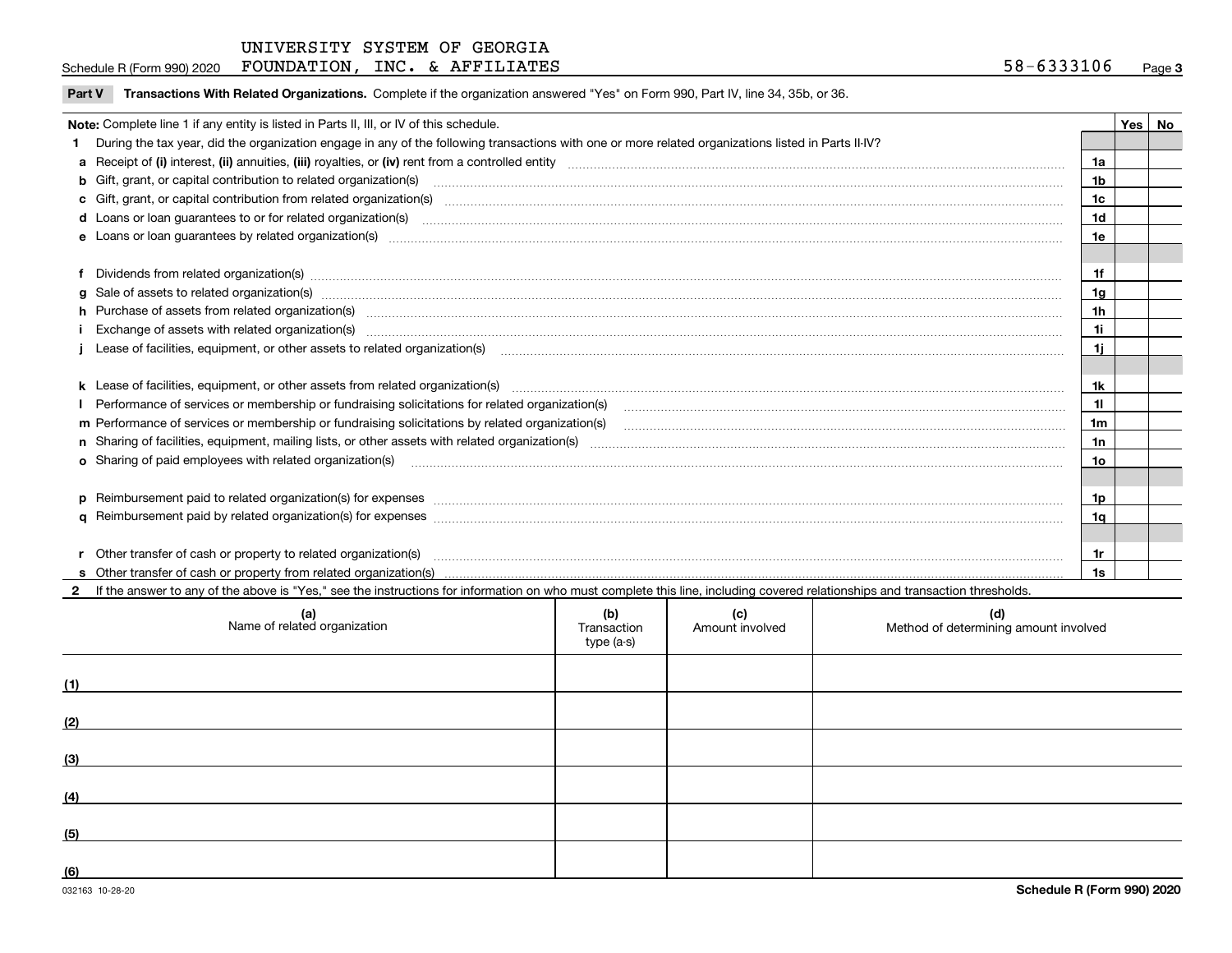Schedule R (Form 990) 2020 Page FOUNDATION, INC. & AFFILIATES 58-6333106

Provide the following information for each entity taxed as a partnership through which the organization conducted more than five percent of its activities (measured by total assets or gross revenue) that was not a related organization. See instructions regarding exclusion for certain investment partnerships.

| .<br>(a)               | $\cdot$ g $\cdot$ , $\cdot$ , $\cdot$ , $\cdot$ , $\cdot$ , $\cdot$ , $\cdot$<br>(b) | (c)               | .<br><u></u><br>(d)                                                                        |                                                          |  | (f)      | (g)         |        | (h)                   | (i)                                                                                              | (j)    | (k) |
|------------------------|--------------------------------------------------------------------------------------|-------------------|--------------------------------------------------------------------------------------------|----------------------------------------------------------|--|----------|-------------|--------|-----------------------|--------------------------------------------------------------------------------------------------|--------|-----|
| Name, address, and EIN | Primary activity                                                                     | Legal domicile    | Predominant income<br>(related, unrelated,<br>excluded from tax under<br>sections 512-514) | (e)<br>Are all<br>partners sec.<br>$501(c)(3)$<br>orgs.? |  | Share of | Share of    |        | Dispropor-<br>tionate | Code V-UBI<br>amount in box 20 managing<br>of Schedule K-1<br>(Form 1065)<br>$\overline{Yes}$ No |        |     |
| of entity              |                                                                                      | (state or foreign |                                                                                            |                                                          |  | total    | end-of-year |        | allocations?          |                                                                                                  |        |     |
|                        |                                                                                      | country)          |                                                                                            | Yes No                                                   |  | income   | assets      | Yes No |                       |                                                                                                  | Yes No |     |
|                        |                                                                                      |                   |                                                                                            |                                                          |  |          |             |        |                       |                                                                                                  |        |     |
|                        |                                                                                      |                   |                                                                                            |                                                          |  |          |             |        |                       |                                                                                                  |        |     |
|                        |                                                                                      |                   |                                                                                            |                                                          |  |          |             |        |                       |                                                                                                  |        |     |
|                        |                                                                                      |                   |                                                                                            |                                                          |  |          |             |        |                       |                                                                                                  |        |     |
|                        |                                                                                      |                   |                                                                                            |                                                          |  |          |             |        |                       |                                                                                                  |        |     |
|                        |                                                                                      |                   |                                                                                            |                                                          |  |          |             |        |                       |                                                                                                  |        |     |
|                        |                                                                                      |                   |                                                                                            |                                                          |  |          |             |        |                       |                                                                                                  |        |     |
|                        |                                                                                      |                   |                                                                                            |                                                          |  |          |             |        |                       |                                                                                                  |        |     |
|                        |                                                                                      |                   |                                                                                            |                                                          |  |          |             |        |                       |                                                                                                  |        |     |
|                        |                                                                                      |                   |                                                                                            |                                                          |  |          |             |        |                       |                                                                                                  |        |     |
|                        |                                                                                      |                   |                                                                                            |                                                          |  |          |             |        |                       |                                                                                                  |        |     |
|                        |                                                                                      |                   |                                                                                            |                                                          |  |          |             |        |                       |                                                                                                  |        |     |
|                        |                                                                                      |                   |                                                                                            |                                                          |  |          |             |        |                       |                                                                                                  |        |     |
|                        |                                                                                      |                   |                                                                                            |                                                          |  |          |             |        |                       |                                                                                                  |        |     |
|                        |                                                                                      |                   |                                                                                            |                                                          |  |          |             |        |                       |                                                                                                  |        |     |
|                        |                                                                                      |                   |                                                                                            |                                                          |  |          |             |        |                       |                                                                                                  |        |     |
|                        |                                                                                      |                   |                                                                                            |                                                          |  |          |             |        |                       |                                                                                                  |        |     |
|                        |                                                                                      |                   |                                                                                            |                                                          |  |          |             |        |                       |                                                                                                  |        |     |
|                        |                                                                                      |                   |                                                                                            |                                                          |  |          |             |        |                       |                                                                                                  |        |     |
|                        |                                                                                      |                   |                                                                                            |                                                          |  |          |             |        |                       |                                                                                                  |        |     |
|                        |                                                                                      |                   |                                                                                            |                                                          |  |          |             |        |                       |                                                                                                  |        |     |
|                        |                                                                                      |                   |                                                                                            |                                                          |  |          |             |        |                       |                                                                                                  |        |     |
|                        |                                                                                      |                   |                                                                                            |                                                          |  |          |             |        |                       |                                                                                                  |        |     |
|                        |                                                                                      |                   |                                                                                            |                                                          |  |          |             |        |                       |                                                                                                  |        |     |
|                        |                                                                                      |                   |                                                                                            |                                                          |  |          |             |        |                       |                                                                                                  |        |     |
|                        |                                                                                      |                   |                                                                                            |                                                          |  |          |             |        |                       |                                                                                                  |        |     |
|                        |                                                                                      |                   |                                                                                            |                                                          |  |          |             |        |                       |                                                                                                  |        |     |
|                        |                                                                                      |                   |                                                                                            |                                                          |  |          |             |        |                       |                                                                                                  |        |     |
|                        |                                                                                      |                   |                                                                                            |                                                          |  |          |             |        |                       |                                                                                                  |        |     |
|                        |                                                                                      |                   |                                                                                            |                                                          |  |          |             |        |                       |                                                                                                  |        |     |

**4**

**Schedule R (Form 990) 2020**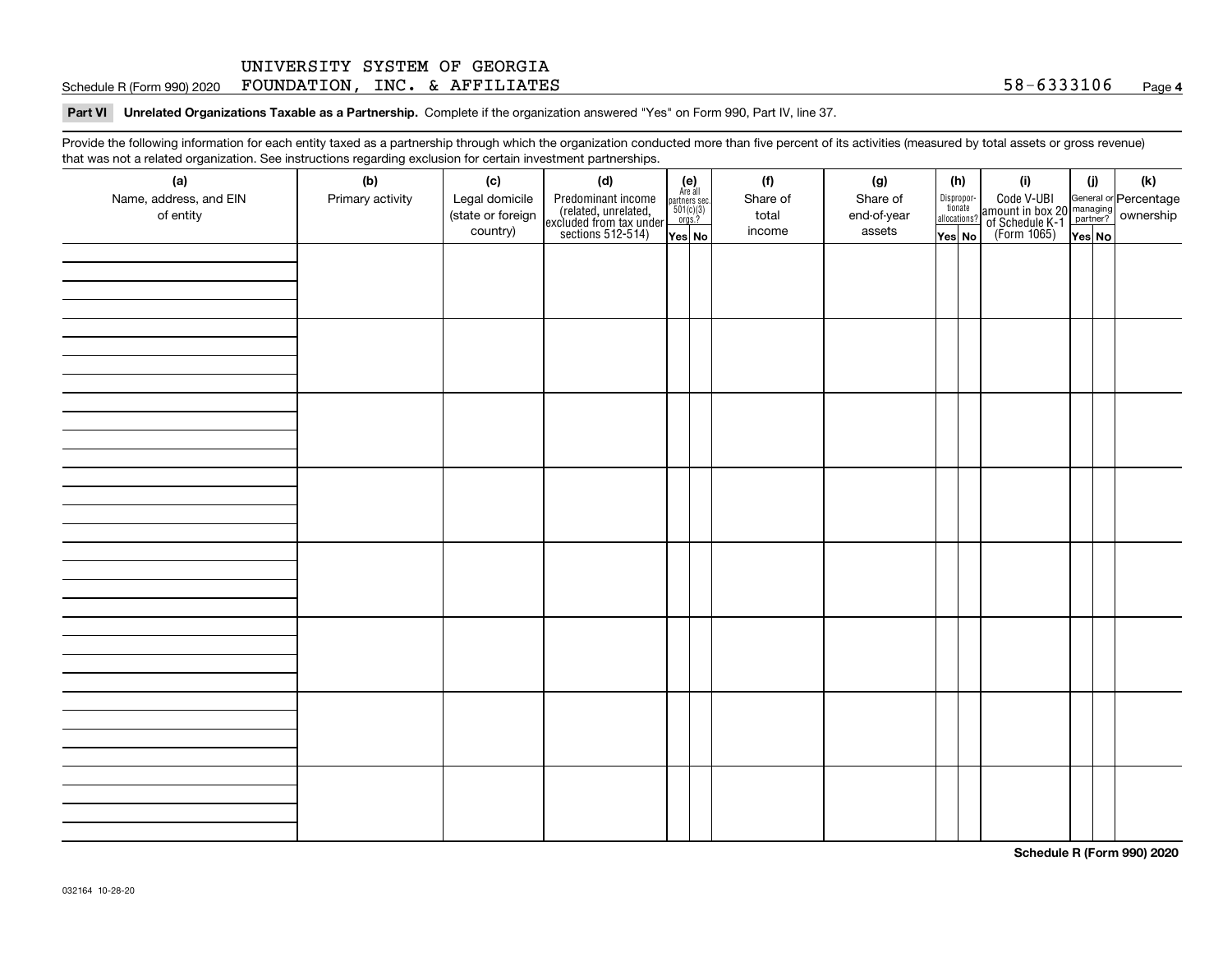# Schedule R (Form 990) 2020 FOUNDATION, INC. & AFFILIATES 58-6333106 <sub>Page</sub> UNIVERSITY SYSTEM OF GEORGIA

# **Part VII Supplemental Information**

Provide additional information for responses to questions on Schedule R. See instructions.